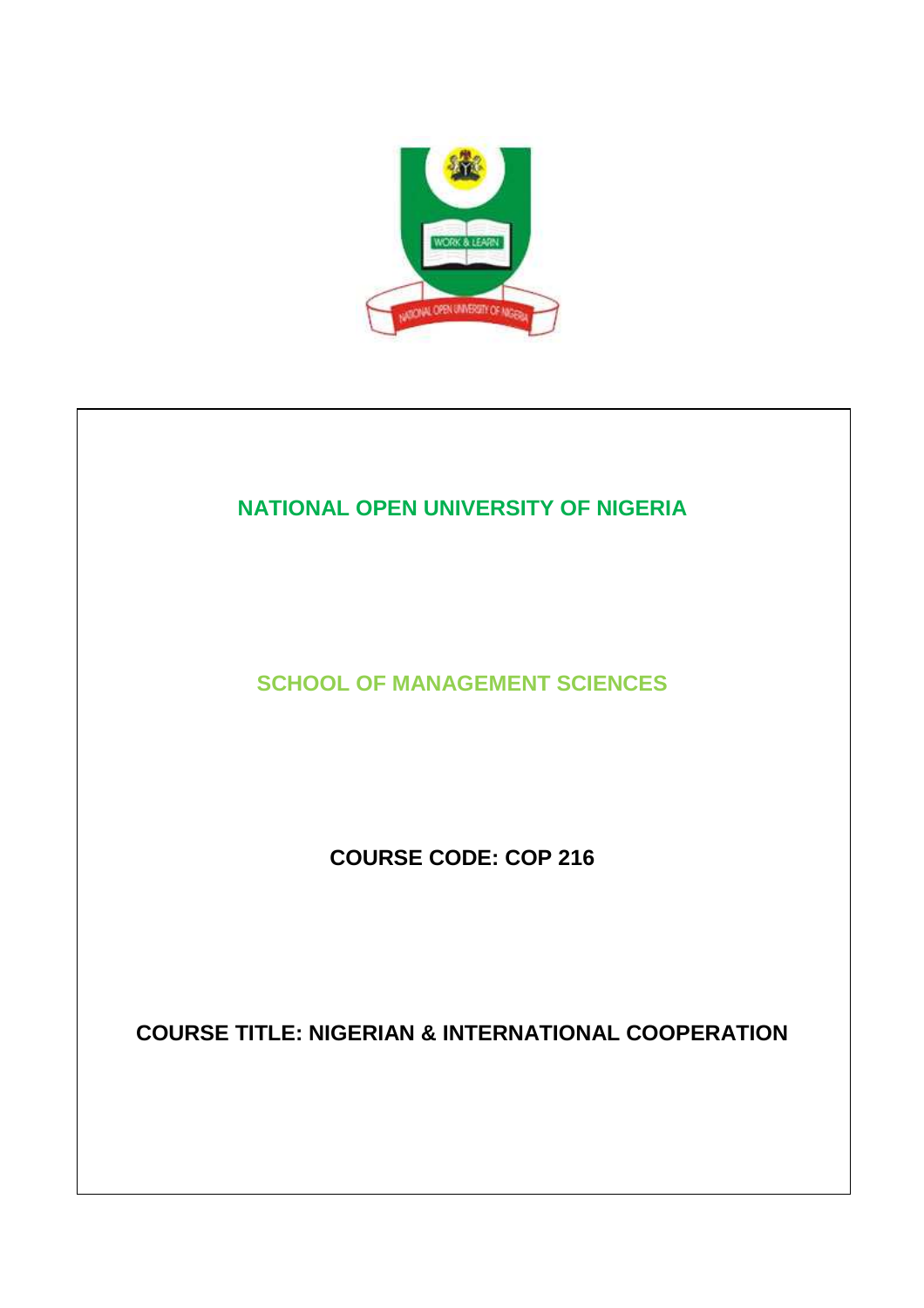## **COP 216: NIGERIAN & INTERNATIONAL COOPERATION**

 **Course Writer: LAWAL, Kamaldeen A. A NOUN, Lagos** 

**Programme Leader: DR, IDRISU.I NOUN, Lagos** 

**Course Co-coordinator: Mrs. Adegbola .A. Eunice NOUN, Lagos**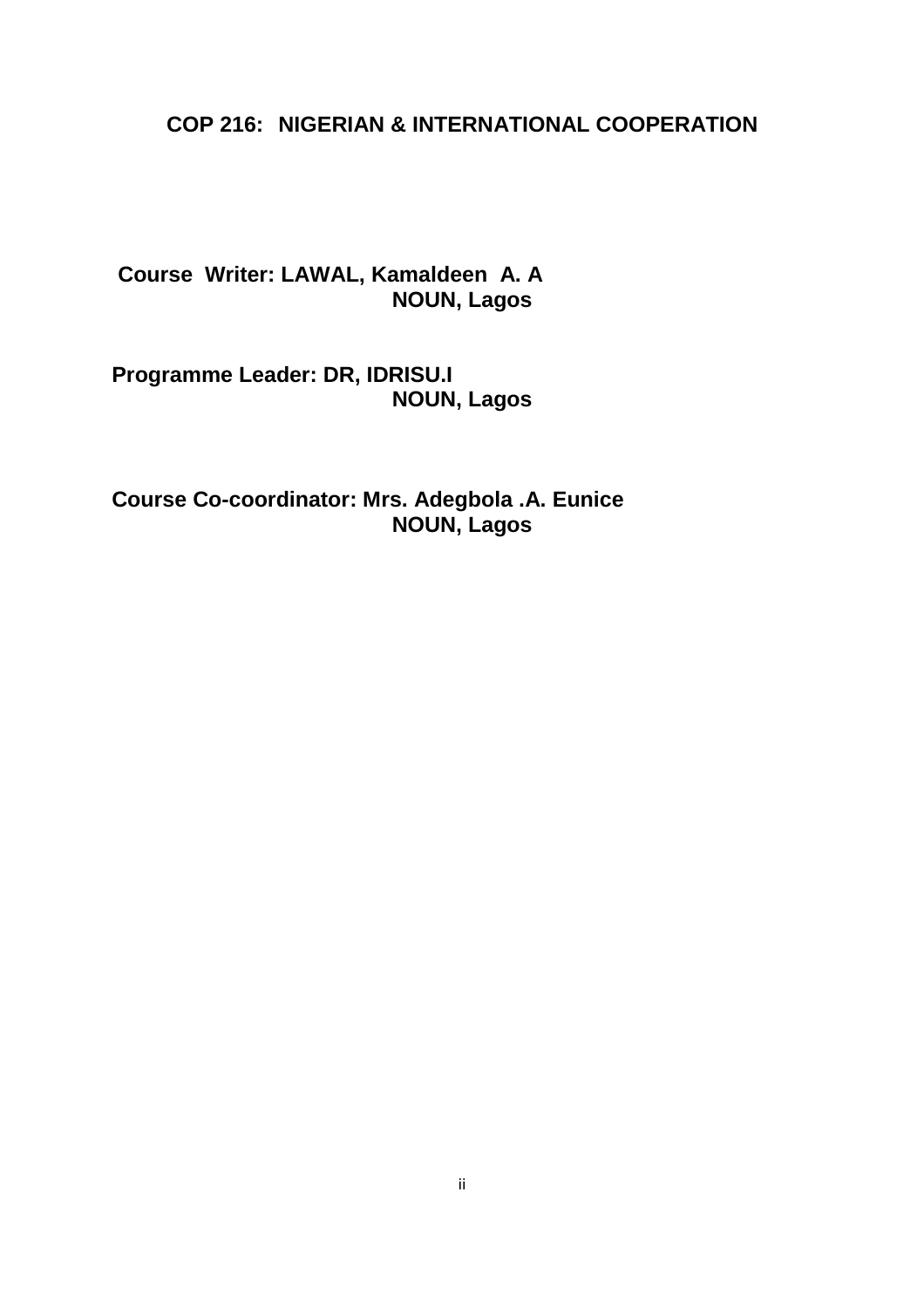## **TABLE OF CONTENTS**

# **UNIT 1: The Origin and growth of cooperatives**

| 1.0                                                                 |                                                       |
|---------------------------------------------------------------------|-------------------------------------------------------|
| 2.0                                                                 |                                                       |
| 3.0                                                                 | Main content: The Origin and growth of Cooperatives 1 |
| 3.1                                                                 | Origin and growth of cooperation and notable          |
| 3.2                                                                 |                                                       |
| 3.3                                                                 | The Early Greek Era between 3000 to 325 B.C1          |
| 3.4                                                                 |                                                       |
| 3.5                                                                 |                                                       |
| 3.6                                                                 |                                                       |
| 3.7                                                                 |                                                       |
| 3.8                                                                 |                                                       |
| 3.9                                                                 | Renaissance (recovery) Period 1400-1750 A.D3          |
| 3.9.1                                                               |                                                       |
| 3.9.2                                                               | The ATOMIC and SPACE AGE in 1945 to present day3      |
| 4.0                                                                 |                                                       |
| 5.0                                                                 | .4.                                                   |
| 6.0                                                                 |                                                       |
| 7.0                                                                 |                                                       |
| UNIT 2: The works of notable scholars in development of cooperative |                                                       |
| 1.0                                                                 |                                                       |
| 2.0                                                                 |                                                       |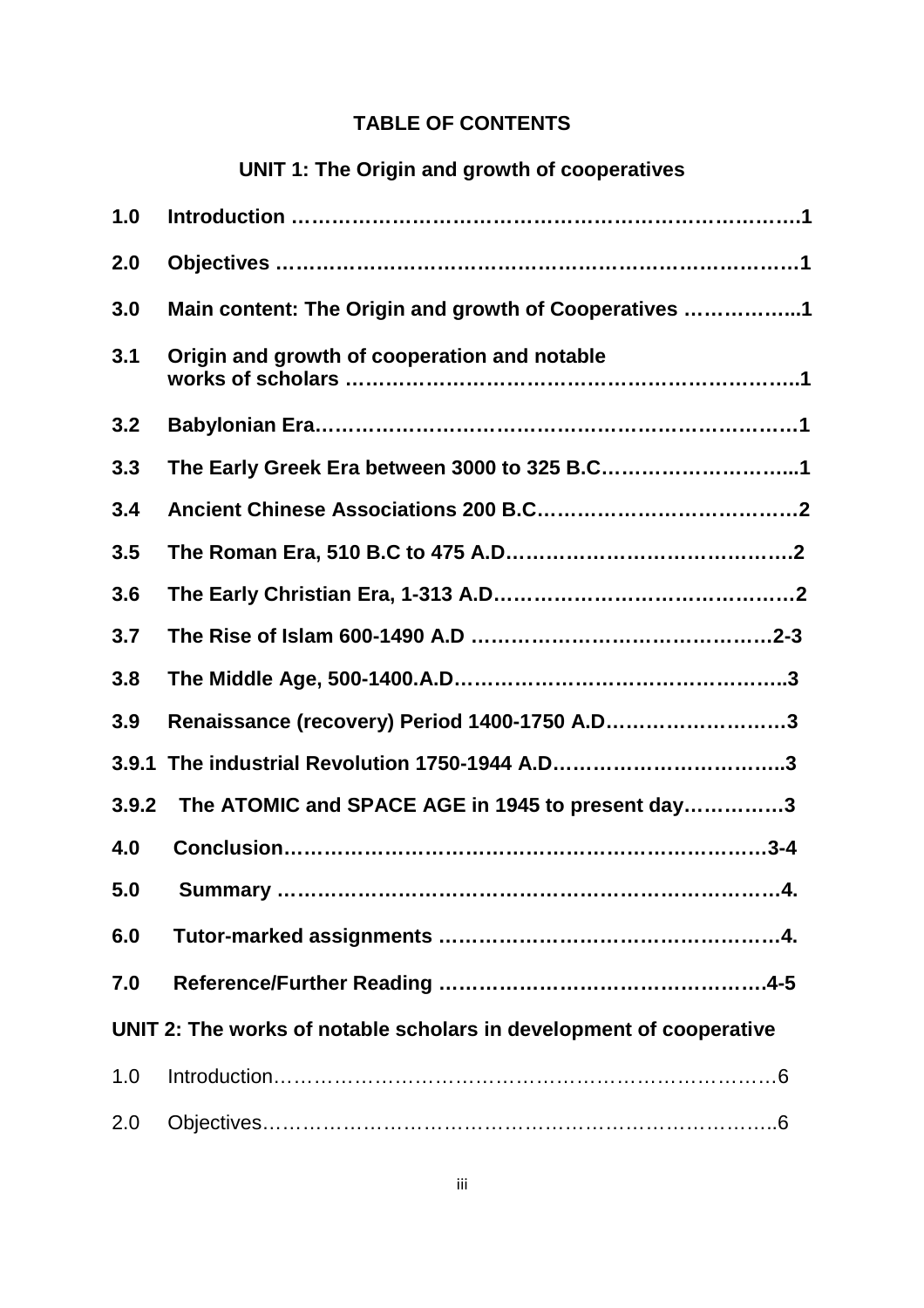| 3.0               | The works of notable scholars in development of cooperative<br><b>Robert Owen Robert</b> |
|-------------------|------------------------------------------------------------------------------------------|
| 3.1               | William King Charles Fourier, (1772-1837),7-8                                            |
| 3.2               |                                                                                          |
| 3.3<br>3.4        | Rochdale Equitable Pioneers Society and the successes of the                             |
| 3.5               |                                                                                          |
| 4.0               |                                                                                          |
| 5.0               |                                                                                          |
| 6.0               |                                                                                          |
| 7.0               |                                                                                          |
|                   | UNIT 3: The pattern of development of Cooperatives in Europe                             |
| 1.0               |                                                                                          |
| 2.0               |                                                                                          |
| 3.0<br>3.1.       | Main Content<br>The pattern of development of Cooperatives in Europe:                    |
| 3.2.              |                                                                                          |
| 3.3.              |                                                                                          |
| 3.4.              |                                                                                          |
| 4.0               |                                                                                          |
| 5.0<br>6.0<br>7.0 |                                                                                          |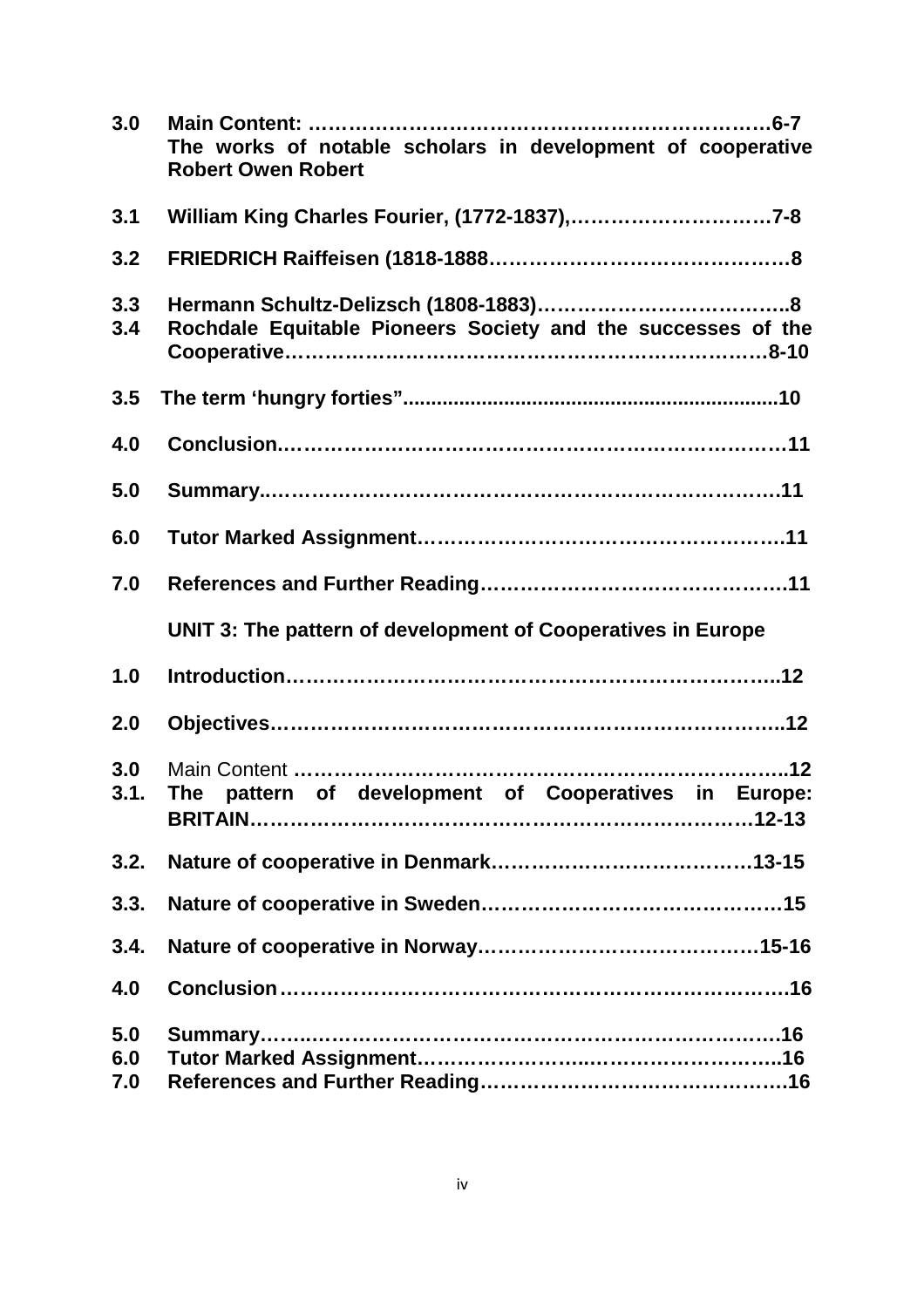|     | UNIT 4: The pattern of development of Cooperatives in ASIA           |
|-----|----------------------------------------------------------------------|
| 1.0 |                                                                      |
| 2.0 |                                                                      |
| 3.0 |                                                                      |
| 3.1 | The pattern of development of Cooperatives in ASIA-INDIAN.18         |
| 3.2 |                                                                      |
| 3.3 |                                                                      |
| 4.0 |                                                                      |
| 5.0 |                                                                      |
| 6.0 |                                                                      |
| 7.0 |                                                                      |
|     | UNIT 5: The pattern of development of Cooperatives in AFRICA-NIGERIA |
| 1.0 |                                                                      |
| 2.0 |                                                                      |
| 3.0 |                                                                      |
| 3.1 | The pattern of development of Cooperatives in AFRICA-NIGERIA.22      |
| 3.2 |                                                                      |
| 4.0 |                                                                      |
| 5.0 |                                                                      |
| 6.0 |                                                                      |
| 7.0 |                                                                      |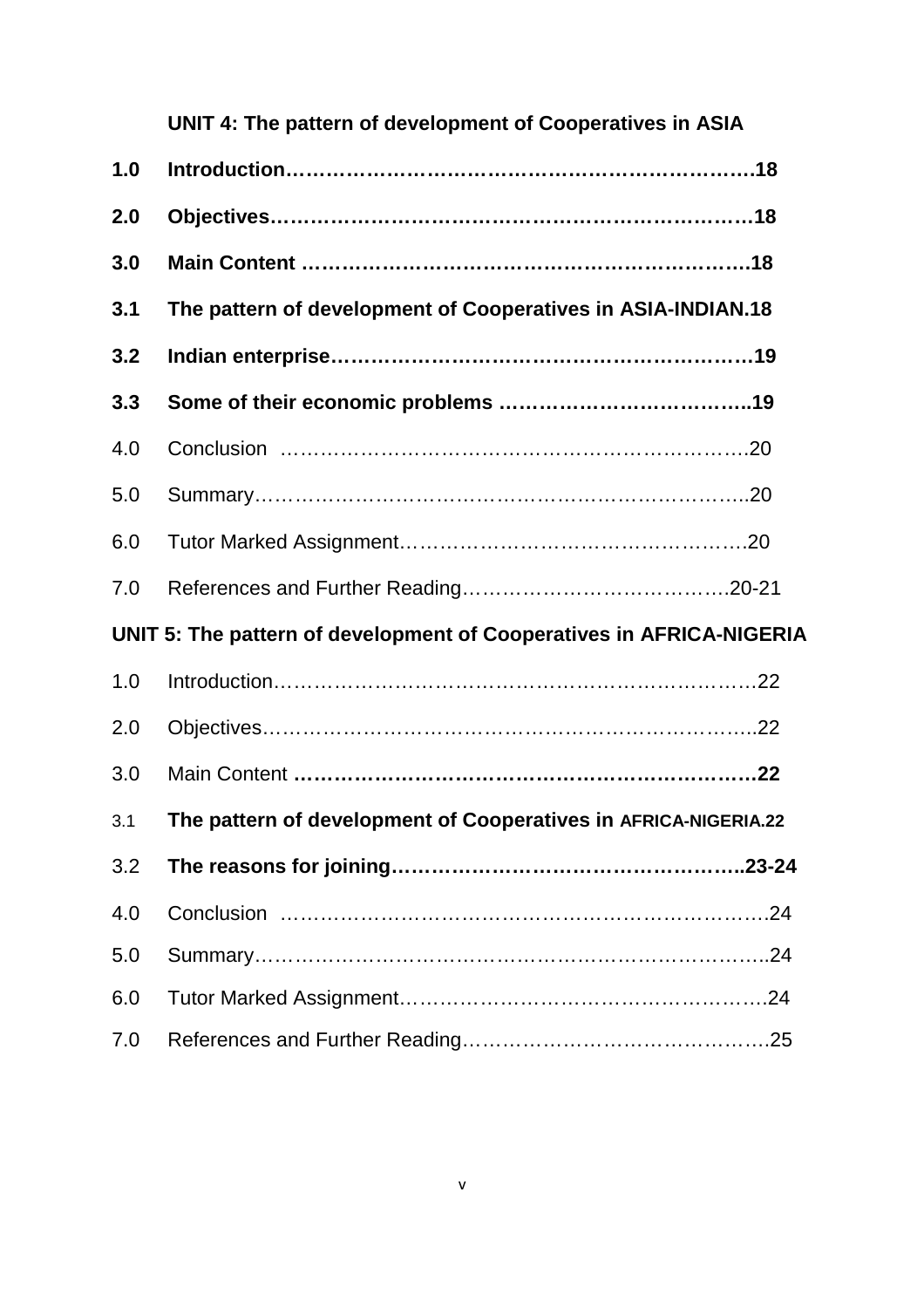# **UNIT 6: The Importance of Agricultural cooperatives**

| 1.0        |                                                                   |
|------------|-------------------------------------------------------------------|
| 2.0        |                                                                   |
| 3.0<br>3.1 | The Importance of Agricultural cooperatives in Britain27-29       |
| 3.2        | Early history Denmark cooperative movement29                      |
|            |                                                                   |
| 3.3        |                                                                   |
| 3.4        | The important role plays by cooperative association are as follow |
| 4.0        |                                                                   |
| 5.0        |                                                                   |
| 6.0        |                                                                   |
| 7.0        |                                                                   |
| $1.1$      | UNIT 7: The consumer co-operative                                 |
| 2.0        |                                                                   |
| 3.0        |                                                                   |
| 3.1        | $36 - 37$                                                         |
| 3.2        |                                                                   |
| 3.3        | The factors that led to success of consumers cooperative          |
| 4.0        |                                                                   |
| 5.0        |                                                                   |
| 6.0        |                                                                   |
| 7.0        |                                                                   |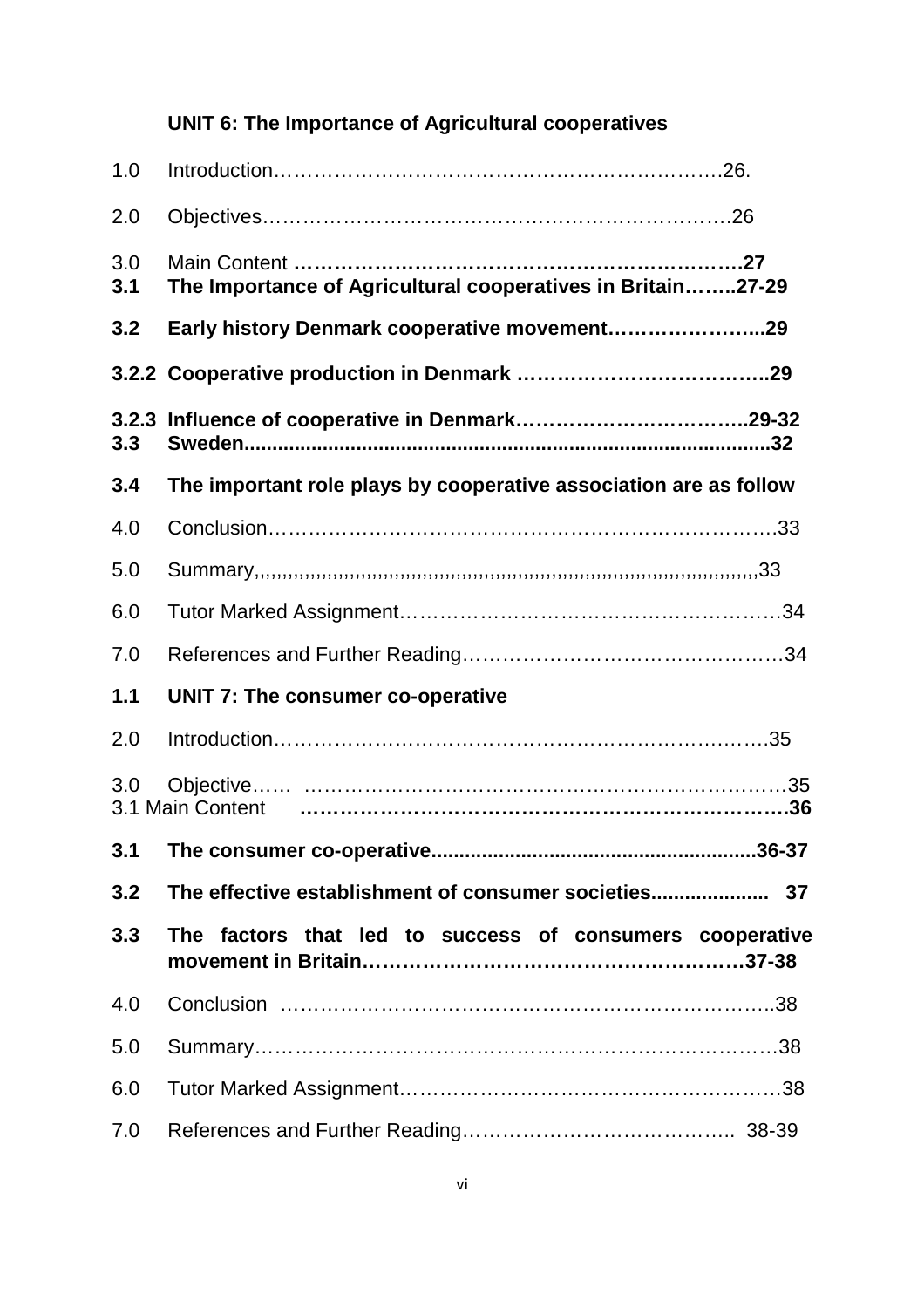| $1.1$ | <b>UNIT 8: Evolution of Cooperatives in the United States</b>                         |
|-------|---------------------------------------------------------------------------------------|
| 2.0   |                                                                                       |
| 3.0   |                                                                                       |
|       |                                                                                       |
| 3.1   | Evolution of Cooperatives in the United States41                                      |
| 3.2   | Post Civil War to World War I, effect on agricultural cooperation in                  |
| 3.3   | Post World War 1 to the 'New Deal' (1933) effect on agricultural<br>cooperative<br>in |
| 3.4   | Post World War II to the Present effect on cooperative in                             |
| 3.5   | <b>Agricultural Cooperatives in the United States of America43-44</b>                 |
| 3.6   | Trend in Agricultural Cooperatives Large Scale Cooperatives45-46                      |
| 3.7   | Agricultural Credit Cooperatives/ Corporations (ACC)46-47                             |
| 3.8   |                                                                                       |
| 3.9   |                                                                                       |
|       | 3.9.1 Fishery Cooperatives Limited Resources Agricultural Cooperatives                |
| 4.0   |                                                                                       |
| 5.0   |                                                                                       |
| 6.0   |                                                                                       |
| 7.0   |                                                                                       |

## **UNIT 9: The problems of agricultural cooperative and solutions proffer to such problems**

| . |  |
|---|--|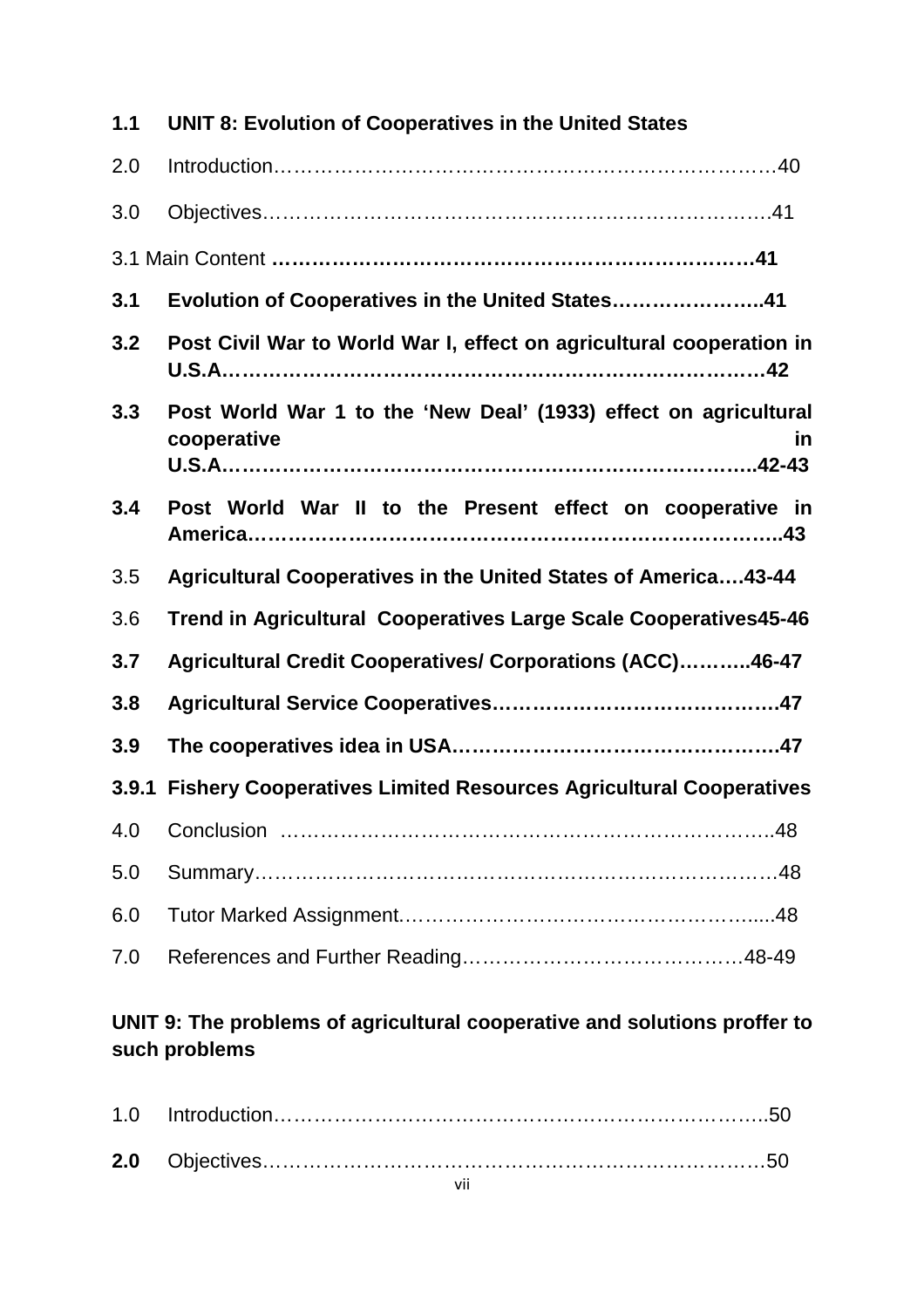| 3.0        |                                                                |
|------------|----------------------------------------------------------------|
| 3.1        | The initial problems they encountered and solutions proffer to |
| 3.2        | Problems inherent in conventional cooperatives52-55            |
| 3.3        |                                                                |
| 4.0        |                                                                |
| 5.0        |                                                                |
| 6.0        |                                                                |
| 7.0        |                                                                |
|            | UNIT 10: The Role played by cooperation in Indian development  |
| 1.0        |                                                                |
| 2.0        |                                                                |
| 3.0        |                                                                |
| 3.1        | The Role played by cooperation in Indian development60         |
| 3.2        | The salient features of the cooperatives movements60-61        |
| 3.3        | The All-India Rural Credit Survey Committee Report61-62        |
| 4.0        |                                                                |
| 5.0        |                                                                |
| 6.0        |                                                                |
| 7.0        |                                                                |
|            | <b>UNIT 11:</b>                                                |
| 1.0        |                                                                |
| 2.0<br>3.0 |                                                                |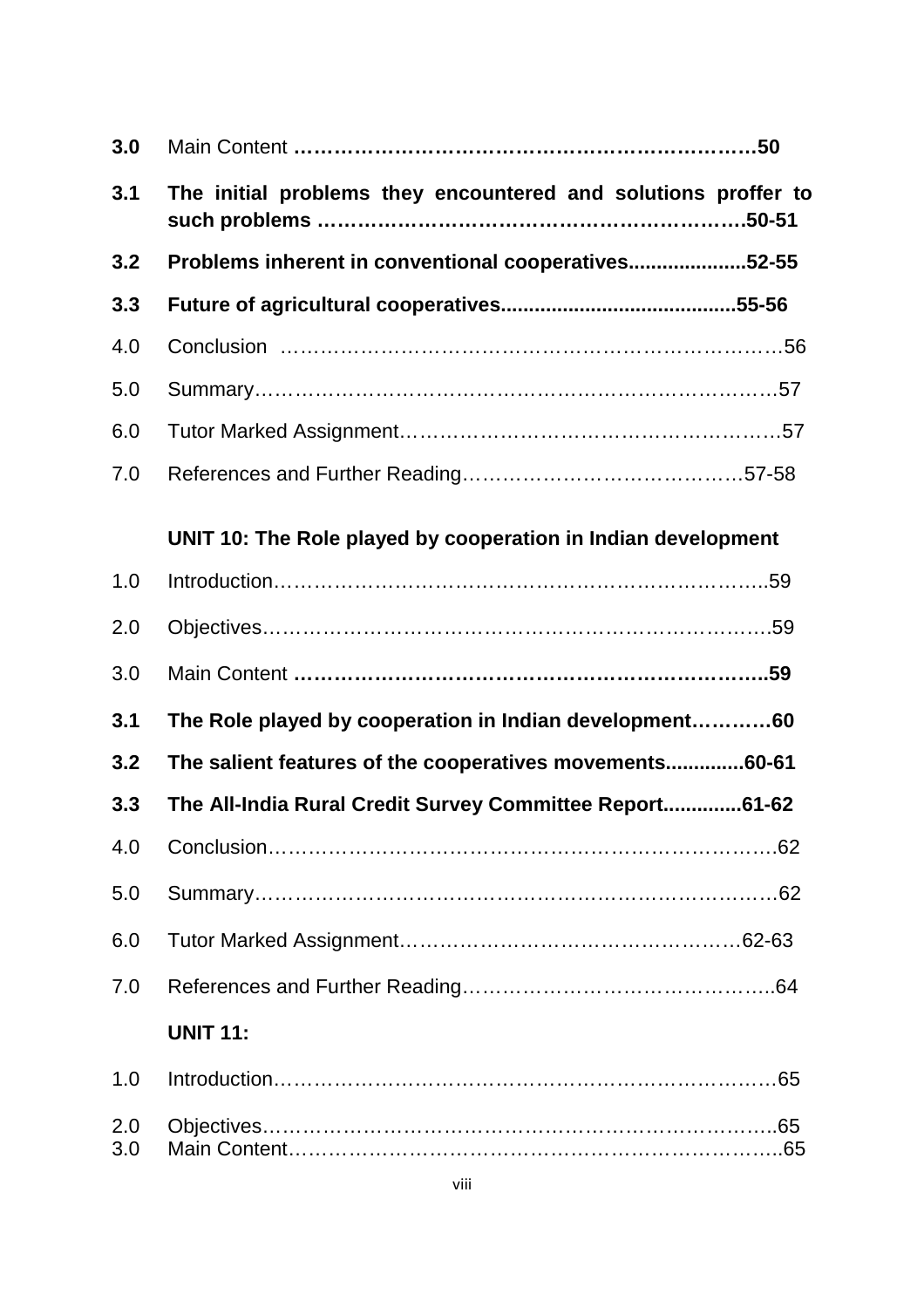| 3.1        | Historical development of the Nigerian Cooperative movement66     |  |
|------------|-------------------------------------------------------------------|--|
| 3.2        |                                                                   |  |
| 3.3        |                                                                   |  |
| 3.4        |                                                                   |  |
| 4.0        |                                                                   |  |
| 5.0        |                                                                   |  |
| 6.0        |                                                                   |  |
| 7.0        |                                                                   |  |
|            | UNIT 12: Modern and traditional pattern of cooperation in Nigeria |  |
| 1.0        |                                                                   |  |
| 2.0        |                                                                   |  |
| 3.0        |                                                                   |  |
| 3.1        | Modern and traditional pattern of cooperation in Nigeria 69-70    |  |
|            |                                                                   |  |
| 3.2        | Comparing formal cooperative with self-help organizations and     |  |
| 4.0        |                                                                   |  |
|            |                                                                   |  |
| 6.0        |                                                                   |  |
| 7.0        |                                                                   |  |
|            | UNIT 13: Structure of the cooperative movement in Nigeria         |  |
| 1.0        |                                                                   |  |
| 2.0        |                                                                   |  |
| 3.0<br>3.1 | Structure of the cooperative movement in Nigeria74                |  |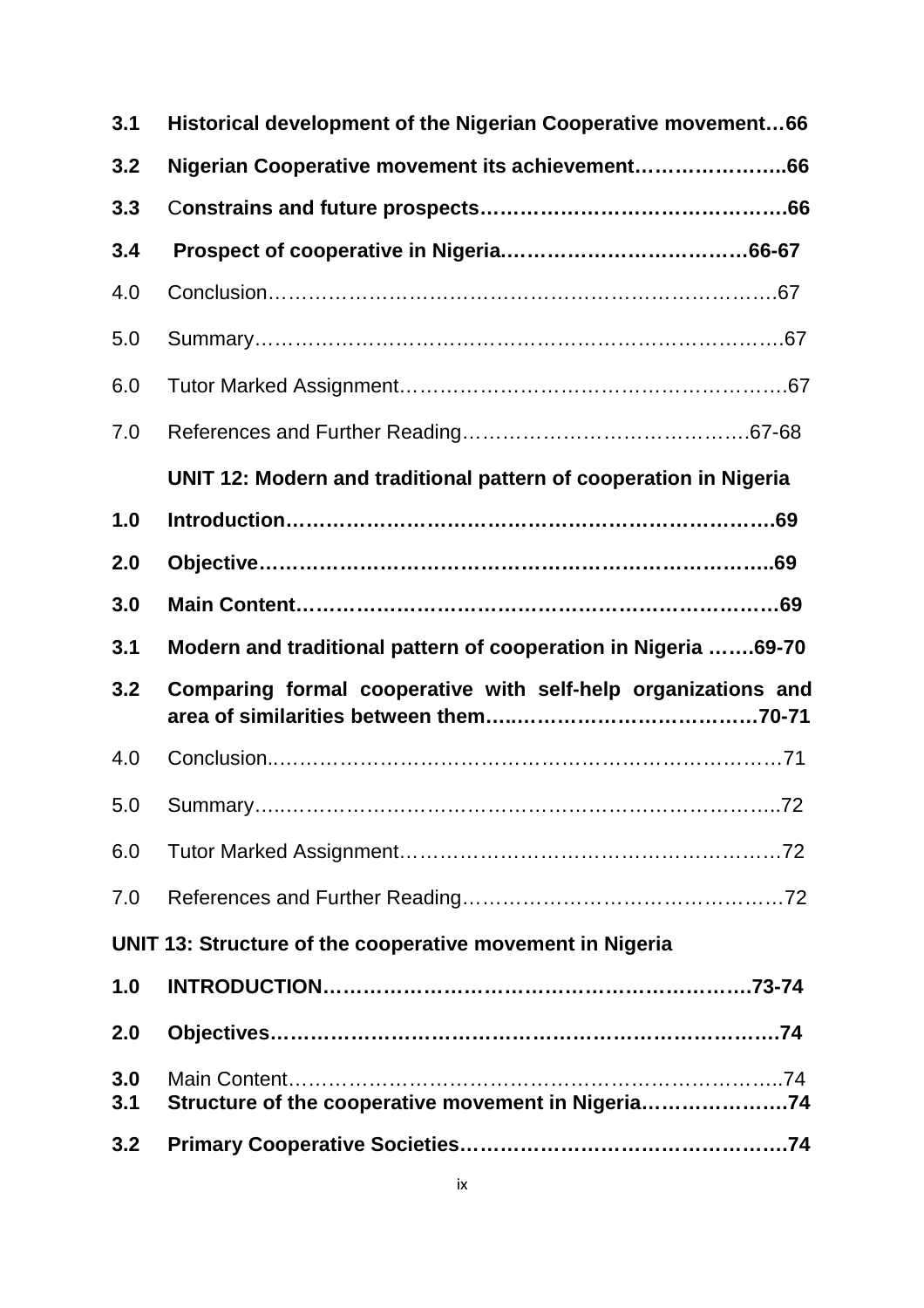| 3.3 |                                                                      |
|-----|----------------------------------------------------------------------|
| 3.4 |                                                                      |
| 3.5 |                                                                      |
| 4.0 |                                                                      |
| 5.0 |                                                                      |
| 6.0 |                                                                      |
| 7.0 |                                                                      |
|     | <b>UNIT 14: Association of Nigerian Cooperative Exporters (ANCE)</b> |
| 1.0 |                                                                      |
| 2.0 |                                                                      |
| 3.0 |                                                                      |
| 3.1 | Association of Nigerian Cooperative Exporters (ANCE)77-78            |
| 3.2 | National association of co-operative credit unions of Nigeria        |
| 3.3 | National Association of Cooperative Marketing Organisation           |
|     | 3.4 Co-operative federation of Nigeria (C.F.N)78-79                  |
| 3.5 | National co-operative insurance society Nigeria limited(NCIS)79-80   |
| 4.0 |                                                                      |
| 5.0 |                                                                      |
| 6.0 |                                                                      |
| 7.0 |                                                                      |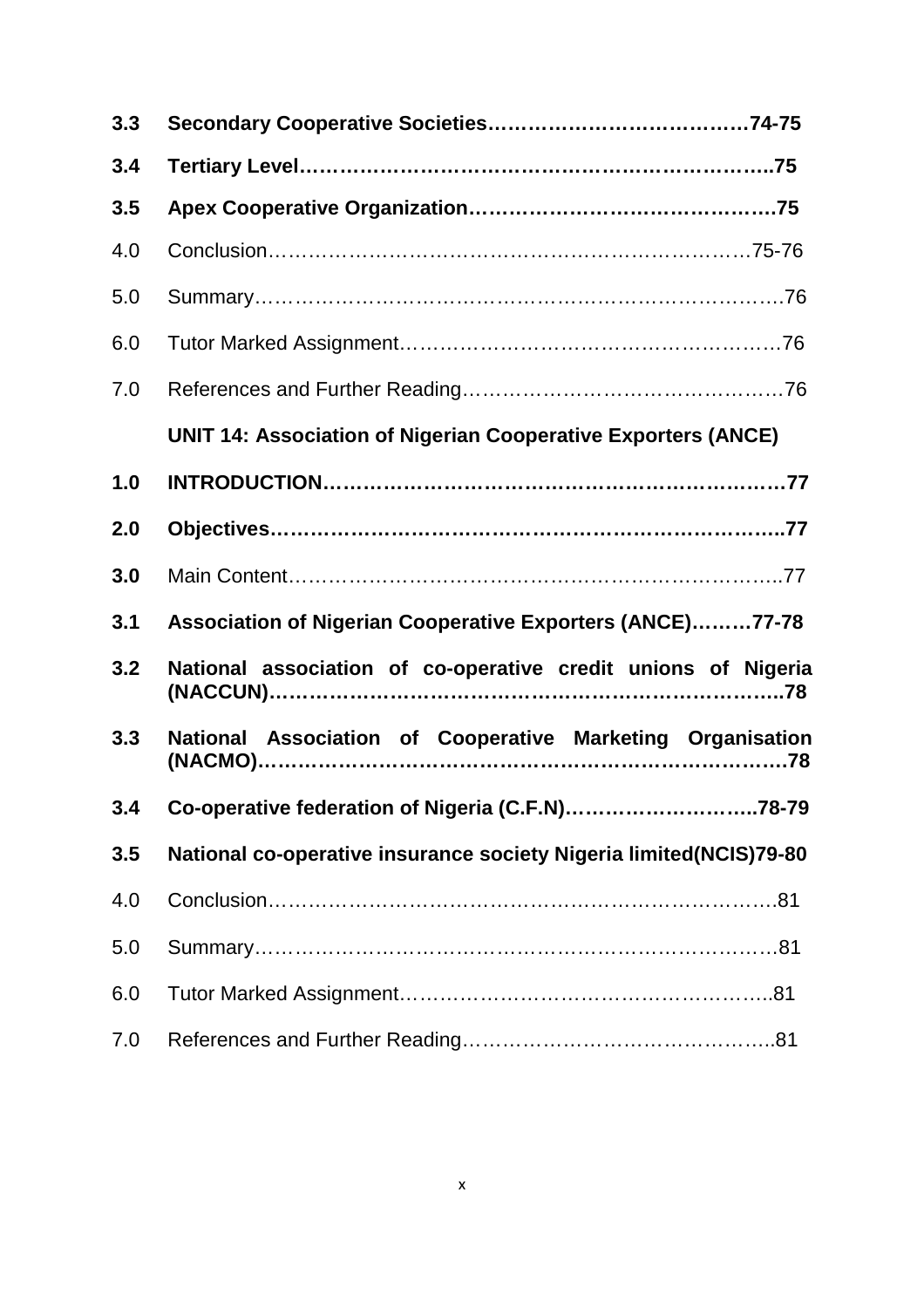|                          | <b>UNIT 15: The International Agency for Cooperative Development</b> |
|--------------------------|----------------------------------------------------------------------|
| 1.0                      |                                                                      |
| 2.0                      |                                                                      |
| 3.0                      |                                                                      |
| 3.1                      | The International Agency for Cooperative Development (IACD)83        |
| 3.2                      | World Council of Credit Unions (WOCCU)83-85                          |
| 3.3                      | International federation of agricultural producers (IFAP)85          |
| 3.4                      | International fund for agricultural development (IFAD)85             |
| 4.0                      |                                                                      |
| 5.0                      |                                                                      |
| 6.0                      |                                                                      |
| 7.0                      |                                                                      |
|                          | <b>UNIT 16 International Co-operative Alliance (ICA)</b>             |
| 1.0                      |                                                                      |
| 2.0                      |                                                                      |
| 3.0                      |                                                                      |
| 3.1                      | Brief About International Co-operative Alliance (ICA) 87-88          |
| 3.2                      | Aims of the International Co-operative Alliance88                    |
| 3.3                      |                                                                      |
| 3.4                      |                                                                      |
| 3.5                      |                                                                      |
| 4.0<br>5.0<br>6.0<br>7.0 |                                                                      |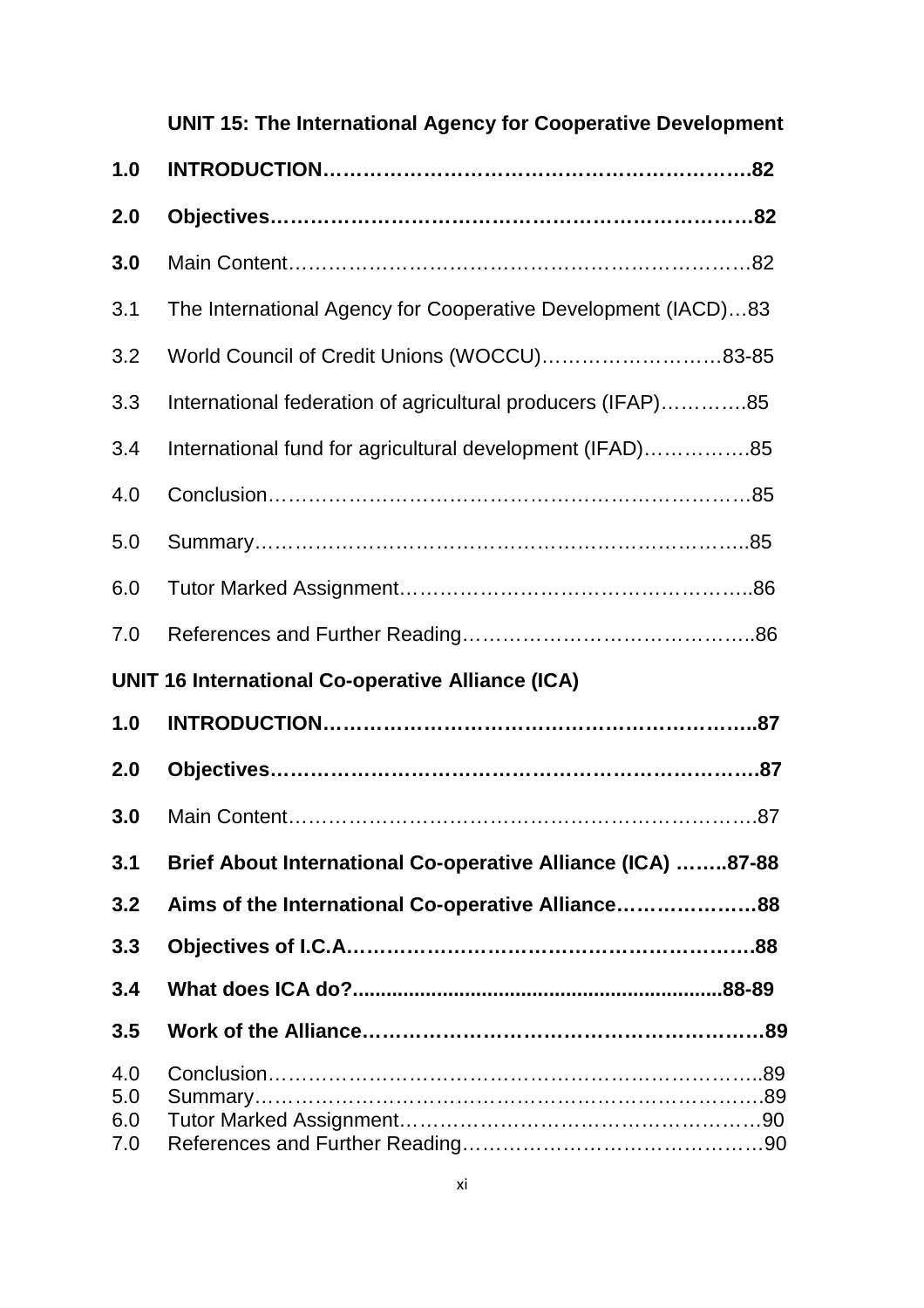## **Unit 1: THE ORIGIN AND GROWTH OF COOPERATIVES**

## CONTENT

- **1.0 Introduction**
- **2.0 Objectives**
- **3.0 Main content**
- **3.1 Origin and growth of cooperatives and notable works of scholars**
- **3.2 Babylonian Era.**
- **3.3 The Early Greek Era between 3000 to 325 B.C**.
- **3.4 Ancient Chinese Associations 200 B.C**
- **3.5 The Roman Era, 510 B.C to 475 A.D**
- **3.6 The Early Christian Era, 1-313 A.D**
- **3.7 The Rise of Islam 600-1490 A.D**
- **3.8 The Middle Age, 500-1400.A.D**
- **3.9 Renaissance (recovery) Period 1400-1750 A.D:**
- **3.9.1 The industrial Revolution 1750-1944 A.D**
- **3.9.2 The ATOMIC and SPACE AGE in 1945 to present day**
- **4.0 Conclusion**
- **5.0 Summary**
- **6.0 Tutor-marked assignments**
- **7.0 Reference and other sources**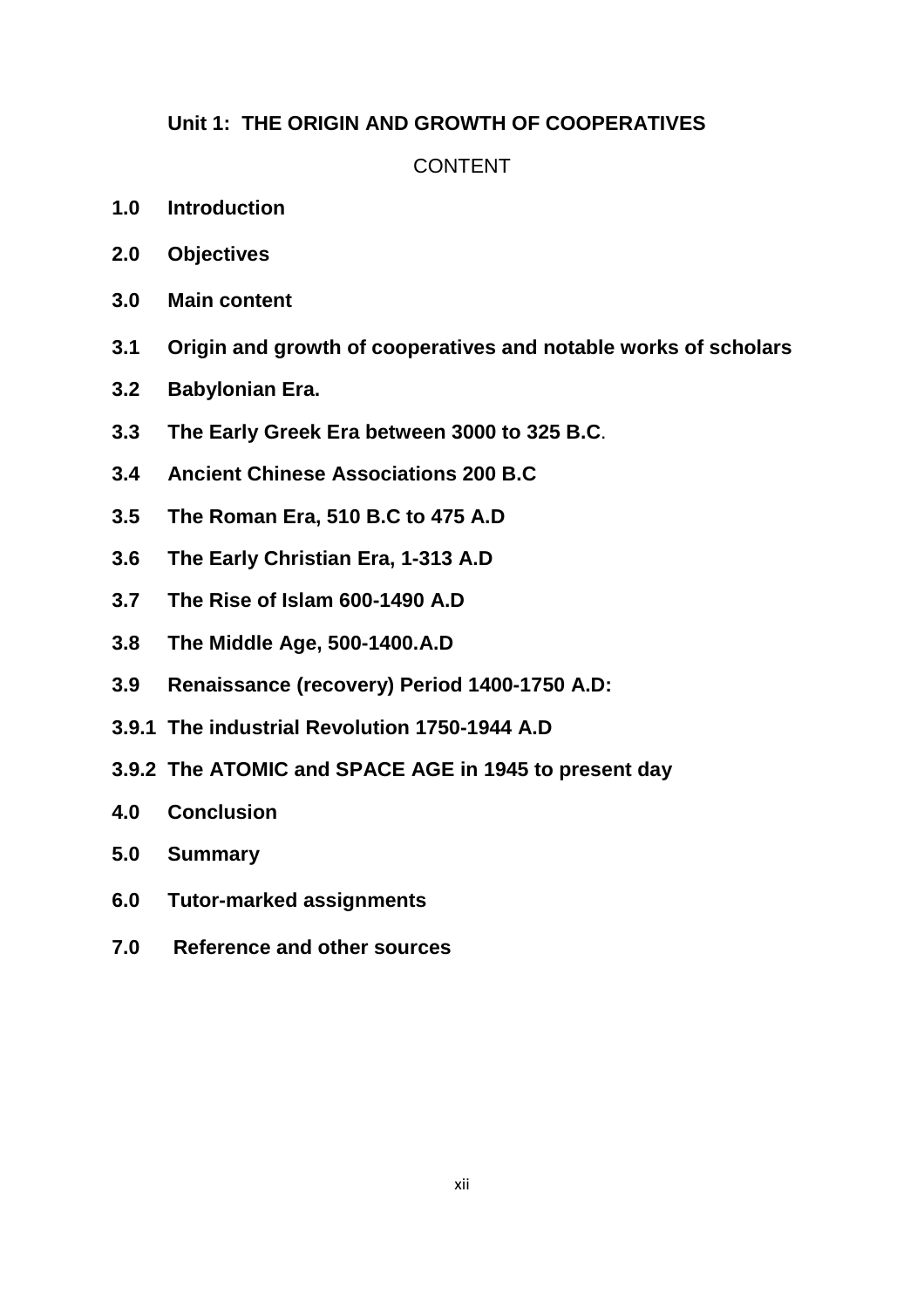## **1.0 INTRODUCTION**

The origin and growth of cooperation are as old as human race. Co-operatives started as an urban consumer retail enterprise but later spread to rural areas amongst farmers. During the latter part of the nineteenth century, the concept engulfed several parts of Europe and North America. Early in the twentieth century, the cooperative movement spread to Indian and gradually to other Asian and African countries, mainly courtesy of the colonial administrators. Presently, the cooperative form of business organization is an international movement. Although some associate it's with socialist or communist country. (Roy, 1980).

## **2.0 OBJECTIVES**

By the end of this unit, tutors should be able to:

- acquaint learners with the pattern of development of the cooperative development right from Ancient Egyptian to the present day
- provide analytical tools comparison of cooperative approaches.

## **3.0 MAIN CONTENT**

## **3.1 Origin and growth of cooperation and notable works of scholars**

The evolution and growth of cooperation can be traced down to **Ancient Egyptian Era between (3100 to 1150 BC)** as the main period of development. The cooperative has evolved from a religion-oriented institution to a more formalized business-oriented organization serving economic rather than spiritual needs. The nature of development was craftsmen and artisan associations. Roy (1981), Lawal and Oludimu (2011).

#### **3.2 Babylonian Era**

Roy (1981) noted that between 3000 to 540 BC, some agricultural lease had cooperative features history and documents indicating that the tenants famers in cooperatives kept strict account of their enterprises instead of hiring themselves out to large estate owners. They were enabled by law to achieve economic freedom and independence. Also the prevanlence of credit transaction among the ancient Babylonians doubtless led to the creation of loan societies to assist the small farmers and craftsmen who sought to protect the poor and weak against the injustices that were ramped among the powerful rich.

## **3.3 The Early Greek Era between 3000 to 325 B.C**

This era was created for cult of the dead buried in accordance with the rituals of their religion and assured its members of a burial place decent for funeral and aimed at promotion of mutual assistance. The religion and cultural association known as ''Orglonen'' and ''Thiasi'' burial benefit societies. The services are to assist members traveling with care and information, to aid the poor to temporarily impoverished and permitted to operate in freedom and safety as observed by Henderson(1969) and Roy (1981).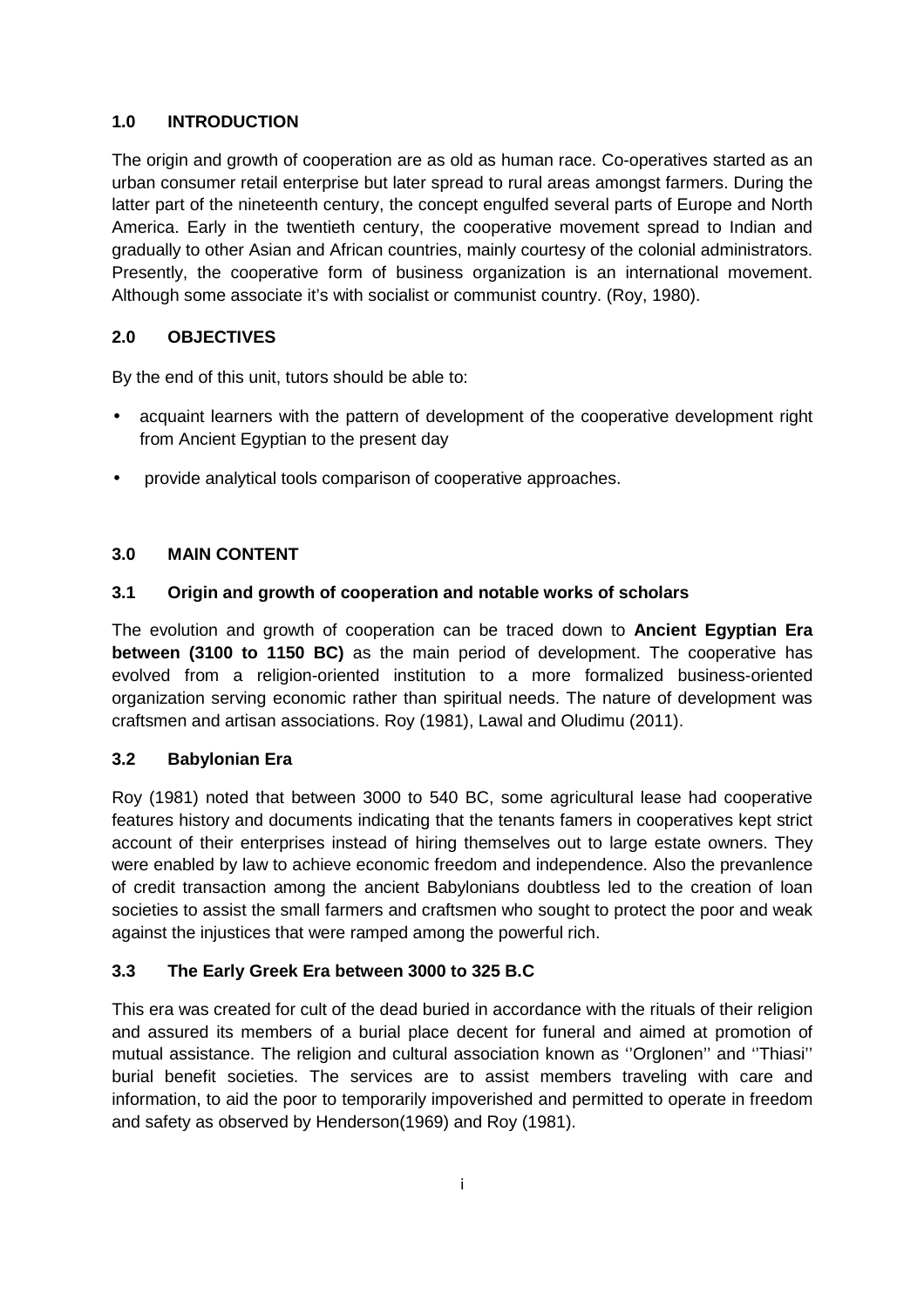## **3.4 Ancient Chinese Associations 200 B.C**

The nature of development was loan and credit association during the Hon DYNASTY before the Christian era, when PONG KOONG, A RICH and influential Chinese, instituted the first money-lending society bearing cooperative features. Roy (1981), enumerated the characteristic features as:

- 1. A limited society, all members contributed equal amounts.
- 2. A system of fines for non- payment of contribution of the fund
- 3. Competitive bids for loans
- 4. Equal division of profits
- 5. Payment of dues, borrowed sum in installments and interest at stated intervals

## **3.5 The Roman Era, 510 B.C to 475 A.D.**

The nature of development was craftsmen's and burials benefits. The cooperative craftsmen organization called ''Collegia'' which appeared as early as the beginning of old Roman history. Henderson(1969) and Roy (1981), noted that the history credits the legendary king Numa Pompilus that established eight trade colleges such as carpenters, coppersmiths dyers, fullers, goldsmiths, flute players, shoemakers and potmakers they possessed no legal facilities for settling question regarding production, price and labour relations They were suppressed by the Roman ruler and later restored during Julies Ceasar regime.

## **3.6 The Early Christian Era, 1-313 A.D:**

The nature of development was Artisan societies with burial benefits. Henderson (1969), Degler (1970) and Roy (1981) were of the same opinion that the birth of Jesus Christ constituted significant event in the world history. The Roman industry consisted of craftsmen and plantation agriculture known as latifindal were dominant. The peasant proprietors surrender their land to wealthy landlord in return for the right to remain on the land as tenants although rental payment had to be made to the landlords. While agriculture cooperative had no basis upon which develop and expand , the cooperative features existed was that of burial cooperatives for funerals expenses of members paid from funds obtained by common subscriptions.

#### **3.7 The Rise of Islam 600-1490 A.D:**

Roy (1981), posited that the nature of development stressed on cooperation as part of faith based on the Holy Quran and Sunnah (practice) of prophet Muhammed (S.A.W). He was dissatisfied with conducts of trade and other business in and around Mecca. Muhammed (S.A.W) received supernatural instructions which embodied in the Quran Part of Quran emphasize the significance relative of cooperation, profit sharing based on capital contributed, no or zero interest, justice and equality distribution of wealth/income for the mere sake of wealth as a matter of faith. The cooperative was also looked upon as a unifying institution to better the economic, social and political conditions in the community. The essence of Islamic teaching certainly lent strong support to the cooperative idea. Roy (1980),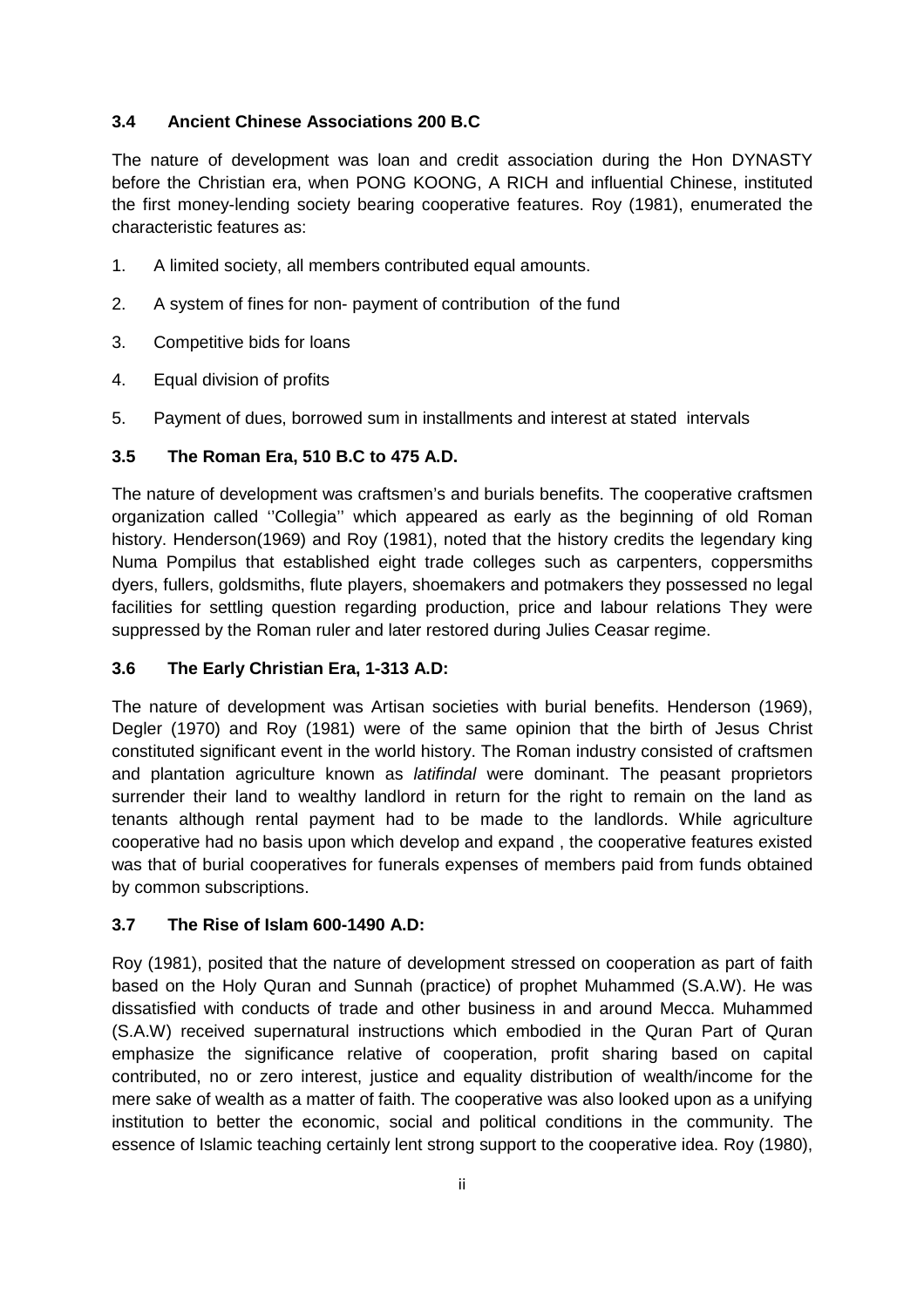his observation was supported by Lawal and Oludimu (2011) that zero interest cooperative society exist and operate without any hindrance.

## **3.7.**1 **The Middle Age, 500-1400.A.D:**

The Gilds developed and originated from Roman industrial colleges when Swiss dairymen were reported to have made cheese cooperative and anticipated the modern consumer cooperatives. The objective of gilds was to secure the positions of members craftsmen price, hours of labour and quality of output were carefully prescribed gilds afforded a center of social activities and maintained common funds which were drawn upon to pay funeral expenses of their members allowances to those physically incapacitated and grants to widows for a period of two years as observed by Henderson, (1969) and Roy (1981).

## **3.8 Renaissance (recovery) Period 1400-1750 A.D:**

Roy (1981), The nature of development was joint stock companies. The commercial revolution was an integral feature of the joint stock companies developed because of the need for large sum of capital for voyages of exploration and colonization. The joint stock received a charter from the king which fixed responsibility, stated rights and obligations for the protection of stock and profit in proportion of the capital contributed. The type of cooperative ventures was the mutual fire insurance companies.

## **3.8.1 The industrial Revolution 1750-1944 A.D**

The nature of development was technological advance, agricultural and communication improvement, development of capitalism and emergence of the modern factory that lead to increase in production and mechanization, increase consumption and improved living standards and lowered price. The factory system led to exploitation of workers, creation of social problems and abandonment of agriculture, economic cycle of inflation and deflation, unemployment, conflict and more violent and frequent of industrial accidents. Based on all the issues raised two school of thought emerged concerning the best way to solve problems and canvassing their views on industrial revolution. The first group comprises of Karl Marx, Friedrich Engels and others while the second group are Rochdale, Friedrich Raiffeisen and others. The mutual fire associations, Mercantilism was demolished, capitalism evolved and became modified to PENEY CAPITALISTS (1769) A. D. with the weavers organizing a consumer cooperative then ROCHDALE SOCIETY in 1844 A. D. tagged modern era of cooperative that began also with consumer cooperative farm and credit cooperative where early development to the rise of RAIFFEISEN credit societies in 1860 A.D that developed consumer credit unions.

## **3.8.2 The ATOMIC and SPACE AGE**

In 1945 to present day know as second century of cooperative began much more significant throughout the continent. Since then cooperative had spread all over the globe. Roy, (1980).

#### **4.0 CONCLUSION**

The unit explained the pattern of development of the cooperative development right from Ancient Egyptian, Babylonian Era, Early Greek Era, Ancient Chinese Association, The Roman Era, The Early Christian Era, Barbaric Age, The Rise of Islam, The Middle age,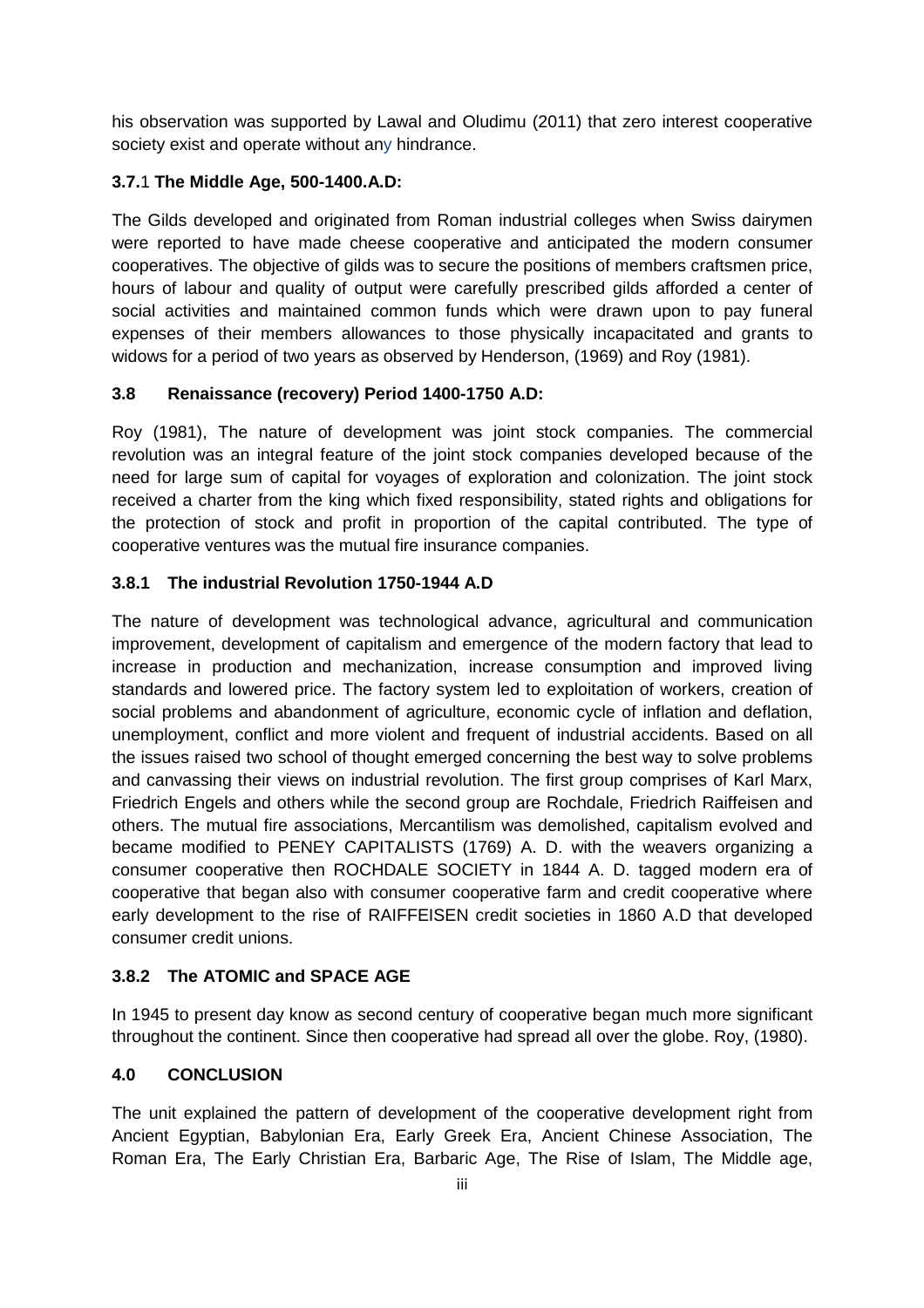Renaissance period, Industrial Revolution, The Atomic and Space Age to the present day as the analytical tools for comparison among cooperative approaches.

## **5.0 SUMMARY**

The historical development of cooperative will enhance our understanding about the concept of cooperative, reasons for joining and establishing, various hindrance and solution provided at different stages of development.

## 6.0 **TUTOR-MARKED ASSIGNMENT**

Discuss the origin and development of cooperative from Ancient Egyptian to the present day.

## **7.0 REFERENCE/FURTHER READINGS**

Birchall, Johnston. (1997) The International Cooperative Movement. Manchester, UK: University of Manchester Press,pp

David, A. S. (1998). Essential Information on Cooperative Credit Societies(CTCS/CICS), Dac-print Publishers, Ibadan, Nigeria

Daniel, H(2006),Dictionary of Management, Academic(India)Publishers. New Delhi.

## **Encyclopedia of Business, 2nd ed.** Reference for Business

Epetimehin, F.M,(2006). Understanding the Dynamics of Cooperatives, ICReTI Publishing house Ibadan, Nigeria

Fred, E (2006), Introduction to Co-operatives Course Material on COP 101 National Open University of Nigeria, pp1-6.

Furlough, Ellen, and Carl Strikwerda, eds (1999) Consumers Against Capitalism?:

Consumer Cooperation in Europe, North America, and Japan, 1840-1990.

Lanham, MD: Rowman & Littlefield,

Lawal, K. A. A and Oludimu, O. L (2011),Management Theory, Practices and Focus, Asogun Published, Ibaban, Nigeria, pp m

Roy, E. P.(1981), Cooperative: Development, Principles and Management, Interstate Printers and Publishers, INC.USA pp1-110.

S. Owojuvigbe, (2007), Cooperative Administration and Fieldwork in Nigeria.3<sup>rd</sup> edition,

Samlolly Publishers Ibadan, Nigeria, pp

Oludimu, O. L. and Adedoyin, S.F(1996).Running a more successful cooperative, Triumph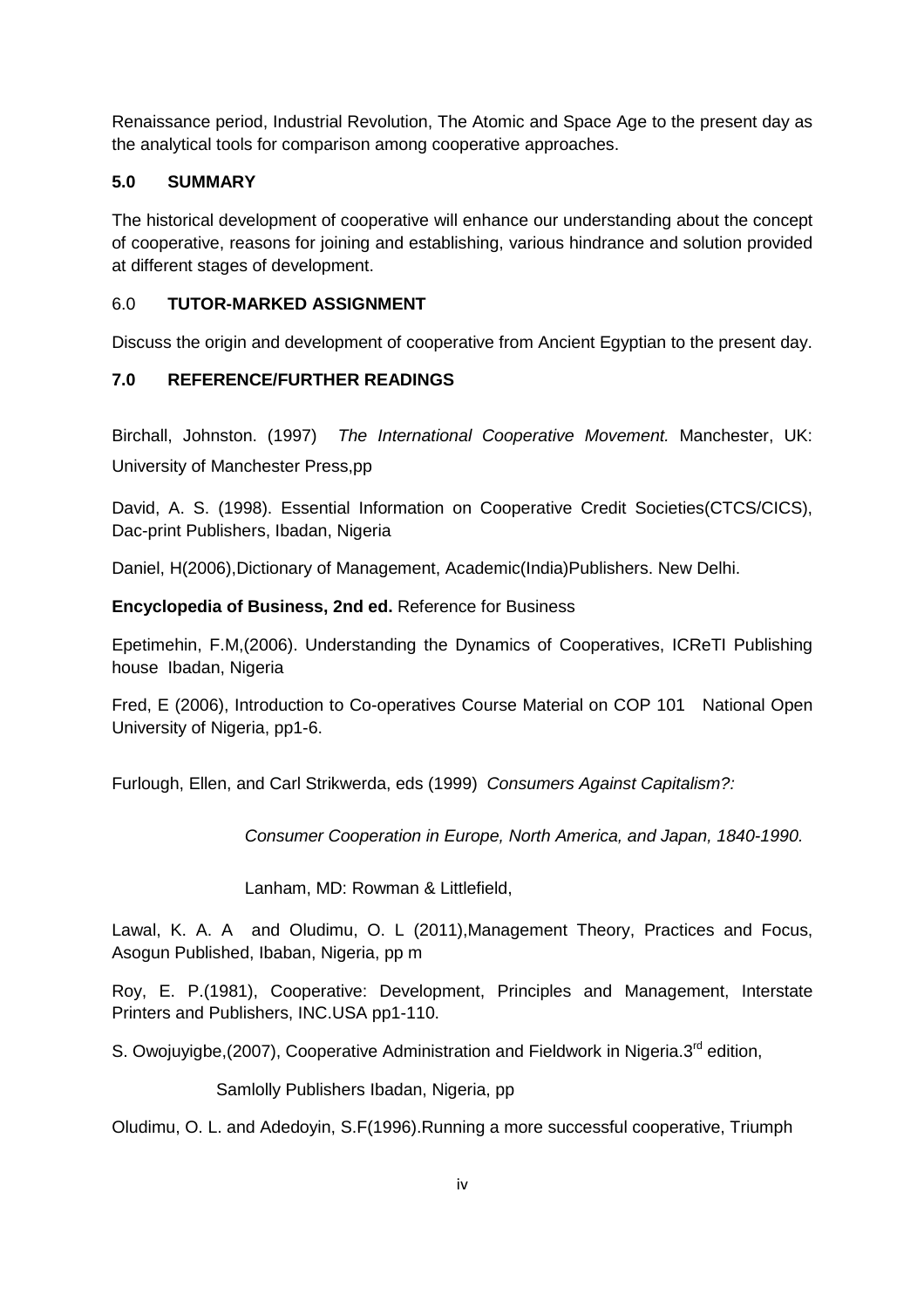Book Publishers, Ijebu Ode, Nigeria.

Umebai, E.E.(2008), Rural Development a nd Management, Course Material on MPA769 National Open University of Nigeria, pp36-44

"The Co-operative Information Superhighway." International Cooperative Alliance (ICA).

(2011) Available from www.coop.org . Review of International Co-operation, quarterly.

Cooperatives - benefits http://www.referenceforbusiness.com/encyclopedia/Concos/Cooperatives.html#ixzz1fl8lCHrv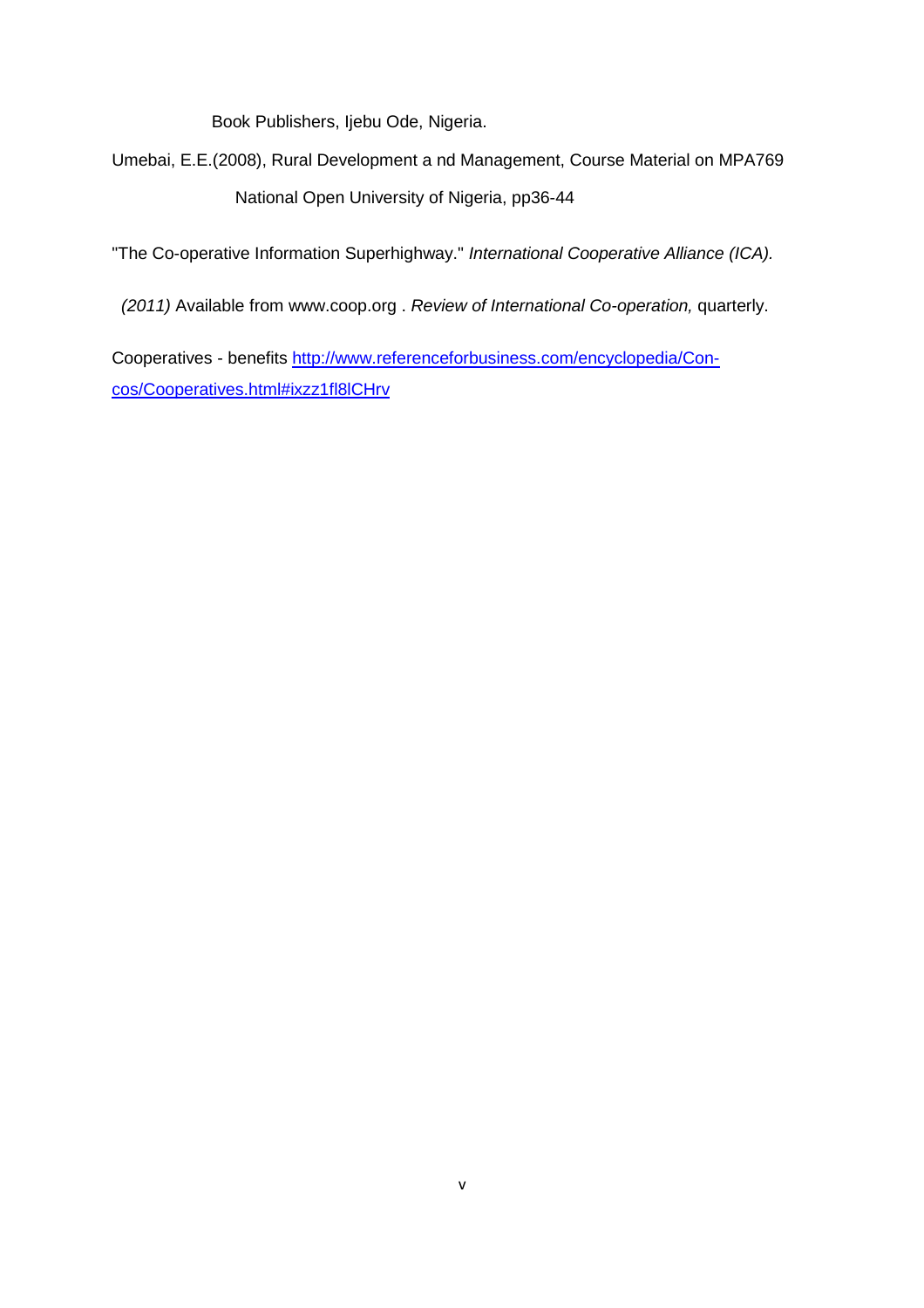#### **Unit 2: The works of notable scholars in development of cooperative**

#### **CONTENT**

- 1.0 Introduction
- 2.0 Objectives
- **3.0 Main Content: The works of notable scholars in development of cooperative Robert Owen Robert**
- 3.1 **William King Charles Fourier**, (1772-1837)
- 3.2 **FRIEDRICH Raiffeisen** (1818-1888)
- 3.3 **Hermann Schultz-Delizsch** (1808-1883)
- 3.4 **Rochdale Equitable Pioneers Society and the successes of the Cooperative**
- 3.5 **The term 'hungry forties"**
- 4.0 Conclusion
- 5.0 Summary
- 6.0 Tutor Marked Assignment
- 7.0 References and Further Reading

#### **1.0 Introduction**

In unit I, we discussed the historical antecedent of cooperative development. There is need to understand the contributions of notable scholars in the development of cooperative. This will assist the learner and reader to fully understand the idea of cooperative development. The notable work of scholars in cooperative such as Robert Owen Robert, William King Charles Fourier, FRIEDRICH Raiffeisen, Hermann Schultz-Delizsch, Rochdale were discussed.

#### **2.0 Objectives**

To discuss the contributions of notable scholars in other parts of the world to the development of cooperative and

To explain the term 'hungry forties"

#### **3.0 MAIN CONTENT**

Notable works of scholars in cooperative such as **Robert Owen Robert**

Owen's,(1771-1858), The cooperative philosophy was not as wholesome as some writers have suggested .Owenism was like socialism than true cooperation. He believed that education could make a society to progress so he established a school in his factory at New Lambark for his workers and their children. He reduced their workings hours;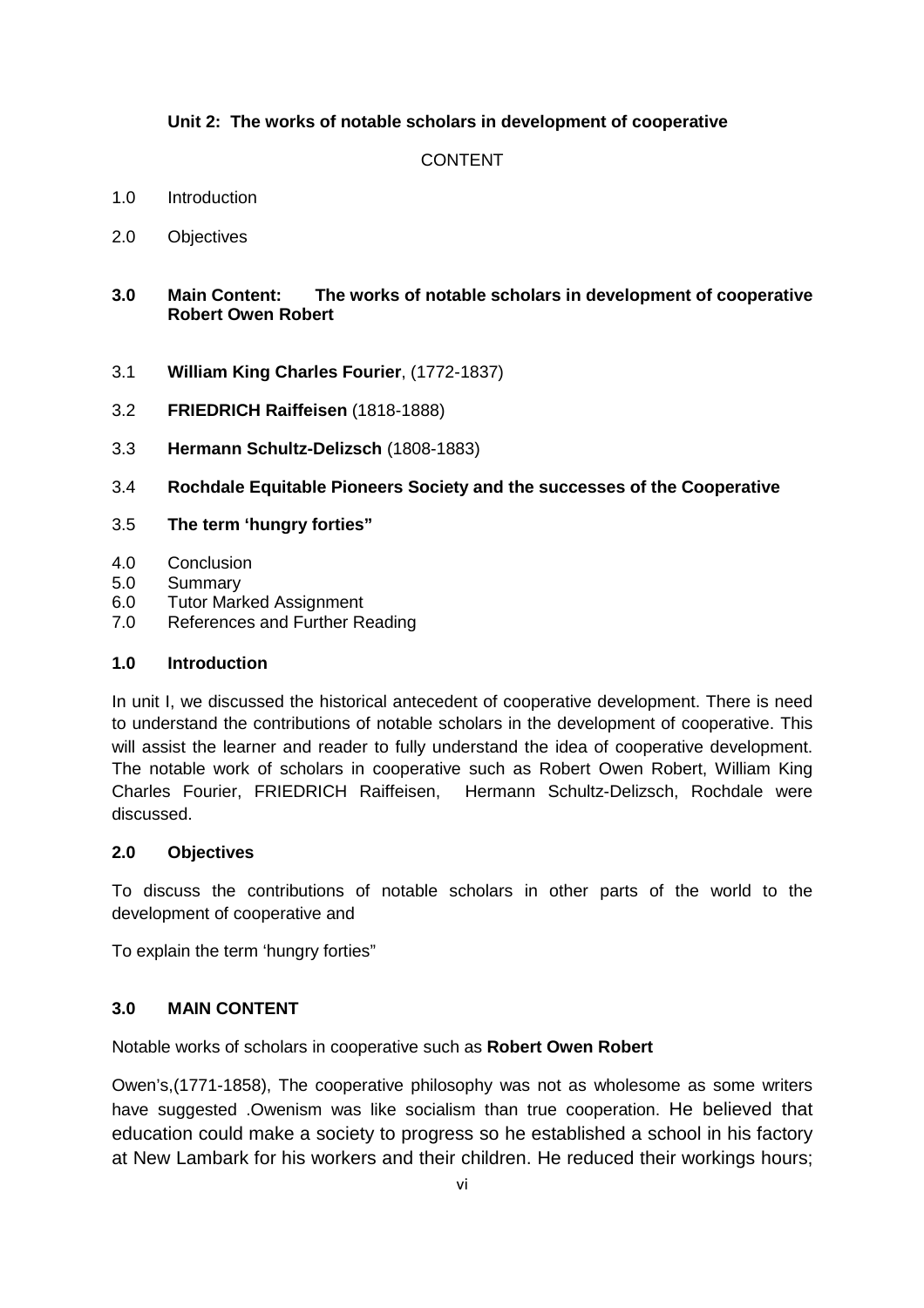he opened shops where unadulterated goods were sold at low prices; in 1816, for character training. Between 1813 and 1816, he published his social theory in a set of four essays titled 'A View of Society'. In 1815 Owen did a research on how the common people could come together to make life easier for themselves, the result of which led to the formation of Co-operative Societies in Britain, before it started to spread all over the world. Robert Owen's association with common-people made him to have many disciples who called themselves Owenties' His followers nearly defied him, because of his love and struggle to make life better for the common people. Owen posited that the just price of a good was its labour cost, to charge more was unjust. Profits were the cause of over production and led to crisis. Money based upon the value of over precious metals helped to confuse the relationship between the true values of a goods in exchange. He advocated the organization of men in group which should own and use in common all the instrumentalities of production necessary for the members of each group. The ideal group, or community, should consist from 500-3,000 people, placed on about 1,500 acres. All of the members of the community should live in one large quadrangular building with public kitchen, mess-room and with separate apartments for each family. The community should be mainly agricultural but should carry on a variety of occupation so as to be as nearly self–sufficient as possible. It should avail itself of the inventions, but without yielding to country and town life. Owen, prominence in cooperative literature is that he called attention to the abuses prevalent under capitalism. This system, Owen eventually hoped, would be embraced by the whole world. More so, he did not accept the thesis of capitalistic cooperative. Owen's legend in cooperative history is difficult to analyse. At first his ideas were received with good deal of favour but this system tried both in England and America, failed. Few of his principle were adopted; his social and economic reform plans failed. Among such failures were the new Harmony in Indiana and the Liano colony near Leesville, Louisiana.

In conclusion, his achievement were more notable as it introduced better housing for workers, child labour reforms, free public libraries and trade schools, more practical public educational programs and shorter working hours.

#### **3.1 William King Charles Fourier**, (1772-1837),

His focused on the economic and social problems of the French people. Thought a physician he became a co-operator by virtues of his acquaintance with the members of a mechanic institute founded in Brighton in 1825. He was a student of history and economics in his college days and at the same time a physician. He was an active promoter of projects that would benefit the working class of poor people. As a result of this, he was nicknamed **"the poor man's physician"** through propaganda of the London Co-operative society. As it was his proposals for reform consisted of many things, but essentially his plan was to organize voluntary communal associations covering three square miles each. These associations contained socials centers, educational facilities and industry centers among other things. Each member of an association had ownership of shares in the communal property or phalanx. Fourierism was a plan for decentralizing large city populations and eliminating the attendant evils of urban life, while allowing its residents to escape the isolation and drudgery of rural life at that time. . Dr. King emulated several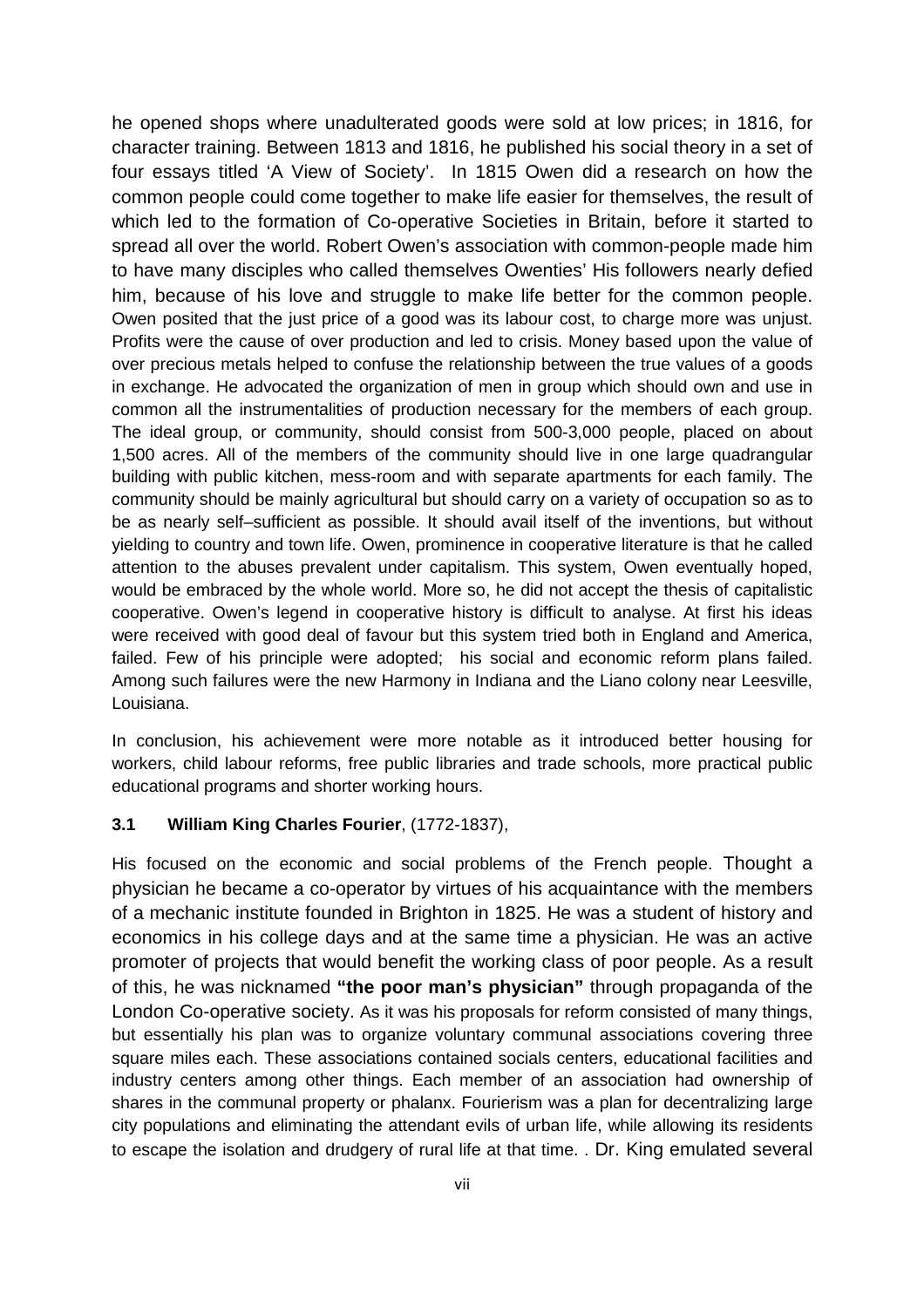policies on how to run Co-operative Societies which he published in monthly journal called "The Co-operator". He taught the people that they could achieve a lot through the co-operative community and they are to be honest and loyal to one another. He advocated that poverty would be eradicated only through co-operation.

In conclusion, Charles Fourier plan failed due to lack of funds, poor recruiting and bad management.

## **3.6 FRIEDRICH Raiffeisen** (1818-1888)

Raiffeisen idea was the credit union. A Germany and mayor of the country town of Flammersfeld in 1848, was desperate for a way to save his people from starvation due to the catastrophy in the barren district of Westerwald the people were in heavy debt together with the bad times. Raiffeisen appealed to the well –to-do of the community for financial assistance but charity was merely a stop-gap. Raiffeisen traveled all over the globe and discussed with whomever he met about his idea on the credit union that only people who belonged to the credit union could borrow from it that loans would be made only for provident and productive purposes, at low interest, and that a man's character was the important security for his loan. It was later set up in (1862). He also insisted that all the people in the credit union have a common bond of interest to hold them together.

In conclusion the significant principle which Raiffeisen also developed was the federation of local credit societies into regional and national bank Raiffeisen is regarded as perhaps the foremost cooperator of all time his name became a household word throughout Germany he was known as 'father Raiffeisen' and before he died he had organized 425 credit unions.

## **3.2 Hermann Schultz-Delizsch** (1808-1883)

Delizsch, was also a German, an instrumental lawyer in organizing credit cooperative for small businessmen and craftsmen. Delizsch, basic economic beliefs concerning cooperatives were: (1) cooperatives should accept no charity (2) that cooperative patrons should control and capitalize their cooperative and (3) the cooperative growth should proceed slowly through self-help. In addition, he helped form accident, consumer purchasing, health insurance and wholesale buying cooperatives for small businessmen. In conclusion, Delizsch was able to action close to 1,900 credit cooperatives, his zeal and organizing ability inspired RAIFFEISEN.

## **3.3 Rochdale Equitable Pioneers Society and the successes of the Cooperative**

The origin of Rochadale Society began operating in 1844, it was not until 1852 that the British Parliament passed the industrial and provisdent Societies Act. This legislation provided for the incorporation of societies such as Rochadale and allowed sales to nonmembers but did not limit the liability of shareholders. The Rochadale-type cooperative was introduced in the United States in 1863 at Lawrence, Massachusetts, and in 1864 in Philadelphia with the organization of a consumer cooperative known as the Union Cooperative Association No. 1, which had 24 members.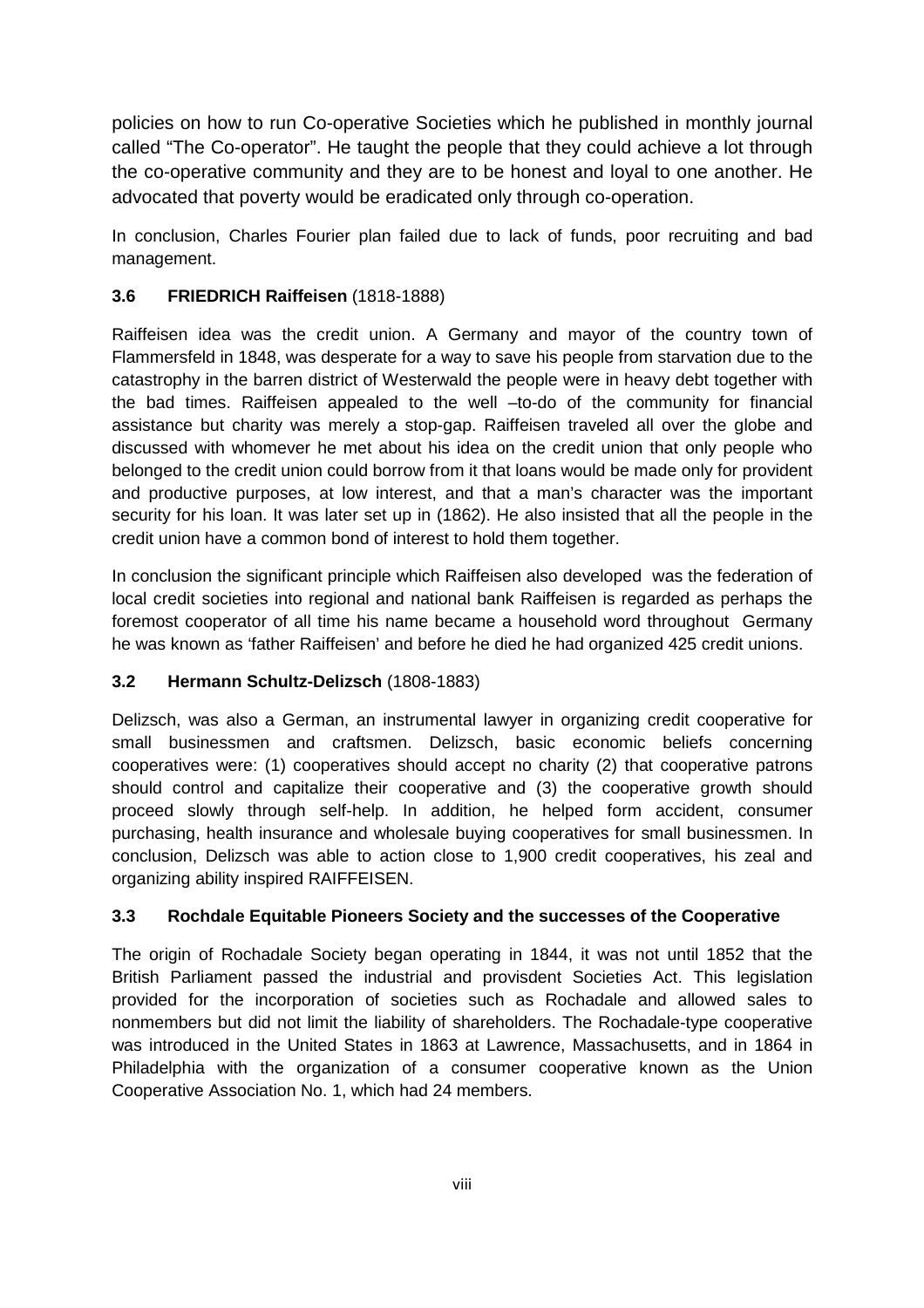Characteristic of the Rochadale Cooperative Society are as follow:

- 1. Charged current prices to avoid price war
- 2. Controlled by a board of directors and elected by members
- 3. Each member was allowed one vote in all elections
- 4. Financed by money saved by members themselves
- 5. Grew out of a need caused by unemployment
- 6. Insisted on cash trading
- 7. Insisted on frequent and regular audits of the book
- 8. Members furnishing capital were paid 5 percent interest
- 9. Members were content to operate within the capitalistic system
- 10. Money were spent to educate members and others
- 11. Politically and religiously neutral
- 12. Refunded profits by patronage dividend

The conditions that prevailed when Rochdale appeared were about as follow:

- 1. The workers (masses) were being displaced from their private, independents domestic manufacturing operations or cottage industries by the new factories employing the new power and machines developed during industrial revolution.
- 2. Workers not recognized and had little political influence
- 3. Workers lacked bargaining power in the labour market in dealing with the industrial corporations.( No trade union) also resulted in low incomes and inequitable distribution of the product of their labour and
- 4. The workers (masses) became dependent upon wages for their income and lost control of the production resources.

The Rochdale pioneers were destitute, poor and a few were relatively well off.

Roy(1981). summarised Rochdale principles as follow:

The following Rochadale principles may be accepted with reservation and qualification:

- 1. Open membership.
- 2. One man one vote.
- 3. Limited interest on capital investments.
- 4. Limitation on the number of shares owned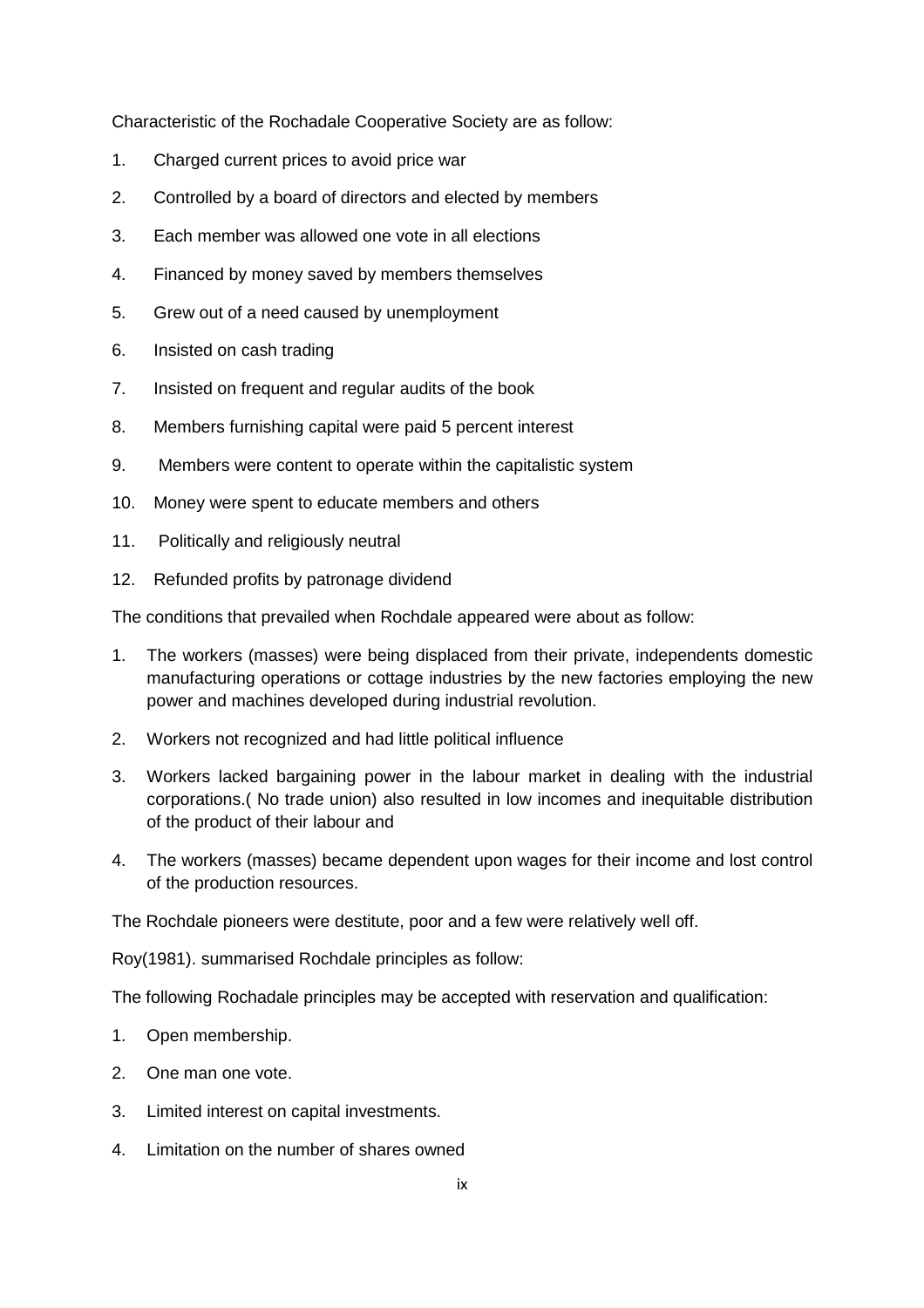The following Rochdale Principles may be rejected prima facie as being non-principled:

- 5. Cash trading.
- 6. Membership education.
- 7. Political and religious neutrality.
- 8. No unusual risk assumption.
- 9. Goods sold at regular retail prices

The following is accepted as cooperative principle without reservation or qualification

10. Net margins distributed according to patronage.

The subsequent societies inherited from Rochdale Pioneer were the democratic Administration which further alleviated the problems of members. This society operated successfully for about 90 years with remarkable achievements. Through the success of Rochdale Equitable Pioneers, co-operative societies spread all over Britain and to other parts of the world. Due to the success recorded by this society between 1844 and 1846, the 1847 economic recession in Britain could not affect the business of the members. Between 1848 and 1850, there was tremendous growth in the weaving business which really reduced members' domestic problems. Then in 1850 the Rochdale Equitable Pioneers made more resolutions to improve the condition of members. These included:

- 1. To open a shop of essential commodities and clothes.
- 2. To build or purchase houses for members to reside.
- 3. To produce such articles as the society might determine where unemployed or lowpaid members could be employed.
- 4. To purchase or rent lands for farming for interest members.
- 5. To build houses for the use of their society and to assist other societies to develop.
- 6. To open a hotel in one of the society's houses which would further promote the society's image.

## **3.4 The term 'hungry forties"**

**Hungry Forties:** A period in the early 1840s when Britain experienced an economic depression, causing much misery among the poor. In 1839 there was a serious slump in trade, leading to a steep increase in unemployment, accompanied by a bad harvest. The bad harvest were repeated in the two following years and the sufferings of the people, in a rapidly increasing population, were made worse by the fact that the Corn Laws seemed to keep the price of bread artificially high. In 1845 potato blight appeared in England and Scotland, spreading to Ireland later in the year and ruining a large part of the crop. The potato blight returned in 1846.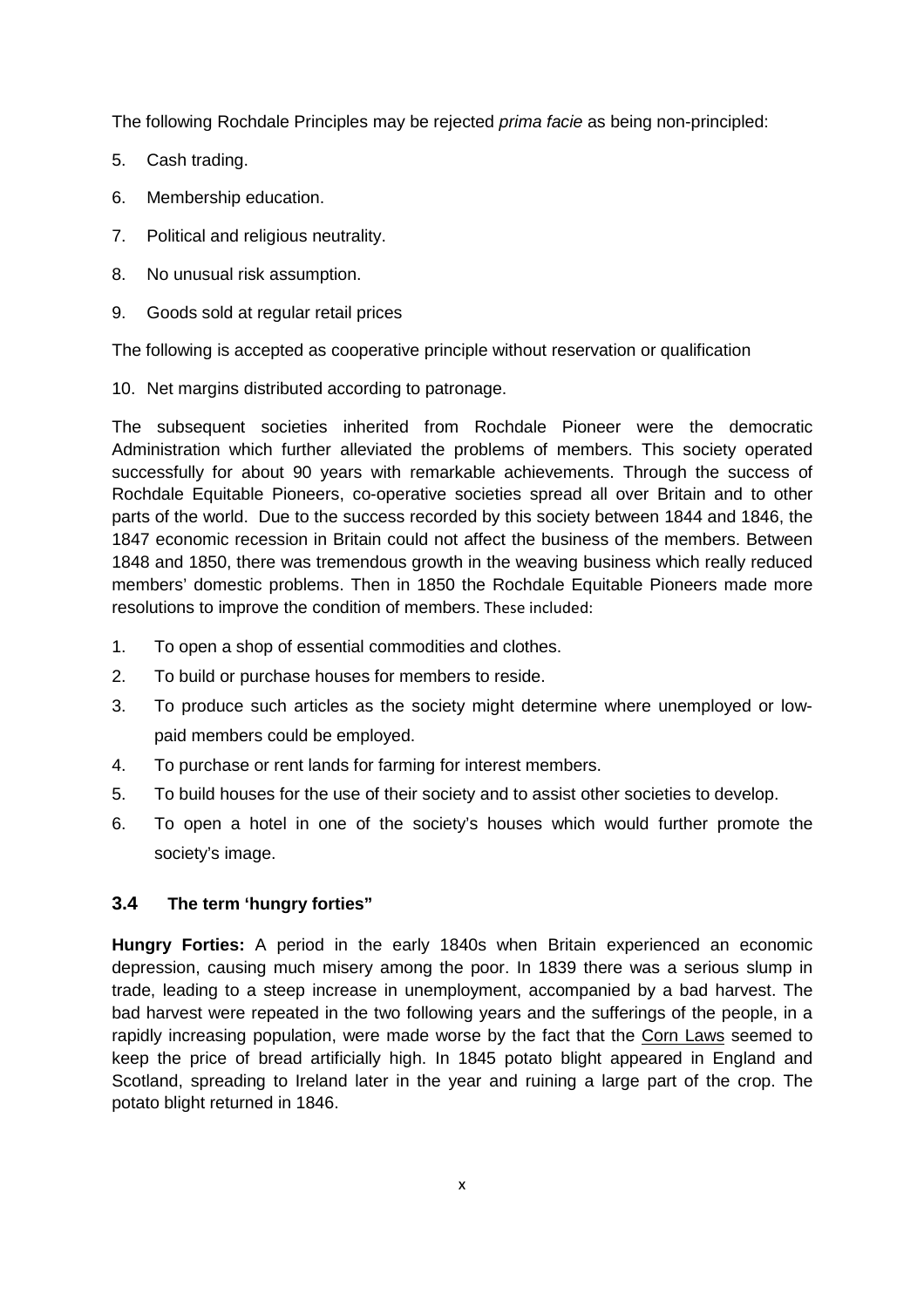## **4.0 CONCLUSION**

In this unit, we have learn the contributions of notable scholars in other parts of the world to the development of cooperative and the term 'hungry forties". The ideological struggle continues to this day as always been positive effect on cooperative development that assisted in providing solution to socio, economic and political problems..

#### **5.0 SUMMARY**

The contributions and perspective of notable scholars will serve as guiding principle for cooperative development as it can be deduced above that each scholar developed on existing idea or view. The ideological perspectives of notable scholars of cooperative will enhance our understanding about the concept of cooperative, motives for establishing, various hindrance and solution provided at different stages of development.

#### **6.0 TUTOR-MARKED ASSIGNMENT**

The understanding of various notable scholars views on cooperative as a great effect. Discuss.

#### **REFERENCE/FURTHER READINGS**

Fred, E (2006), Introduction to Co-operatives, Course Material on COP 101, National Open University of Nigeria, pp1-6.

Lawal, K. A. A and Oludimu, O. L (2011),Management Theory, Practices and Focus, Asogun Published, Ibadan, Nigeria, pp 130-139

Roy, E. P.(1981), Cooperative: Development, Principles and Management, Interstate Printers and Publishers, INC.USA pp1-110.

Umebai, E.E. (2008), Rural Development and Management, Course Material on MPA769 National Open University of Nigeria, pp36-44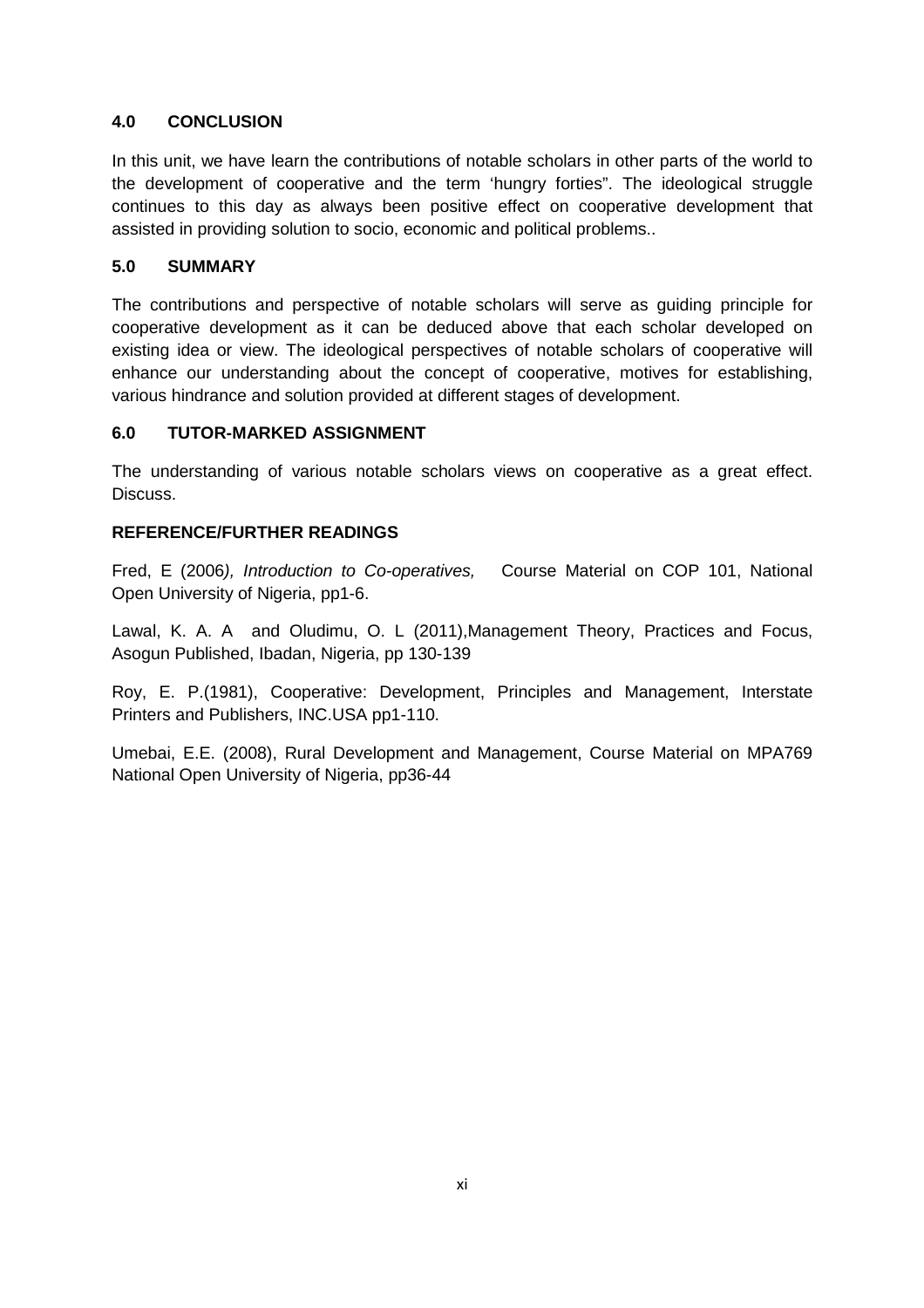**Unit 3 The pattern of development of Cooperatives in Europe, Asia, America and Nigeria**

#### **CONTENT**

- 1.0 Introduction
- 2.0 Objectives
- 3.0 Main Content
- **3.1 The pattern of development of Cooperatives in Europe: BRITAIN**
- **3.2 Nature of cooperative in Denmark**
- **3.3 Nature of cooperative in Norway**
- **3.4 Nature of cooperative in Sweden**
- 4.0 Conclusion
- 5.0 Summary
- 6.0 Tutor Marked Assignment
- 7.0 References and Further Reading

#### **1.0 Introduction**

There is need for the reader to understand the pattern of cooperative development in Europeans country concern for the plight of the people. What led to this pathetic situation was that played an influential role in the cooperative movement. The effort of cooperative members and significant role of cooperatives union played in the national economy.

#### **2.0 Objectives**

At the end of this unit, you should be able to:

Discuss the pattern of cooperative development in Britain

Discuss the pattern of cooperative development in Denmark

Discuss the pattern of cooperative development in Norway and Sweden

## **3.0 MAIN CONTENT**

## **3.1 NATURE OF COOPERATIVE IN BRITIAN**

Co-operation began in Britain as a result of the Industrial Revolution which occurred from  $18<sup>th</sup>$  to  $19<sup>th</sup>$  century. The revolution rendered many people jobless because machines replaced man in carry out many tasks. All farmlands were bought over by the rich and noble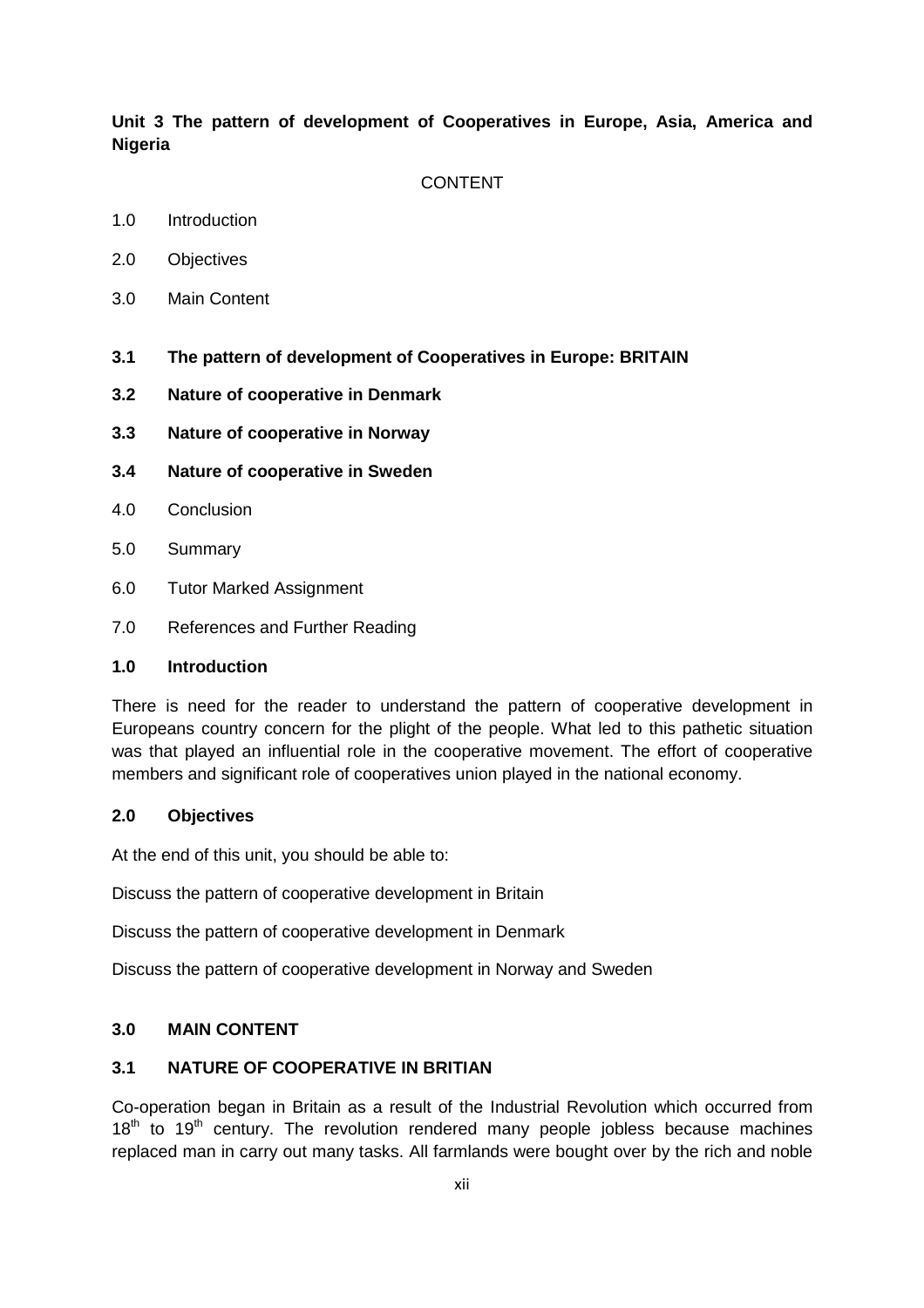men therefore only the rich people could afford farming, especially on a large scale. There was no room for small farm holding at all

The prevailing unemployment led to widespread poverty and destitution. The common-man had no house to live, and had no clothes to wear because everything was owned by the capitalists.

The suffering was so terrible that people had to moving from place to place, jumping from one job or trade to another before they could feed their families. However, the rich were becoming richer and the poor poorer. Yet the government of the day showed little concern for the plight of the people. What led to this pathetic situation was that:

- 1. Most of the workers were retrenched and machines were used to produce goods enmasse.
- 2. Those employed were not allowed to do much work so as not to pay them good wages. Those who were not satisfied were ordered to resign.
- 3. There was terrible inflation; hence the worker's wages was not enough to feed him.
- 4. All labour unions were banned so they could not protest against the hardship.
- 5. Basic Social amenities were not provided by the government Workers lived in squalid conditions without good water. There was serious overcrowding as the house were small, poorly ventilated and lack essential facilities like toilets and bathrooms. Children too were compelled to work otherwise they could not eat. They were overworked and underfed.

The hardship forced the workers to devise an avenue of protesting their condition to the government. Since labour unions had been banned all workers in Northern and Southern Britain started coming together in groups with officers in Manchester and Birmingham. The workers groups did not relent their effort to demand for emancipation and recognition from government. Their effort yield fruit with the Friendly Societies Act of 1783 and the Industrial and Provident Societies Act of 1852. Through their leaders several other laws were made by the government to alleviate the condition of workers.

Amidst the hardship and crises emerged heroes who struggled for the betterment of the common people. Notable among them were Robert Owen and Dr. William King.

## **3.2 NATURE OF COOPERATIVE IN DENMARK**

The pattern of Danish cooperative movement will be an illustrative model used worldwide. As the assessment of agricultural cooperatives, the broad experience, The origins of the Danish cooperative movement are linked to rural population that had learned about democracy and democratic responsibility at the folk high schools. These products of the folk high schools were active in the liberal party of opposition and in the development of the cooperative movement and their local experience consequently helped them in the larger political associations of the liberal opposition (Jensen; 1975). The educational reformer, N.F.S. Grundtvig, played an influential role in this movement. Parallel to this by-product of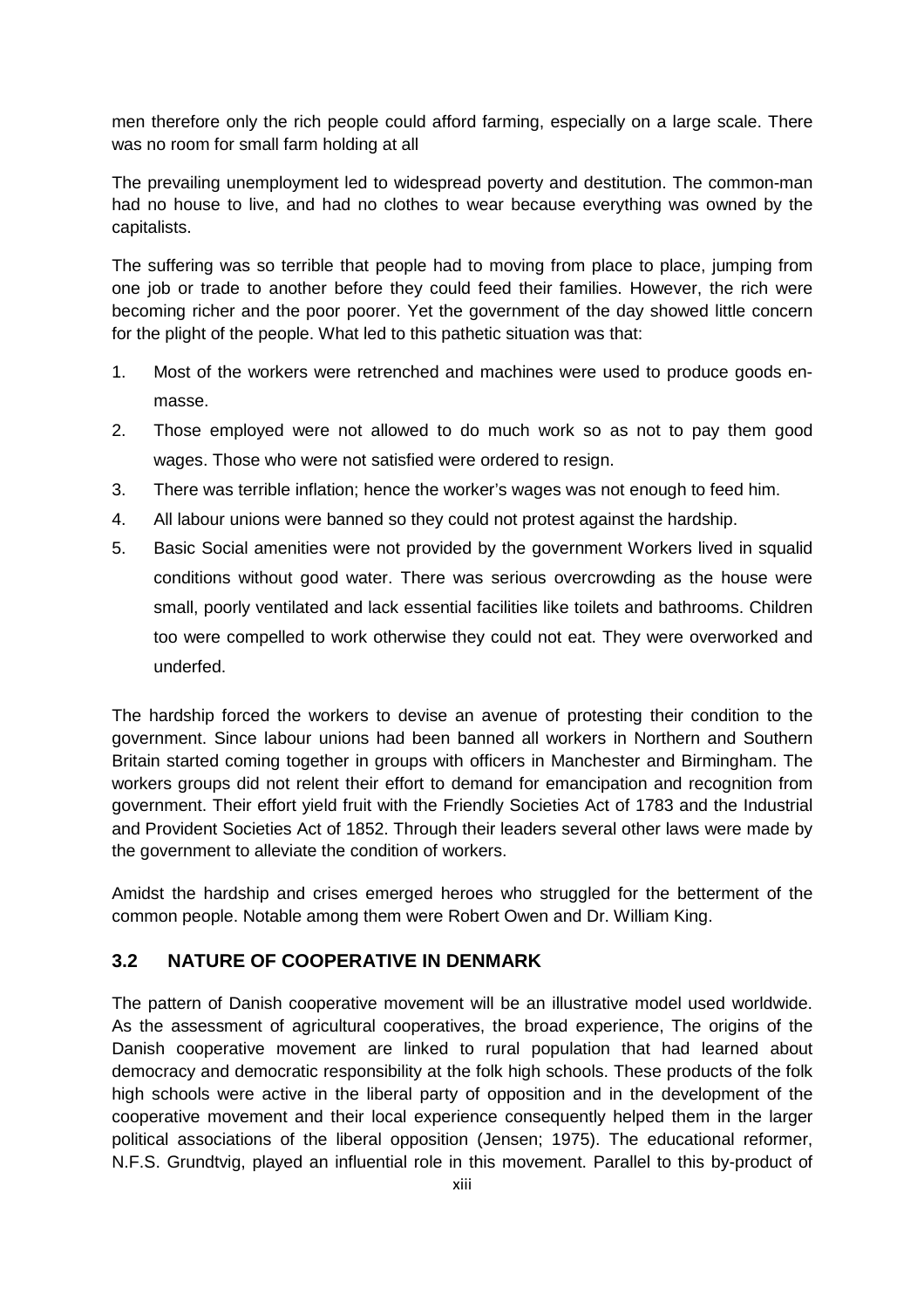the constitutional battle, agricultural cooperatives also evolved as a response to the agricultural depression, in particular the dramatic change in the grain prices, in Denmark, and countries that served as outlets for Danish agricultural produce, such as the Great Britain. Unlike in the Great Britain, a Danish farmer was the owner of his land, and no assistance was given to him to cover for the losses, he was left to his own mercy. The Danish cooperative movement was a means of economical organization under leadership of consumer- or producer-controlled corporations, where each individual member owned a part of the corporation. The type of organization was especially used in the farming industry and in consumer organizations in Denmark from the 1790s to the 1960s. The members of the corporations sought to share the economic stress of producing or buying goods, and divided the eventual end of the year financial surplus amongst them. The type of ownership rules varied greatly between individual corporations, as some divided the financial risk equally, while others gave more power to the most financially involved individuals.

In many villages, farmers were either forced or strongly encouraged to tear down their homes and rebuild them in the middle of their new fields with the intention that this would give them easier access to every part of the field, enabling them to utilize the land more effectively. These events are known as the agricultural reforms or the parcellation, and were instigated at the initiative of the Danish Crown to raise production. For the next century, a standard village would be composed of a series of farms, many located a distance from each other, each family working for itself producing grain and raising a few animals. Having no alternative, the Danish farmer opted for cooperation. In addition, Denmark lacked the comparative advantage, for the production of milk and rearing of pigs. By grouping, farmers pooled their selling power, so that on the market one farmer could not be played off against the other. This bottom-up approach in the evolution of Danish cooperatives illustrates that the cooperative movement was not started by a circle of philanthropists, or landlords for the purpose of benefiting the practical farmer. The group of farmers that promulgated the cooperative idea was a dominant one in the sense that it owned  $\frac{3}{4}$  or 75 percent of all arable land. It was also a well-to-do group in terms of per capita income (Henriksen; 1999, p. 59). The first cooperative was the dairy cooperative in Hjedding, established in 1882, established on the initiative of the farmers, financed by the farmers and managed by the farmers (Christensen; 1983, p. 103). Farmers were jointly responsible for any debts that might be incurred, and profits were divided among the members proportionally to the amount of milk each of them delivered.

Before the war in 1864, Northern Schleswig had a population density pretty much the same as the rest of the country; in 1920 it had virtually the same population as in 1860, while the population density of the rest of Denmark had doubled. Here the Danish government forced through an acquisition of large German farms; splitting them up into smaller units, that was effectively a way to try to ensure that Danes did not leave the poorly populated and poorly industrialized province.

After the Second War of Schleswig in 1864, two new movements hit Denmark. One was a successful attempt to reclaim moors in central and western Jutland for farming; mostly sandy land abandoned in the 14th century as a result of the Black Plague, but in many cases good for potatoes. This movement was initiated by Hedeselskabet (the Heath Association.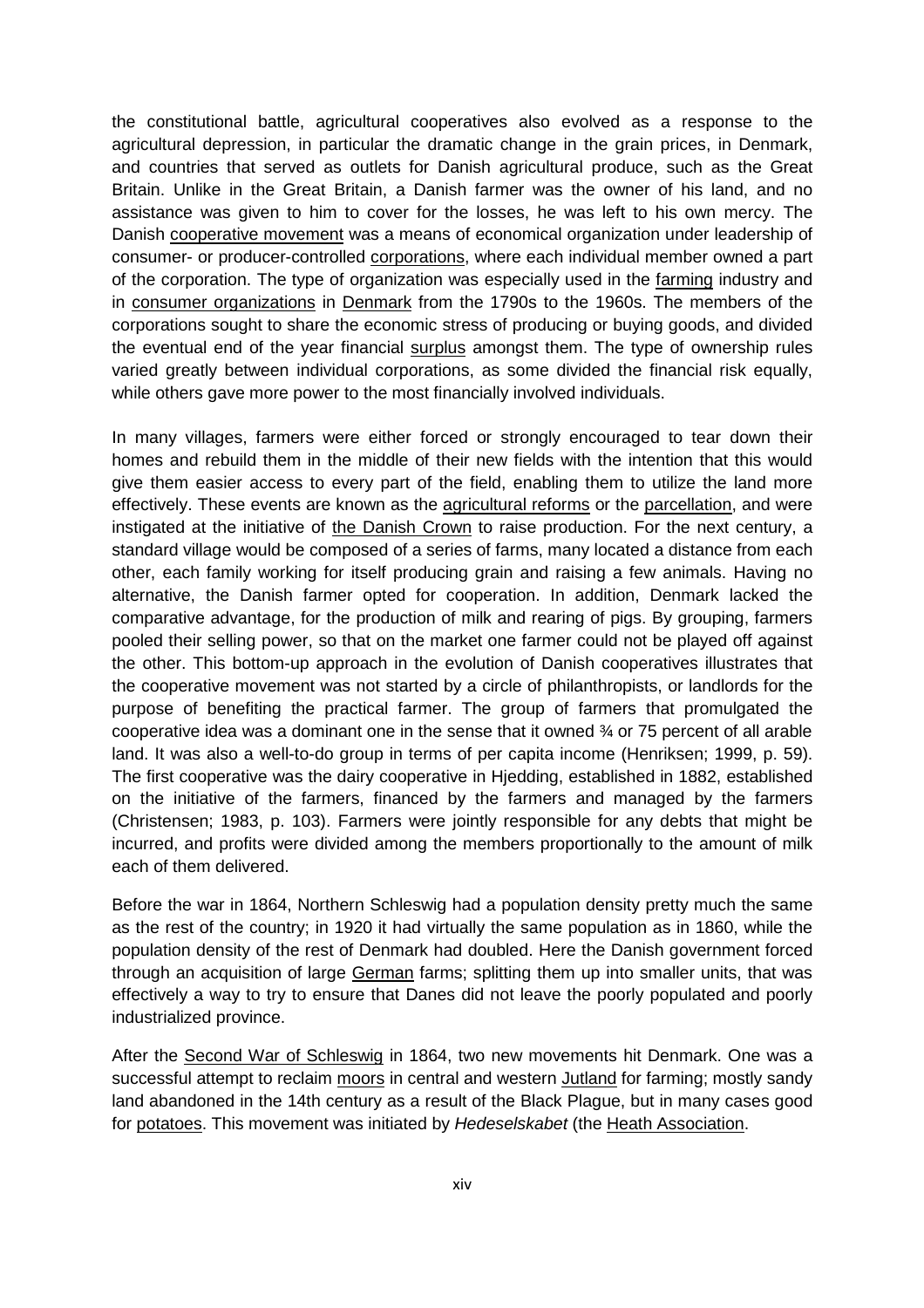Denmark saw a second redistribution of land, which effectively meant the creation of a number of small-scale farms. The top stratum in a village was the priest and schoolmaster, then came the big landowners. Next level of society was the craftsmen who normally owned a bit of land as well. The bottom of society was formed by landless people.

The land acquired from the manors was paid for in cash by the government, and was used not to increase the existing farms in size, but to create new ones. The impact was most prominent in Southern Jutland (Northern Schleswig) which had been reunited with Denmark in 1920.

**NOTE:** SEE THE INFULENCE AND IMPORTANCE OF COOPERATIVE IN DEMARK IN UNIT6

## **3.3 NATURE OF COOPERATIVE IN SWEDEN**

The first Swedish farm cooperative was formed in 1850. County agricultural societies and grange associations spawned local farmers' cooperatives which purchased farm inputs and marketed members' crops. However one of the biggest obstacles these cooperatives faced was that no legislation applicable to cooperative associations existed - they were governed by legislation for joint-stock companies. The government adopted legislation concerning cooperatives in 1895 (Ibid; 1997). As a result, cooperatives could form associations.

Co-operation in Sweden have been so successful that the country is fast becoming the Mecca of the Co-operative worldwide this is because Co-operative was introduced for the furtherance of the interest of the Swedish people and everybody was to participate through the contribution of their labour or the notable success was possible through the application of Principles.

**CO-OPERATIVE FORBUNDET** was established 1899 as the organization of the Swedish Consumers Co-operative. Through it many societies grew up to take part in the government of Sweden.

Between 1900-1914, the organisation protected co-operative union and the public from monopoly of essential goods and money.

Cooperative Forbundet conducts study groups by correspondence whereby people learn without a formal teacher. It also publishes a weekly magazine known as VIL for youths and study groups. It publishes many books on Co-operatives economics and international affairs. It has successfully led some Insurance Societies to insure co-operative members against fire and life.

The Co-operative Movement of Sweden is so organized today that manufacturing, and distribution of essential goods are under its control. Members are given continuous education while auditing of books and records are effectively carried out. Sweden's Cooperative School is established in Oslo.

## **3.4 NATURE OF COOPERATIVE IN NORWAY**

The Co-operative Movement in Norway was force to be reckoned with in the International Co-operative Community. There are several areas of co-operative operations but we shall consider housing and agriculture.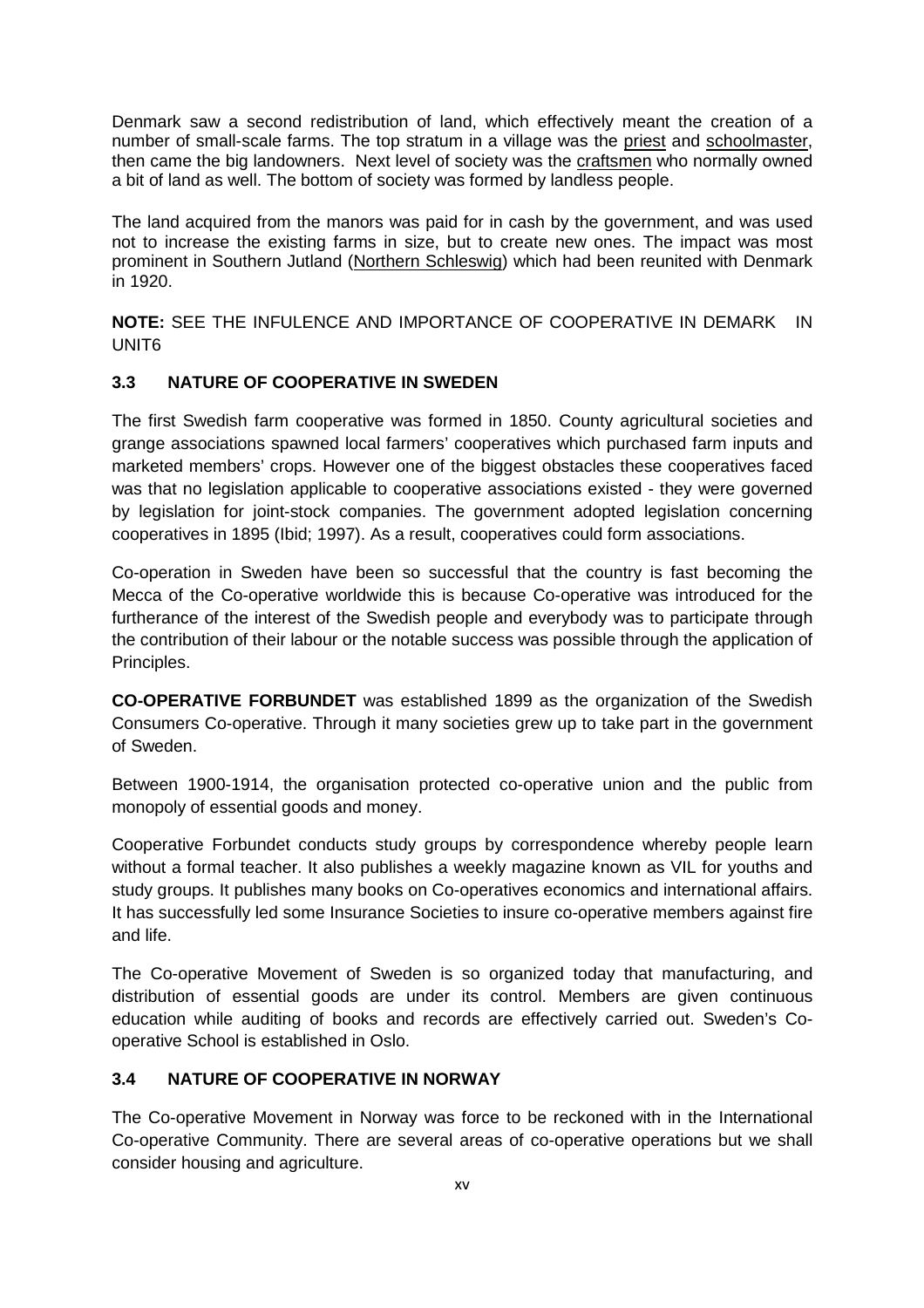**Agric Co-operatives:** Agricultural Co-operatives gained rapid popularity in Norway. Its successful development was due to co-operative adult education across the country-side during the last century when Norwegian farmers were enlightened to fight ignorance and prejudice.

Several Agricultural Co-operatives spring up all over Norway and they were very successful. They all came together to form an apex organisation known as Federation of Agricultural Cooperative Associations. This federation comprises the following: National Purchasing Association; Meat Producers and breeders Association; Eggs producers Association; Milk Producers Association; and Rural Agricultural Credit Society.

## **Housing Co-operatives**

When there was an acute housing problems in the Norwegian, capital city of Oslso and in other large towns the health of the people was first deteriorating. This led to the formation of a Co-operative Building Society in 1929, known as Olso Boligog Sparelag that is Housing and Savings Society; with the aim of providing its members with decent homes at affordable prices several other Co-operative Societies sprang up in Norway and affected every sector of the population.

## **4.0 CONCLUSION**

In this unit, we have learn the pattern and nature of cooperative in European countries such as Britain, Denmark, Norway and Sweden and their contributions to the other parts of the world to the development of cooperative.

#### **5.0 SUMMARY**

The contributions and perspective of European countries such as Britain, Denmark, Norway and Sweden and their guiding principle for cooperative development as it can be deduced above that each country developed on existing idea or view. The ideological perspectives of notable scholars of cooperative enhance the understanding about the concept of cooperative, motives for establishing at different stages of development.

#### **6.0 TUTOR-MARKED ASSIGNMENT**

Discuss various perspectives of European countries such as Britain, Denmark, Norway and Sweden views on cooperative.

#### **8.0 REFERENCE/FURTHER READINGS**

Birchall, Johnston. (1997) The International Cooperative Movement. Manchester, UK:

University of Manchester Press,pp

David, A. S. (1998). Essential Information on Cooperative Credit Societies(CTCS/CICS), Dac-print Publishers, Ibadan, Nigeria.

Daniel, H(2006),Dictionary of Management, Academic(India)Publishers. New Delhi.

## **Encyclopedia of Business, 2nd ed.** Reference for Business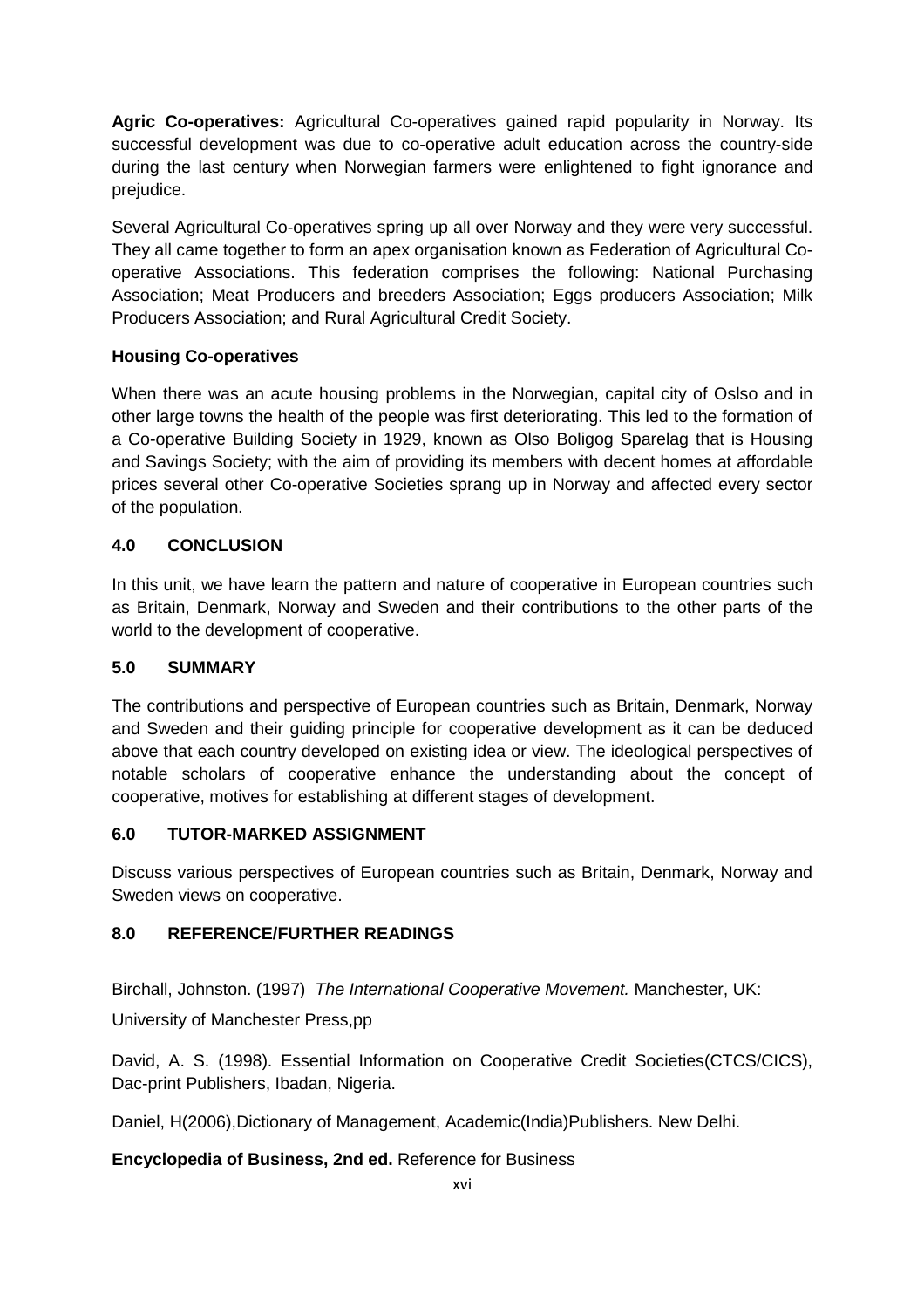Epetimehin, F.M,(2006). Understanding the Dynamics of Cooperatives, ICReTI Publishing House, Ibadan, Nigeria .

Fred, E (2006), Introduction to Co-operatives Course Material on COP 101, National Open University of Nigeria, pp1-6.

Furlough, Ellen, and Carl Strikwerda, eds (1999) Consumers Against Capitalism?: Consumer Cooperation in Europe, North America, and Japan, 1840-1990.Lanham, MD: Rowman & Littlefield,

Lawal, K. A.A and Oludimu, O. L (2011),Management Theory, Practices and Focus, Asogun, Published, Ibaban, Nigeria, pp m.

Roy, E. P.(1981), Cooperative: Development, Principles and Management, Interstate, Printers and Publishers, INC.USA pp1-110.

S. Owojuvigbe, (2007), Cooperative Administration and Fieldwork in Nigeria.3<sup>rd</sup> Edition, Samlolly Publishers Ibadan, Nigeria, pp

Oludimu, O. L. and Adedoyin, S.F(1996).Running a more successful cooperative, Triumph, Book Publishers, Ijebu Ode, Nigeria.

Umebai, E.E.(2008), Rural Development and Management, Course Material on MPA769, National Open University of Nigeria, pp36-44

"The Co-operative Information Superhighway." International Cooperative Alliance (ICA). (2011) Available from www.coop.org . Review of International Co-operation, quarterly.

Cooperatives - benefits http://www.referenceforbusiness.com/encyclopedia/Concos/Cooperatives.html#ixzz1fl8lCHrv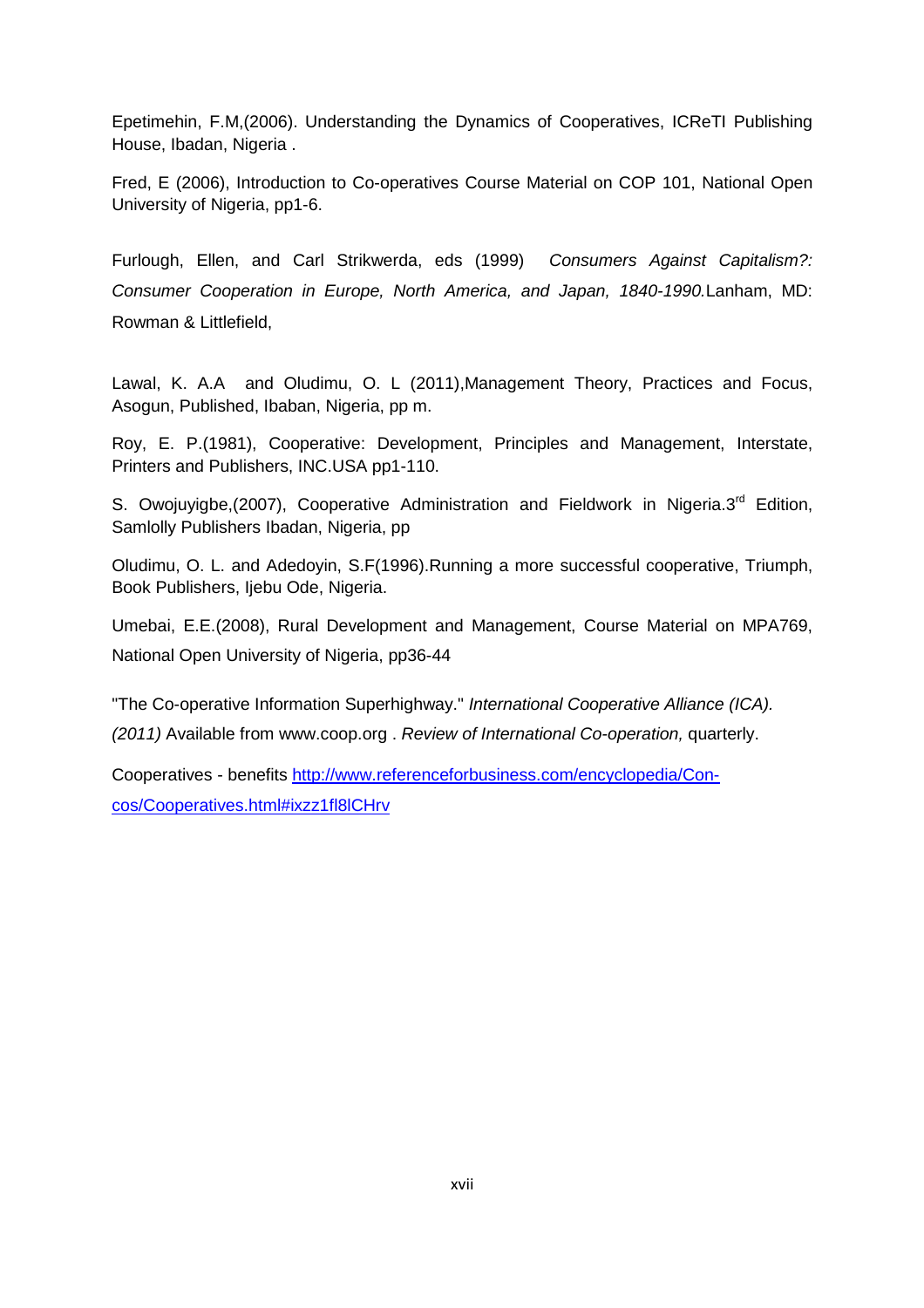## **UNIT 4: The pattern of development of Cooperatives in Asia,**

#### **CONTENT**

- 1.0 Introduction
- 2.0 Objectives
- 3.0 Main Content
- **3.1 The pattern of development of Cooperatives in ASIA-INDIAN**

## **3.2 INDIAN ENTERPRISE**

- 4.0 Conclusion
- 5.0 Summary
- 6.0 Tutor Marked Assignment
- 7.0 References and Further Reading

#### **1.0 Introduction**

There is need for the reader to understand the pattern of cooperative development in Asia-India concern for the plight of the people. What led to this pathetic economic situation was that played an influential role in the cooperative movement. The effort of cooperative members and significant role of cooperatives union played in the national economy.

#### **2.0 Objectives**

At the end of this unit, you should be able to:

Discuss the pattern of cooperative development in India

Discuss the India enterprise and some of their economic problems

#### **3.0 Main Content**

#### **3.1 ASIA- INDIAN**

**Co-operation started** in India as a result of untold suffering which the money-lenders inflicted upon the general populace between 1860 and 1880. The poverty was so commonplace that almost seventy five percent (75%) of India's population was starved of all essentials of living; Though their main occupation was farming, yet they could not feed well. All the farm produce were under the control of the rich twenty-five percent (25%) of the total population. These few people were 'stinking' rich while others were put in abject poverty. They usually gave usury to the poor farmers at a very high rate of interest.

Whenever they borrowed money from their lenders, the farmers would use their farm inputs as collateral security. But during the harvest these money-lenders would take the farm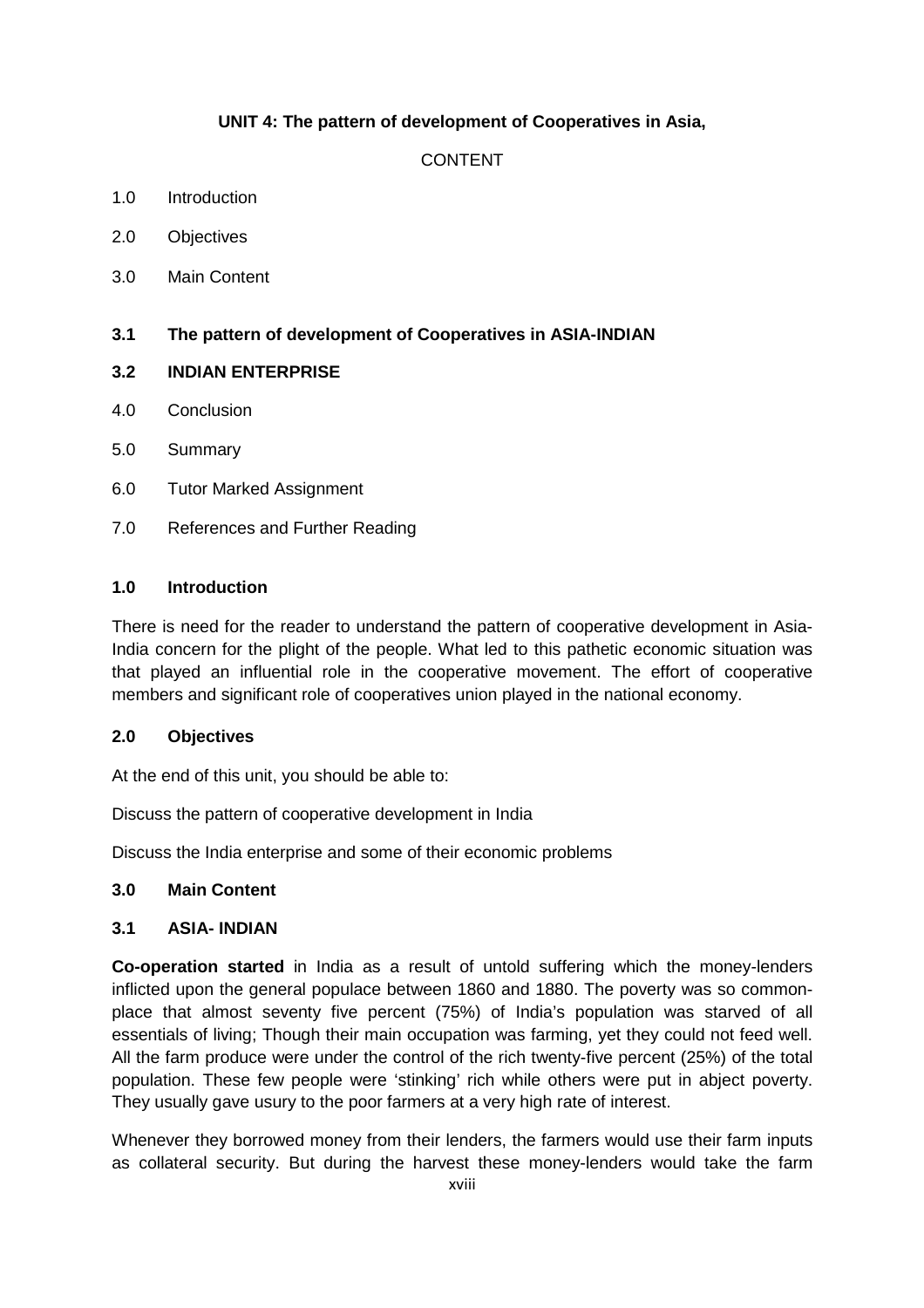produce by force in place of the usury given to the poor farmers, thus these farmers were completely enslaved by their creditors. As the money-leaders were becoming richer, so the farmers were becoming poorer. The indebtedness of these farmers was growing at an alarming rate, to the extent that they could not do otherwise, but rather serving the moneylenders. The following were the causes of their indebtedness:

- (i) The farmers did not have any savings, instead they relied on the money-lenders for day-to-day borrowing.
- (ii) Their debt was so much that they had to pass it to their children.
- (iii) Being poor, they were mainly subsistence-farmers and often fell victim to the vagaries of the weather which affected their farm output or yield.
- (iv) The farmers were too extravagant especially in marriages and funeral ceremonies. This may be a cultural factor but it became a general habit among the farmers.
- (v) They did not have sufficient lands for farming and housing.
- (vi) The rich landowners and landlords were exploiting the poor masses.

#### **3.2 Indian Enterprises**

Data on Indian cooperatives are not adequate, yet many associations are known to exist. The Office of Indian Affairs in the U.S. Department of the Interior is responsible for a credit program for Indian cooperatives. This office cooperates with these associations, primarily marketing ones. Other federal departments and agencies active in assistance to Indians Rural Indians make loans with the Farmers Home Administrations.

The Indian is an important member of society. In the United States, there are approximately 800,000 Indians, and they own more than 50 million acres of land, although a substantial part is not fertile land.

Although there are a large number of them and they have land, most Indians suffer economically.

#### **3.3 Some of their economic problems are:**

- 1. The need for more education training opportunities to enable them to compete in the job market for skilled and professional work.
- 2. Lack of productive land to provide an adequate livestock in farming or ranching.
- 3. Scarcity of industry nearby.
- 4. Under utilization of land for potential income-producing purposes such as development of recreation attraction leasing for urban development. Industrial enterprises and lumbering as an industry.

Indians have few alternatives as to when and where to shop and what to buy. They can shop either at the reservation trading post or at independent stores just outside the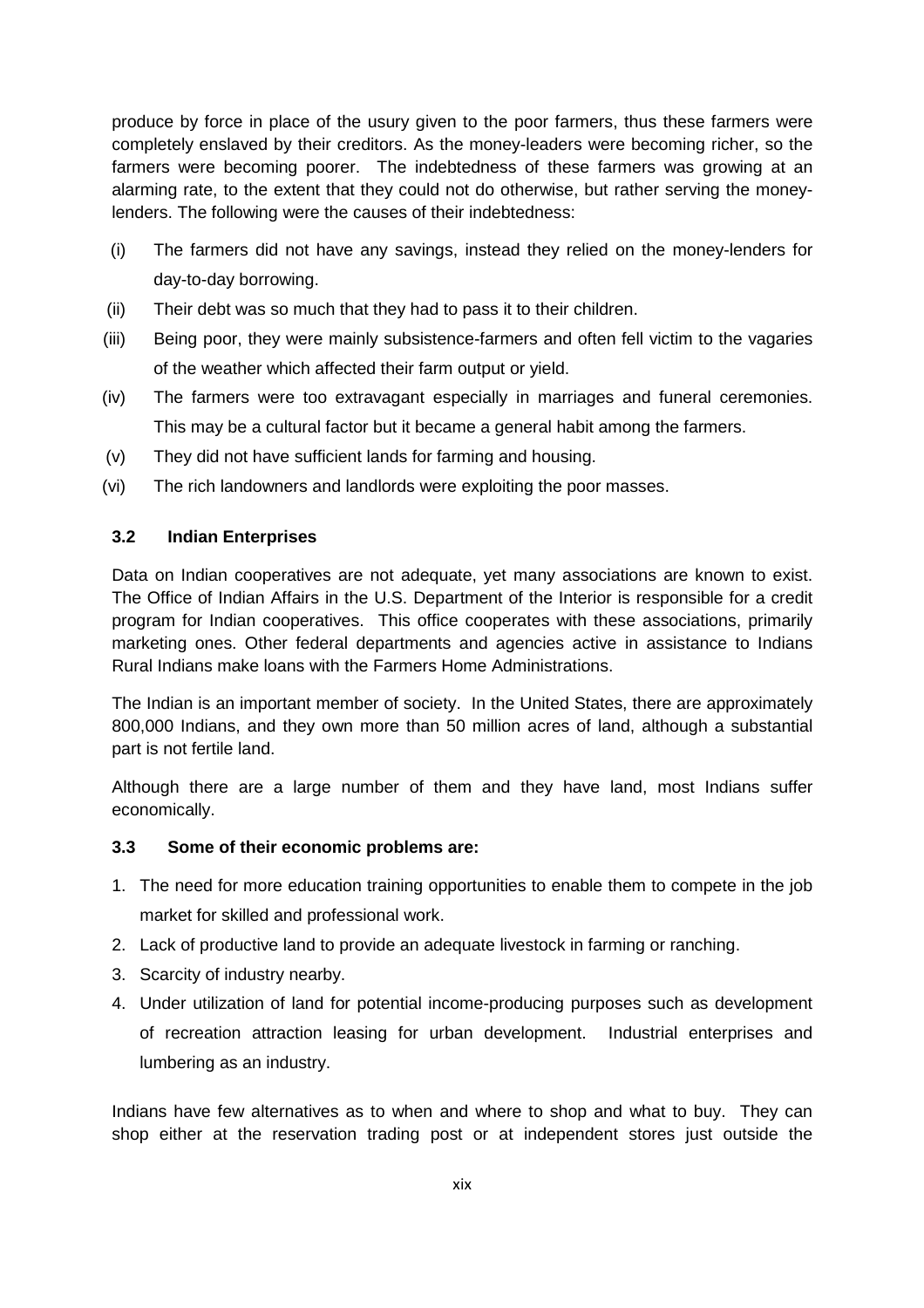reservation. Neither choice offers an optimal array of produce alternatives and both the frequently distant from the Indian's home.

Indian consumers are, in essence, rural consumers, for 70 percent of all Indians reside in rural areas. Thus, Indians share with rural consumers the problems of lack of transportation, inadequate health facilities and absence of consumer services.

Indian cooperatives are located in different part of the states and engage in making and marketing arts and crafts, in marketing livestock and other produce and in purchasing farm supplies and consumer goods.

## **4.0 Conclusion**

The cooperative development in Asia case study of India concern for the plight of the people that is the masses what led to the pathetic economic problems and the influential role in the cooperative unions to be understand. The effort of cooperative members and significant role of cooperatives union played in the national economy.

## **5.0 Summary**

This unit as focus on cooperative development in Asia-India concern for the plight of the people. What led to this pathetic situation was that played an influential role in the cooperative movement. The effort of cooperative members and significant role of cooperatives union played in the India economy.

#### **6.0 Tutor Marked Assignment**

Discuss the India enterprise and some of their economic problems that led to formation of cooperative.

## **7.0 References and Further Reading**

Birchall, Johnston. (1997) The International Cooperative Movement. Manchester, UK: University of Manchester Press,pp

David, A. S. (1998). Essential Information on Cooperative Credit Societies(CTCS/CICS), Dac- print Publishers, Ibadan, Nigeria

Daniel, H(2006),Dictionary of Management, Academic(India)Publishers. New Delhi.

Epetimehin, F.M,(2006). Understanding the Dynamics of Cooperatives, ICReTI Publishing house Ibadan, Nigeria

Furlough, Ellen, and Carl Strikwerda, eds (1999) Consumers Against Capitalism? **Consumer**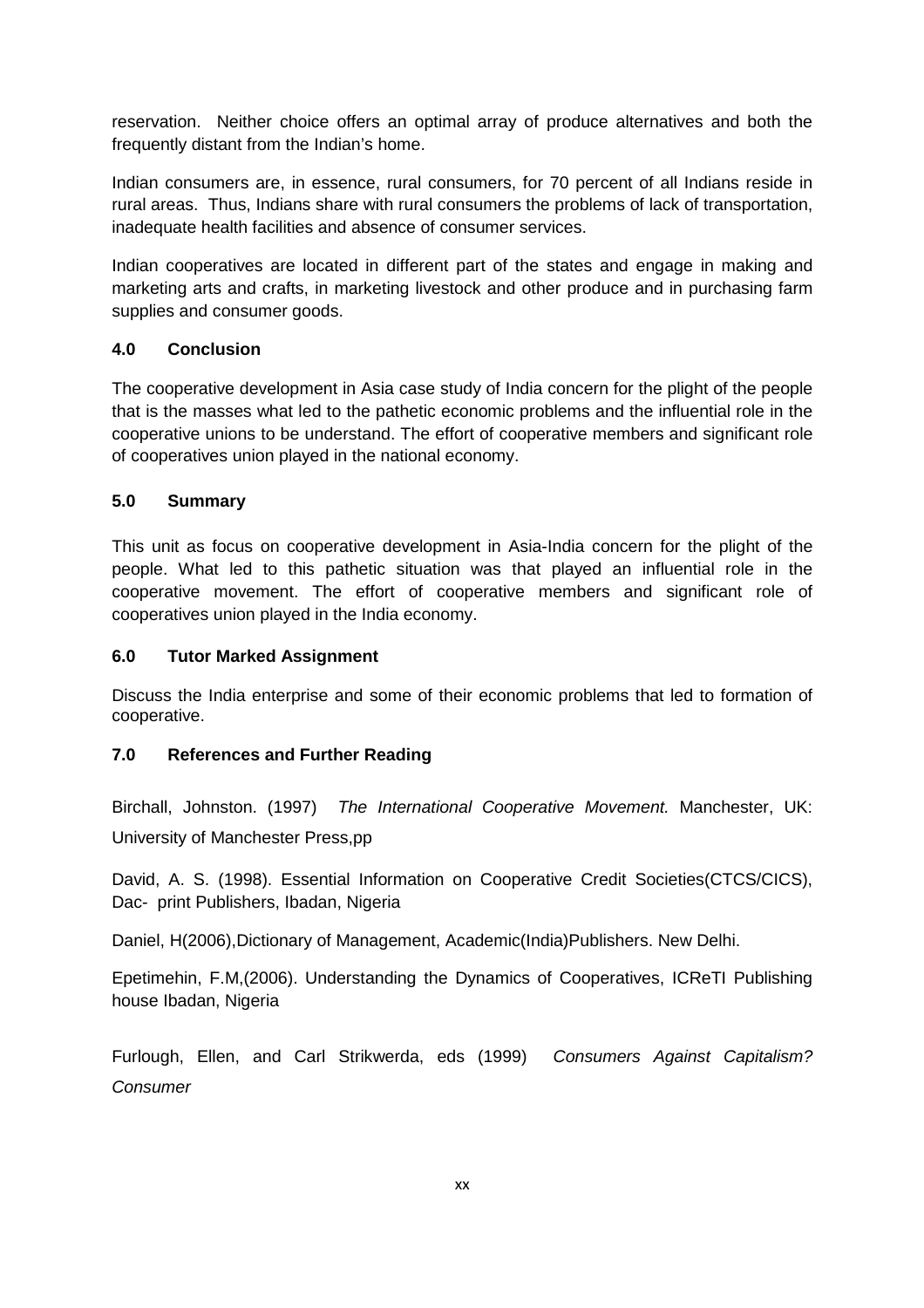Cooperation in Europe, North America, and Japan, 1840-1990. Lanham, MD: Rowman & Littlefield,

Roy, E. P.(1981), Cooperative: Development, Principles and Management, Interstate Printers and Publishers, INC.USA pp1-110.

S. Owojuyigbe,(2007), Cooperative Administration and Fieldwork in Nigeria. 3<sup>rd</sup> Edition, Samlolly Publishers Ibadan, Nigeria, pp

Oludimu, O. L. and Adedoyin, S.F(1996).Running a more successful cooperative, Triumph Book Publishers, Ijebu Ode, Nigeria.

"The Co-operative Information Superhighway." International Cooperative Alliance (ICA).

(2011) Available from www.coop.org . Review of International Co-operation, quarterly.

Cooperatives - benefits http://www.referenceforbusiness.com/encyclopedia/Concos/Cooperatives.html#ixzz1fl8lCHrv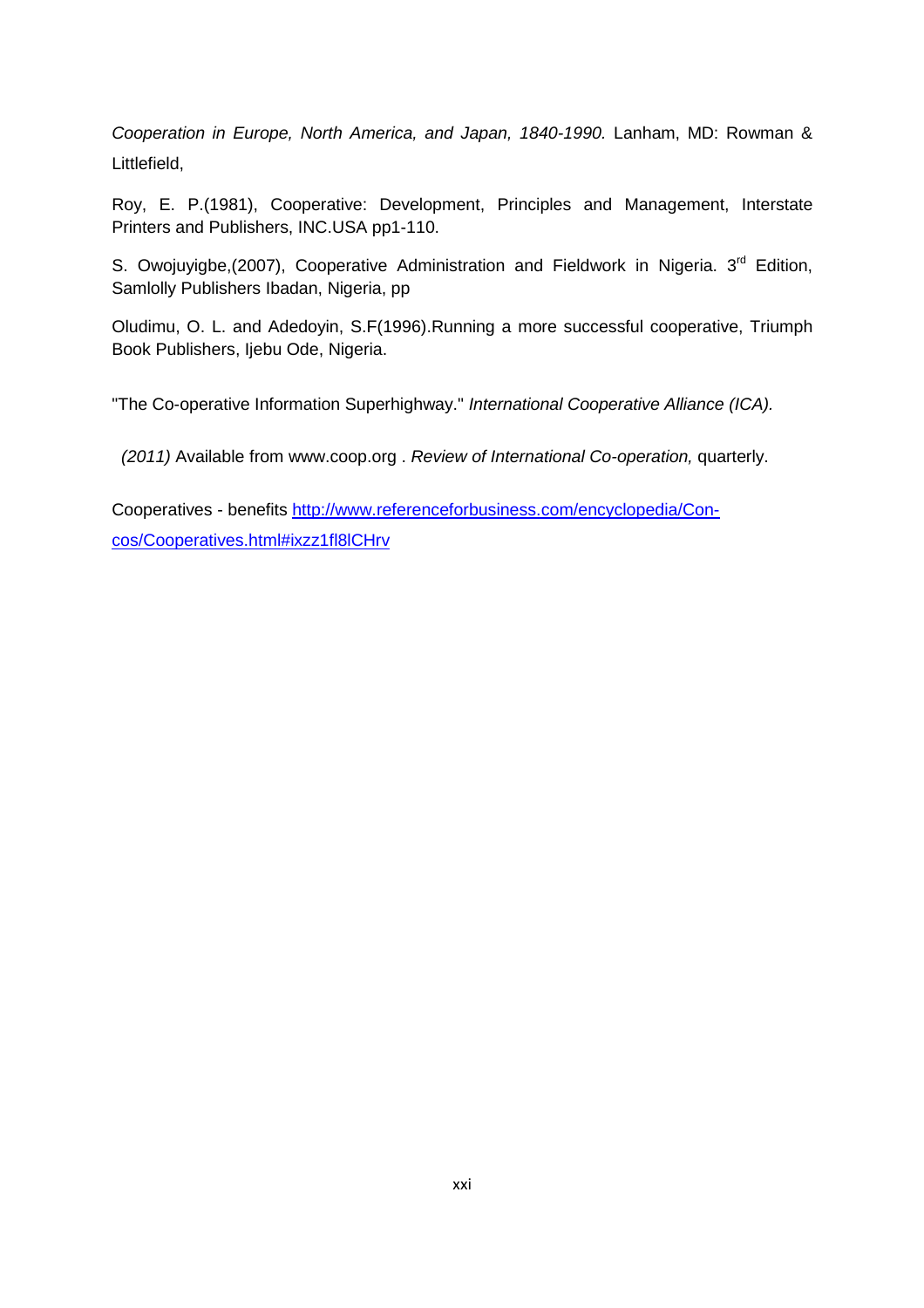## **UNIT 5: The pattern of development of Cooperatives in AFRICA-NIGERIA,**

#### CONTENT

- 1.0 Introduction
- 2.0 Objectives
- 3.0 Main Content
- **3.1 The pattern of development of Cooperatives in AFRICA-NIGERIA**

#### **3.2 THE REASONS FOR JOINING**

- 4.0 Conclusion
- 5.0 Summary
- 6.0 Tutor Marked Assignment
- 7.0 References and Further Reading

#### **1.0 Introduction**

There is need for the reader to understand the pattern of cooperative development in Africa-Nigeria an influential role in the cooperative movement. The effort of cooperative members and significant role of cooperatives union played in the national economy.

#### **2.0 Objectives**

At the end of this unit, you should be able to: Discuss the pattern of cooperative development in

Discuss the reasons for formation and joining cooperatives societies

#### **3.0 Main Content**

#### **3.1 The pattern of development of Cooperatives in AFRICA-NIGERIA**

#### **AFRICA-NIGERIA**

The African Confederation of Co-operative Savings and Credit Association was founded on  $12<sup>th</sup>$  September, 1968. The establishment of ACCOSCA was a result of several meetings and deliberations of directors of Co-operatives in certain African states who were determined to spread Co-operation throughout the continent. They saw Co-operative Societies as the best alternative to improve the economy of every African, especially the poor masses. They purposed to encourage savings which the individual can be utilize to obtain credit facilities to set up small scale businesses.

Nigeria was one of the countries that founded ACCOSCA. Other countries include Cameroon, Ethiopia, Ghana, Kenya, Lesotho, Liberia, Malawi, Tanzania, Uganda, Gambia and Mauritious Island.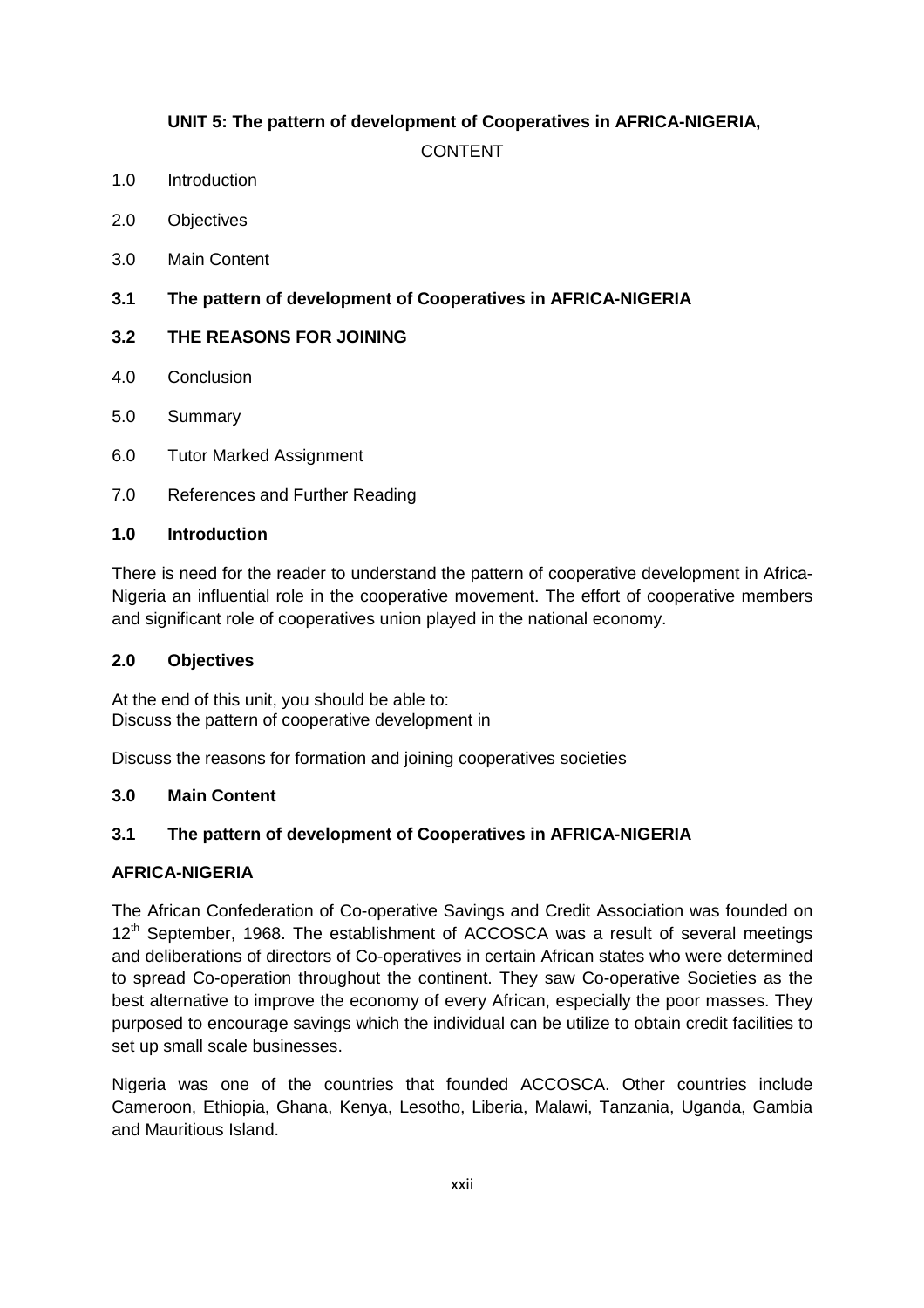In October 1970, this association (ACCOSCA) became a member of the World Council of Credit Unions (WOCCU). Since the formation of this Association, Co-operative Credit Societies have been increasing rapid in all the member-countries. This could be traced to the series of seminars and trainings being given on Co-operatives all over Africa.

Co-operation in Nigeria started as far back as 1907. Notable among the earliest co operative societies was Agege Planters Union (A.P.U), made up of cocoa producers. About four hundred (400) cocoa farmers came together to ensure that cocoa was the major farm produce earning foreign exchange for Nigeria. When this union was not immediately recognized by the government, they did not relent on their efforts. There were still other farmers union existing elsewhere.

#### **3.2 THE REASONS FOR JOINING**

The reasons for joining together were:

- To pool resources together so that they could purchase inputs of production at reduced prices and passing the benefits to their members.
- To exchange ideas by sharing experience on how they could produce the best quality cocoa.
- To collectively fight for government recognition this was slow in coming. The Ibadan farmers recognized the need to join the already existing association of Agege Planters Union (APU) and the Egba Farmers Union. They sought for inclusion in the association and were admitted.

The Colonial masters, with the formulation and enactment of cooperative legislation in 1935 based on the report of Mr. F.F. Strickland's stated that cooperative will thrive in Nigeria. When the government realized the significance of Co-operatives, Mr. C.F. Strickland it commissioned submitted in 1955, titled "The Introduction of Co-operative Societies in Nigeria" where he strongly advocated the introduction and development of Co-operatives. He also proposed and actually drafted the relevant Ordinance and Regulations. Later the government saw the need to promote savings habit among the low-income people. With another report which Mr. Strickland submitted in 1936, Co-operative Thrift and Credit Societies (C.T.C.S) were formed and it spread all over Eastern and Western Nigeria. Adeyeye and Ditto (1980).

Moreso, the enactment of the ordinance saw more rapid development of Co-operative since the enabling framework has been provided. Even though some of the early Co-operatives collapsed for a number of reasons, the mistakes having been learnt a lot more was formed especially after Nigeria's independence 1960. The effort of the colonial government in spreading Co-operatives was effective. From independence to the present, concerted efforts are being made to bring Co-operatives to every community. As more state are created so also Co-operatives are bought nearer to the grass roots.

Among the people we contributed to the Co-operative Movement especially in Western Nigeria were (Sir) J.T. Caxton Idowu, Samuel Aboluwodi, Chief Akinpelu Obisesan, S.O. Abatan, Pastor E.T Latunde and C.A.O. Makanjuola, all of blessed memory. They fought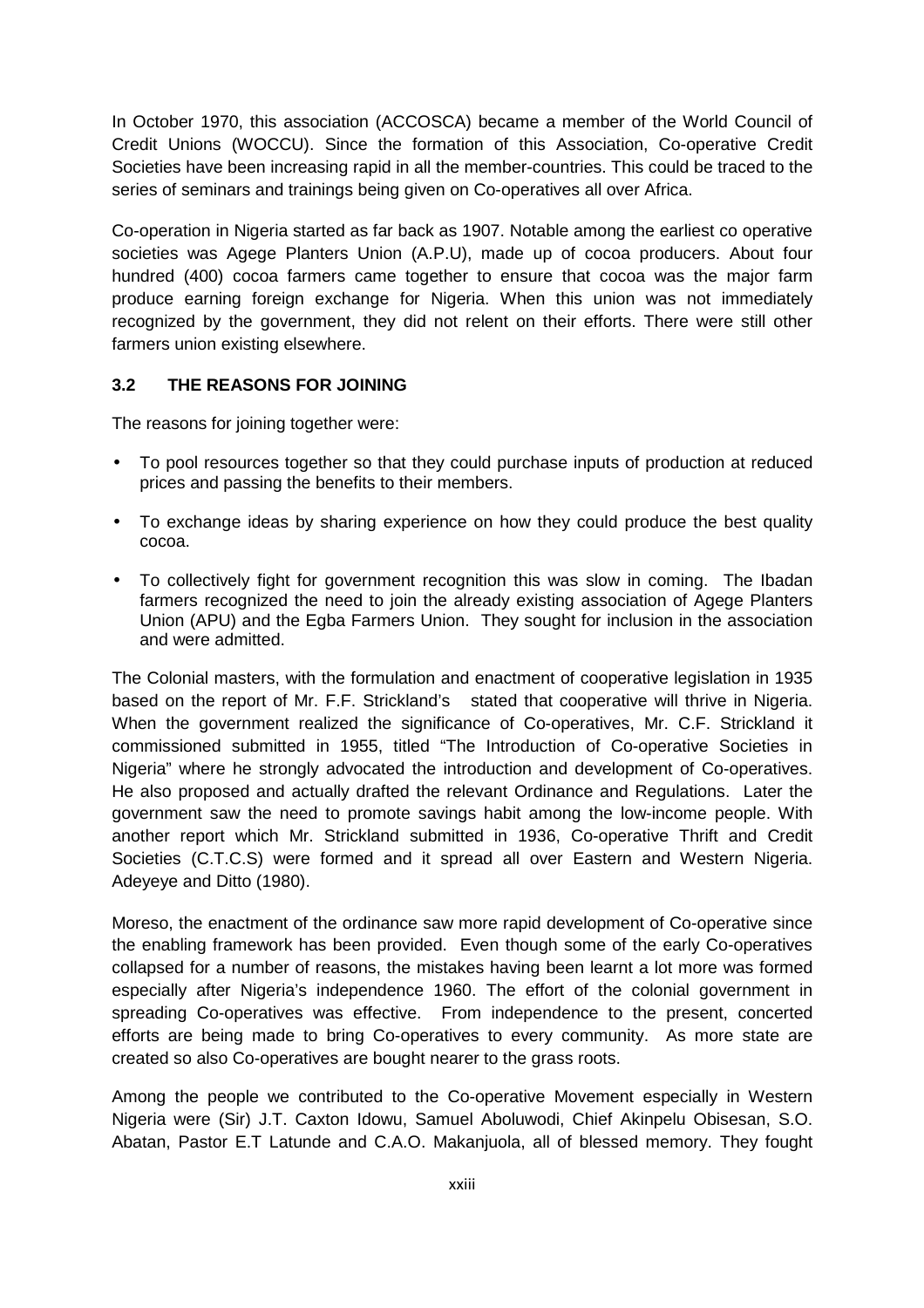relentless to spread the gospel of Co-operation in the West during their life-time. Though they are late, yet their footprints remain indelible in the sands of Nigeria Co-operatives.

Since the inception of Co-operatives in Nigeria, government had been playing prominent and laudable roles in its development and spread. The initial achievement of the government on Co-operatives was the promulgation Co-operative Laws and the Co-operative Regulations which followed on the  $6<sup>th</sup>$  February, 1936. In 1937, Gbedun Co-operative Produce Marketing Society became the first Co-operative Society to be the first Registrar of Co-operative Societies in Nigeria.

After these developments, several Co-operative Societies and Union were formed and registered by the government through the Western Ministry of Trade, Industry and Cooperative.

The Nigeria Co-operative Societies Association (NCSA) which comprises all Co-operative Societies in Nigeria later became Co-operative Societies Association (CSA). It is upon these solid foundation and achievement that Co-operative Societies in the country are building up till today. And all indications point to a brighter future for Co-operatives in Nigeria.

As each new state will also create a department in an appropriate ministry and saddle such department with Co-operatives matters. Departments for Co-operative development were created in the appropriate ministries and this helped in the promotion of Co-operatives in all parts of Nigeria. The Co-operative Federation of Nigeria was formed in 1945 and formally registered in 1967. its is the national apex organization which represents the entire cooperative movement in Nigeria. All state Co-operative Federation of Nigerian Co-operatives at the International level and it promotes supports and advises co-operatives nationally.

Co-operative has spread all over Nigeria but they are more prominent in the western parts of the country with various types. Many of the co-operative organizations and establishment have grown very big and their roles in the nation's economic development cannot be overemphasized.

## **4.0 Conclusion**

The historical and evolutional analysis of cooperative movement from Europe, Asia, America, and African will serve as guide in understanding the significant role of cooperative in the growth and development of a nation while the next unit will illustrate further on the importance of cooperatives in America, its constraint and achievement.

#### **5.0 Summary**

The organized knowledge and broad experienced gather from various nations will assist in addressed the drawback or hindrance of cooperative in various countries and integrate ones countries that will enhance in development and establishment of national cooperation based on historical fact.

#### **6.0 Tutor Marked Assignment**

Discuss the pattern of cooperative development in Discuss the reasons for formation and joining cooperatives societies.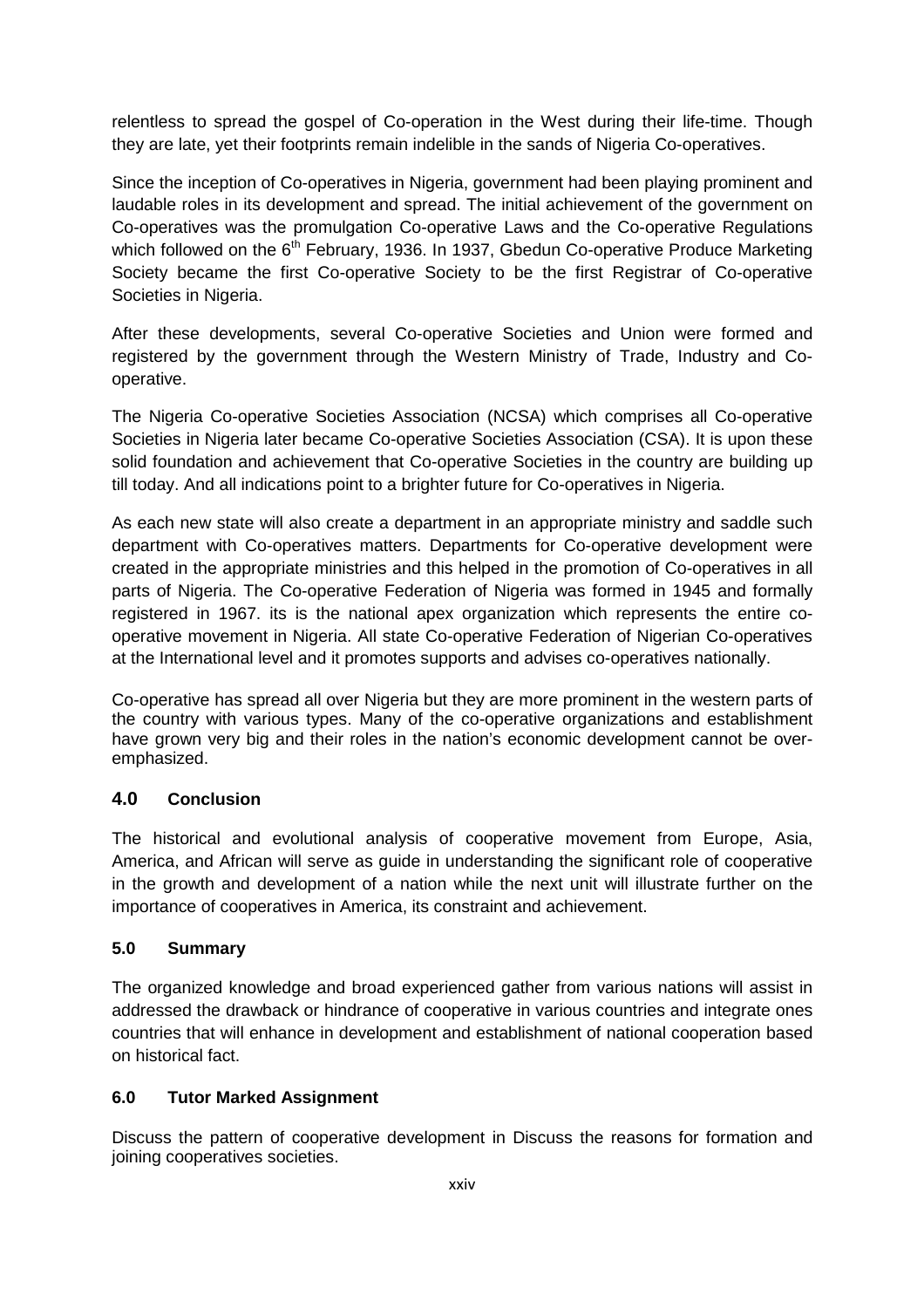### **7.0 References and Further Reading**

Birchall, Johnston. (1997) The International Cooperative Movement. Manchester, UK: University of Manchester Press,pp

David, A. S. (1998). Essential Information on Cooperative Credit Societies(CTCS/CICS), Dac-print Publishers, Ibadan, Nigeria

Daniel, H(2006),Dictionary of Management, Academic(India)Publishers. New Delhi.

**Encyclopedia of Business, 2nd ed.** Reference for Business

Epetimehin, F.M,(2006). Understanding the Dynamics of Cooperatives, ICReTI Publishing house Ibadan, Nigeria

Fred, E (2006), Introduction to Co-operatives Course Material on COP 101 National Open University of Nigeria, pp1-6.

Lawal, K. A.A and Oludimu, O. L (2011),Management Theory, Practices and Focus, Asogun Published, Ibaban, Nigeria, pp m

S. Owojuyigbe,(2007), Cooperative Administration and Fieldwork in Nigeria.3<sup>rd</sup> edition, Samlolly Publishers Ibadan, Nigeria, pp

Oludimu, O. L. and Adedoyin, S.F(1996).Running a more successful cooperative, Triumph, Book Publishers, Ijebu Ode, Nigeria.

Umebai, E.E.(2008), Rural Development and Management, Course Material on MPA769, National Open University of Nigeria, pp36-44

"The Co-operative Information Superhighway." International Cooperative Alliance (ICA). (2011) Available from www.coop.org . Review of International Co-operation, quarterly.

Cooperatives - benefits http://www.referenceforbusiness.com/encyclopedia/Con-

cos/Cooperatives.html#ixzz1fl8lCHrv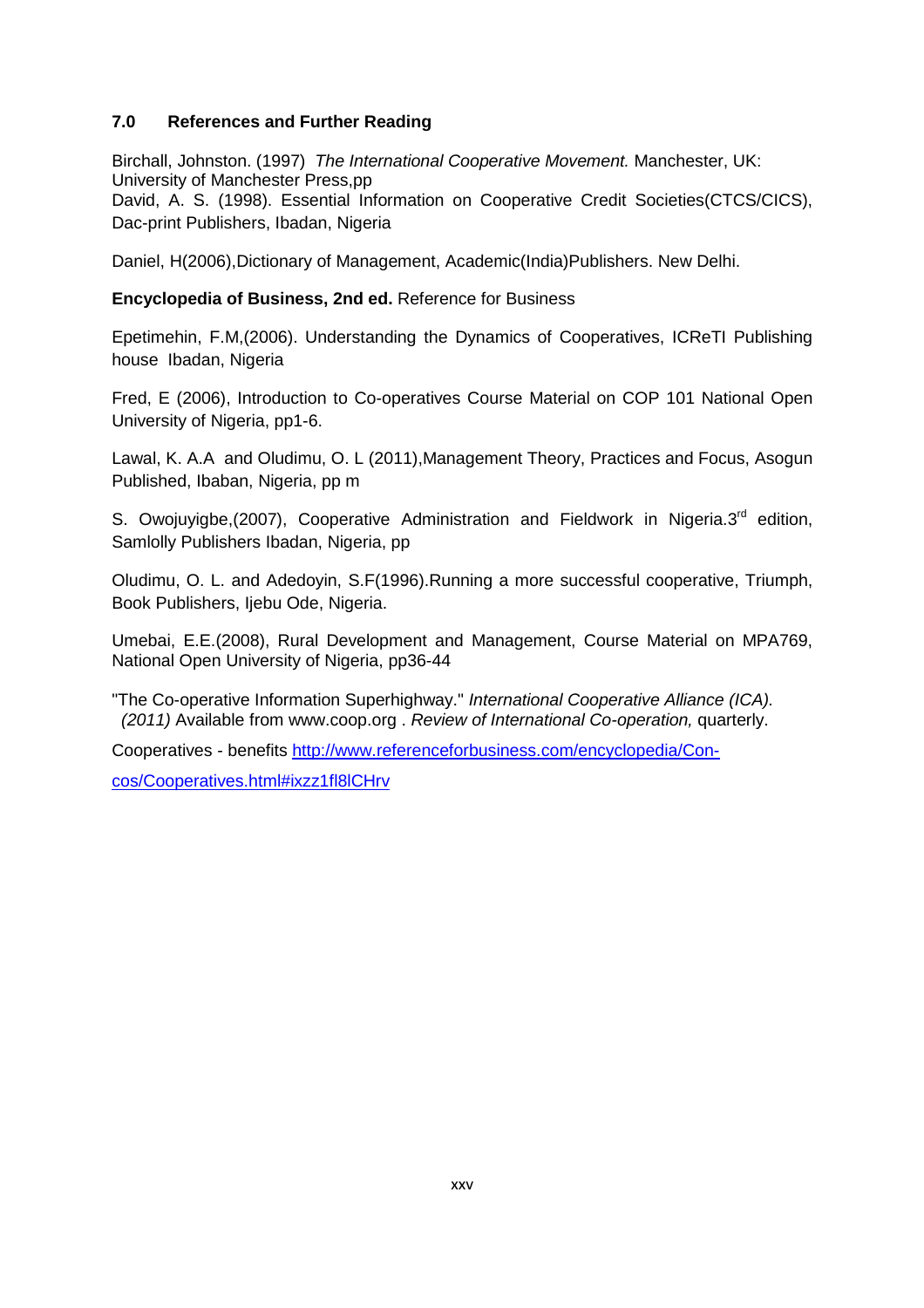# **UNIT 6: Importance of Agricultural cooperatives in Britain, Demark, Norway and Sweden**

### CONTENT

- **1.0 Introduction**
- **2.0 Objectives**
- **3.0 Main Content**
- **3.1 The Importance of Agricultural cooperatives in Britain**
- **3.2 Early history Denmark cooperative movement**
- **3.2.1 Cooperative production in Denmark**
- **3.2.2 Influence of cooperative in Denmark**
- **3.3 Sweden**
- **3.4 The important role plays by cooperative association are as follow**
- **4.0 Conclusion**
- **5.0 Summary**
- **6.0 Tutor Marked Assignment**
- **7.0 References and Further Reading**

#### **1.0 Introduction**

Agricultural cooperatives are considered to be important social and economic units aimed at developing agriculture. These organizations are expected to play a very important role in dissolving the rural society problems and improve the future development in agricultural production and to stabilize balance between imports and exports. The importance of the small agricultural cooperatives united to form central economic units to increase their incomes and effectiveness cannot be overemphasized.

#### **2.0 Objectives**

At the end of this unit, you should be able to:

Explain the importance of agricultural cooperative in Britain, Denmark and Sweden.

Understand the significant role play by agricultural cooperative in Britain, Denmark and Sweden.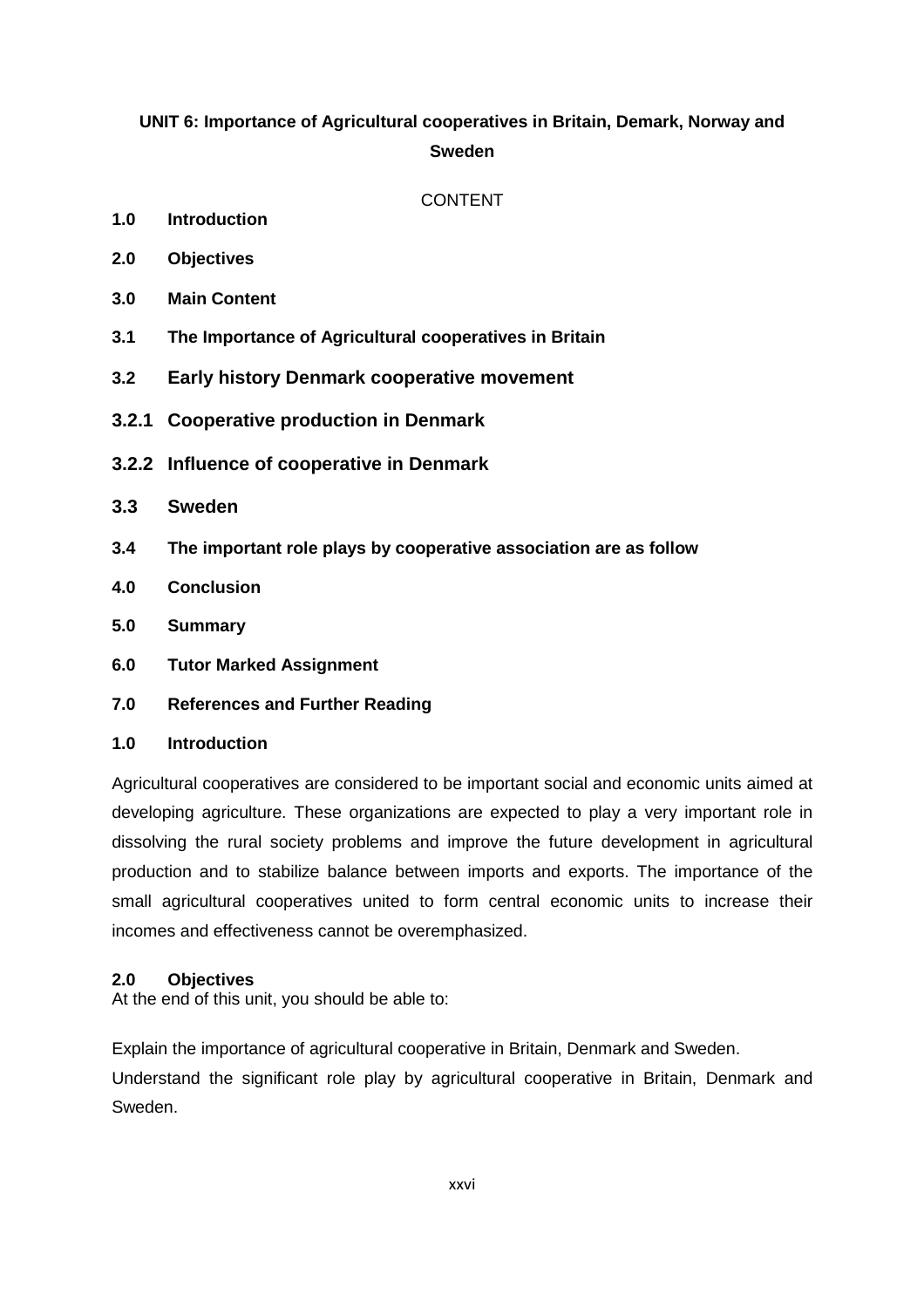#### **3.0 Main Content**

#### **3.1 Importance of Agricultural cooperatives in Britain,**

The development of cooperatives over time has been shaped by many factors and influences. Ingalsbe and Groves (1989) group these into three main types (all interrelated): (1) economic conditions (caused by war, depression, technology, government economic policy, etc.); (2) farmer organizations (including quality of their leadership, their motivation and enthusiasm to promote cooperatives, power to influence public policy, etc.); and (3) public policy (as determined by government interest, legislative initiative, and judicial interpretation.

The planning of agriculture development activate the coordination and cooperation among the roles of both agricultural cooperatives and other organizations in the villages to enhance their importance roles, abilities and the organizational effectiveness in the agricultural and rural development in support of commercial farmers. They aimed at removing farmers from designated areas and consolidating the homelands, were supplemented by other measures to support commercial farmers to provide subsidized loans to commercial farmers, the Cooperatives Societies to secure input supply and output marketing services and to control the marketing of agricultural products. Agricultural cooperatives emerged and thrived in this environment. (Piesse et al., 2003). The involvement in co-operatives in British colonies was far greater and more direct than in the Dominions. It was channelled through specially created Departments of Co-operation or Co-operative Branches within their Departments of Agriculture. Colonial co-operative development emerged partly in response to Britain's recognition that she needed to add development agency functions to her more traditional imperial objectives of security and supporting trade. The shift occurred for a number of reasons. One was the view of Colonial Secretary Joseph Chamberlain (1836-1914) that just as British country estates to be profitable needed to make all their parts productive so, too, did the British Empire. Contrary to popularly held beliefs British colonies were often a drain on the British exchequer as distinct from British companies. To become more productive colonies required improvements in their agriculture, veterinary services, transport, communication and education systems and it was thought that co-operatives could play an additional role. Another reason for the shift in policy was a need to prevent economic stagnation or decline and head off the social unrest they could spark. Loss of her American colonies in the 18th century lay deep in Britain's psyche and was reawakened by the near loss of much of India during the Mutiny in 1857. After it, recurring famines and rural poverty 19 and indebtedness threatened India's stability and co-operatives became part of a strategy to counter them.

The few agricultural co-operatives that formed in the late 19th century suffered unfavourable patterns of trade. Farmers also comprised a quite different sector of British society from the growing working classes and were slower to form co-operatives than had been the case in Ireland and Denmark. Those in Ireland were spearheaded by Sir Horace Plunkett (1854- 1932) and included primary societies as well as support organisations such as the Irish Agricultural Organisation Society established in 1894.

English, Scottish and Welsh versions were later established on this model.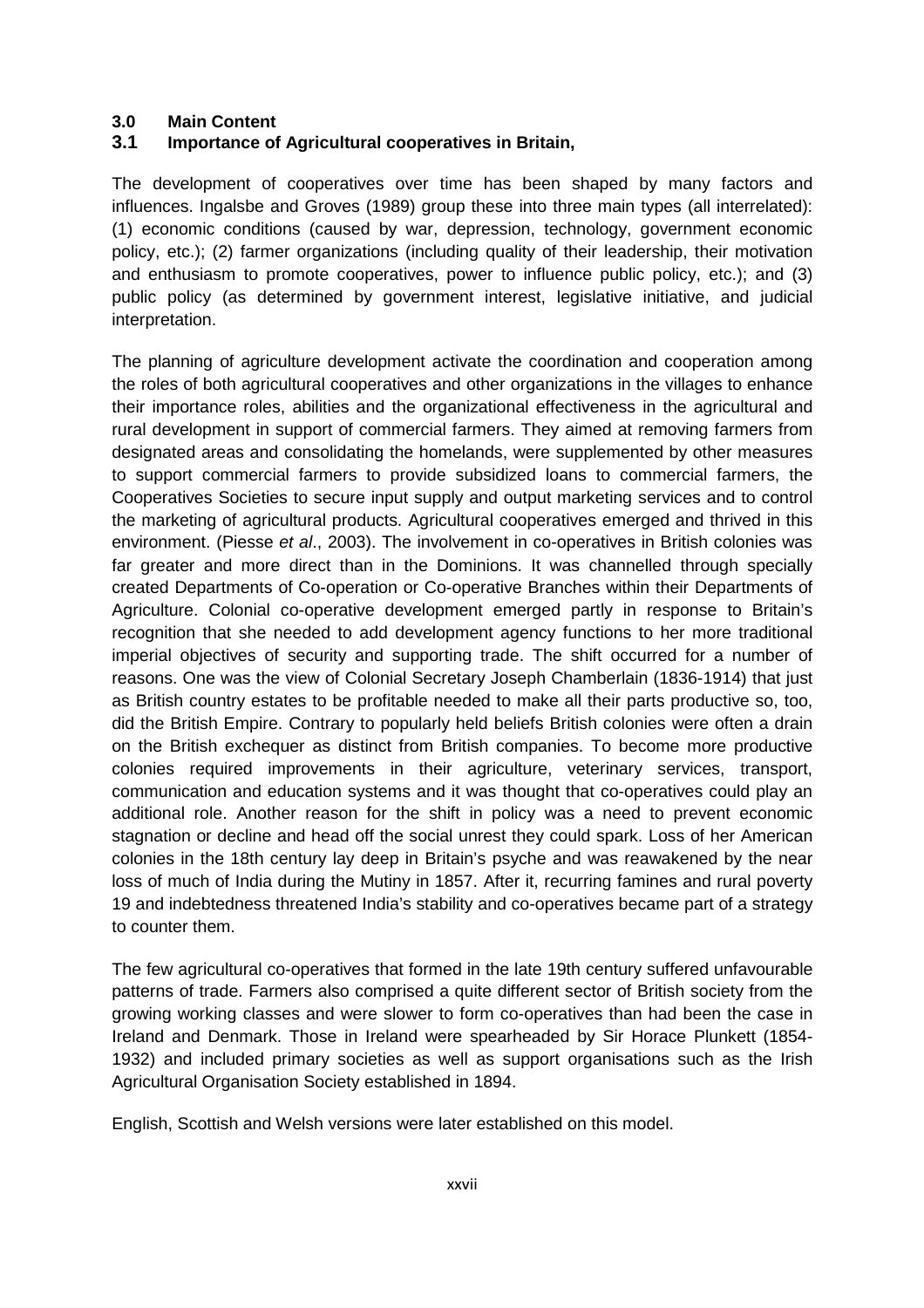In 1919 Plunkett created the Plunkett Foundation which became an international organisation for the promotion of agricultural co-operatives. In 1924, in conjunction with the Empire Exhibition at Wembley in north London the Foundation organised an Empire wide conference of agricultural co-operatives. Sir Daniel Hall from the Ministry of Agriculture but also Chairman of the Plunkett Foundation explained to delegates why British agricultural cooperatives had developed less strongly than their counterparts in other parts of the British Empire. One reason was that "the typical British farmer is a capitalist upon a comparatively large scale." Another stemmed from the fact that unlike farmers elsewhere in the British Empire British farmers were not a "single-man or family-unit farmer" for whom "co-operation can do more, and can do that much more quickly." Instead British agriculture comprised comparatively large-scale farmers who formed "a fairly efficient economic unit." A further reason why British farmers were not more enthusiastic about co-operatives was that they did not focus to the same degree on exports as farmers elsewhere in the British Empire. Moreover, their home market was long established and clearly structured and provided an "organised and efficient trade service for both sale and purchase."

# This statement illustrates how British agricultural co-operatives differed from those **elsewhere in the British Empire and also that their roots were not those of consumer cooperatives.**

However, cooperative among labour, farmers and members of the societies through the formation to solved the problems and issues prevailing in Britain.

The agricultural cooperative play the following role in Britain:-

- Providing goods and services at minimal cost. This is selling at prices a little above purchase price.
- Elimination of middle men, especially those who are not performing any economic functions. Most them exploit and hold the public to ransom. offer protection to those who are economically weak in terms of doing business.
- Reducing unemployment that led to poverty and destitution
- Provision of shelter and clothes to wear for common man and basic social amenities
- Provision of means of transportation and other auxiliary to trade.
- Solve the problem of inflations
- Each member understands one another more and can resolve issues amicably
- Emancipation and recognition from government through the joint effort of their leaders law were made by the government to alleviate the condition of workers and union regain the power.

By contrast, government. Her first Co-operative legislation, the Co-operative Credit Societies Act, India, was passed in1904.

India and Southern Africa were strategically important. The late 19th century saw growing competition between Western European Empires and the Russian and the Ottoman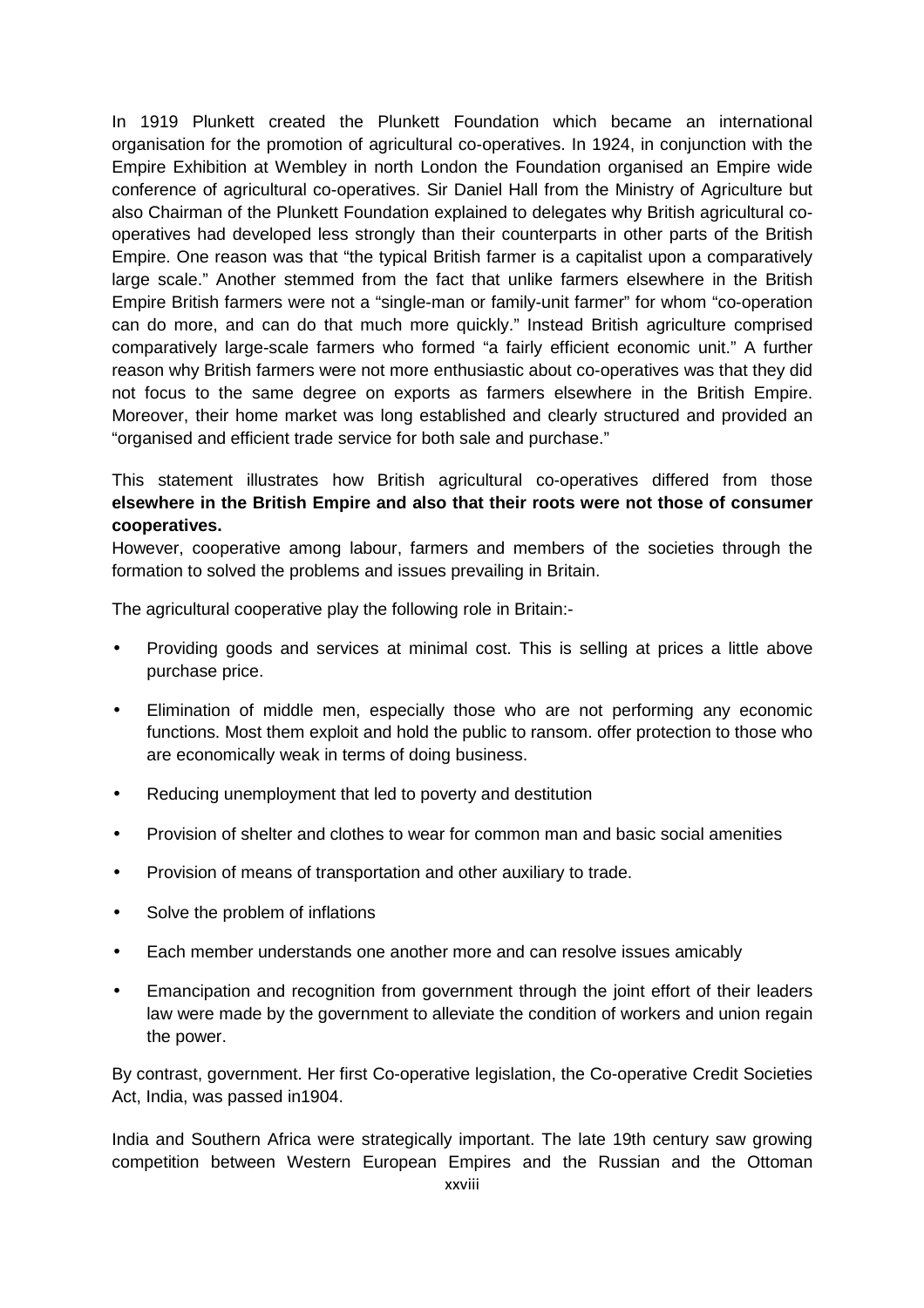Empires. In Southern Africa Britain fought two Boer Wars. After the second ended in 1902 agriculture needed revitalising and co-operatives were believed to be able to help.

## **3.2 Early history Denmark cooperative movement**

About 90% of all farming soil in Denmark was cooperative from 1300, as the Black Death depopulated the rural parts of the country. Then, the inhabitants of a Danish village would work together, forming Lands by fællesskaber (village communes). To distribute land fairly between farmers, the land was normally distributed between all farmers in a village with each of them owning a strip of land on every field. Re-allocation of land took place if the size of the individual families changed strongly. In this system, it was virtually impossible to only work individually, since the plots of land might have the full length of the field, but only be a few meters wide. A second characteristic was that all farms were located close together and near the church, with the result that fields far from the village were often poorly utilized.

The changed in the enclosure movement which aimed to reunite fields and award them to one owner only. Any farmer would normally be awarded a coherent piece of land and perhaps an additional piece of forest between 1750 and 1800.

### **3.2.1 Cooperative production in Denmark**

This change in production resulted in a need for dairies and slaughterhouses. The only way to pay for such massive investments was for a large group of farmers to share the cost and risk between them, thus creating the cooperative dairies and slaughterhouses. The new situation implied that farmers would buy cheap grain from Russia and feed it to their livestock, selling milk, butter, eggs and meat for a much higher price. This movement also resulted in the creation of both the *Danish Bacon* and *Danish Lurpak Butter brands.* 

The combination of the Cooperative Movement and the switch away from the production of grain resulted in a great increase in wealth for the average Danish farmer and it became very important in the way Danish farmers perceived themselves. The system was also attempted in other places where Danes settled, for example in the Danish communities in the United States. Before World War I, Denmark gained a foothold on the Russian market, and the Russian Revolution of 1917 cost Danish industry dearly. Attempts to construct cooperative dairies in Russia played a large role in this policy, and a few were actually built there. The Russian Revolution destroyed this work, but new attempts were made in the Baltic States during the Interwar period. Attempts to export the system to Poland were considered in the Danish Ministry of Foreign Affairs to boost the exports of Danish machinery. Attempts to export this system were often linked with attempts to export the Danish system of secondary education for farmers.

#### **3.2.2 Influence of cooperative in Denmark**

Cooperatives were governed in a democratic way, usually each member had one vote, irrespective of the number of cows he possessed. Farmers, members of the cooperative, elected the board of directors who appointed the dairy manager, usually a specialist in the field. Local cooperatives were free to join into a central federation, which aimed at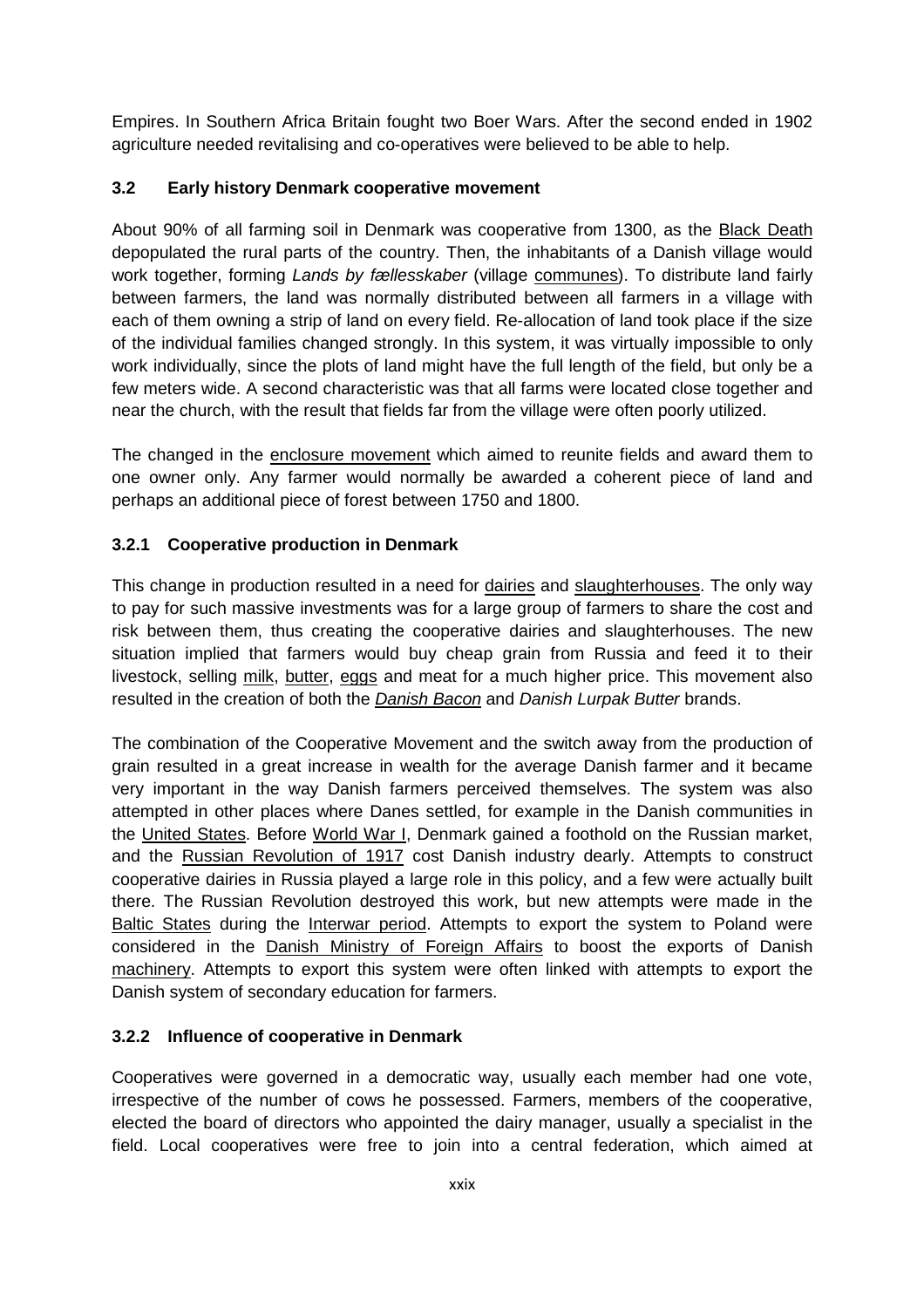developing the industry by expositions, conferences and collection of material. In the 1950s, a joint stock company was formed out of a series of dairies, uniting into two rivals Mejeriselskaberne Danmark and Kløver who later merged to found MD Foods (now Arla Foods) which controls almost all of the Danish milk market. The Danish Crown meat processing company also owes its existence to the cooperative movement.

#### **Co-op Shops**

The cooperative movement also resulted in a series of co-op stores known as *Brugsen*, which were under the administration of the The Danish Consumers Co-operative Society. The stores kept a large share of the Danish consumer goods market. in January 2002, Coop shop merged with retail chains form Coop Norden.

### **Wind Mills**

The cooperative ownership model for wind mills was developed in Denmark. First for smaller wind mills, later for wind farms. One of the biggest copeartively owned windfarms are at Middelgrunden in Copenhagen and at the Samsø island.

### **Communities**

In the late 70's and early 80's Collective lifestyle, including cooperative production was very popular. Some of these collectives still exist like Svanholm, which was started in 1978. Freetown Christiania was established in 1971. People living in these communities are often environment conscious, and join the Danish Ecovillage Network.

#### **Co-housing**

Living in co-housing groups with a common ground and common house is relatively common in Denmark. The common house is used for common eatings, common washing machines, meetings and fests. There are 3 types of co-housing groups:

- One type, where the flats/houses are built by a national housing association and people are renting the flats. E.g., Lejerbo has 37,000 apartments. In English this type of housing often referred as social co-housing.
- Another where people are owning the flats/houses and the land and the loan together. In Danish they are called "andelsbolig", and
- Third type, where people own the common house and the land together, but they own their own family houses.

In essence, cooperatives provided market access to a small farmer, who on his own had a negligible bargaining position and who otherwise, would not be able to market his produce. Consequently, the upswing of cooperatives contributed to the development of small holdings.

Direct advantages of cooperative operation included, (i) economies of scale on transportation, (ii) quality packaging, and (iii) regular dispatch of a uniform quality and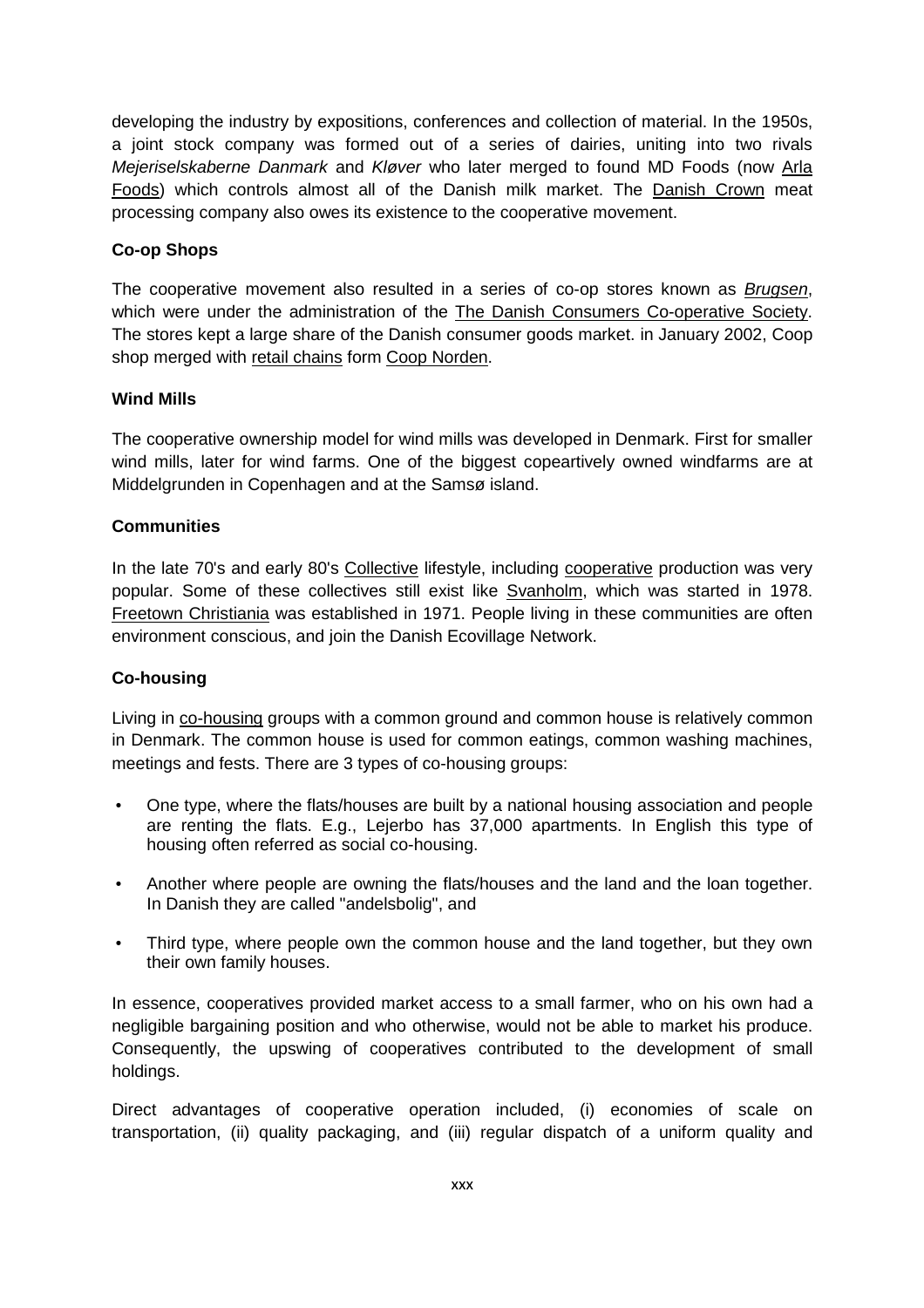quantity that can only be achieved through large-scale organisation. Perfect packing was an absolute necessity in preserving the excellence of butter.

Other benefits included regular weekly financial settlement from the dairy. The farmers also received a share in the profits of distribution and thus pocketed profit that would otherwise go to the middlemen. The constitution of the dairy cooperative stipulates that members must for a fixed period, originally up to ten years, recently only few years; bring all their milk, except what they needed for household use, to the cooperative dairy. Heavy fines were imposed for infraction of this rule. Strict rules were laid down relating to proper feeding of the cows, sanitary milking, etc. (Christensen; 1983). This attempt at creating cooperative dairying was an immediate success since better quality butter was produced. With this approach, it became possible to standardise output, and in turn demand higher prices. Technical improvements that upgraded both the quantity and the quality of the butter were introduced. Soon the cooperative dairy butter surpassed the celebrated 'Estate Butter' for which Denmark had been famous and the cooperative movement spread to other sectors (Haagard; 1911).

The farmers awakened to the scientific possibilities of dairy production and of cattle breeding. Among the economies was the skimmed milk, saved for feeding hogs, which consequently stimulated the bacon industry, and thus brought about the opening of cooperative slaughterhouses. This in turn led to the building of cooperative slaughterhouses and pork packing societies. The first cooperative abattoir was formed in 1887. The cooperative slaughterhouses were organised in similar pattern as the cooperative dairies. Members enter into an agreement to bring all of their hogs to the cooperative slaughterhouse, even though they are offered higher prices elsewhere.

A slaughterhouse or bacon factory on cooperative lines has following advantages (i) the commission paid to dealers is saved, (ii) the difficulties experienced by existing slaughterhouses in disposing of the offal become reduced when the cooperators became interested in its utilisation, (iii) the cooperators would share between them all the profit. The cooperative movement also has a characteristic history in the cooperative egg export society. Price of eggs shows great fluctuation. The temptation to hold back eggs in autumn before selling and shipping them was therefore very great, and to this temptation many of those who handled the eggs in Denmark in the  $19<sup>th</sup>$  century i.e 1880s and 1890s of the century succumbed. As Denmark exported a significant portion of eggs to Great Britain, there were many middlemen between the hen and the English consumer. The farmers, or rather the farmer's wives, gradually learnt to increase their profit by holding back the eggs one or more weeks during the latter half of the year. The hucksters who collected eggs from the farmers were equally clever, and the merchants, who bought from the hucksters or had their own collectors, likewise tried to improve their position by the same short sighted policy. The result was that more and more Danish eggs arrived in England in a bad condition. The means of detecting stale eggs were less developed in those days, and thus serious complaints from large English importers were received by the Royal Agricultural Society of Denmark in 1889. The Society tried to influence the farmers and local buyers of eggs by means of reports in the agricultural and local daily papers, explaining how dishonest it was to sell stale and kept eggs as fresh, however without an impact. The merchants and shippers were also in difficulty, as if they refused to pay farmers for eggs manifestly kept or even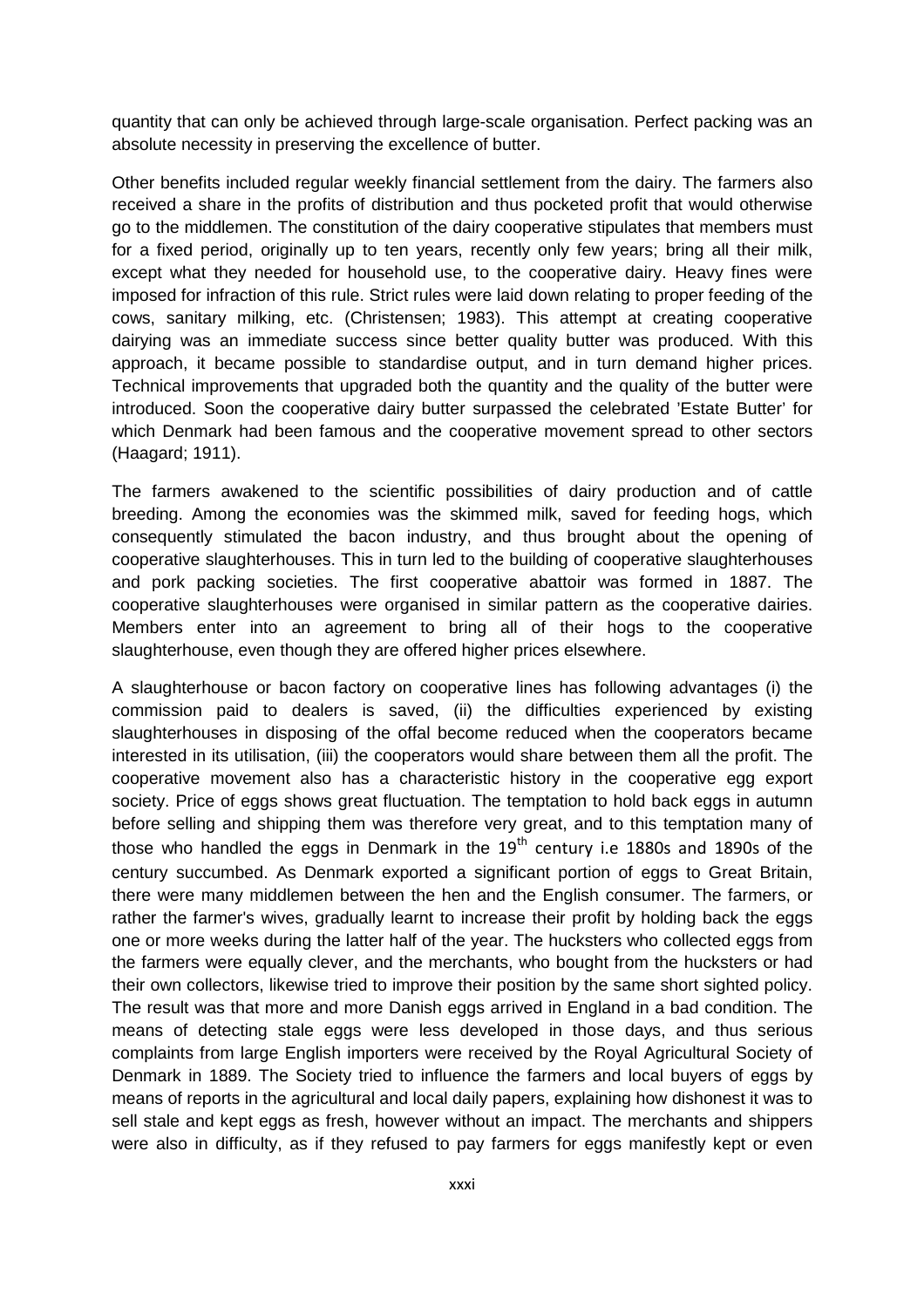partly spoiled, farmers would sell to competitors, and they would not receive any eggs themselves, neither fresh nor bad. The price for eggs, as delivered by the farmers, had therefore to be fixed so as to allow for incurred losses. Fresh eggs were, therefore, during about one-half of the year quoted considerably below their real value. Local societies emerged as a response to this unsatisfactory state, the members of which bound themselves to deliver their eggs weekly and never to send any stale eggs. This was a step in the right direction, but had only a local application, and did not influence the trade and export of eggs as a whole. In 1894 an attempt was made by the Agricultural Society of Horsens to get the egg producers all over Jutland to combine to form one large society for the improvement of the egg trade. The society was formed, but failed to secure the necessary support. The same result followed similar attempts at other places.

In order to get egg-producers interested in the egg trade, it was not enough to ask them to improve the quality of eggs sold to dealers. It was necessary to go the whole length, to do away with the hucksters and agents who travelled the country districts to collect eggs, and to form a society not only for collecting, but also for trading in and exporting eggs. A system of marking eggs was proposed by which it could be seen at once from which producer any egg had been delivered. Society with branches all over the country began operations in April 1895. Each branch has its distinctive number, and each member has his number with his branch. Before the eggs are delivered to the collector for the branch, each egg is marked by means of a rubber stamp with the number of the member and the number of the branch, and those two numbers prove the origin of the egg, so that when a "spotted" or stale egg is delivered it can be at once be seen who is the offender. At the packing and exporting warehouse the trademark of the society is stamped on each approved egg next to the two numbers. As a result, Danish eggs re-entered the English market and the export of Danish eggs during the first three years of the society's activity has increased sevenfold. Based on the success of cooperatives, the Danish farmers soon found it necessary to carry cooperation a step further, for example to control the distribution of their produce in England, which was the chief market for many Danish agricultural products. Danish farmers formed a cooperative export association. As cooperation was not confined only to the selling of farm products and buying of merchandise and farm supplies, the improvement societies emerged, such as, cooperative fertilizer plants and canning factories. Another example was the maintenance of cow and swine improvement and breeding societies and seed-testing organisations (Haggard; 1911). The breeding of cattle, horses, swine and sheep was promoted by cooperative societies. The central societies aim was to improve breeding of farm animals by keeping accounting systems of the quantity of milk produced per cow, its content of butter fat, as well as the relative cost of maintenance. The first central society was established in 1895. Almost every need of the farmer was supplied through one or more organisations of this kind. In addition, there were societies for accident insurance against hail and other storms, and for the insurance of livestock as was observed by Ortmann & King(2007).

#### **3.3 Sweden**

One third of the Marshall Aid went to agriculture. without having to adjust for joint-stock company laws. Following the adoption of the new law, several producer cooperatives were created. By the 1930's, the combination of the Great Depression and crop surpluses resulted in an agricultural crisis as prices hit all time lows. The government interceded with a number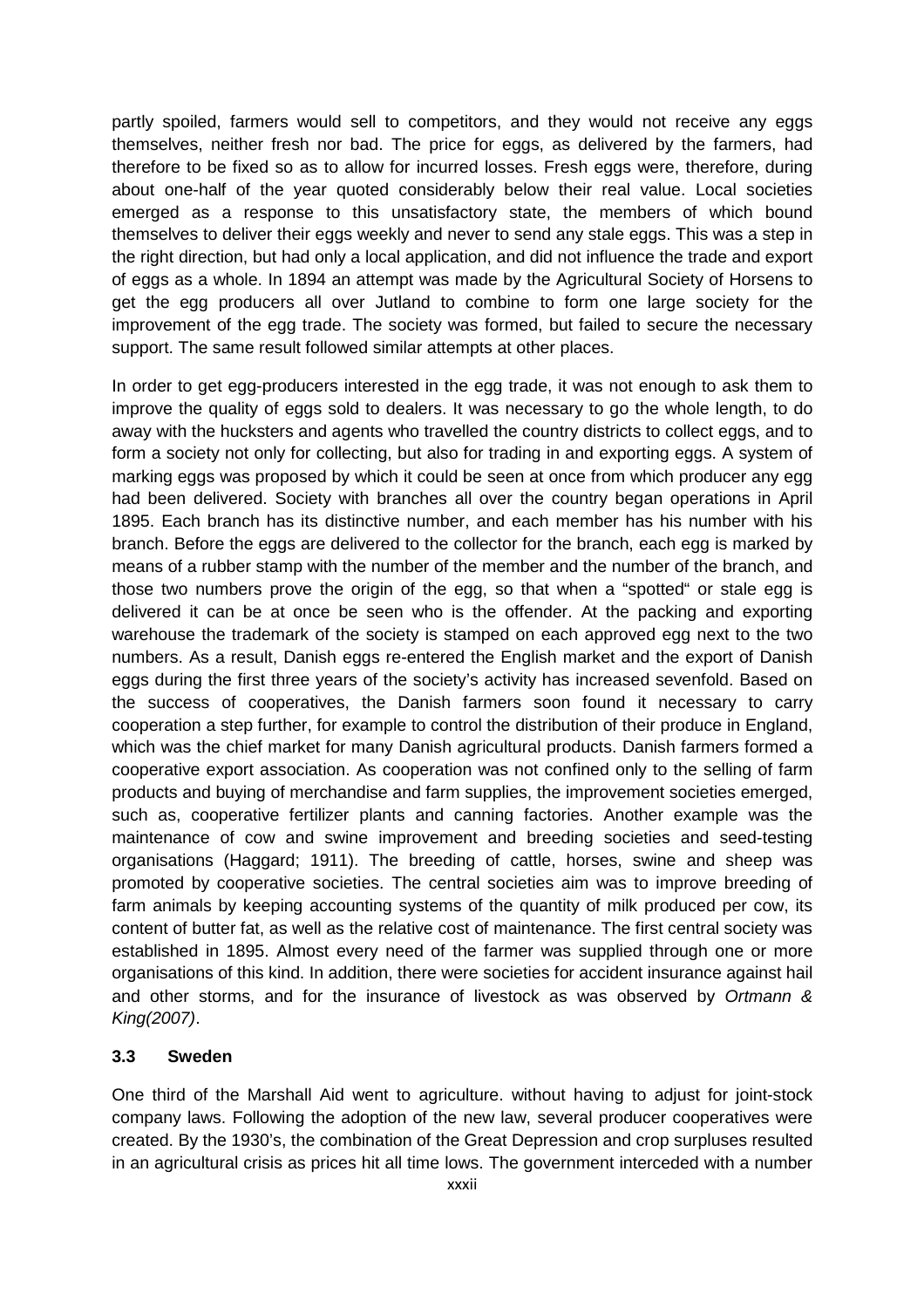of measures that constituted the root of Sweden's agricultural policies. In 1947 it was decided by the government that crop and food prices would be fixed.

The cooperatives gained strength under Sweden's protective agricultural policies that stimulated both agriculture and cooperation. Currently, there are about 50 agricultural cooperatives in Sweden, mainly focusing on marketing, meat processing, farming and forestry. The rules on market competition in Sweden are laid out in the Swedish Competition Act (SCA). When the SCA was first enforced it contained no exemption rules for cooperatives (Ibid; 1997). New rules regarding cooperatives came into force in 1994. The SCA provides exemption for cooperative associations as long as they abide by the following rules and the cooperative has the legal form of an association. Most cooperatives in Sweden abide by the following cooperative principles:

-equal payments for cooperative costs (e.g. distance neutrality),

-one member, one vote, equal prices for member products.

-To enter a cooperative, farmers must meet the quality and environmental requirements of the cooperative and pay a modest fee.

-To leave the cooperative, the farmer must give a written notice in advance (1-6 months) and then he receives his entire equity (with no interest) within a few months if he is retiring, or after a few years if he still farms (Ibid; 1997).

# **3.4 The important role plays by cooperative association are as follow:**

The association protected the cooperation union and the public from monopoly of essential goods and money.

It also assists people to learn without a formal teacher.

It assist in publication of weekly magazine, books on cooperative economics and International affairs.

The agricultural cooperative import basic foodstuffs rather than to produce them

#### **4.0 Conclusion**

It can be observed that mush discussion on Denmark agricultural cooperative due to available information and the significant lesson derived from the cooperative associations while little discussion on Britain and Sweden

#### **5.0 Summary**

Now that we have known the importance of agricultural cooperative in Britain, Denmark and Sweden and understand the significant role play by agricultural cooperative in Britain, Denmark and Sweden and also be able to recognize areas difference and similarity. We shall now go to next unit on success of consumers' cooperative movement in Britain.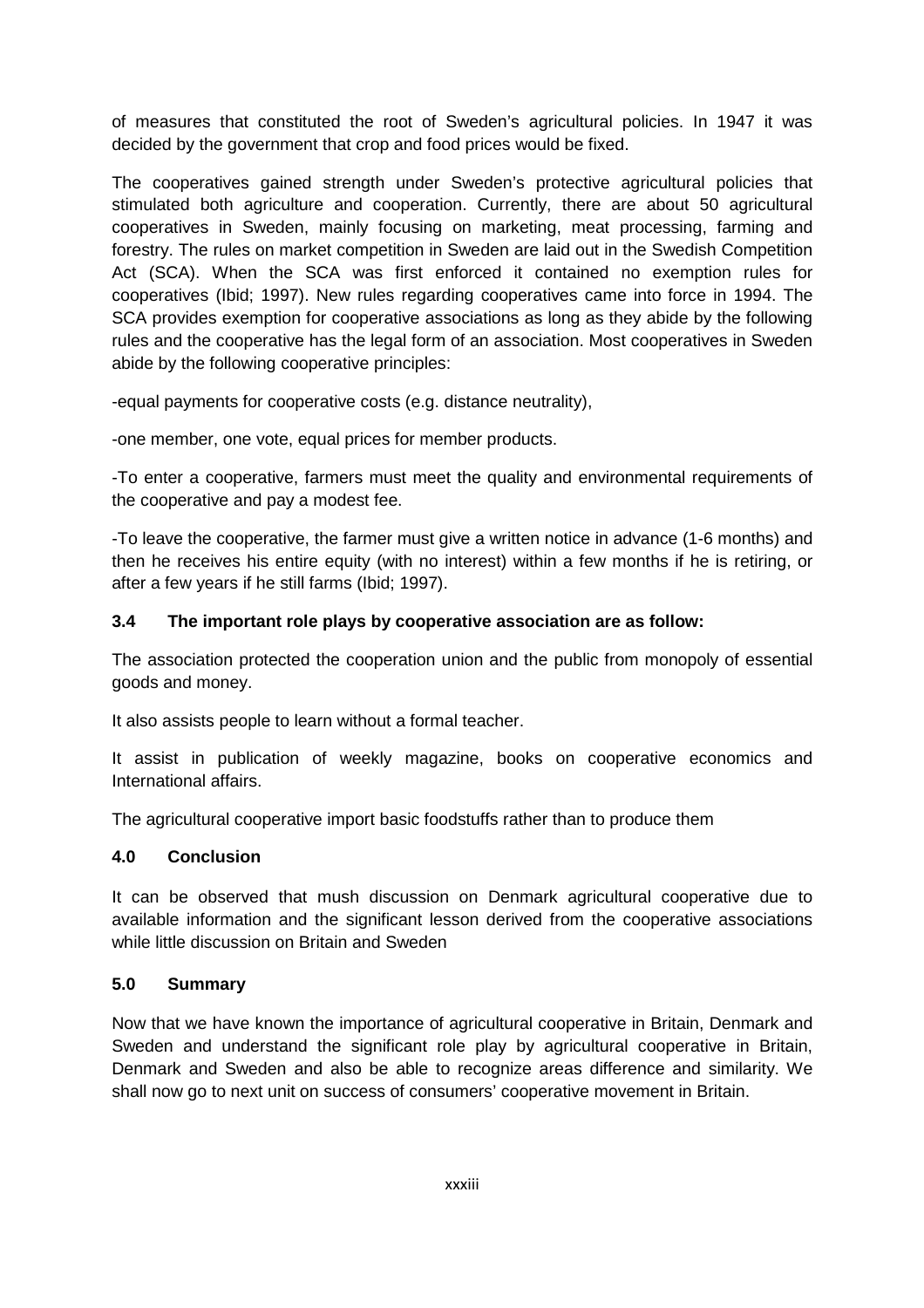# **6.0 Tutor Marked Assignment**

Compare and contrast the importance of agricultural cooperative in Britain, Denmark and Sweden. Discuss the significant role play by agricultural cooperative in Britain, Denmark and Sweden.

# **7.0 References and Further Reading**

Birchall, Johnston. (1997) The International Cooperative Movement. Manchester, UK: University of Manchester Press,pp

David, A. S. (1998). Essential Information on Cooperative Credit Societies(CTCS/CICS), Dac-print Publishers, Ibadan, Nigeria.

Daniel, H(2006),Dictionary of Management, Academic(India)Publishers. New Delhi.

**Encyclopedia of Business, 2nd ed.** Reference for Business, Epetimehin, F.M,(2006). Understanding the Dynamics of Cooperatives, ICReTI Publishing house, Ibadan, Nigeria.

Furlough, Ellen, and Carl Strikwerda, eds (1999) Consumers Against Capitalism?: Consumer.

Cooperation in Europe, North America, and Japan, 1840-1990 Lanham, MD: Rowman & Littlefield, G.F Ortmann & R.P King1 (March 2007) Agricultural Cooperatives I: History, Theory and Problems, Agrekon, Vol. 46, No 1

Lawal, K. A. A. and Oludimu, O. L (2011), Management Theory, Practices and Focus, Asogun, Published, Ibaban, Nigeria, pp m

Roy, E. P.(1981), Cooperative: Development, Principles and Management, Interstate Printers and Publishers, INC.USA pp1-110.

S. Owojuyigbe,(2007), Cooperative Administration and Fieldwork in Nigeria.3<sup>rd</sup> edition. Samlolly Publishers Ibadan, Nigeria, pp

Oludimu, O. L. and Adedoyin, S.F(1996).Running a more successful cooperative, Triumph Book Publishers, Ijebu Ode, Nigeria.

"The Co-operative Information Superhighway." International Cooperative Alliance (ICA).

(2011) Available from www.coop.org . Review of International Co-operation, quarterly.

Cooperatives - benefits http://www.referenceforbusiness.com/encyclopedia/Concos/Cooperatives.html#ixzz1fl8lCHrv

"

"http://en.wikipedia.org/w/index.php?title=Danish\_cooperative\_movement&oldid=460377693

The page was last modified on 13 November 2011 at 02:13. Available from www.coop.org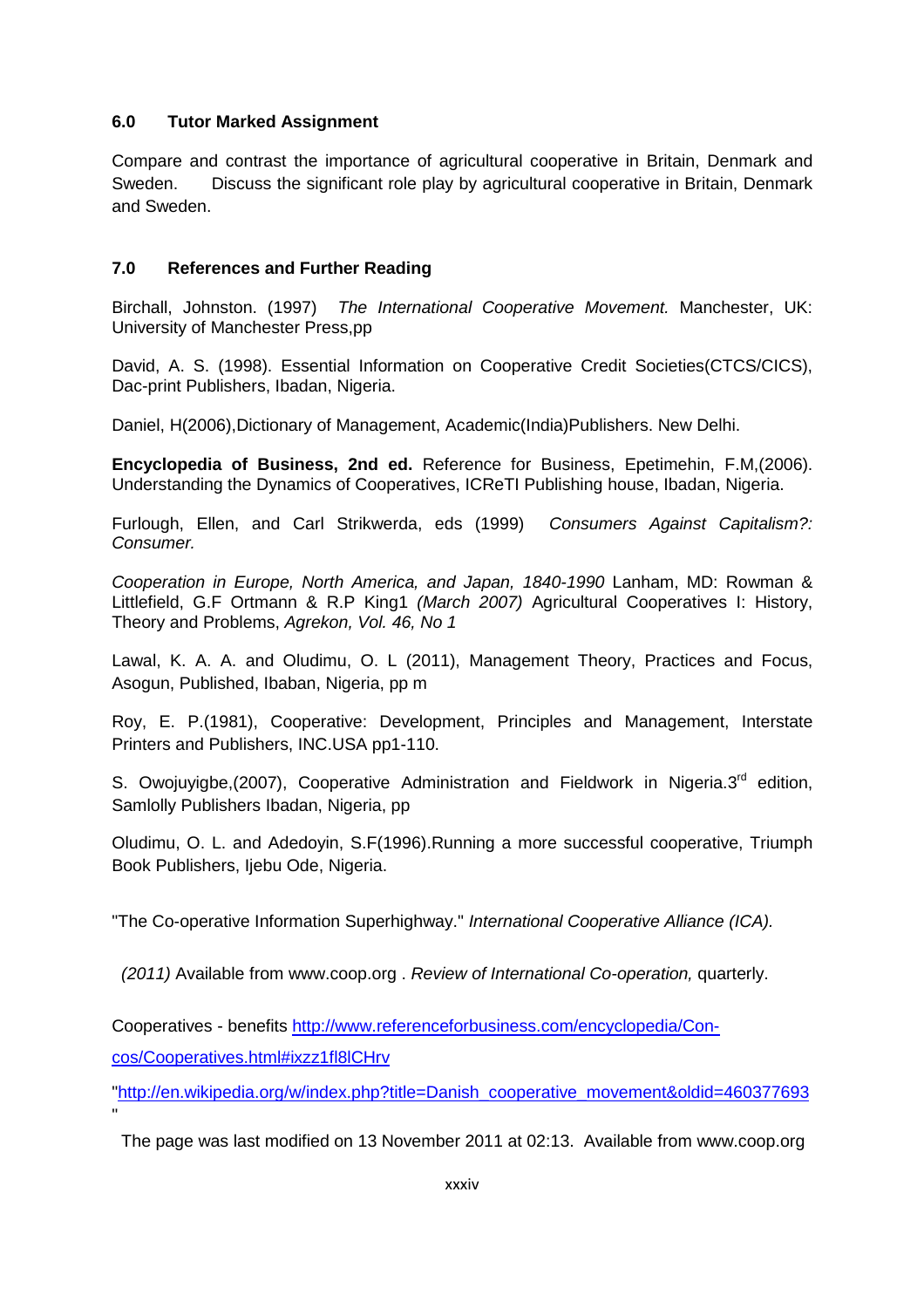# **UNIT: 7 Success of Consumers Cooperative Movement in Britain**

#### **CONTENT**

- **1.0** Introduction
- **2.0** Objectives
- **3.0** Main Content
- 3.1 **THE CONSUMER CO-OPERATIVE**
- 3.2 **The effective establishment of consumer societies**
- 3.3 **The factors that led to success of consumers cooperative movement in Britain**
- **4.0** Conclusion
- **5.0** Summary
- **6.0** Tutor Marked Assignment
- **7.0** References and Further Reading

#### **1.0 INTRODUCTION**

In Britain the ideas of co-operatives assist imperial development agency functions came from influential figures rather than from the formal Co-operative Movement. Notable among these individuals was Earl Grey, who befriended British consumer co-operation but was also a staunch advocate of producer co-operation.

British consumer co-operatives were developed within the British Empire, particularly in its colonies and state-sponsored with varying degrees of government involvement. British consumer co-operation received no government support or sanction and operated within the nation's tax regime.

#### **2.0 OBJECTIVES**

At the end of this unit, you should be able to:

- Discuss the effect of establishing consumer cooperative in Britain
- Discuss the factors that led to pattern of cooperative development in Denmark

#### **3.0 MAIN CONTENT**

3.1 **THE CONSUMER CO-OPERATIVE**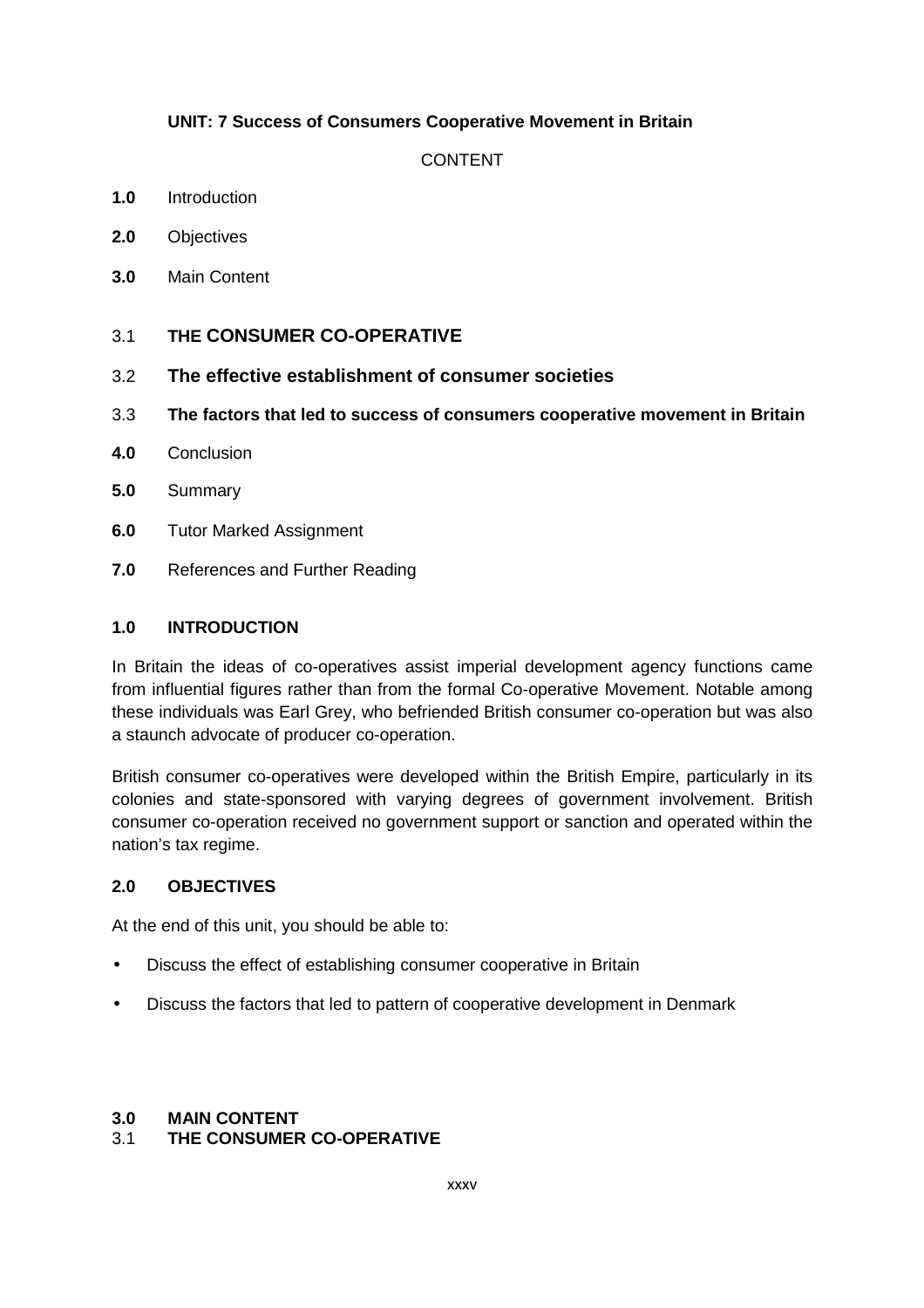In an early history of the ICA Gide distinguished co-operatives from other economic and political theories. "The programme of the consumers' societies admits capitalism to a certain extent as they are societies with shares, and as they demand from the members contributions to capital and pay an interest and it does not admit the expropriation, properly so called of the possessing class or at least it desires a different expropriation from that which would be brought about by the play of free competition if some day the co-operative enterprises show themselves superior to capitalist enterprises and get rid of them by their successful development. But these are not the characteristics of collectivist expropriation and, above all, there is this difference, that the essential article of the Socialist programme, which is class conflict, cannot be included in the co-operative programme for the obvious reason that the consumer does not represent any class; he has neither difference of class nor difference of sex; everybody is a consumer… everybody, Socialist or otherwise, has the right of admission to the association and that is a feature which suffices to give the cooperative movement its right of autonomy."

Despite convoluted wording this is a defining statement. Not only did it distinguish cooperative from capitalist economics but also from other political creeds. It also reflected the triumph of consumer theory of co-operation over producer co-operation.

Gide's theories heralded a consumer co-operative literature. Notable works included is the book by Frenchman Ernst Poisson (1882-1942) Republique Co-operative, the works by Swede Anders Oerne (1881-1956) including his Co-operative Ideals and Problems, and those by American J.P. Warbasse (1866-1957), whose writings included What is Cooperation? All assumed the superiority of consumer co-operation. The developed between the proponents of producer and consumer co-operation are those supporting the former were led by Edward Vansittart Neale who was in a pivotal position as General Secretary of the Co-operative Union.

In more agrarian economies, including many parts of the British Empire, consumer cooperation had a far more chequered history. We now turn to consider the kinds of cooperative which emerged in the British Empire.

British consumer co-operatives had benefited from Britain lying at the centre of the

"largest empire in the history of the world, comprising nearly a quarter of the land mass of the earth and a quarter of its population." British consumer co-operatives drew raw materials from her Empire and elsewhere which she then manufactured and exported throughout the world, justifying the epithet "workshop of the world". These processes helped to increase British levels of employment and consumption which in turn underpinned the growing consumer co-operative movement. Conversely they tended to inhibit agricultural cooperative development. Britain now found it cheaper to import basic foodstuffs rather than to produce them. It has been observed that: Dominating the entire structure were British production, British commerce and British financial services, and, it might be added British economic ideology, as free markets and free trade came to be perceived as the wave of the future by enlightened opinion throughout the 'civilised world'.

British consumer co-operatives benefited from imperial patterns of trade. Co-operative greengrocers could justifiably show the "horn of plenty" overflowing with fruit, much of it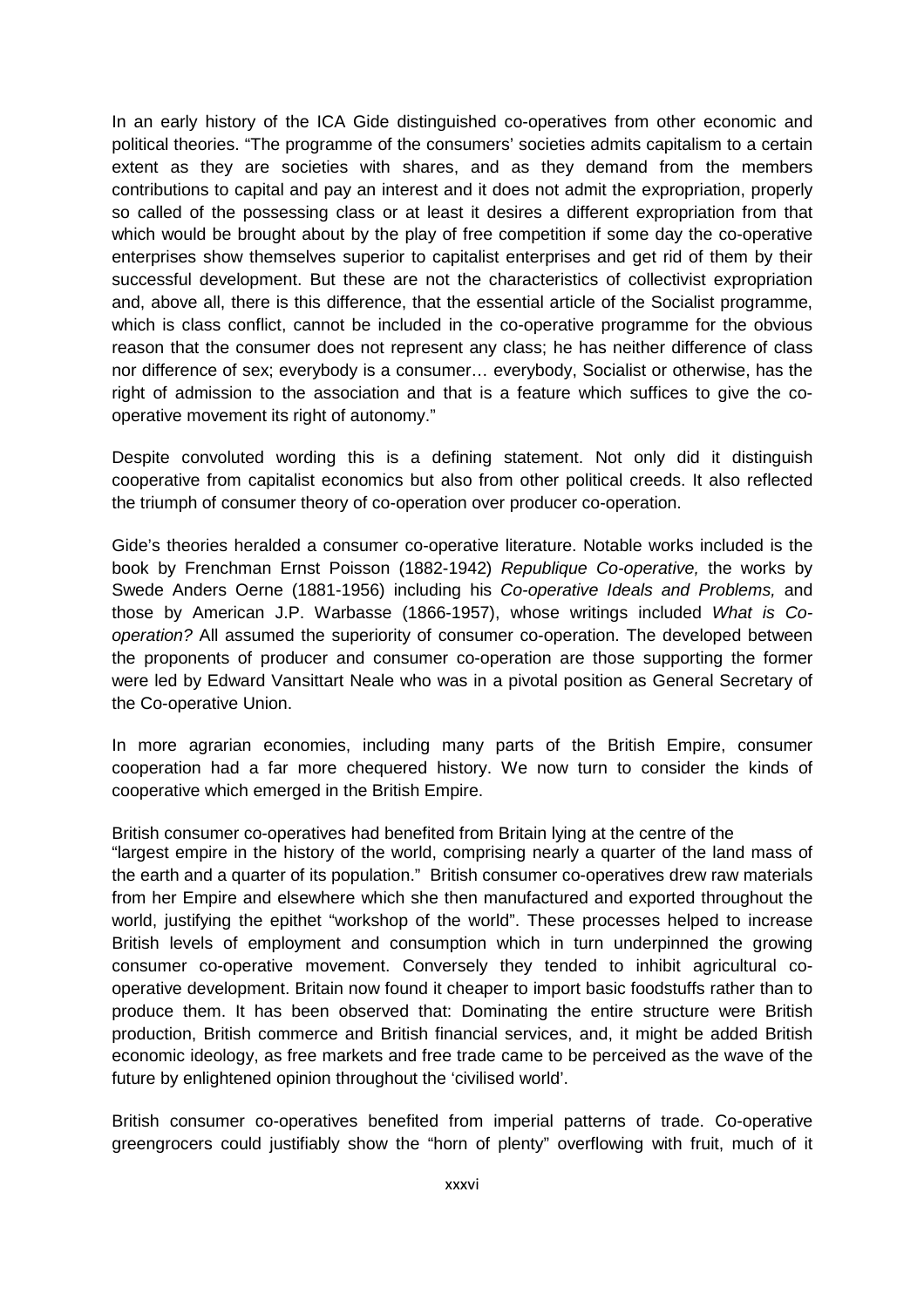imported on their paper bags, they also differed from those of early producer or workers' societies which we now turn to consider and which shared their Owenite roots with retail societies.

**British producer societies endorsed** Owen's dislike of profit if it led to the exploitation of labour; also his belief that labour, as a factor of production should receive a just price. They also had more complex ideological roots. They took much from Owen but added ideas from French utopian socialists such as Fourier and Louis Blanc who along with Owen denounced competitive and capitalist industry. Blanc advocated self-governing workshops that would be organised into self-governing industries. These idea influenced the Christian Socialists but particularly J.M. Ludlow who persuaded his fellow Christian Socialists to form the Society for the Promotion of Working Men's Associations to encourage the development of democratic workers' productive associations or societies. Their members would elect officers and executive power initially in the hands of a manager would eventually be transferred to the members.

Retail societies shared these ideals when they spoke of "surplus" rather than profit and for many years rewarded their employees with a dividend on wages: this meant that if these workers were also members of their local society they received what became known as a "double dividend". Even so, many co-operators including the Christian Socialists saw producer co-operatives as being the best way of giving worker/members the true rewards of their labour.

# **3.2 The effective establishment of consumer societies.**

**One reason** was that they were likely to be smaller-scale and needed to limit the number of their worker/members to what the business could support. Another was that they tended to appear in crafts whose markets were changing or declining and in any event lacked the homogeneity of retail societies' markets: this may help to explain why they failed to develop a formula for success inherent in the Rochdale practices.

"The Society has for some time past determined to discourage advances of money to bodies of working-men about to start in association unless they have first shown some signs of preparedness for the change from their old life, and have subscribed some funds of their own working-men in general are not fit for association. They come into it with the idea that it is to fill their pockets and lighten their work at once, and that every man in an association is to be his own master.

# **3.3 The factors that led to success of consumers cooperative movement in Britain**

The factors that led to success of consumers cooperative movement in Britain are as follow:

- 1) The established research institute by Plunkett Foundation in 1919 which became an important charting co-operative development in the British Empire, exchanging cooperative experiences particularly among agricultural movements, and advising governments on appropriate co-operative legislation.
- 2) The British Empire, illustrate the effectiveness of the communications networks.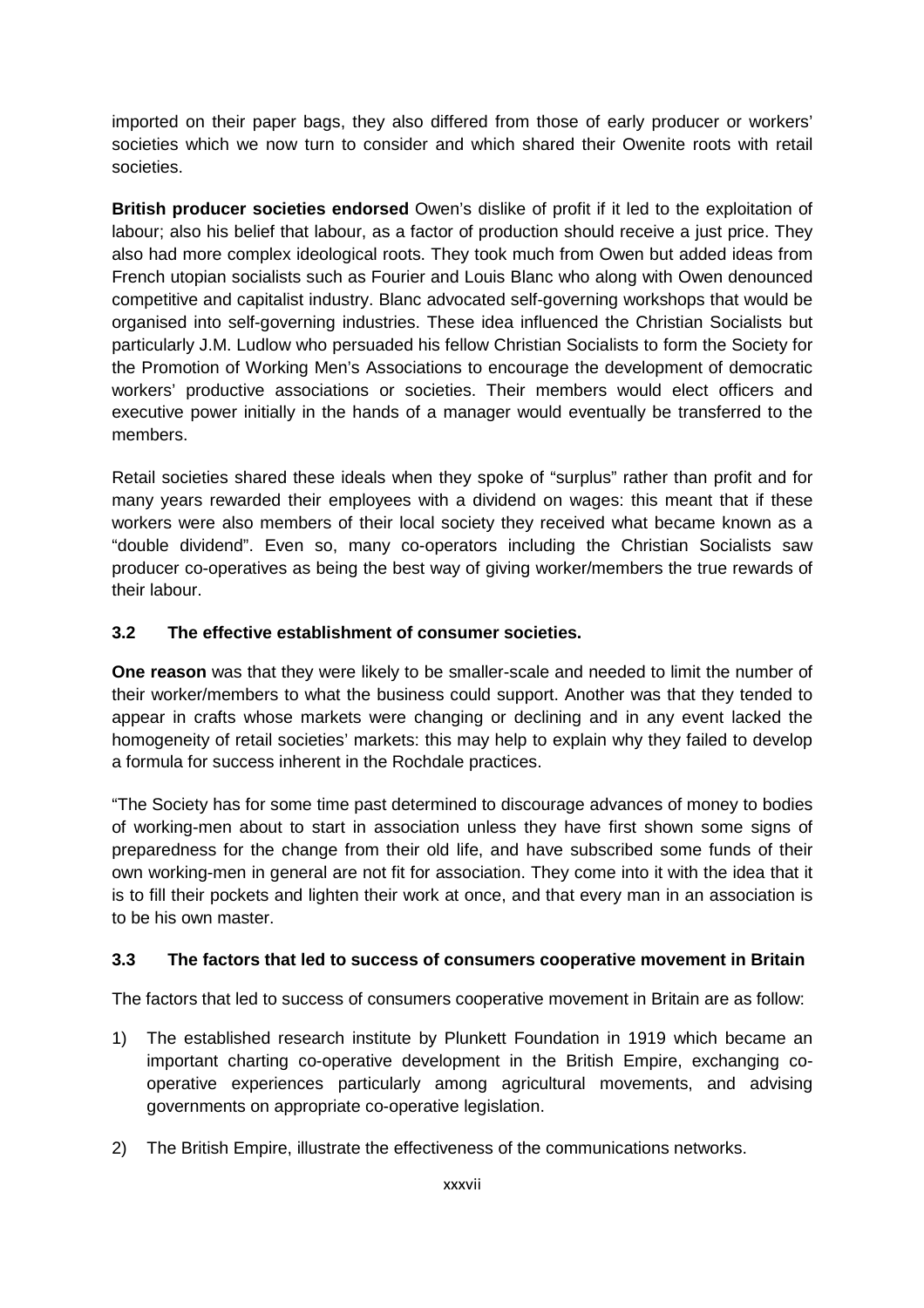- 3) The registration, included the promotion, supervision and auditing of co-operatives through Writings of the more notable registrars provide good eye-witness accounts of this kind of co-operative development.
- 4) Establishment of a national credit bank for consumer cooperatives.
- 5) Increased use of highly technical personnel as managers and employees.
- 6) Increased use of auxiliary departments in cooperatives (particularly in regional) for servicing their main enterprises. Examples include auditing, traffic management, membership education, testing and laboratory services and marketing research.

### **4.0 Conclusion**

In this unit, we have learn the success of consumer cooperatives in Britain and contributing factors of notable scholars towards the development of cooperative and the ideological struggle been positive effect on cooperative development. Although we gone through the different and similarities in previous unit.

#### **5.0 Summary**

This ends unit we studied the success of consumer cooperatives in Britain and contributing factors of notable scholars towards the development of cooperative and the ideological struggle been positive effect on cooperative development.

#### **6.0 Tutor Marked Assignment**

Discuss consumer cooperative in Britain, the challenges and the factors that led to the success of the societies.

#### **7.0 References and Further Reading**

Birchall, Johnston. (1997) The International Cooperative Movement. Manchester, UK: University of Manchester Press,pp.

David, A. S. (1998). Essential Information on Cooperative Credit Societies(CTCS/CICS), Dac-print Publishers, Ibadan, Nigeria.

Daniel, H(2006),Dictionary of Management, Academic(India)Publishers. New Delhi. **Encyclopedia of Business, 2nd ed.** Reference for Business

Epetimehin, F.M,(2006). Understanding the Dynamics of Cooperatives, ICReTI Publishing house Ibadan, Nigeria

Furlough, Ellen, and Carl Strikwerda, eds (1999) Consumers Against Capitalism?: Consumer Cooperation in Europe, North America, and Japan, 1840-1990 Lanham, MD: Rowman & Littlefield, G.F Ortmann & R.P King1(March 2007) Agricultural Cooperatives I: History, Theory and Problems, Agrekon, Vol 46, No 1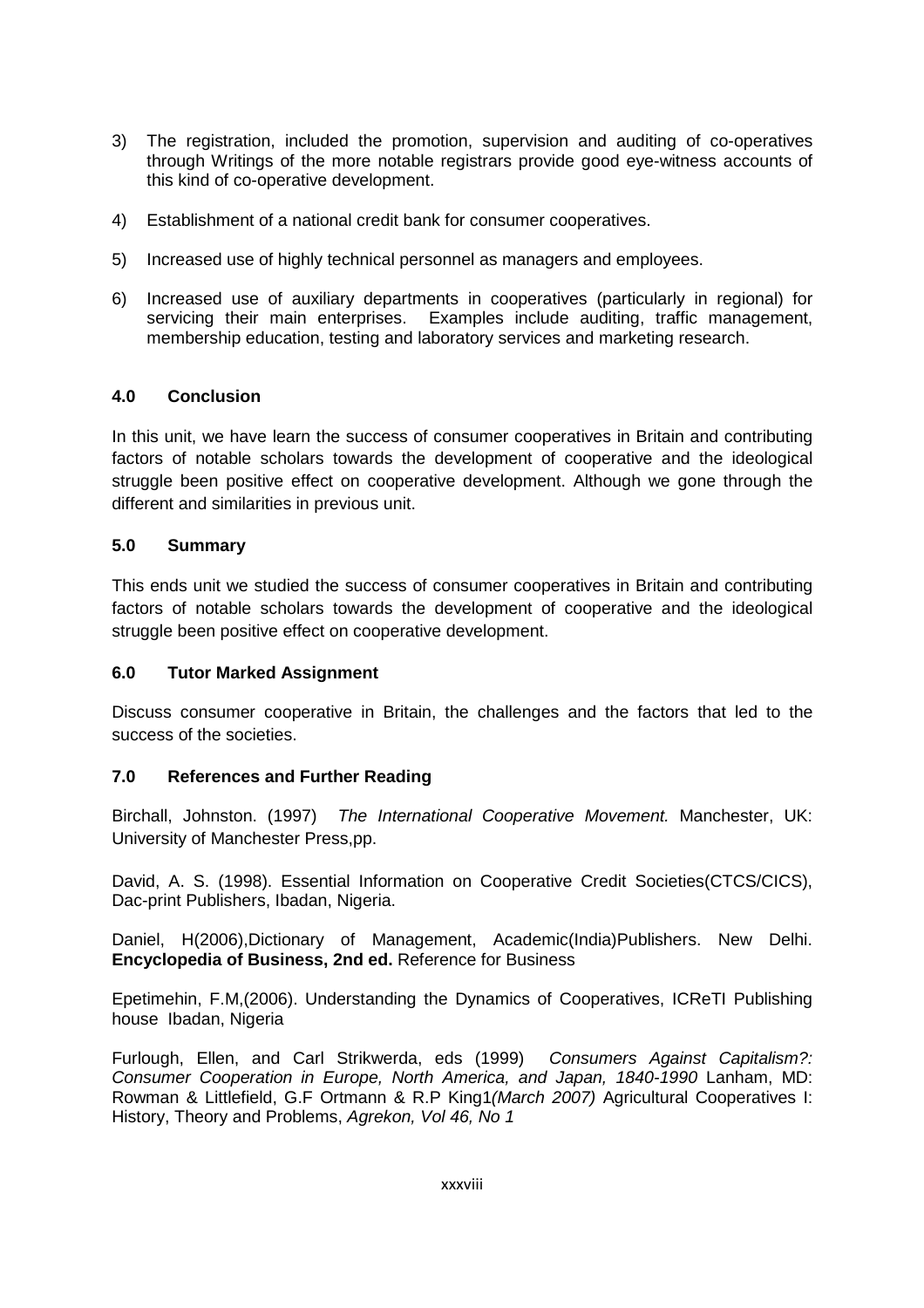Roy, E. P.(1981), Cooperative: Development, Principles and Management, Interstate Printers and Publishers, INC.USA pp1-110.

Oludimu, O. L. and Adedoyin, S.F(1996).Running a more successful cooperative, Triumph Book Publishers, Ijebu Ode, Nigeria.

Umebai, E.E.(2008), Rural Development and Management, Course Material on MPA769 National Open University of Nigeria, pp36-44

"The Co-operative Information Superhighway." International Cooperative Alliance (ICA). (2011) Available from www.coop.org . Review of International Co-operation, quarterly.

"

Cooperatives - benefits http://www.referenceforbusiness.com/encyclopedia/Concos/Cooperatives.html#ixzz1fl8lCHrv "http://en.wikipedia.org/w/index.php?title=Danish\_cooperative\_movement&oldid=460377693

The page was last modified on 13 November 2011 at 02:13. Available from www.coop.org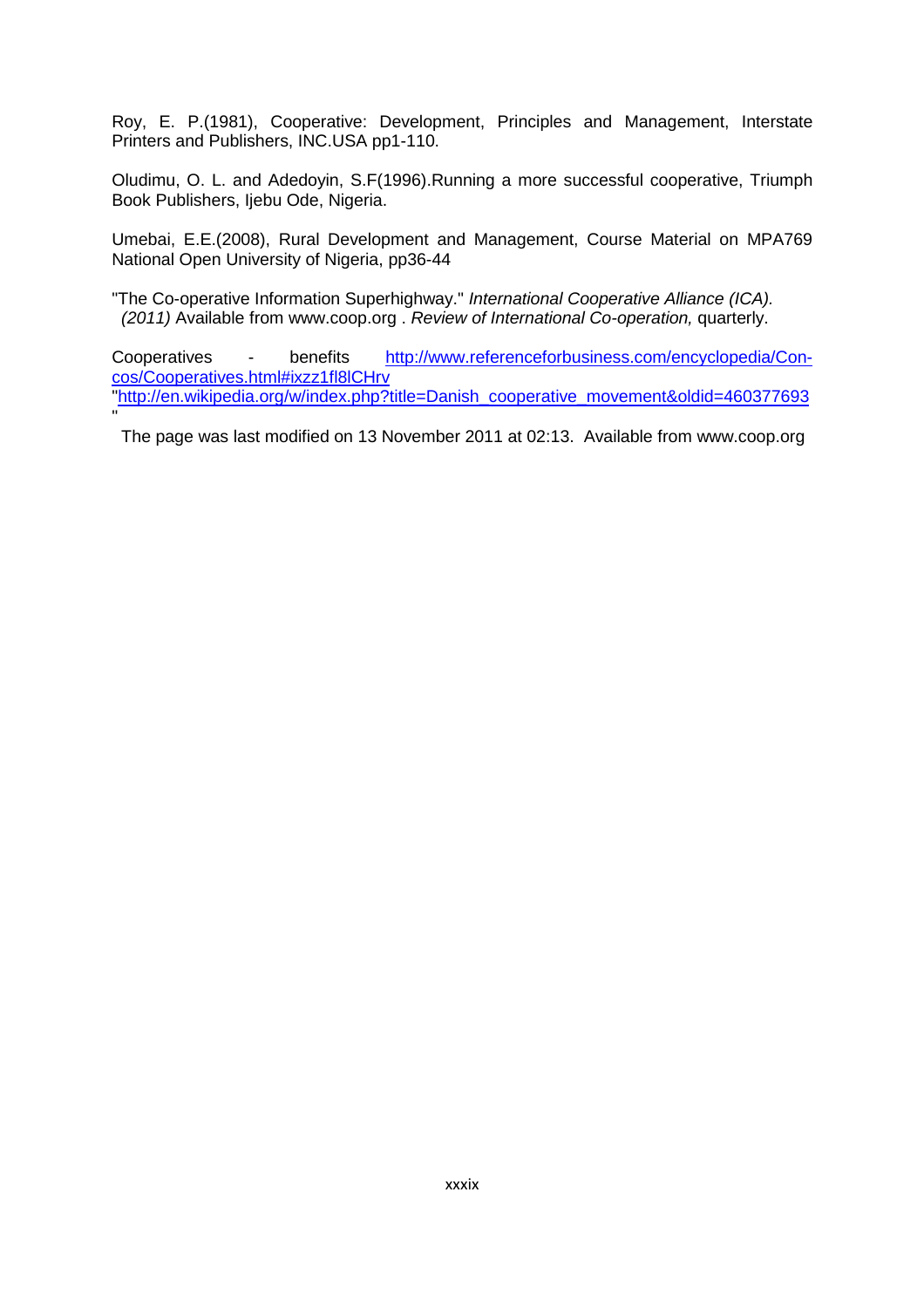### **8: History of agricultural cooperative in U.S.A (AMERICA)**

#### **CONTENT**

- 1.0 Introduction
- 2.0 Objectives
- **3.0** Main Content
- **3.1 Evolution of Cooperatives in the United States**
- **3.2 Post Civil War to World War I, effect on agricultural cooperation in U.S.A**
- **3.3 Post World War 1 to the 'New Deal' (1933) effect on agricultural cooperative in U.S.A**
- **3.4 Post World War II to the Present effect on cooperative in America**
- **3.5 Agricultural Cooperatives in the United States of America**
- **3.6 Trend in Agricultural Cooperatives Large Scale Cooperatives**
- **3.7 Agricultural Credit Cooperatives/ Corporations (ACC)**
- **3.8 Agricultural Service Cooperatives**
- **3.9 The cooperatives idea in USA**
- **3.9.1 Fishery Cooperatives Limited Resources Agricultural Cooperatives**
- 4.0 Conclusion
- 5.0 Summary
- 6.0 Tutor Marked Assignment
- 7.0 References and Further Reading

#### **1.0 INTRODUCTION**

The colonists, upon arriving in America, attempted some forms of communal or collective farming. Within a short period of time, these attempts were abandoned in favour of private cultivation and ownership of what was produced. However, this did not restrain the colonists from erecting defences from Indian attacks and from assisting each other in numerous undertakings, such as in land clearing harvesting, barn raising and in many other joint activities. Since about 1988 two phenomena have been occurring in the organization of agricultural cooperatives in the US: (1) the restructuring and consolidation of conventional cooperatives and (2) the emergence of new generation cooperatives (NGCs) (Cook, 1995). NGCs retain many of the characteristics of conventional cooperatives, but they focus on value-added activities. Member capital contributions are linked to product delivery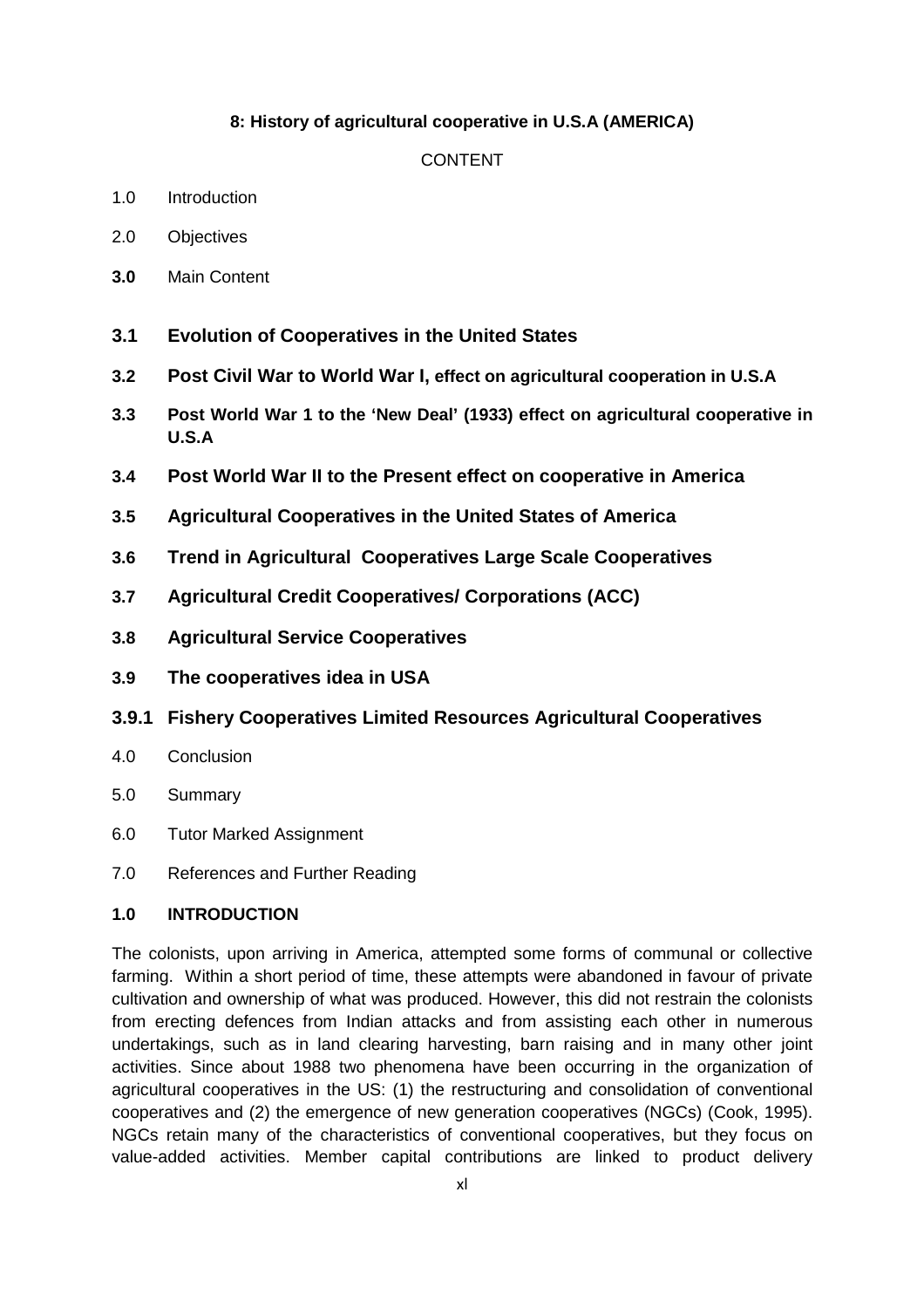(marketing) rights which attain value and can be transferred, and membership is closed or restricted. These developments suggest that cooperative strategies are becoming more offensive in nature. Cropp (2002) contends that cooperatives in the US have matured to become a significant force in agriculture, and play an increasing role in influencing national agricultural policies.

#### **2.0 Objectives**

To explain history of America agricultural cooperative

To understand major incident of America agricultural cooperative

# **3.0 Main Content**

### **3.1 Evolution of Cooperatives in the United States**

In 1752, Benjamin Franklin became perhaps the first American cooperator with the organization of a mutual insurance cooperative called the Philadelphia Contributionship for the Insurance of Houses from Loss by Fire.

In 1785, the cooperative buying and selling of livestock began in Pennsylvania.

In 1794, cordwainers in Baltimore, Maryland, organized a co-op boot and shoe factory which was the forerunner of what are now called 'workers' productive cooperative.

In 1803, the first formal farmers' marketing cooperative was organized in Ohio.

About 1810, two dairy cooperatives were formed which are thought to be the first formal farmers' associations organized in the United States. One cooperative was located at Goshen, Connecticut, and the other at South Trenton, New Jersey. Following these, many different commodity cooperatives were organized throughout the Northeastern States, Cotton Belt, Upper Mississippi Valley and Far West. They were mutual benefit enterprises operating without the advantage of special legislation. While many were short-lived, a few are still in existence. The first mutual savings banks in the United State were organized in 1816, in Boston and Philadelphia, by community leaders who sought to provide a safe repository and an interest-paying one for the small savings of the wage earner. At that time, most commercial banks did not accept savings deposits, and no other type of thrift institution existed.

In 1820, in Ohio, cooperative livestock shipping associations and farmers' mutual insurance groups were organized.

In 1857, a co-operative wheat elevator was organized in Dane County, Wisconsin. Later, cooperative grain elevators were to become a significance facet of farm cooperation in the United States.

As early as 1847, mutual irrigation associations were formed in Utah and California. By 1860, there were 83 such associations in those two states. In 1863, a fertilizer buying cooperative was organized in Riverhead, New York, and in 18a fruit marketing cooperative formed in New Jersey.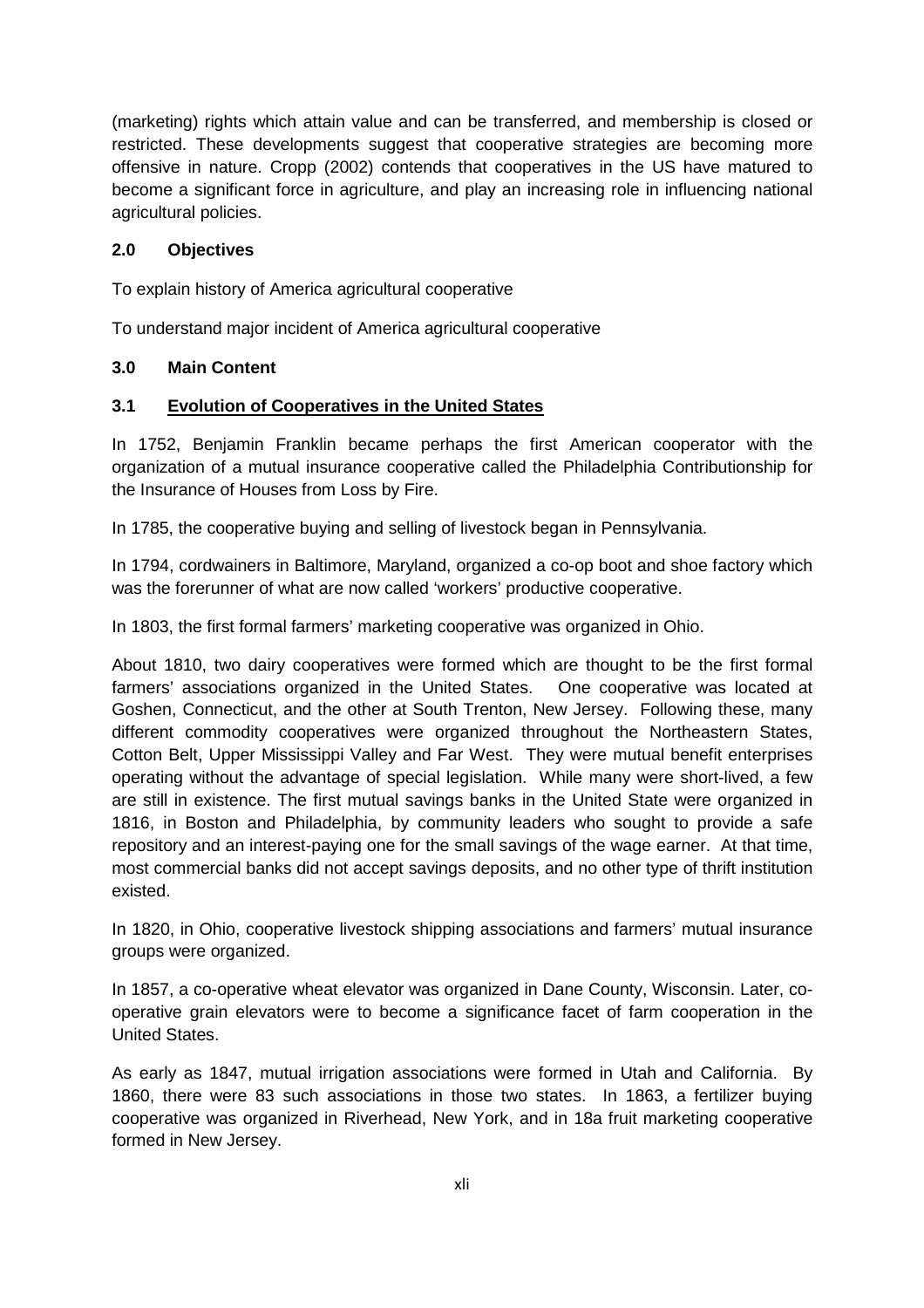# **3.2 Post Civil War to World War I, effect on agricultural cooperation in U.S.A**

After the Civil War, consumer prices rose rapidly. This encouraged the formation of several hundred consumer cooperatives in the Middle West and Northeast, but by 1870 most of them had been disbanded. The business decline and unemployment during that period hurt consumer cooperatives.

In 1871, the Chicago Printers Co-operative Association served some of the economic needs of several small printers. In 1877, a group of New York City druggists pooled some of their drugs orders to reduce costs, cooperatives are considered to have been the first businessmen's cooperatives in the United States.

Between 1880 and 1890, scattered cooperatives for marketing farm products were organized. Some of them are still in existence. A few examples include: co-op elevators established at Watson, Minnesota in 1886; Marcus, Iowa, in 1887 and at Rockwell, Iowa, in 1889; fruit marketing cooperatives in California, Florida, New Jersey and New York; livestock marketing cooperatives in the Middle East; a wool growers' cooperative in Indiana; a tobacco growers' cooperative in New England and a co-op cotton gin in Texas. By 1890, there were about 1,000 active farmer cooperatives. Over 700 of these were handling diary products; about 100m grain; and about 100, fruits and vegetables.

The development of credit unions began in 1906 in Manchester, New Hampshire, with the organization of a credit union with Roman Catholic parishioners. Alphonse Desjardins of Quebec helped organize the first credit union in the United State. Massachusetts passed the first credit union act in 1909.

### **3.3 Post World War 1 to the 'New Deal' (1933) effect on agricultural cooperative in U.S.A**

The development of farmer cooperatives during this period fits logically into four area.

- 1. Reorganizations and consolidation of local cooperatives
- 2. Organization and expansion of regional cooperatives
- 3. Formation of state-wide and national organizations.
- 4. Structure meeting of the needs of members

With the arrival of Franklin Roosevelt and the "New Deal" in 1933, federal legislation with regards to cooperatives became abundant. For example, the Rural Electrification Act was passed in 1936 to aid rural areas in obtaining electricity cooperatively. A federal credit union act was passed which permitted the Federal Chartering of credit unions. Provisions for short-term agricultural credit on a co-operative basis were enacted into law in 1933. The federal government enabled farmers to procure short-term credit cooperatively government themselves were provided a co-operative banking system. The Marketing Agreements Act of 1937 enabled farmers to vote-in marketing orders aimed at facilitating the marketing milk, fruits and vegetables, among other commodities.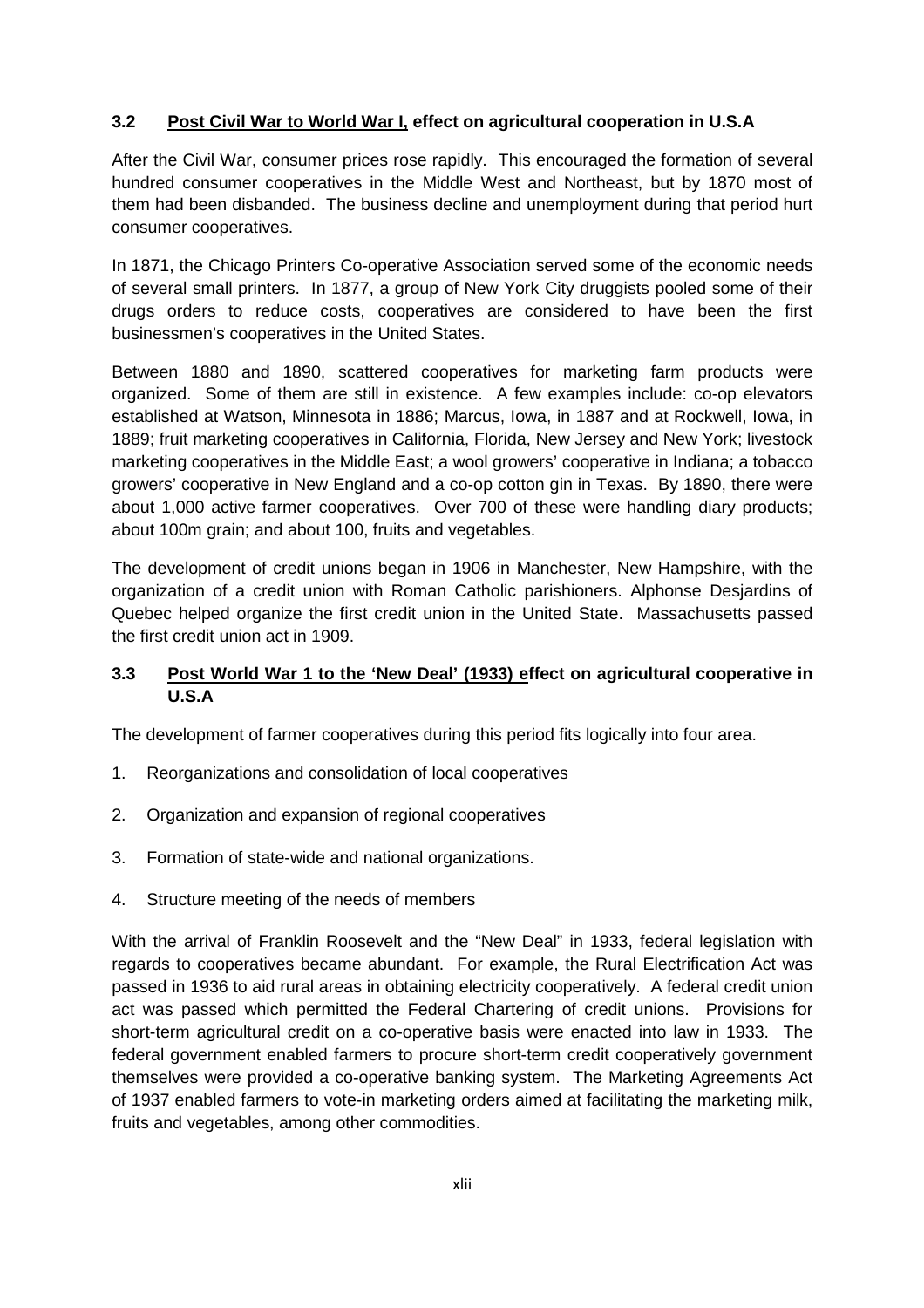In one significant aspect, the "New Deal" did not foster cooperatives. This was in acreage allotments and price support programs. Whereas the Hoover Administration had relied heavily upon the Federal Farm Board and large-scale commodity co-operative "New Deal" rejected this approach. It moved more in the area of direct federal intervention in acreage, output, marketing and price controls over agriculture. In retrospect, this was perhaps a fatal mistake. This federal government might have been better off and society might have been better served if less federal intervention had occurred and greater reliance had been placed on farmers' purchasing marketing and servicing associations. Of course, this question will never be settled, and opinions differ on the probable results.

### **3.4 Post World War II to the Present effect on cooperative in America**

Between 1945 and 1955, farmer cooperatives in the United State showed only moderate growth. Reasons for this included:

- (1) Inflationary times made for "easy" and "cheap" money;
- (2) Farm prices rose faster than costs, and thus net incomes were good;
- (3) Growth of federal support programs lessened the need for farmer cooperation;
- (4) Migratory shifts in farm population caused re-arrangement of rural society, making coop organization difficult; and
- (5) More vocal antagonism against farmer cooperatives arose, especially on the income tax issue.

Since 1955, famer cooperatives have demonstrated a better rate of growth. The co-operative idea re-established itself as costs rose faster than prices, government programs became disillusioning, and new farmer leadership emerged. According to the Farmer Cooperative Service, the values of co-op marketing have increased at a faster rate than those of agricultural marketing of all farmers. The values of farmers' acquisitions of supplies and equipment through cooperatives have also increased at a faster rate than expenditures for supplies and equipment of all farmers.

Perhaps the most significant co-op development since World War II has been the organization of retailer-owned wholesale cooperatives such as co-op food, hardware, drug and lumber retailers. This development holds great potential for the future.

#### **3.5 Agricultural Cooperatives in the United States of America**

US have been designed especially for the incorporation of agricultural cooperatives.

No other type of cooperative has as good as legal basis for chartering as does the farmer cooperative. Much credit in this respect is due to the U.S. Department of Agriculture, various farm organizations, co-op councils and others who provided the leadership in getting adequate and uniforms farm co-op statute in all 50 states.

States do differ in at least one respect with regard to voting provisions in farm cooperative statutes. Some 19 states permit voting on other than a one-man, one-vote basis. California,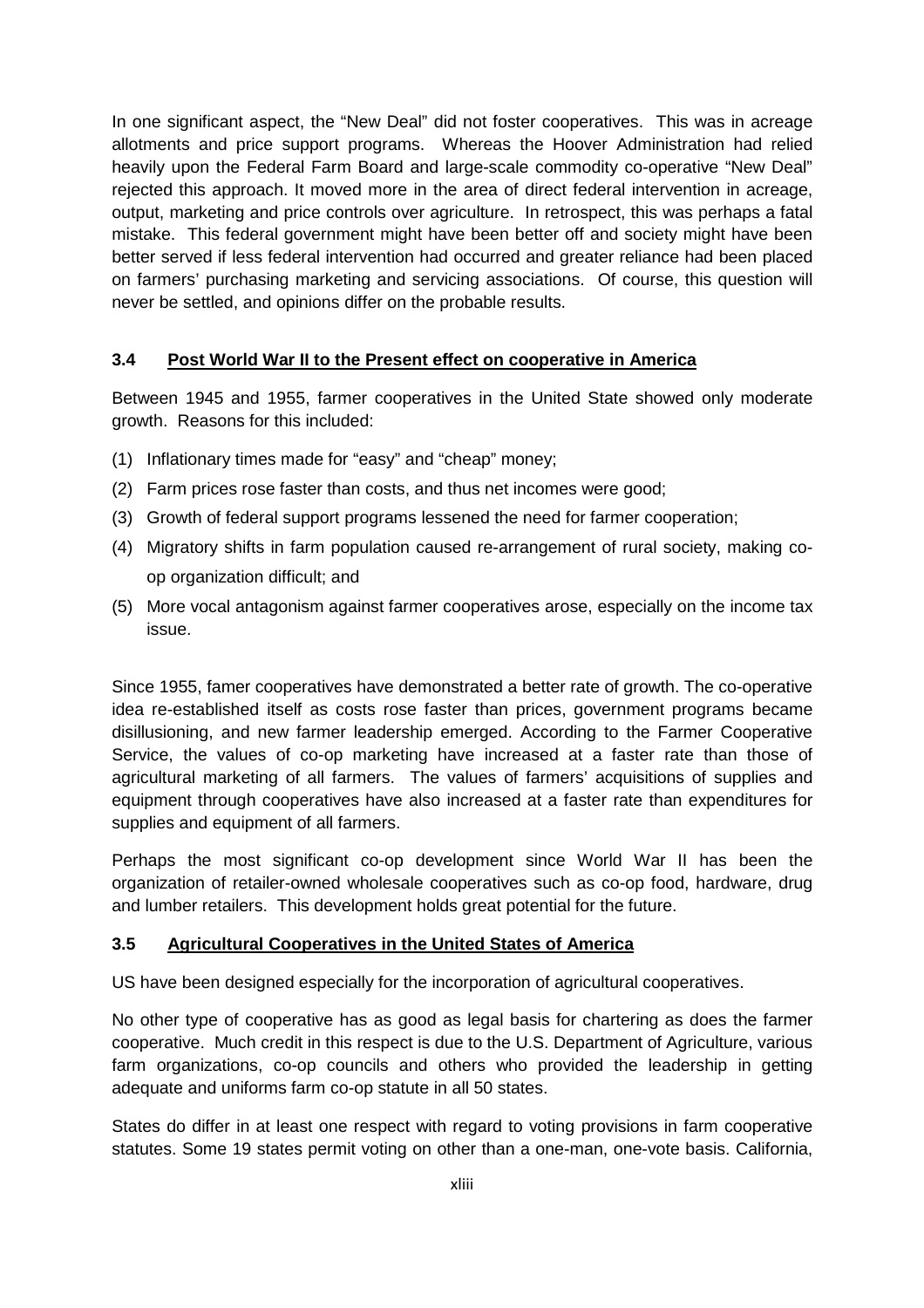Florida, Illinois, Indiana, Kansas, Kentucky, Maine, Massachusetts, Michigan, Mississippi, Carolina, Vermont and Washington.

Farmer cooperative contribute to the material and spiritual prosperity of agriculture as well as to the total national economy. Farmer cooperatives, both large and small, are simply organizations of individual farmers which carry on essential functions needed by our farmers and by our society as a whole. Farmer cooperatives enjoy no special privileges or favours denied by law to any other group or organization which may elect to accept the same restrictions that are self imposed by the members of cooperatives

There are some 26,000 agricultural cooperatives of all types in the United State These types consist of agricultural bargaining, credit, marketing, service, supply, fire mutual, fishery and Indian cooperatives, among others, that are agricultural oriented.

The American Agricultural Marketing Association (AAMA) was incorporated in January 1960 under the Illinois Cooperative law. AAMA serves as the national coordinating and information agency for some 45 States Farm Bureaus marketing association. Membership dues and services fees are the sources of funds for this organization. AAMA was set up to help state affiliates carry out marketing programs and develop new ones to meet the many changes occurring in agricultural marketing although bargaining has been given the most attention. Marketing cooperatives in the United State serve over two of every three farmers in the United States who market produce through some cooperative.

Agricultural marketing cooperatives are organized for the collective marketing of members' produce. They market a growing share of the value of all farm products in the United States.

These marketing cooperatives range in size from small local organization to powerful centralized or federated groups which have sales representatives in numerous domestic and foreign markets and handle considerable portions of the respective agricultural produce. Many marketing cooperatives engage in processing of commodities produced by the members, such as freezing and canning, butter-making and other forms of processing. Many have developed great volume and strength, both domestic and foreign.

The number of agricultural marketing cooperatives has declined as many associations have merged and smaller ones liquidated. With the decrease in the number of farmers in the United States, co-op memberships also have declined. However, it is believed that the proportion of all farmers belonging to marketing cooperatives has increased. Despite the declines in co-operative numbers and in membership, co-operative marketing business volume has increased steadily year by year. Dairy products account for roughly one-third of total co-operative marketing. Next in importance are the marketing's of grain and soybeans, followed by livestock and livestock products. Other important co-operative marketings are nuts, fruits and vegetables, cotton and cotton products, poultry products, sugar products, rice and tobacco.

Marketing cooperatives are becoming more vertically integrated by increasing their ownership and control of facilities beyond the first-buyer level. Many of them are moving to the retail store level by consumer packaging and product branding and promotion. Greater use of mass media in advertising is also underway.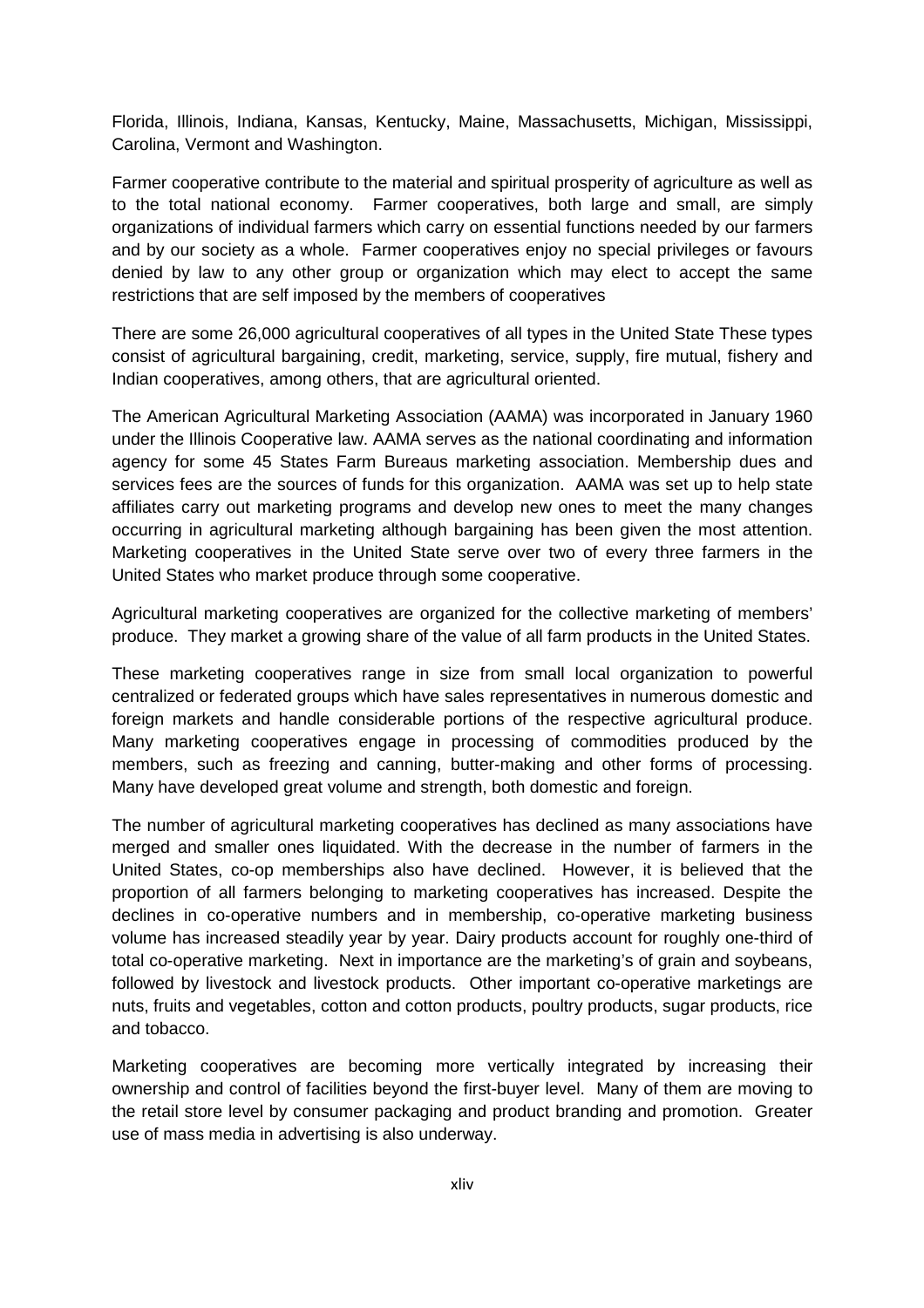In earlier years, farmers were satisfied with organizing local handling, processing and marketing association. With the advent of urbanization, better and more rapid transit, broadening markets extending internationally and more rapid communication processes, the thrust of modern Marketing Corporation is to integrate vertically additional steps in the marketing distribution process. This thrust may tend to require large and more heavily capitalized marketing association.

### **3.6 Trend in Agricultural Cooperatives Large Scale Cooperatives**

There are nine farmers' cooperatives in the United States, each with sales volume about \$200 million dollars annually. These are (with headquarters office). Associated Milk Producers, Inc. (Texas); Land O' Lakes Inc. (Minnesota); Farmland Industries, Inc. (Missouri); Agway, Inc. (New York); Gold Kist, Inc. (Georgia); Dairylea Cooperative, Inc. (New York); Farmers Union Central Exchange, Inc Minnesota); Midland Cooperative (Minnesota) and CF Industries (Illinois). Most of these are both supply and marketing cooperatives.

A Farmer Cooperative Service study of co-operatives business growth reported the following:

- 1. The great majority of cooperative businesses are small 40 percent did less than onehalf million dollars of business annually, 22 percent did between one-half million dollars and \$1million and 31 percent did \$1million to \$5million annually. Only 7 percent, or 386 associations, did more than \$5 million of business a year.
- 2. Total marketing and supply sales of the 10 largest cooperatives were only 13 percent of total sales of the 10 largest for-profit businesses. Cooperatives' net margins, assets and net worth were only 4 to 6 percent of those for the other firms.
- 3. Actual growth of the four largest cooperatives in each of 11 selected categories was appreciably less during the past 20 years than the growth of the four largest for-profit firms. The profit businesses, for example, had 7 times greater sales, 22 times greater net assets, 25 times more net worth and 18 times greater net margins than the cooperatives during this period.

A comparison of cooperative trends with total related business in the agricultural economy, as well as the Gross National Product, indicates:

- 1. Cooperatives are continuing to make favourable growth in relation to similar sectors of the agribusiness economy. Both cooperatives and the agribusiness economy, however, have been increasing at a decreasing rate during the past 5 years.
- 2. Cooperative growth, like trends in farm cash receipts and expenditures, lags behind the growth of the economy as a whole (GNP).

Generally speaking, farmer cooperatives are still rather small business undertakings compared with firms they buy from and sell. With the trend to fewer but larger farms, higher capitalization and more exacting market requirements, it is easy to see why cooperation in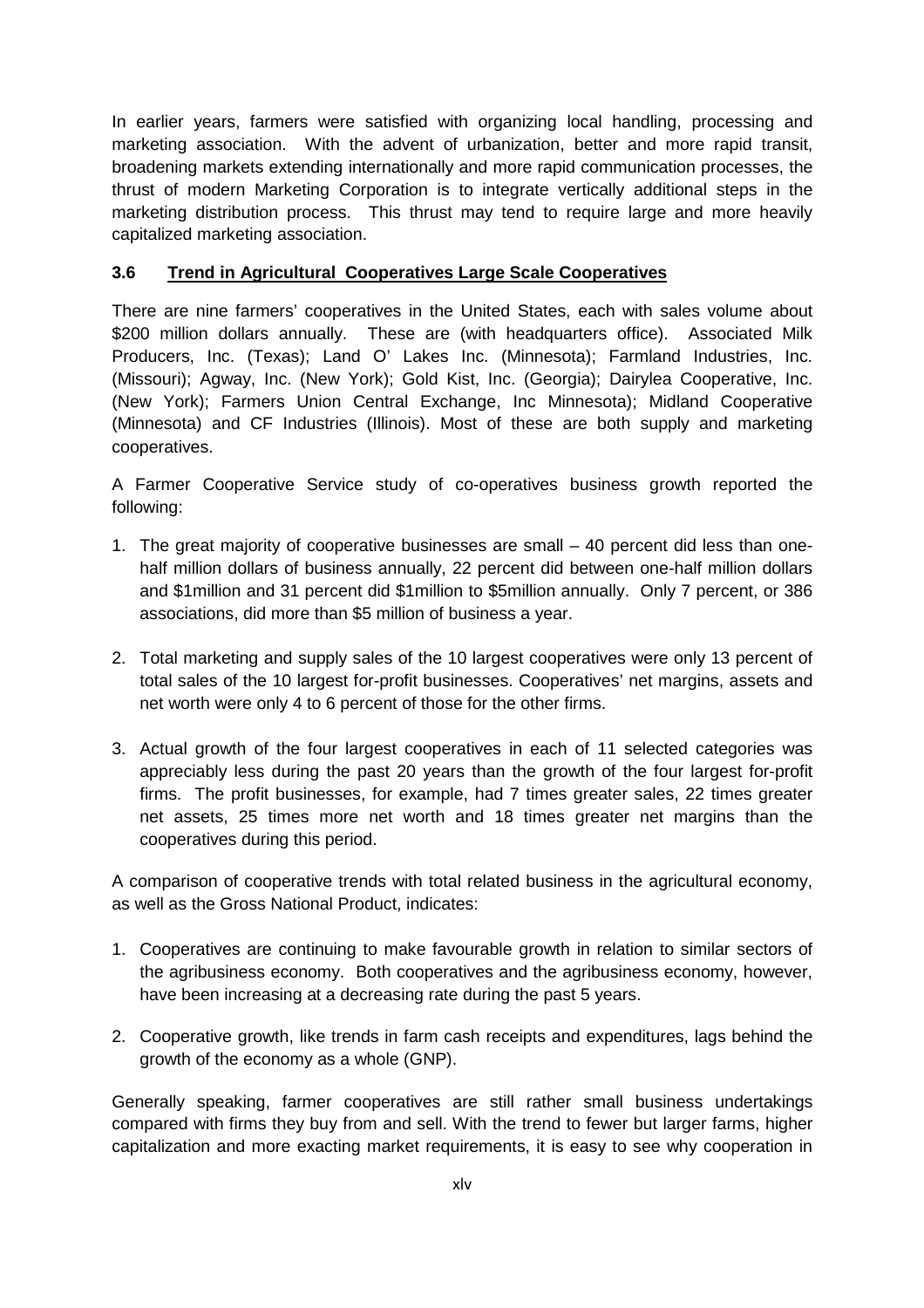agriculture will expand. Number-wise, farmer cooperatives may not expand greatly, but volume-wise their gains should be significant. Much, of course, will depend on the federal government's farm policies. If a more centralized and paternalistic federal government evolves, cooperation will be less in favour. If the federal government should lessen its involvement in agriculture, cooperation will take up much of the slack. The choice is up to the farmers themselves and the citizenry through their elected representatives. There are many phases in agriculture which need additional co-operative organizations, such as:

- a) Farm and home chemicals;
- b) Forestry;
- c) Machinery and equipment;
- d) Foreign trade;
- e) Farm product utilization;
- f) Rural recreational facilities;
- g) Farm custom services; and
- h) Contract bargaining.

This is not to underestimate the economic need for more cooperation in the traditional areas of agricultural supplies, production, marketing and services. Farmer cooperatives especially are concerned with foreign trade expansion. Rice, feed grains, fruits, vegetables, cotton, wheat, broilers and many other commodities have a large stake in foreign trade. Efforts on a co-operative basis to expand trade in the future should prove rewarding.

At the same time, cooperative buying in foreign markets will be important. Many retailers consumer stores and farm supply cooperatives will need to purchase foreign-made good cooperatively in order to retain competitive here at home. Farm supply cooperatives, for example, have found that imported steel products are considerably cheaper than domestic steel products. Since it is the cooperatives' job to provide their farm customers with economical supply, they often use imported products. Trading arrangements with foreign cooperatives might also be helpful. U.S. cooperatives need to federate into larger foreign trade co-op groups to achieve economies of size and market power necessary in the realm of foreign trade whether for marketing or purchasing.

# **3.7 Agricultural Credit Cooperatives/ Corporations (ACC)**

Agricultural credit cooperatives in the United State consist of federal land bank associations, rural credit unions, production credit association, banks for cooperatives and agricultural credit corporations.

Agricultural Credit Corporation, statutes are infrequent because farmers can adequately organize, under federal law, in a production credit associations and credit unions to supply their short-term credit needs.

Cooperatives agricultural credit corporations are found in cotton, livestock, poultry and fruit and vegetable enterprises, among others. These credit cooperatives take the notes pledged then as collateral for monies loaned to farmers and discount these notes with the Federal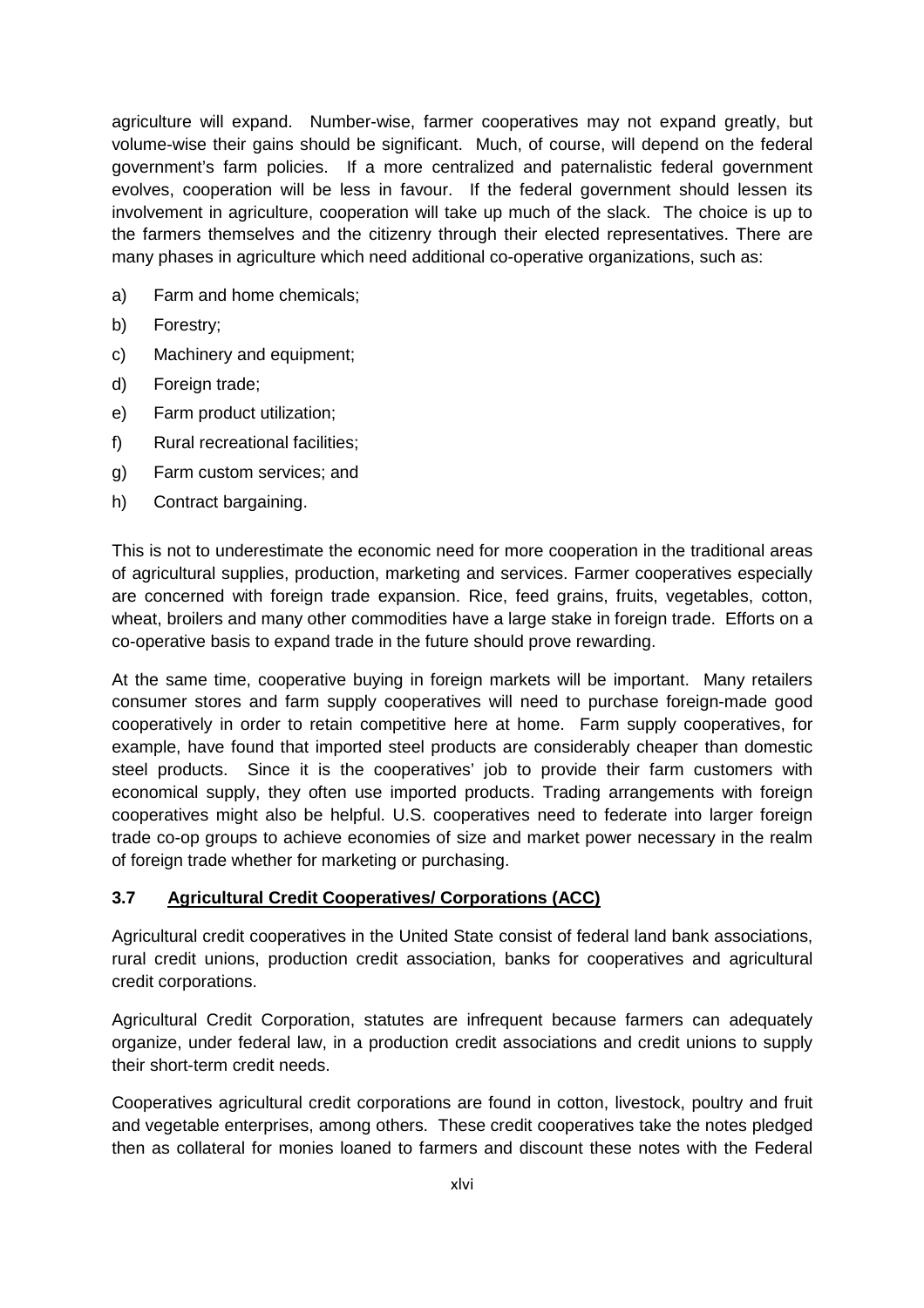Intermediate Credit Banks. In this manner, short-term funds flow more freely to farmers and aid them in financing crop and livestock products.

However, agricultural credit corporation laws are useful state statutes because, in the future, credit needs of farmers will become more acute and agricultural credit corporations will become more important. This is especially true in the case of vertical integration and contract farming.

## **3.8 Agricultural Service Cooperatives**

Included in agricultural service cooperatives are artificial breeding and dairy herd improvement associations; irrigation and grazing associations; and trucking, storing, machinery, freezing and other servicing organizations.

As farming becomes more specialized and in need of greater services, both for input and output, it appears that cooperatives could help fill some of these needs. For example, leasing by cooperatives to farmers of expensive, specialized machinery might be feasible as well as the customized performance by cooperatives of specialized tasks which could reduce farmers' costs compared with doing these tasks individually.

#### **3.9 The cooperatives idea in USA**

The idea for a cooperative may originate from several sources, among which are:

- 1. Experience of other cooperatives;
- 2. Suggestions from co-operative specialists; Trade sources, including journals.
- 3. Individuals in the community proposing a cooperative as a solution to some exisiting problems;
- 4. Community and/or area surveys dealing with economic development or other management or marketing problems;
- 5. Addresses by co-operative specialists or co-op leaders on the possibilities of cooperation;
- 6. Essay contests and other educational activities dealing with cooperatives; and
- 7. Organizational efforts of larger cooperatives, especially regional associations wishing to extend operational in a virgin area.

#### **Fishery Cooperatives Limited Resources Agricultural Cooperatives**

Cooperatives influence the marketing of a far greater proportion of the catch. In many instances, they become the "yardstick" for marketing organization in their segment of the industry. Other firms must meet their competition and trade on the same terms in order to stay in business. This also holds in reverse. Cooperatives must do as good a marketing job as other businesses in order for cooperatives to survive.

Low income, limited resources persons in rural farm and rural non-farm areas are engaged in many types of cooperatives efforts. Usually, they are more apt to organize cooperatives dealing with vegetable and feeder pig marketing arts and crafts; farm supplies; self-help housing; farm machinery and fishing boat partnerships, among others.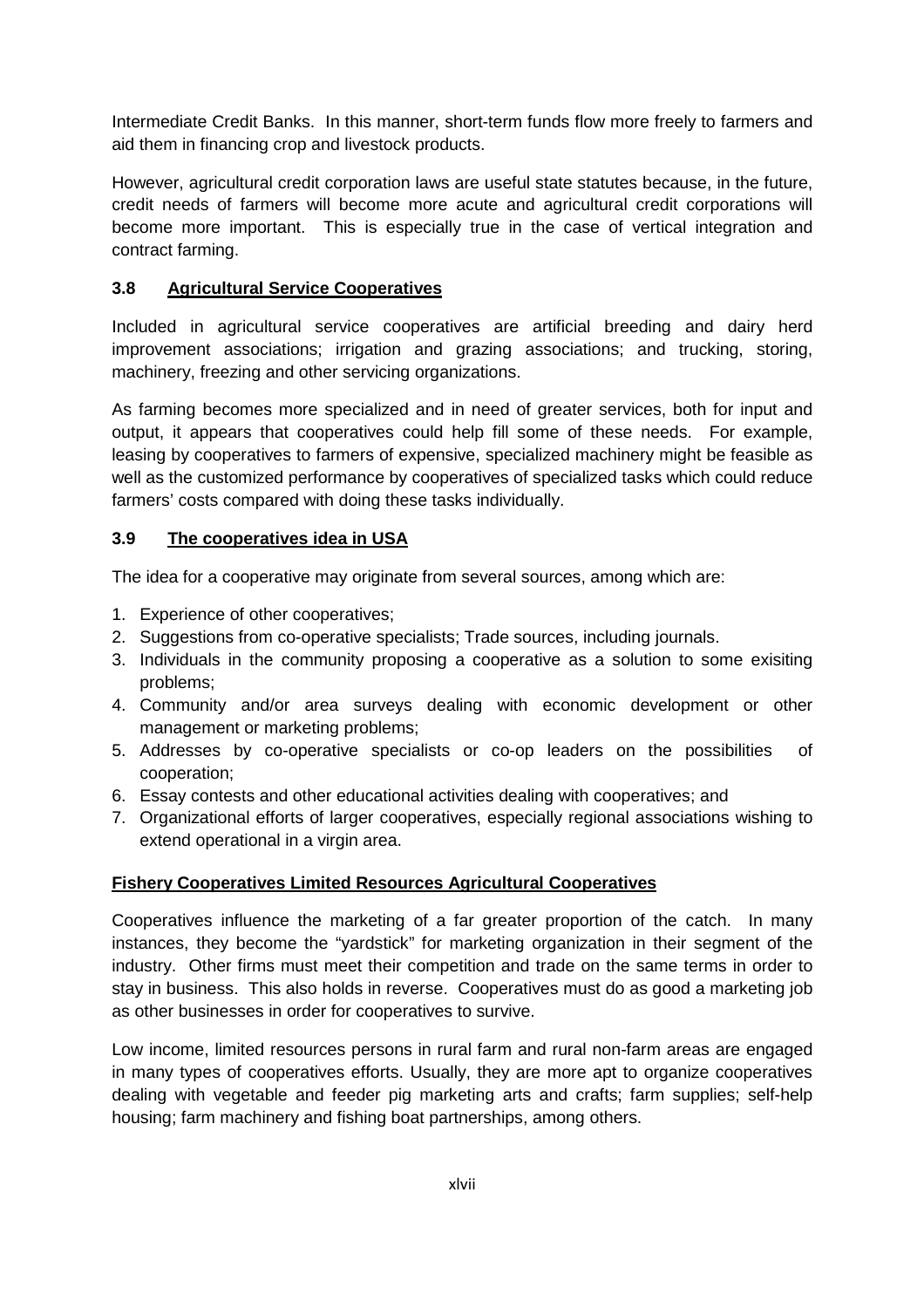# **4.0 Conclusion**

The trends in co-operative development have become noticeable in the United State since World War II to the present day Cooperatives, particularly regional, controlling more and more functions in the marketing system. Marketing cooperatives are processing farm products more completely and are carrying them nearer to the final consumer. Purchasing cooperatives are going into manufacturing and are carrying their activities nearer to the source of raw materials. Also, cooperatives are expanding 'run one nation to another, otherwise known as multinational co-operatives. Also increase emphasis on farmers' bargaining cooperatives to enable farm groups to bargain more effectively with larger nonfarm buying firms recognitions given cooperatives by small business men. In earlier days, these men opposed cooperatives and regarded them as a threat. In recent years, they have come to see cooperatives as a bulwark against their possible liquidation and bankruptcy.

Increase activity toward mergers to reduce the number of small cooperatives and to expand coordination among cooperatives.

### **5.0 Summary**

In summary, the efforts increased to modernize plants and equipment and to upgrade managerial performance of directors, management and employees of cooperatives. Increased attention paid by cooperatives to foreign trade and to the organization of cooperatives in underdevelopment nations and increased attention to co-op member involvement, participation and control over their cooperatives including redemption of their equities in a more timely fashion. More active involvement by cooperatives in the political process as the scope of government regulation and monitoring increased.

#### **6.0 Tutor Marked Assignment**

Discuss the evolution and historical analysis of USA agricultural cooperative**.** 

#### **7.0 References and Further Reading**

Birchall, Johnston. (1997) The International Cooperative Movement. Manchester, UK: University of Manchester Press,pp

David, A. S. (1998). Essential Information on Cooperative Credit Societies(CTCS/CICS), Dac-print Publishers, Ibadan, Nigeria

Daniel, H(2006),Dictionary of Management, Academic(India)Publishers. New Delhi. **Encyclopedia of Business, 2nd ed.** Reference for Business Epetimehin, F.M,(2006). Understanding the Dynamics of Cooperatives, ICReTI Publishing house Ibadan, Nigeria

Furlough, Ellen, and Carl Strikwerda, eds (1999) Consumers Against Capitalism?: Consumer Cooperation in Europe, North America, and Japan, 1840-1990 Lanham, MD: Rowman & Littlefield, G.F Ortmann & R.P King1(March 2007) Agricultural Cooperatives I: History, Theory and Problems, Agrekon, Vol 46, No 1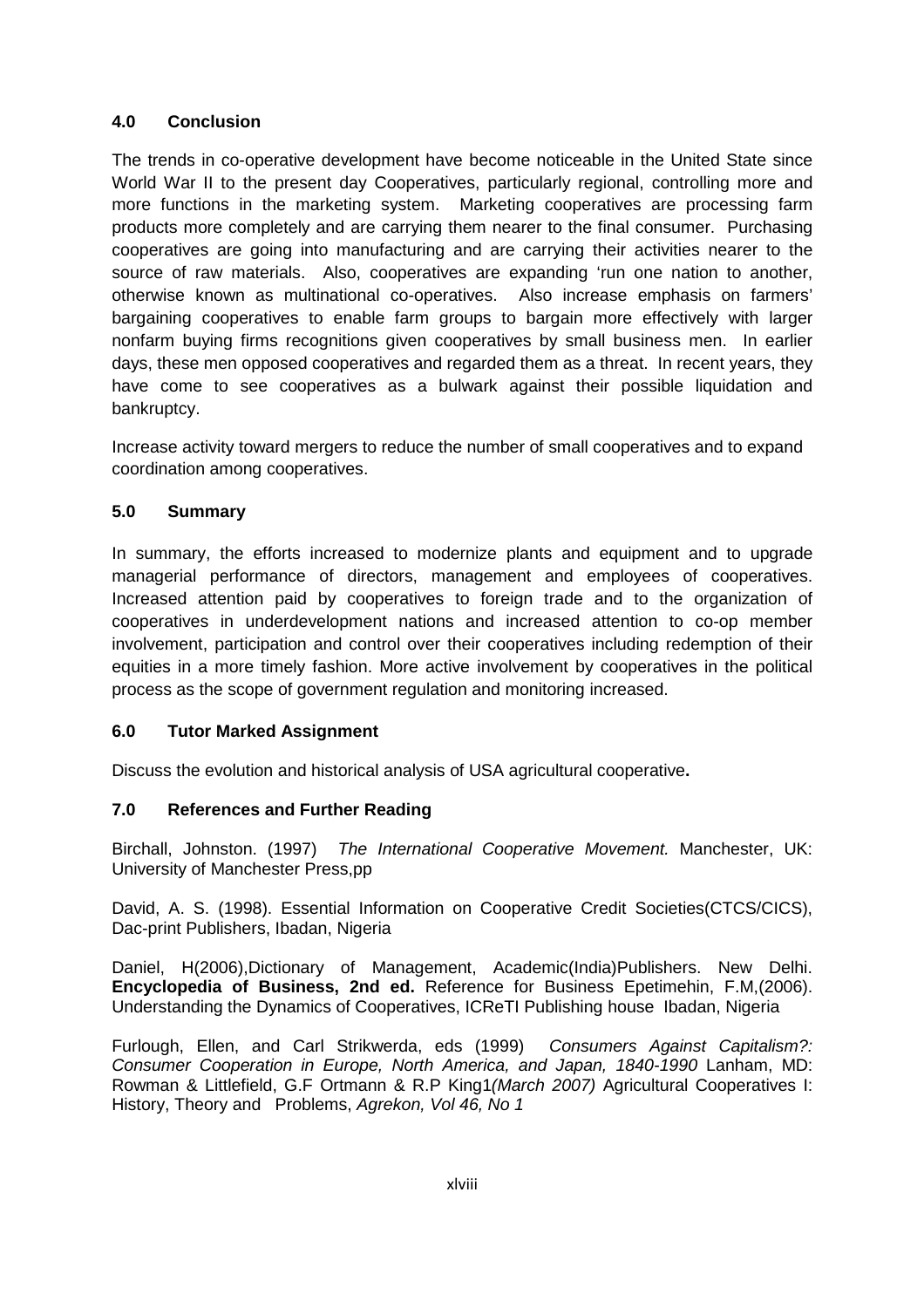Roy, E. P.(1981), Cooperative: Development, Principles and Management, Interstate Printers and Publishers, INC.USA pp1-110.

Oludimu, O. L. and Adedoyin, S.F(1996).Running a more successful cooperative, Triumph Book Publishers, Ijebu Ode, Nigeria.

The Co-operative Information Superhighway." International Cooperative Alliance (ICA). (2011) Available from www.coop.org . Review of International Co-operation, quarterly.

Cooperatives - benefits http://www.referenceforbusiness.com/encyclopedia/Concos/Cooperatives.html#ixzz1fl8lCHrv"http://en.wikipedia.org/w/index.php?title=Danish\_coop erative\_movement&oldid=460377693"

The page was last modified on 13 November 2011 at 02:13. Available from www.coop.org .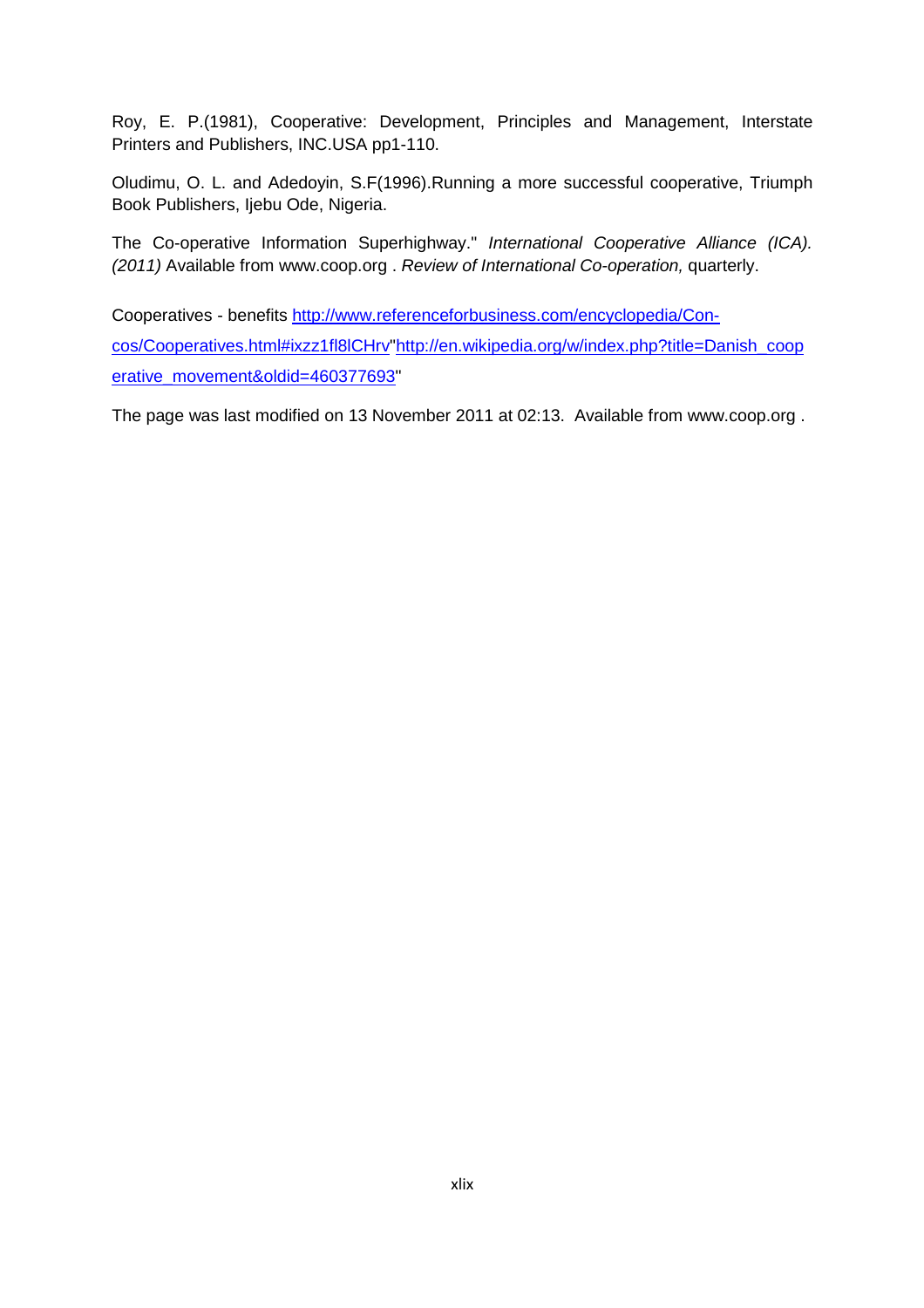# **Unit 9: PROBLEMS OF AGRICULTURAL COOPERATIVE IN U S A**

### **CONTENT**

- 1.0 Introduction
- 2.0 Objectives
- 3.0 Main Content
- **3.1 The initial problems they encountered and solutions proffer to such problems**
- **3.2 Problems inherent in conventional cooperatives**
- **3.3 Future of agricultural cooperatives?**
- 4.0 Conclusion
- 5.0 Summary
- 6.0 Tutor Marked Assignment
- 7.0 References and Further Reading

# **1.0 INTRODUCTION**

Modern agricultural cooperatives need considerable amounts of capital. Theoretically the financing of cooperatives has been identified as one problem area for their future success. In part, the difficulties associated with raising capital are asserted to stem from heterogeneity among cooperative members, not the least of which is the so-called horizon problem. Here a number of potential heterogeneity dimensions are empirically investigated, in relation to financing and ownership of cooperatives.

#### **2.0 OBJECTIVES**

At the end of this unit, you should be able to:

Examine the difficulties of agricultural cooperatives,

Understand the strengths and weaknesses as cooperative business organizations.

### **3.0 MAIN CONTENT**

#### **3.1 The initial problems they encountered and solutions proffer to such problems**

(Iliopoulos and Cook(1999: 78). He also considered avoidance of the holdup problem, by internalizing crucial transactions, as a main benefit of a cooperative structure. Hansmann (cited by Iliopoulos and Cook, 1999), studied alternative organizational arrangements and governance structures, including agricultural cooperatives, using a transaction cost theory of ownership as his framework, and argued that alternative institutional arrangements have developed in order to minimize the transaction costs of ownership and contractual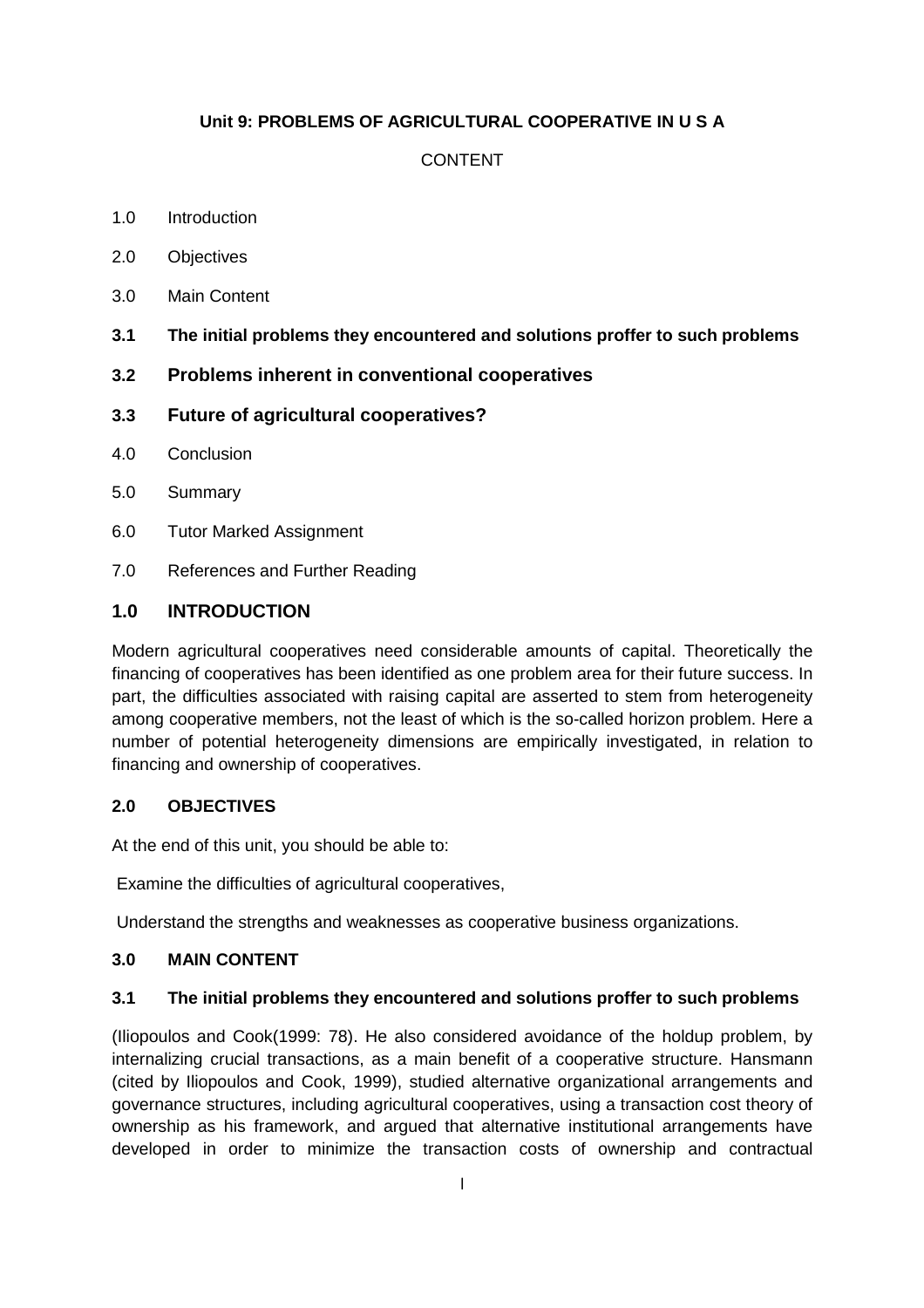arrangements. Iliopoulos and Cook (1999: 79) also refer to the "growing theoretical and empirical literature on new generation cooperatives". Although cooperatives have served, and are serving, an important function for many farmers, problems inherent in conventional cooperatives have given rise to doubts about the sustainability of these cooperatives and sometimes to the establishment of other forms of business organization. These problems or weaknesses are discussed in the next section.

#### **3.2 Problems inherent in conventional cooperatives**

Much research has focused on the problems inherent in the traditional cooperative organizational form that create disadvantages for cooperative members (e.g., Vitaliano, 1983; Porter and Scully, 1987; Cook, 1995; Royer, 1999). Cook (1995) presents five core problems, also discussed by Royer (1999), namely the free rider, horizon, portfolio, control, and influence cost problems.

#### **Control problem**

Any organization in which ownership and control are separate will, to some extent, experience principal-agent problems due to divergence of interests between the principal (e.g., cooperative members and their representative board of directors) and the agent (management) (Cook, 1995). Preventing this divergence of interests may be more of a problem in conventional cooperatives "because of the absence of a market for exchanging equity shares and the lack of equity-based management incentive mechanisms available to other firms" (Royer, 1999: 55). The absence of an equity market for cooperative shares means that members are not able to monitor their cooperative's value or evaluate managers' performance. The lack of equity incentive schemes for managers may be a disadvantage for cooperatives to attract and retain good managers, and may provide managers with an incentive to convert their cooperatives into IOFs. Royer (1999) also points out that restricted cooperative membership to producers can contribute to the control problem in that production-oriented boards of directors are increasingly limited in monitoring the performance of managers as the cooperative expands and becomes more consumeroriented. Specialists serving on the board or as managers may need to be employed to better manage the changing circumstances and for the cooperatives to better compete with other business organizations. However, restrictions on membership may prevent this. Nevertheless, Iliopoulos and Cook (1999: 80) refer to studies which "argue that in cooperatives of relatively small size, characterized by singleness of purpose and homogeneous membership (in terms of individual members' interests), the control problem may be less serious than in IOFs of similar size". They cite Hansmann, who maintained that cooperative board members have the opportunity and vital interest to closely monitor management because the cooperative accounts for most of their income.

#### **Free-rider problem**

The free-rider problem emerges when property rights are untradable, insecure, or unassigned (Cook, 1995). Royer (1999: 56) referred to it as "a type of common property problem that emerges when property rights are not tradeable or are not sufficiently well defined and enforced to ensure that individuals bear the full cost of their actions or receive the full benefits they create." Both internal and external free-rider problems are often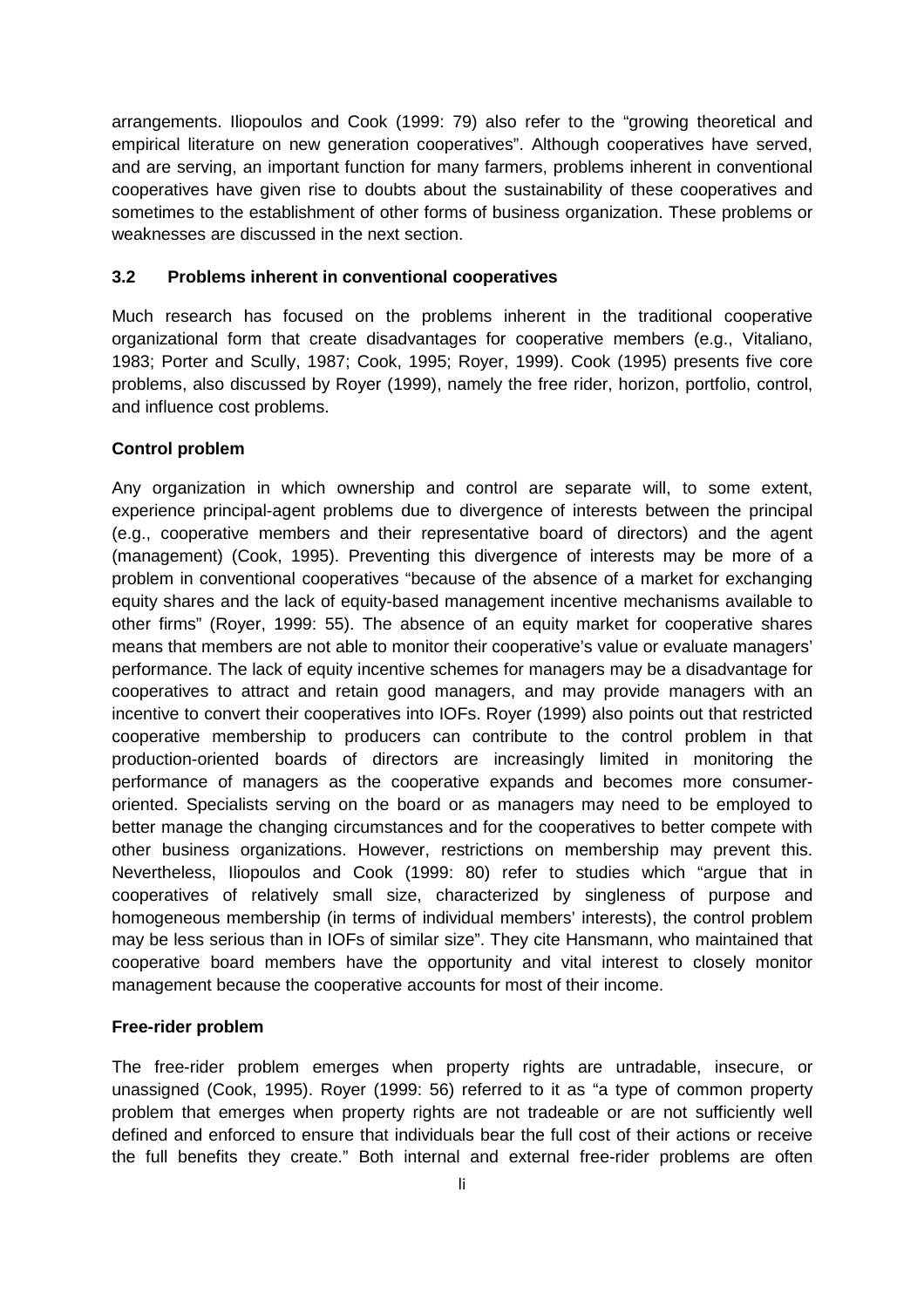associated with conventional cooperatives. With regard to the internal free-rider problem (the common property problem), since the rights to residual claims in a traditional cooperative are linked to patronage instead of investment, new members receive the same patronage and residual rights as existing members although the new members are not required to make upfront investments proportionate to their use. The general tendency of the free-rider problem then is to encourage decisions that increase cash flows per member. This creates a disincentive for existing members to invest in their cooperative because of the dilution of their returns (Vitaliano, 1983; Cook, 1995; Royer, 1999). An external free-rider problem "is created whenever a cooperative provides its members with collective goods characterized by de facto unfeasibility of exclusion. The result is usually no or suboptimal provision of these goods" (Iliopoulos and Cook, 1999: 80). Examples include where a non-member producer benefits from the terms of trade negotiated by a cooperative, or where the value of a cooperative processing facility is capitalized into the value of a nearby non-member's farm (Cook, 1995; Royer, 1999).

#### **Horizon problem**

This problem arises "when a member's residual claim on the net income generated by an asset is shorter than the productive life of that asset" (Cook, 1995:11 ). The member is, therefore, likely to under-invest in the asset because the return he receives is less than the return generated by the asset. Conventional cooperatives suffer from the horizon problem due to the structure of the rights to residual claims, which are distributed to members as current payments. The benefits a member receives from an investment are, therefore, limited to the time period (horizon) over which the member expects to patronize the cooperative (Vitaliano, 1983; Royer, 1999). A consequence of this is that cooperatives will tend to under-invest in assets with long-term payoffs (e.g., research and development, and marketing). Boards of directors and managers are, therefore, under pressure to increase current payments to members instead of investing in additional assets, and to accelerate equity redemptions at the expense of retained earnings (Cook, 1995; Royer, 1999).

#### **Influence cost problem**

"Influence costs are those costs associated with activities in which members or groups within an organization engage in an attempt to influence the decisions that affect the distribution of wealth or other benefits within an organization" (Royer, 1999: 56). Cook (1995) argues that in a cooperative involved in a wide range of activities, diverse objectives among its members can result in costly influence activities. These costs can include both the direct costs of influence activities and the costs of poor decisions in terms of misallocation of resources.

The size of influence costs depends on: the existence of a central authority with the ability to influence the distribution of costs and benefits to members, the procedures that dictate decision making, and the degree of homogeneity or conflict among members (Cook, 1995; Royer, 1999; citing Milgrom and Roberts, 1990). Cooperatives may experience greater influence costs than other forms of organization because "the interests of cooperative members, which are linked to individual farm production activities, are more diverse than the interests of corporate stockholders, who share a common objective of maximizing wealth" (Royer, 1999: 56).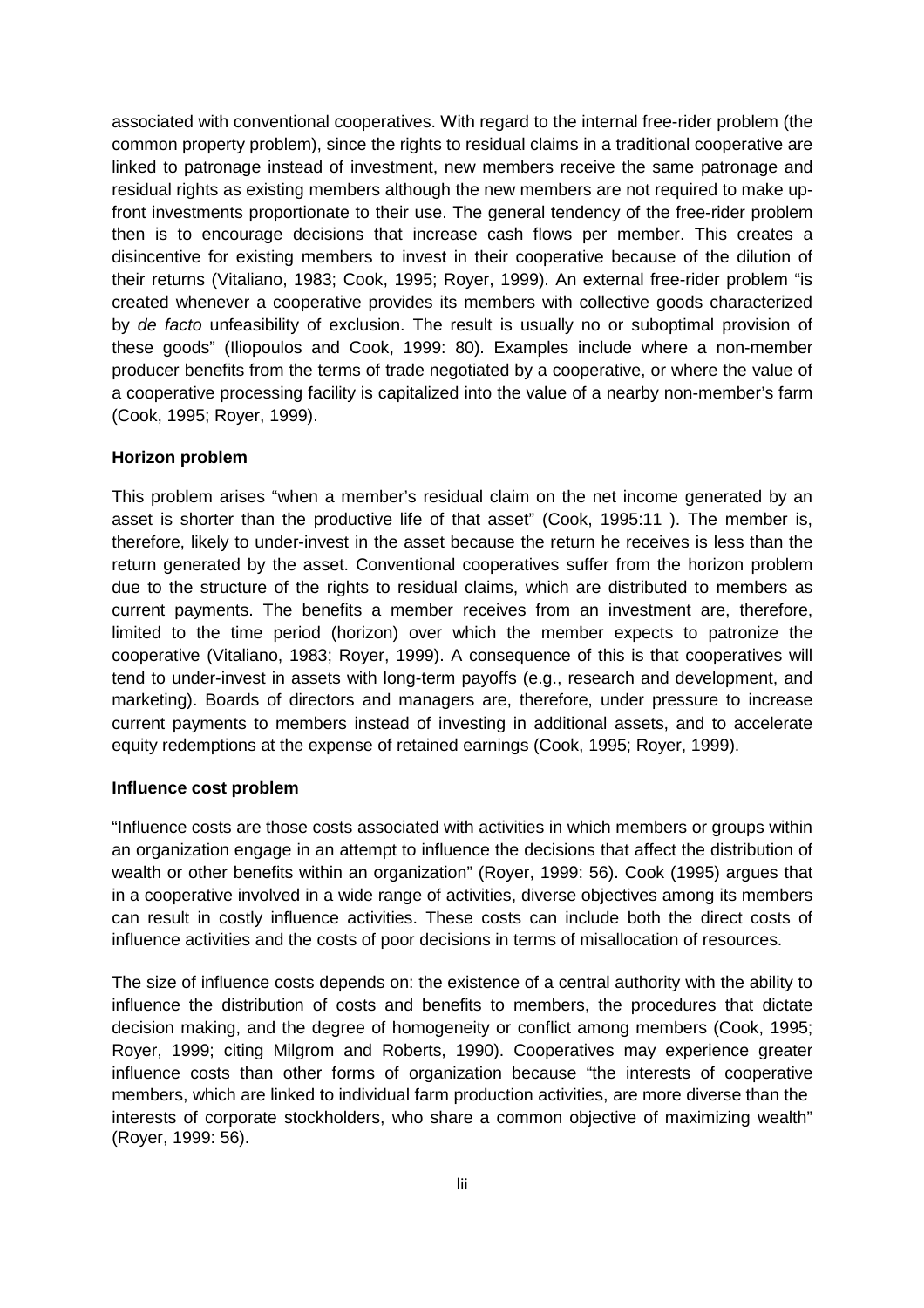#### **Portfolio problem**

Cook (1995: 1157) refers to this as "another equity acquisition problem" from the cooperative's perspective. This problem occurs in conventional cooperatives because members "invest in the cooperative in proportion to their use and because equity shares in the cooperative generally cannot be freely purchased or sold. Therefore, members are unable to diversify their individual investment portfolios according to their personal wealth and preferences for risk taking" (Royer, 1999: 55). This leads to suboptimal investment portfolios, and cooperative members who have to accept more risk than they prefer will pressure the board of directors and managers to reorganize the cooperative's investment portfolios to reduce risk, even if this means lower expected returns (Cook, 1995). Royer (1995, 1999) contends that cooperative members have to carry these risks alone because potential outside investors, who could diversify the risks, are generally excluded from investing in a cooperative. This problem is exacerbated if a member's investment in the cooperative represents a high proportion of his off-farm investment and to the extent that his farming risks are positively correlated with the risks associated with the cooperative.

In addition other reasons are an indication of market failure, either due to market power or due to the inability or lack of willingness of IOFs to provide necessary goods and services.

Difficulties Faced by agricultural Cooperatives during Formation Starting a new business, whether the business will be a cooperative or not, is not easy. In case of a cooperative, perhaps this task is more complicated because of their unique features such as their methods of allocating net income, handling equity, and selecting board members.

The problems faced by the agricultural cooperatives may be an effective way to prepare cooperative farmers (entrepreneurs) for potential problems they may face when they try to form a cooperative. The survey results show that raising equity was the most important problem overall during the formation stage of these agricultural cooperatives. The agricultural cooperatives also had problems raising of debt-capital (ranked 2nd overall) and developing a marketing plan (ranked 3rd overall). These are clearly serious Road blocks for any kind of business trying to establish itself and succeed. However, a sound marketing plan will, or at least should, make solving the capital problems easier.

The common problem among farmers (entrepreneurs) and underscores the need for agricultural business oriented training and education for members.

 The following problems were common in the agricultural cooperatives: (i) finding member leaders, (ii) developing a marketing plan, (iii) raising equity, (iv) raising debt capital, (v) deciding what products/services to offer, (vi) finding a good location, (vii) support from trade associations, (viii) knowledge about cooperatives, and (ix) knowledge about legal issues related to cooperatives. Four of the nine common problems above were ranked as the top four difficulties faced by cooperative entrepreneurs during formation stage observed by G.F Ortmann & R.P King1(March 2007).

Another important problem identified was the problems of obtaining information on legal issues related to cooperatives. A common dilemma faced by today's cooperatives is how to form a board of directors that is capable of running a business in today's competitive world without compromising cooperative principles, policies, or laws governing the cooperative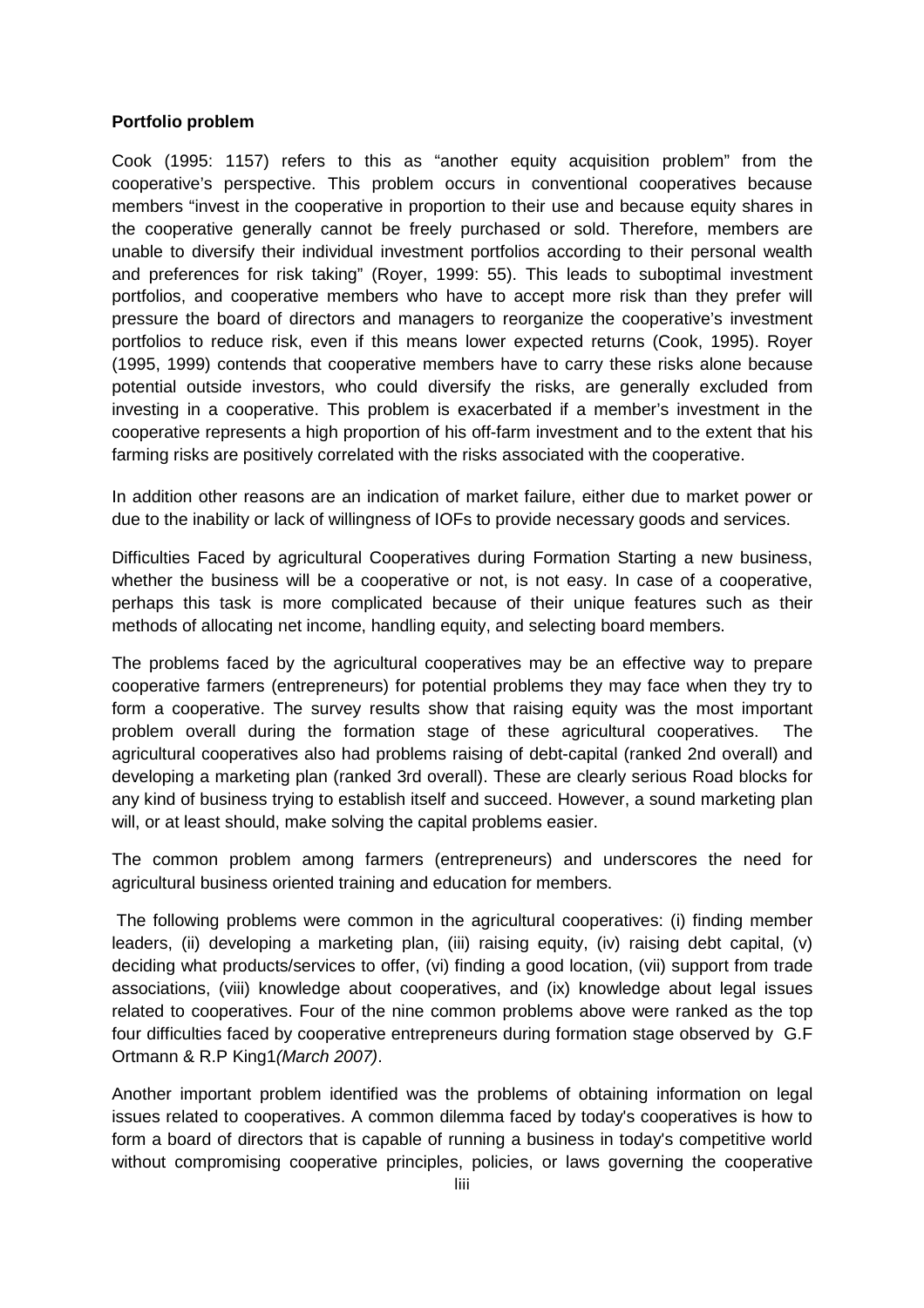organization. This is where training and education for cooperative board members, management, and employees become very important.

 The problems currently faced by the agricultural cooperatives was Competition in their major market or trade area was the most difficult factor of business for the respondents, followed closely by the difficulty associated with balancing the sometimes conflicting interests of cooperative members. While the first difficulty is generally common to all businesses, the second is very specific to cooperatives. For example, in today's competitive market, most cooperatives face the often conflicting choices of running the cooperative like an to maximize returns, or be more member service oriented (Cobia and Dunn 1998). These two often conflicting choices make operating today's cooperative business more difficult.

Among other problems currently faced by the non-agricultural cooperatives, the following problems were highly ranked, and indicate changing political (Crime. Competition, Balancing member interests) and market environments, support from government agencies - for instance, budget cuts at both federal and state levels are affecting the ability of government agencies to provide business grants or loans, the dynamic business environment, exploiting their strengths and minimizing their weaknesses. (e.g., Rural Business and Cooperative Development Services of the United States Department of Agriculture. Among the weaknesses identified by the agricultural cooperative respondents, their inability to recruit board members, marketing their product or service, and availability of long-term debt capital topped the list.

The agricultural cooperative faced various difficulties during their formation stages as well as during current operations. Raising equity was the most difficult problem faced by these cooperatives during formation. The second most difficult problem was raising debt capital. Among other important problems faced by the cooperative during the formation stage was developing suitable marketing and business plans and obtaining information on legal issues related to cooperatives. Although on average the cooperatives still face difficulties in operating their business. These agricultural cooperative most frequently reported problems with maintaining their marketing plan, identifying and selecting a board of directors (in principle, such members must come from the cooperative membership only), maintaining and managing cash flow, and identifying cooperative leaders. While some of these problems, such as maintaining or managing cash flow, are common to all kinds of business, cooperatives have some special problems, such as identifying and selecting a board of directors. Training and education for cooperative board members, management, and employees were considered as the most important and necessary services for success of cooperatives.

Among other important problems faced by these agricultural cooperative during their formation stage was developing suitable marketing and business plans and obtaining information on legal issues related to cooperatives. Providing such information at the least possible cost (or free of cost) to farmers (entrepreneurs) interested in opening a cooperative form of business may reduce their burden substantially.

Perhaps not surprisingly, such training and education were considered as the most important and necessary services for success of cooperatives by the respondents in this study. Among the weaknesses identified by the agricultural cooperative their ability to recruit board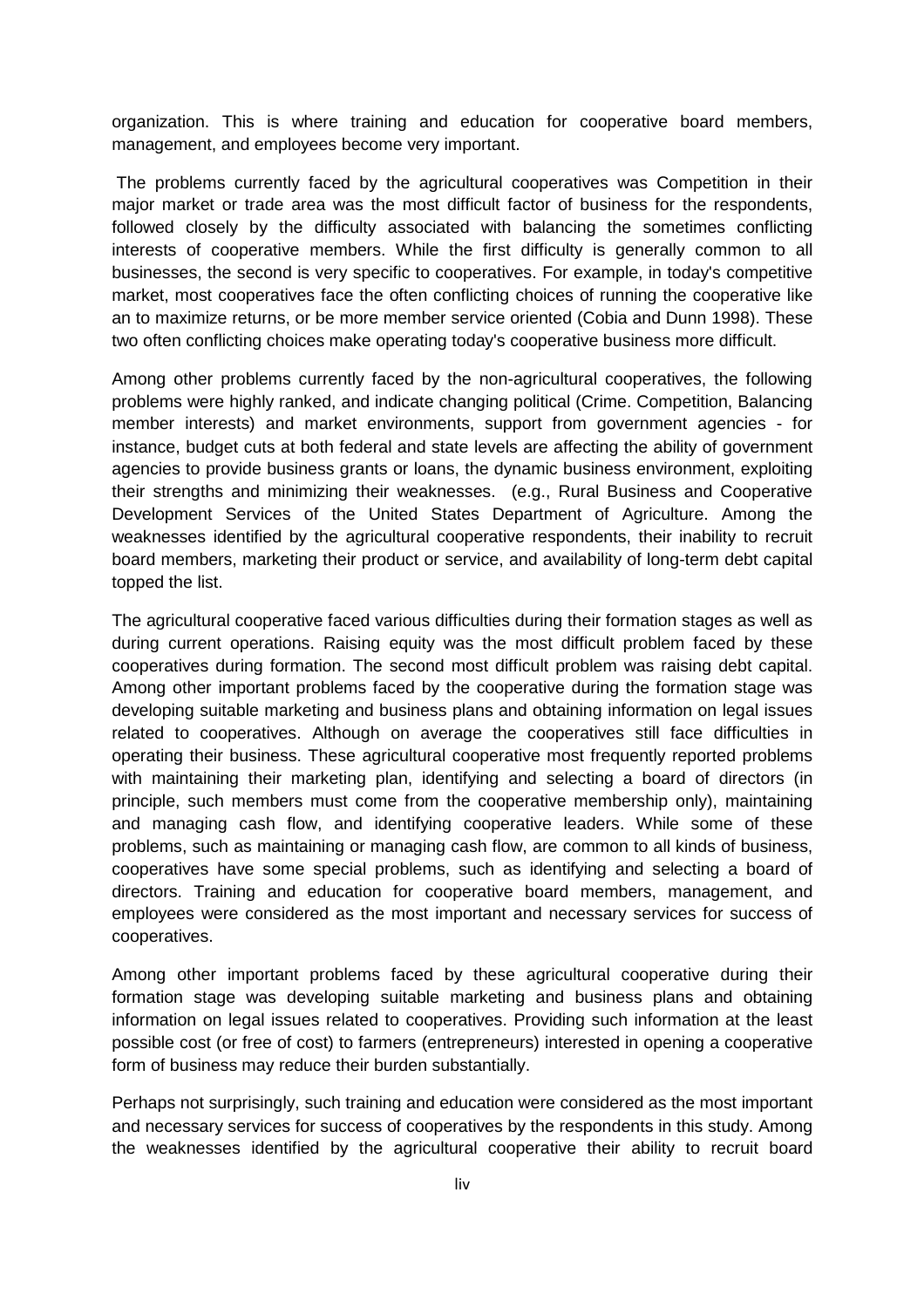members, marketing their product or service, and availability of long-term debt topped the list. As mentioned before, while some of these weaknesses are specific to cooperatives, others are common to all types of businesses.

Thus, market failure combined with members' desire and ability to pool their resources through a cooperative form of business resulted in the formation of most of the nonagricultural cooperatives.

In this regard, agricultural cooperatives may have less problem because traditional financial institutions are familiar with agricultural cooperatives. Moreover, there are specialized financial institutions (e.g., CoBank) that finance agricultural cooperatives only.

The five problems inherent in a traditional cooperative raise the question whether cooperatives can survive in, or adapt to, a rapidly changing economic and political environment. Even though cooperatives may have initially served a useful purpose, some authors hypothesize that, due to their inherent weaknesses (attributable to their property rights constraints), conventional cooperatives will have to exit or reorganize as the market evolves (Royer, 1999). Cook (1995) postulated a five-stage cooperative life cycle that seeks to explain the formation, growth, and eventual decline of a cooperative. As the cooperative matures and the members become increasingly aware of the inherent problems as well as the cooperating benefits that may be lost if operations ceased, members and their leadership will have to consider their long-term strategic options (tradeoffs between the benefits and costs) and decide whether to exit, continue, or convert into another business form. Cook (1995) suggests that under the exit option, a cooperative has two alternatives available, namely, to liquidate the business or to restructure. Schrader (1989) contends that poorperforming cooperatives opt to liquidate or merge with other cooperatives, while high performing cooperatives restructure. Jacobson (1992) points out that the reason leaders of milk cooperatives in Ireland gave for converting to opt to liquidate or merge was that additional capital was required and members were unwilling to invest that additional capital.

#### 3.3 **Future of agricultural cooperatives?**

Schrader (1989) felt that cooperative principles and practices placed capital constraints on growth, Jacobsen (1992) argued that the failure to effectively implement these principles and practices was the reason.

Porter and Scully (1987) also conclude that cooperatives were less efficient than opt to liquidate or merge and that their relative inefficiency was due to the inherent weakness in their property rights structure.

**They further argue that cooperatives survive, despite their relative inefficiency, because of free services provided by the USDA, favourable tax treatment, and favourable credit terms.** Cook (1995) argues that two phenomena were occurring in agricultural cooperatives in the US, namely,

(1) conventional cooperatives were adjusting to their property rights constraints by exiting, restructuring, and shifting to other organizational forms (these changes appeared to have helped to increase cooperatives' market share growth since 1988); and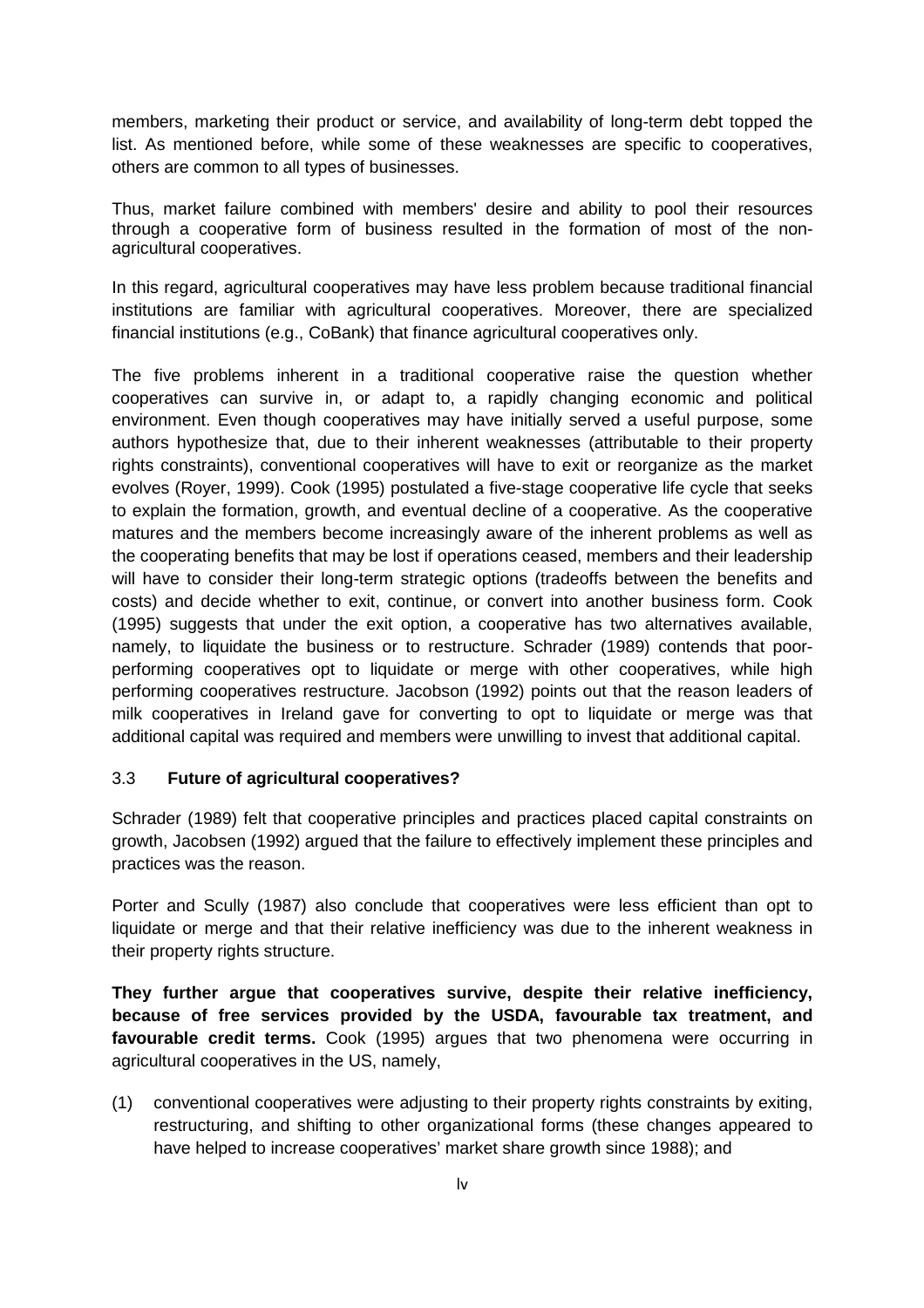(2) a dramatic growth in NGCs. King (1995) feels that the greatest strength of cooperatives is their ability to generate institutional innovations that allow them to respond to changing conditions and needs. He continues that much can be learned by simply observing and describing the formation, evolution, and operation of successful cooperatives.

It was also found that the degree of success of these cooperatives was independent of their open- or closed- membership policy.

It is apparent that these agricultural cooperatives possessed some important factors or ingredients necessary for success in business as their strengths (e.g., good management quality).

To be able to achieve such a balance, agricultural cooperatives will need cooperative leaders with foresight, who understand the business world as well as the cooperative culture, who will be able to strike a balance between the interest of the members as well as that of the board of directors and/or management, and who will be able to build on the strengths of the cooperative organization.

 Not surprisingly, finding such leaders was identified as one of the major problems by the agricultural cooperatives in this study. Perhaps the old adage 'where there is a will, there is a way to sums up the tasks ahead for these agricultural cooperatives. As for the potential cooperative entrepreneurs, they should try to find ways to overcome and/or avoid difficulties faced by these agricultural cooperatives during their formation and current stages of operation.

The agricultural cooperatives will also identified several aspects of their businesses as their strengths such as identified customer relations, work force quality, being provider of a unique product or service, trust among members, low member turnover, board management relations, and management quality as major strengths.

These agricultural cooperatives will also clearly identified their role as cooperatives, e.g., they will be able to reduce members' cost of doing business, or they will be filling an important void by providing unavailable goods and services, or they were able to help members remain independent, among others.

#### **4.0 Conclusion**

Cooperatives have played an important role in the development of agriculture in industrialized countries as suppliers of farming requisites, marketers of agricultural commodities, and providing services such as gain storage and transport. It appears that many of these agricultural cooperatives are adapting their operations to the rapidly changing economic environment characterized by technological change, industrialization of agriculture and growing individualism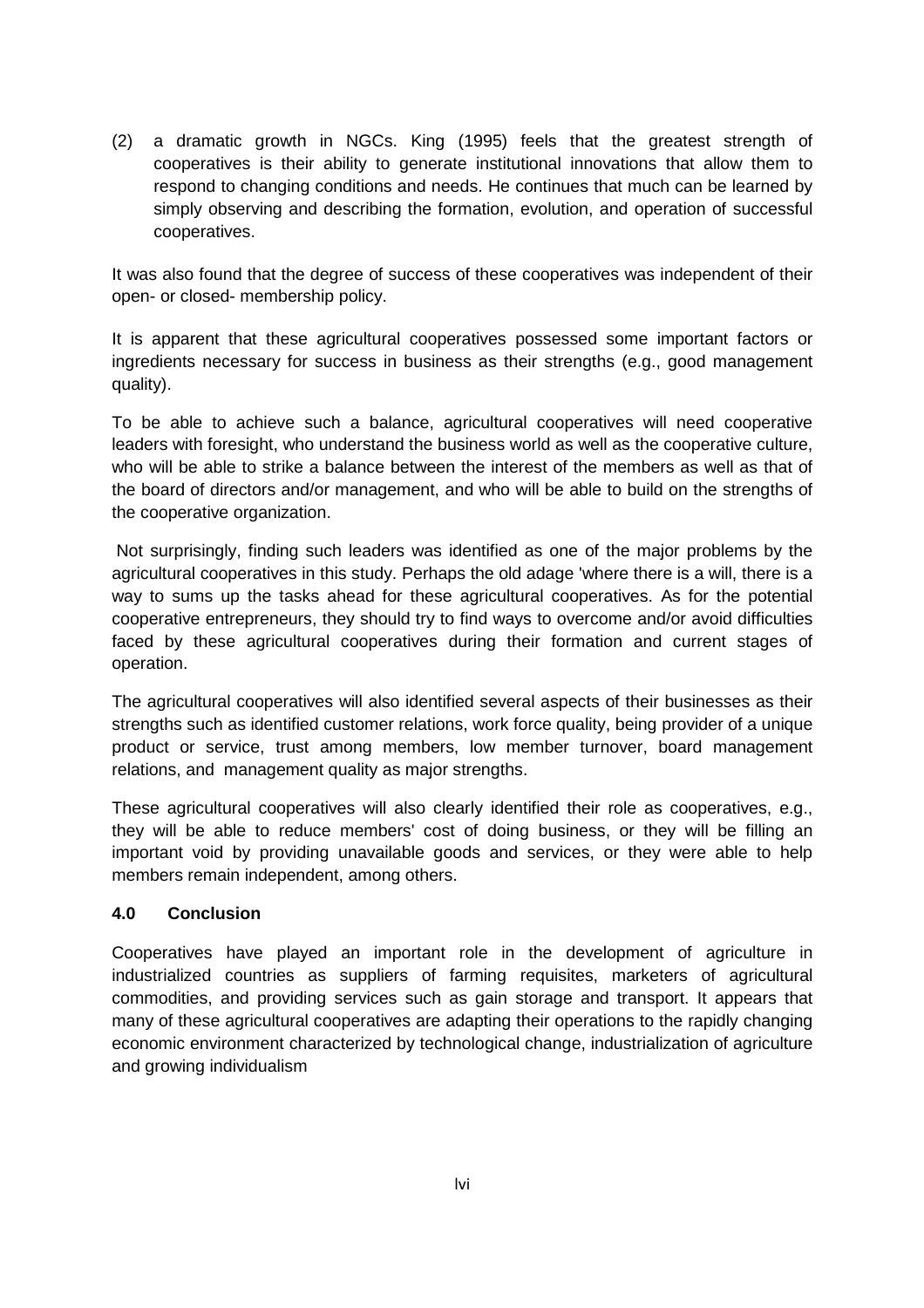#### **5.0 Summary**

This unit has also showed that for the continued success of the agricultural cooperatives will require external facilitation and assistance to overcome their organizational and management problems. This is where various public institutions, such as government agencies and land-grant institutions, which have been paying more attention to the agricultural sector and agricultural cooperatives, can make substantial contributions toward agricultural cooperative development efforts. Such public institutions may be able to allocate some of their resources to meet the needs of the agricultural cooperatives in the form of training, education, consulting services, etc. and help these cooperatives overcome their difficulties at various stages of their life cycles.

#### **6.0 Tutor Marked Assignment**

List and explain the problems of agricultural cooperative in USA and solutions to those problems.

#### **7.0 References and Further Reading**

Birchall, Johnston. (1997) The International Cooperative Movement. Manchester, UK: University of Manchester Press,pp

**Barton D (2000)**. What is a cooperative? Unpublished paper, Kansas State University, USA.

**Birchall J (2005)**. Co-operative principles ten years on. International Cooperative Alliance, Issue 2, 98(2):45-63. http://www.ica.coop/ (accessed on September 1, 2005). **Cook ML (1995)**. The future of U.S. agricultural cooperatives: A neoinstitutional approach. American Journal of Agricultural Economics 77(5):1153-1159.

David, A. S. (1998). Essential Information on Cooperative Credit Societies(CTCS/CICS), Dacprint Publishers, Ibadan, Nigeria.

Daniel, H(2006),Dictionary of Management, Academic(India)Publishers. New Delhi. **Encyclopedia of Business, 2nd ed.** Reference for Business

Epetimehin, F.M,(2006). Understanding the Dynamics of Cooperatives, ICReTI Publishing house Ibadan, Nigeria.

Furlough, Ellen, and Carl Strikwerda, eds (1999) Consumers Against Capitalism?: Consumer Cooperation in Europe, North America, and Japan, 1840-1990 Lanham, MD: Rowman & Littlefield, G.F Ortmann & R.P King1(March 2007) Agricultural Cooperatives I: History, Theory and Problems, Agrekon, Vol 46, No 1 **ICA (2005)**. http://www.ica.coop/ (accessed September 1, 2005).

**Iliopoulos C & Cook ML (1999)**. The internal organization of the cooperative firm: An extension of a new institutional digest. Journal of Cooperatives 14:77-85.

**Jacobson RE (1992)**. Public limited companies and cooperative principles in Ireland's dairy sector. Journal of Agricultural Cooperation 7:52-60.

**King RP (1995)**. The future of agricultural cooperatives in North America: Discussion. American Journal of Agricultural Economics 77(5):1160-1161.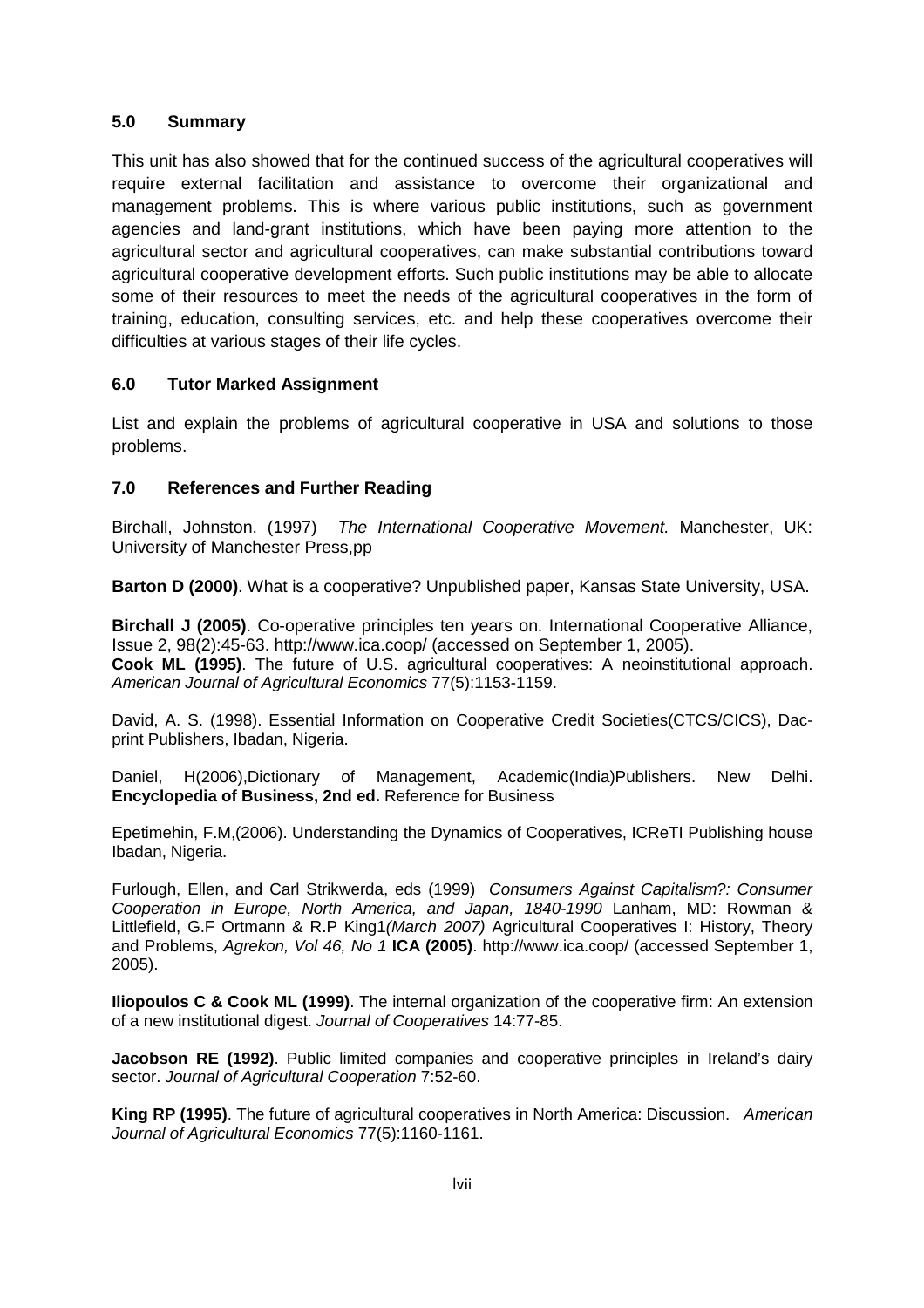Roy, E. P.(1981), Cooperative: Development, Principles and Management, Interstate Printers and Publishers, INC.USA pp1-110.

**Royer JS (1994)**. Economic nature of the cooperative association: A retrospective appraisal. Journal of Agricultural Cooperation 9:86-94.

**Royer JS (1995)**. Potential for cooperative involvement in vertical coordination and value-added activities. Agribusiness: An International Journal 11(5):473-481.

**Royer JS (1999)**. Cooperative organizational strategies: A neo-institutional digest. Journal of Cooperatives 14:44-67.

**Schrader LF (1989)**. Equity capital and restructuring of cooperatives as investor oriented firms. Journal of Agricultural Cooperation 4:41-53.

**Sexton RJ (1984)**. Perspectives on the development of the economic theory of cooperatives. Canadian Journal of Agricultural Economics 32(2):423-436.

S. Owojuyigbe,(2007), Cooperative Administration and Fieldwork in Nigeria.3<sup>rd</sup> edition, Samlolly Publishers Ibadan, Nigeria, pp Oludimu, O. L. and Adedoyin, S.F(1996).Running a more successful cooperative, Triumph Book Publishers, Ijebu Ode, Nigeria.

"The Co-operative Information Superhighway." International Cooperative Alliance (ICA). (2011) Available from www.coop.org . Review of International Co-operation, quarterly. Cooperatives - benefits http://www.referenceforbusiness.com/encyclopedia/Concos/Cooperatives.html#ixzz1fl8lCHrv

"http://en.wikipedia.org/w/index.php?title=Danish\_cooperative\_movement&oldid=460377693" The page was last modified on 13 November 2011 at 02:13. Available from www.coop.org .

http://www.sarpn.org.za/documents/d0000786/index.php (accessed on August 8, 2005).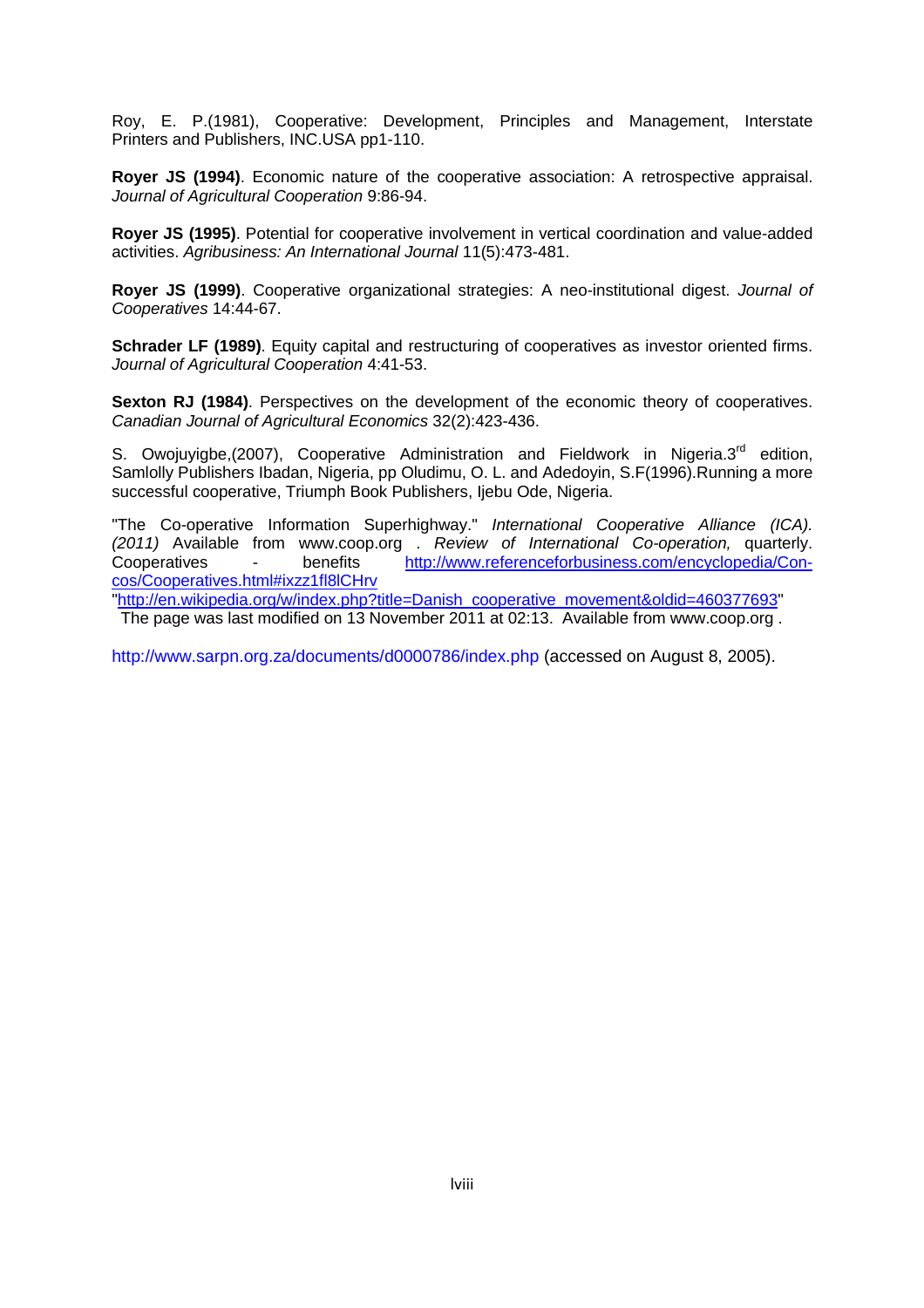### **UNIT 10: THE ROLE PLAYED BY COOPERATIVES IN INDIAN DEVELOPMENT**

#### **CONTENT**

- 1.0 Introduction
- 2.0 Objectives
- **3.0** Main Content
- **3.1 The Role played by cooperation in Indian development**
- **3.2 The salient features of the cooperatives movements**
- **3.3 The All-India Rural Credit Survey Committee Report**
- 4.0 Conclusion
- 5.0 Summary
- 6.0 Tutor Marked Assignment
- 7.0 References and Further Reading

#### **1.0 INTRODUCTION**

#### **BRIEF EVOLUTION OF COOPERATIVES IN INDIA**

The cooperative movement in India owes its origin to agriculture and allied sectors. Towards the end of the 19th century, the problems of rural indebtedness and the consequent conditions of farmers created an environment for the chit funds and cooperative societies. The farmers generally found the cooperative movement an attractive mechanism for pooling their meagre resources for solving common problems relating to credit, supplies of inputs and marketing of agricultural produce. The experience gained in the working of cooperatives led to the enactment of Cooperative Credit Societies Act, 1904. Subsequently, a more comprehensive legislation called the Cooperative Societies Act was enacted. This Act, inter alia, provided for the creation of the post of registrar of cooperative societies and registration of cooperative societies for various purposes and audit. Under the Montague-Chelmsford Reforms of 1919, cooperation became a provincial subject and the provinces were authorised to make their own cooperative laws. Under the Government of India Act, 1935, cooperatives were treated as a provincial subject. The item "Cooperative Societies" is a State Subject under entry No.32 of the State List of the Constitution of India.

#### **2.0 OBJECTIVES**

At the end of this unit, you should be able to:

Discuss the cooperative development in India

Discuss the salient features of cooperative movement in India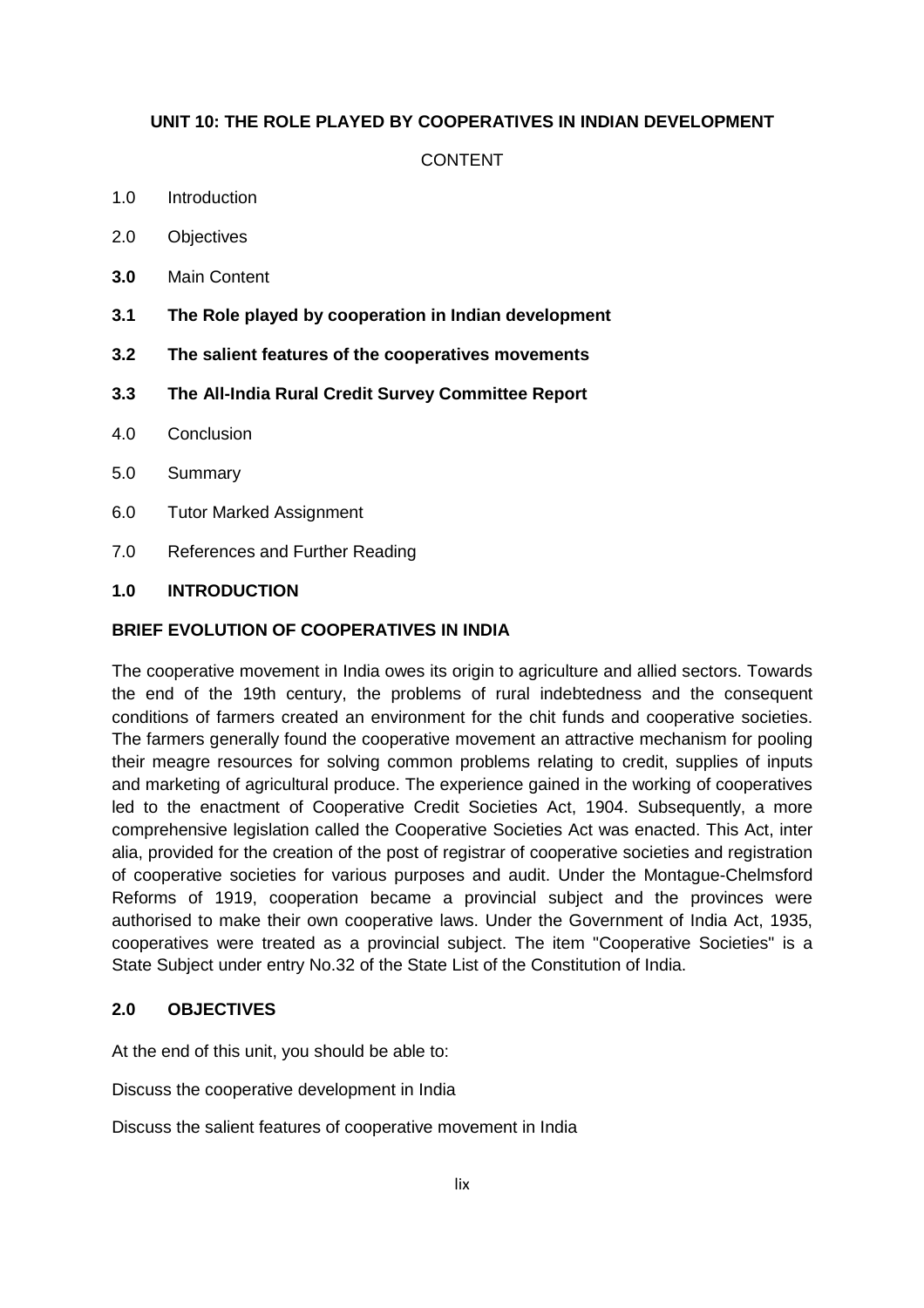#### **3.0 MAIN CONTENT**

#### **3.1 Role played by cooperation in Indian development**

Co-operation started in India as a result of untold suffering which the money-lenders inflicted upon the general populace between 1860 and 1880. The first person to introduced Cooperative Societies to India was Lord Wenlook. He was a Governor in India. In 1892, he sent one Mr. Frederick Nicholson to observe and study co-operation in Europe with a view to starting Co-operatives amongst the poor people of India. The report that Mr. Nicholson submitted to Governor Lord Wenlook in 1901 led to the formation of many Co-operatives thrift and credit Societies amongst the farmers. From then; several people embraced thrifting as a method to provide ahead to meet and credit societies delivered the farmers from burden of indebtedness which they would have continued to pass from generation to generation. After the Second World War, the spread of Co-operative societies in India brought about a lot of development to individual citizens and the country as whole. The government further embarked mass co-operative education, because they saw it as the easiest to alleviate the people's economic problem.

The cooperative sector has been playing a distinct and significant role in the country's process of socio-economic development. There has been a substantial growth of this sector in diverse areas of the economy during the past few decades. The number of all types of cooperatives increased. The cooperatives have been operating in various areas of the economy such as credit, production, processing, marketing, input distribution, housing, dairying and textiles. In some of the areas of their activities like dairying, urban banking and housing, sugar and handlooms, the cooperatives have achieved success to an extent but there are larger areas where they have not been so successful.

#### **3.2 The salient features of the cooperatives movements**

The salient features of the cooperatives movements was the development of multipurpose cooperatives Since 1937 , the Reserve Bank of India has been strongly advocating the idea of organizing such societies. The multipurpose society grants credit to members, supplies better seeds, fertilisers and implements, markets their produce, helps them in irrigating their lands and supplies other needs at fair price. However the functions of better farming, credit and better living are all performed by one society and the has progress in the State like Gujarat, Karnataka, Madras, Maharashtra and Uttar Pradesh. In order to cover Cooperative Societies with membership from more than one province, the Government of India enacted the Multi-Unit Cooperative Societies Act, 1942. This Act was an enabling legislative instrument dealing with incorporation and winding up of cooperative societies having jurisdiction in more than one province. With the emergence of national federations of cooperative societies in various functional areas and to obviate the plethora of different laws governing the same types of societies, a need was felt for a comprehensive Central legislation to consolidate the laws governing such cooperative societies. Therefore, the Multi-State Cooperative Societies Act, 1984 was enacted by Parliament under Entry No. 44 of the Union List of the Constitution of India. After India attained Independence in August, 1947, cooperatives assumed a great significance in poverty removal and faster socioeconomic growth. With the advent of the planning process, cooperatives became an integral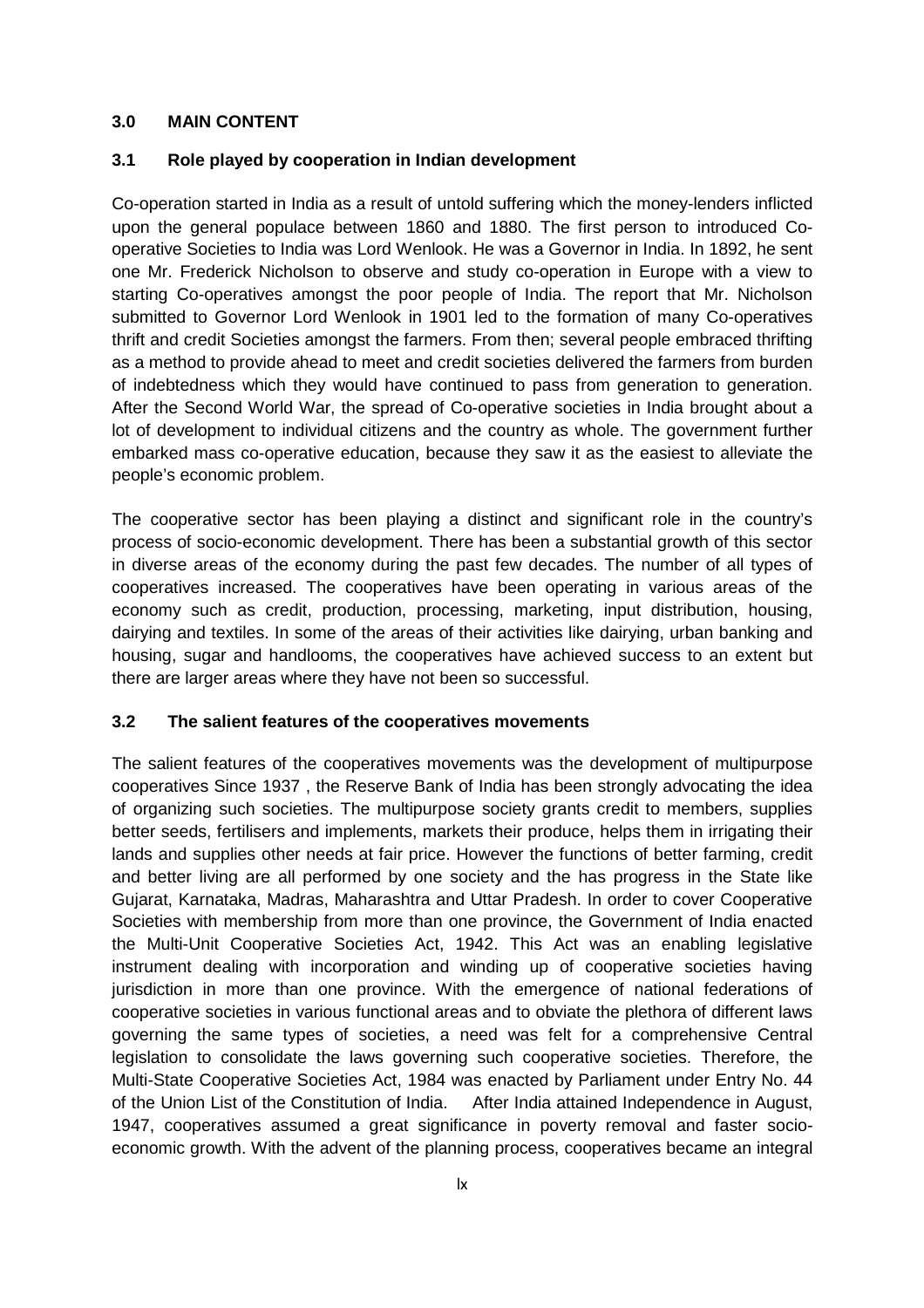part of the Five Year Plans. As a result, they emerged as a distinct segment in our national economy. In the First Five Year Plan, it was specifically stated that the success of the Plan would be judged, among other things, by the extent it was implemented through cooperative organisations.

#### 3.3 **The All-India Rural Credit Survey Committee Report**

The All-India Rural Credit Survey Committee Report, of 1954 recommended an integrated approach to cooperative credit and emphasised the need for viable credit cooperative societies by expanding their area of operation, encouraging rural savings and diversifying business. The Committee also recommended for Government participation in the share capital of the cooperatives.

Today people from different parts of the world are visiting to learn about Co-operative Societies. The poverty was so common-place that almost seventy five percent (75%) of India's population was started of all essentials of living; Through their main occupation was farming, yet they could not feed well. All the farm produce were under the control of the rich twenty-five percent (25%) of the total population. These few people were 'stinkingly' rich while others were put in abject poverty. They usually gave usury to the poor farmers at a very high rate of interest.

Whenever they borrowed money from their lenders, the farmers would use their farm inputs as collateral security. But during the harvest these money-lenders would take the farm produce by force in place of the usury given to the poor farmers, thus these farmers were completely enslaved by their creditors. As the money-leaders were becoming richer, so the farmers were becoming poorer.

The indebtedness of these farmers was growing at an alarming rate, to the extent that they could not do otherwise, but rather serving the money-lenders. The following were the causes of their indebtedness:

- (i) The farmers did not have any savings, instead they relied on the money-lenders for day-to-day borrowing.
- (ii) Their debt was so much that they had to pass it to their children.
- (iii) Being poor, they were mainly subsistence-farmers and often fell victim to the vagaries of the weather which affected their farm output or yield.
- (iv) The farmers were too extravagant especially in marriages and funeral ceremonies. This may be a cultural factor but it became a general habit among the farmers.
- (v) They did not have sufficient lands for farming and housing.
- (vi) The rich landowners and landlords.

The failure of cooperatives in the country is mainly attributable to: dormant membership and lack of active participation of members in the management of cooperatives. Mounting overdue in cooperative credit institution, lack of mobilisation of internal resources and overdependence on Government assistance, lack of professional management. bureaucratic control and interference in the management, political interference and over-pollicisation have proved harmful to their growth. Predominance of vested interests resulting in non-percolation of benefits to a common member, particularly to the class of persons for whom such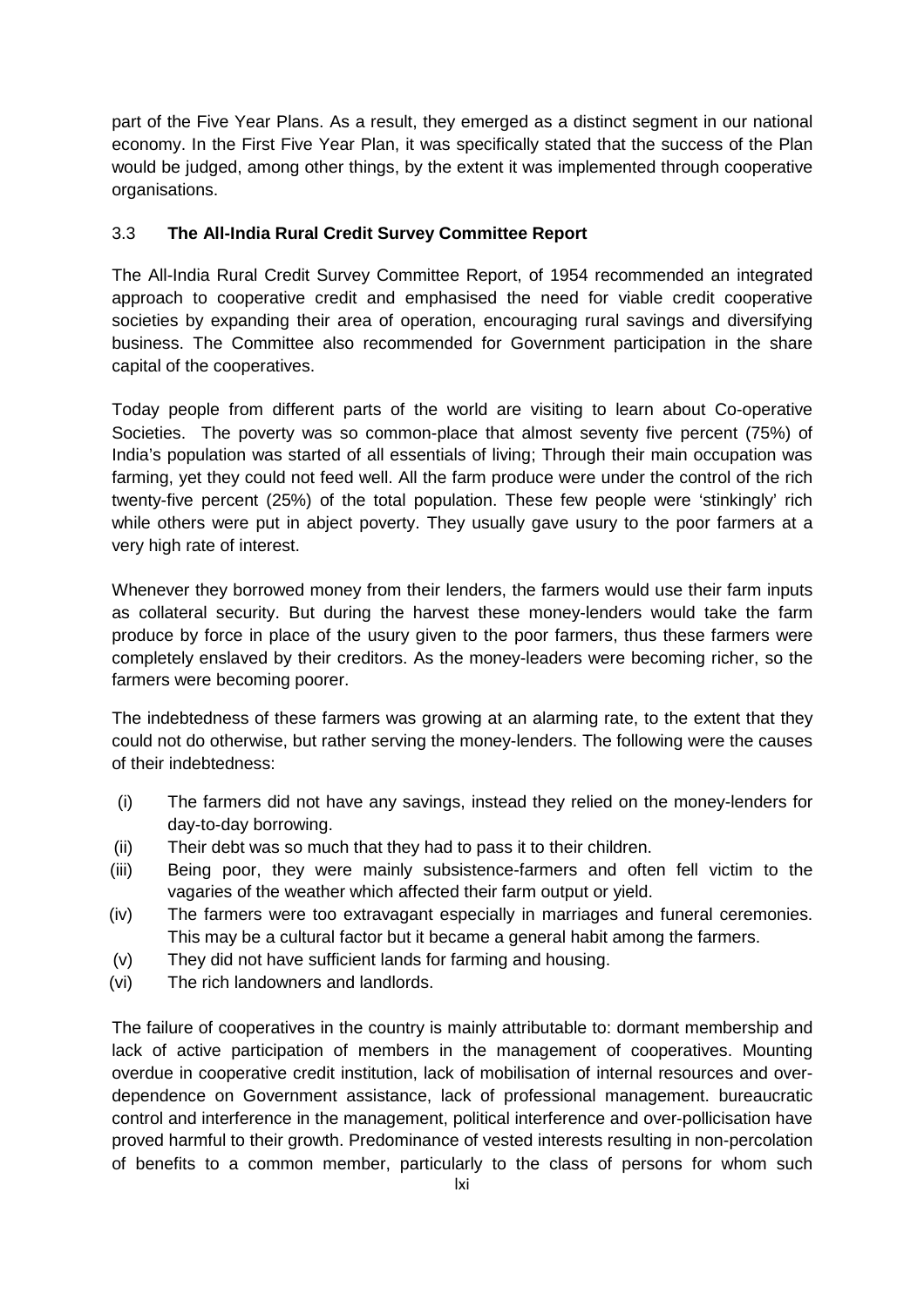cooperatives were basically formed, has also retarded the development of cooperatives. These are the areas which need to be attended to by evolving suitable legislative and policy support.

#### **4.0 Conclusion**

In this unit, we have learn the India cooperatives contributions of different States drew up various schemes for the cooperative movement for organising large-size societies and provision of State partnership and assistance. During 1960s, further efforts were made to consolidate the cooperative societies by their re-organisation. Consequently, and increased in multipurpose societies based on positive effect on cooperative development that assisted in providing solution better living.

#### **5.0 Summary**

Cooperative in India are an integral part of their economy, cooperatives have been successfully catering to the needs of both rural and urban areas, providing necessary goods and services care, along with much needed employment the potential of the cooperative approach and difficulties and prospects associated with it in the business world.

#### **6.0 Tutor Marked Assignment**

Examine evolution of India cooperative development

#### **7.0 References and Further Reading**

David, A. S. (1998). Essential Information on Cooperative Credit Societies(CTCS/CICS), Dac-print Publishers, Ibadan, Nigeria.

Daniel, H (2006), Dictionary of Management, Academic(India)Publishers. New Delhi.

Epetimehin, F.M,(2006). Understanding the Dynamics of Cooperatives, ICReTI Publishing house, Ibadan, Nigeria.

**ICA (2005)**. http://www.ica.coop/ (accessed September 1, 2005).

**Iliopoulos C & Cook ML (1999)**. The internal organization of the cooperative firm: An extension of a new institutional digest. Journal of Cooperatives 14:77-85.

Roy, E. P.(1981), Cooperative: Development, Principles and Management, Interstate Printers and Publishers, INC.USA pp1-110.

**Royer J .S (1994)**. Economic nature of the cooperative association: A retrospective appraisal. Journal of Agricultural Cooperation 9:86-94.

**Royer J .S (1995)**. Potential for cooperative involvement invertical coordination and valueadded activities. Agribusiness: An International Journal 11(5):473-481.

Oludimu, O. L. and Adedoyin, S.F(1996).Running a more successful cooperative, Triumph Book Publishers, Ijebu Ode, Nigeria.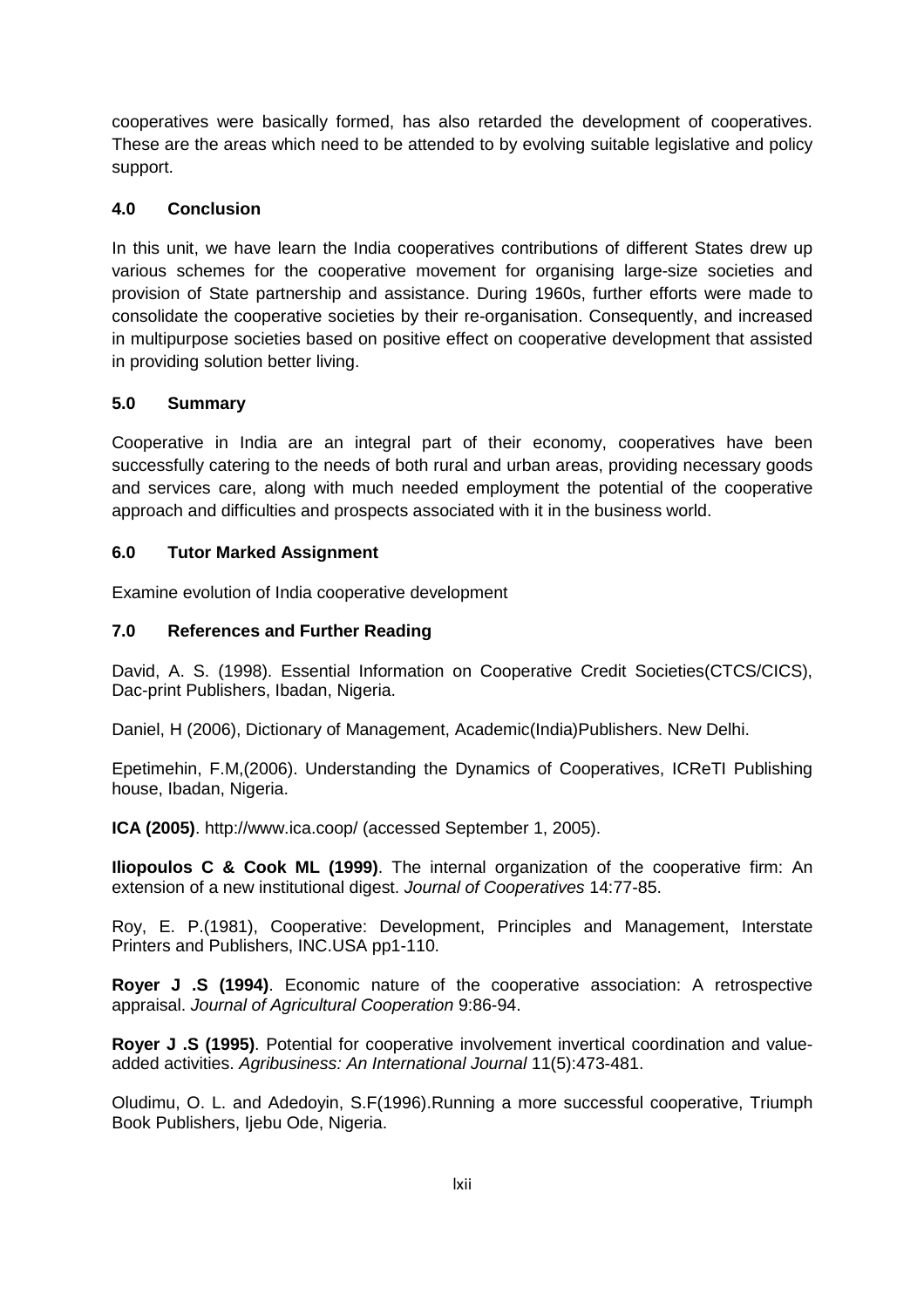The Co-operative Information Superhighway." International Cooperative Alliance (ICA). (2011) Available from www.coop.org . Review of International Co-operation, quarterly.

Cooperatives - benefits http://www.referenceforbusiness.com/encyclopedia/Concos/Cooperatives.html#ixzz1fl8lCHrv "http://en.wikipedia.org/w/index.php?title=Danish\_cooperative\_movement&oldid=460377693

" The page was last modified on 13 November 2011 at 02:13. Available from www.coop.org

http://www.sarpn.org.za/documents/d0000786/index.php (accessed on August 8, 2005).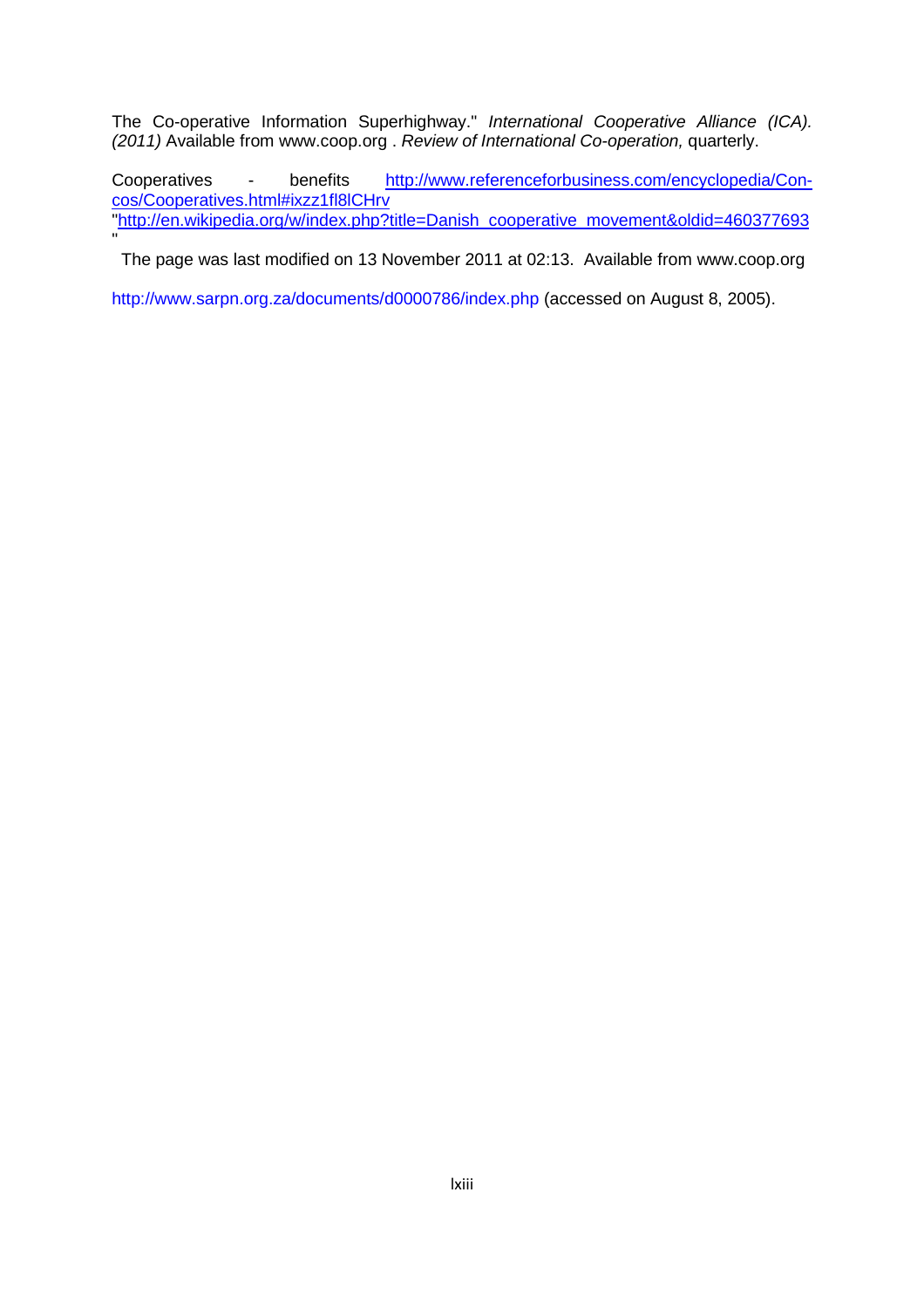#### UNIT 11: **Historical development of the Nigerian Cooperative movement, its achievement, constrains and future prospects**

#### CONTENT

- 1.0 Introduction
- 2.0 Objectives
- 3.0 Main Content
- **3.1 Historical development of the Nigerian Cooperative movement**
- **3.2 Nigerian Cooperative movement its achievement**
- **3.3** C**onstrains and future prospects**
- 4.0 Conclusion
- 5.0 Summary
- 6.0 Tutor Marked Assignment
- 7.0 References and Further Reading

#### **1.0 INTRODUTION**

The historical concept of Co-operation in Nigeria started as far back as 1907. Notable among the earliest co operative societies was Agege Planters Union (A.P.U), made up of cocoa producers. About four hundred (400) cocoa farmers came together to ensure that cocoa was the major farm produce earning foreign exchange for Nigeria.

#### **2.0 OBJECTIVES**

To have the knowledge of Historical development of the Cooperative movement Nigeria and its achievement, constrains and future prospects

To understand cooperative movement constrains and future prospects

#### **3.0 MAIN CONTENT**

#### **3.1 Historical development of the Nigerian Cooperative movement**

Nigeria was one of the countries that founded ACCOSCA. Other countries include Cameroon, Ethiopia, Ghana, Kenya, Lesotho, Liberia, Malawi, Tanzania, Uganda, Gambia and Mauritious Island.

In Nigeria when Agege Planters Union (A.P.U), made up of cocoa producers, this union was not immediately recognized by the government, they did not relent on their efforts. They were still other farmers union existing elsewhere. The reasons for joining together were: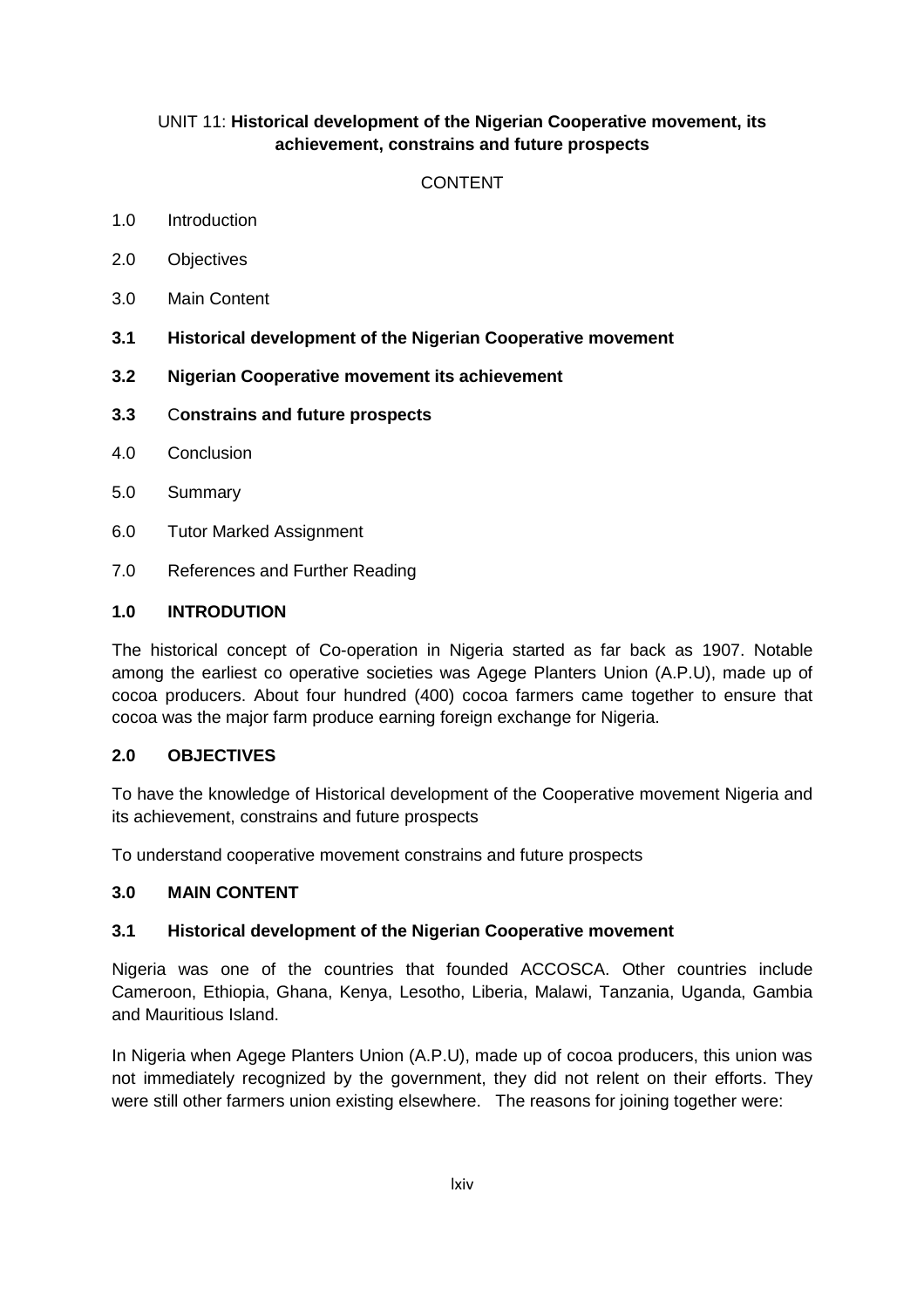- To pool resources together so that they could purchase inputs of production at reduced prices and passing the benefits to their members.
- To exchange ideas by sharing experience on how they could produce the best quality cocoa.
- To collectively fight for government recognition this was slow in coming. The Ibadan farmers recognized the need to join the already existing association of Agege Planters Union (APU) and the Egba Farmers Union. They sought for inclusion in the association and were admitted.

The Colonial masters, with the formulation and enactment of cooperative legislation in 1935 based on the report of Mr. F.F. Strickland's stated that cooperative will thrive in Nigeria. When the government realized the significance of Co-operatives, it commissioned on Mr. C.F. Strickland submitted in 1955, titled "The Introduction of Co-operative Societies in Nigeria" he strongly advocated the introduction and development of Co-operatives. He also proposed and actually drafted the relevant Ordinance and Regulations. Later the government saw the need to promote savings habit among the low-income people. With another report which Mr. Strickland submitted in 1936, (C.T.C.S) Co-operative Thrift and Credit Societies were formed and it spread all over Eastern and Western Nigeria.

Moreso, with the enactment of the ordinance saw more rapid development of Co-operative since the enabling framework has been provided. Even though some of the early Cooperatives collapsed for a number of reasons, the mistakes having been learnt a lot more was formed especially after Nigeria's independence 1960. The efforts of the colonial government in spreading Co-operatives from independence to the present, concerted efforts are being made to bring Co-operatives to every community. As more state are created so also Co-operatives are bought nearer to the grass roots.

Among the people who contributed to the Co-operative Movement especially in Western Nigeria were C.A.O. Makanjuola, , Chief Akinpelu Obisesan, (Sir) J.T. Caxton Idowu, Samuel Aboluwodi ,S.O. Abatan, and Pastor E.T Latunde and, all of blessed memory. They fought relentless to spread the gospel Co-operation in the West during their life-time. Though they are late, yet their footprints remain indelible in the sands of Nigeria Co-operatives.

#### **3.2 Nigerian Cooperative movement its achievement**

The inception of Co-operatives in Nigeria, government had been playing prominent and laudable roles in its development and spread. The initial achievement of the government on Co-operatives was the promulgation Co-operative Laws and the Co-operative Regulations which followed on the 6<sup>th</sup> February, 1936. In 1937, Gbedun Co-operative Produce Marketing Society became the first Co-operative Society to be the first Registrar of Co-operative Societies in Nigeria.

After these developments, several Co-operative Societies and Union were formed and registered by the government through the Western Ministry of Trade, Industry and Cooperative.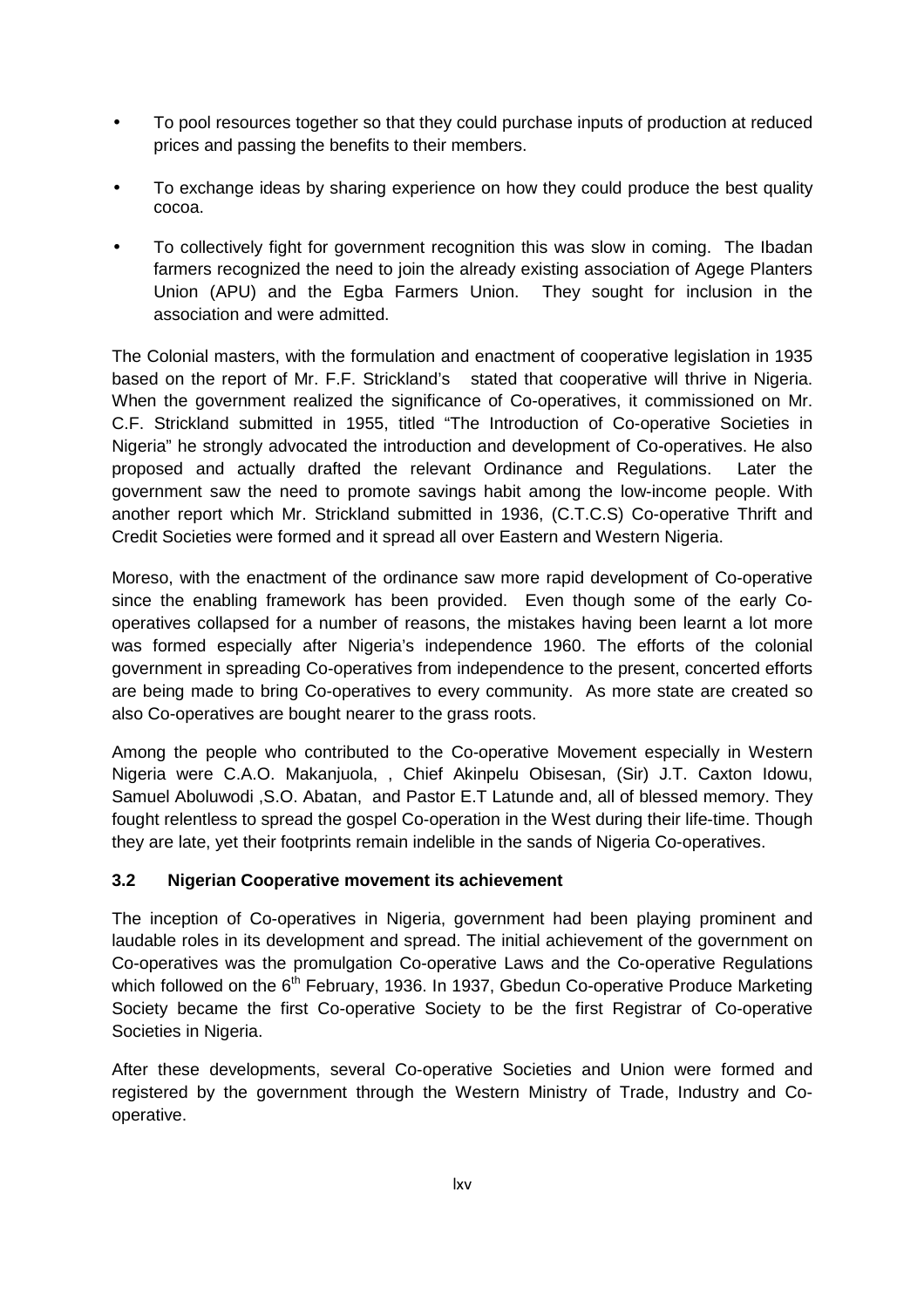In 1953, The Co-operative bank Plc was established by the Co-op Movement to provide for financial needs of members of Co-operative Societies in Nigeria. A sum of One Million Pounds (part of the proceeds realized on cocoa Export) was approved for the take off of the bank by the late Chief Obafemi, Awolowo., then Premier of the Western Region. Since that year, the bank has been playing crucial roles in the economically growth of individuals and the nation as a whole. It's ,ulti-storey building on Oba Adebimpe Road, Dugbe Ibadan, is the Head Office while its branches are all over the country.

The Nigeria Co-operative Societies Association (NCSA) which comprises all Co-operative Societies in Nigeria later became Co-operative Societies Association (CSA). It is upon these solid foundation and achievement that Co-operative Societies in the country are building up till today. And all indications point to a brighter future for Co-operatives in Nigeria.

As each new state will also create a department in an appropriate ministry and saddle such department with Co-operatives matters. Departments for Co-operative development were created in the appropriate ministries and this helped in the promotion of Co-operatives in all parts of Nigeria. The Co-operative Federation of Nigeria was formed in 1945 and formally registered in 1967. It is the national apex organization which represents the entire cooperative movement in Nigeria. All state Co-operative Federation of Nigerian Co-operatives at the International level and it promotes supports and advises co-operatives nationally.

#### **3.3 Constrains and future prospects**

There are numerous Factors responsible for failure of cooperatives movement in Nigeria they include the following:

- 1. Inappropriate government political stability
- 2. Poor cooperative education
- 3. Dishonesty of cooperative leaders
- 4. Disloyalty of the membership
- 5. Inadequate supervision
- 6. Mismanagement of fund
- 7. Lack of infrastructure e.g. good road, network, light etc
- 8. Lack of finance
- 9. Poor leadership
- 10. Pseudo/disguised cooperative
- 11. Poor Management/economic problem
- 12. Policy inconsistency/economic problem
- 13. Poor record keeping and account.

#### **3.4 Prospect of Co-operatives in Nigeria**

Umebai (2008**)** observed that in Nigeria, as far as cooperatives are concerned, there are prospects. In Nigeria co-operative is required for rural development programmes which are a core government programme. This has to do with the enhancement of socio-political economic base of the rural dwellers. Through cooperatives, farm inputs are distributed. This is more significant now that there are universities awarding degree in co-operatives (Enugu State University of Science of Technology and Nnamdi Azikwe University). Lawal (2009),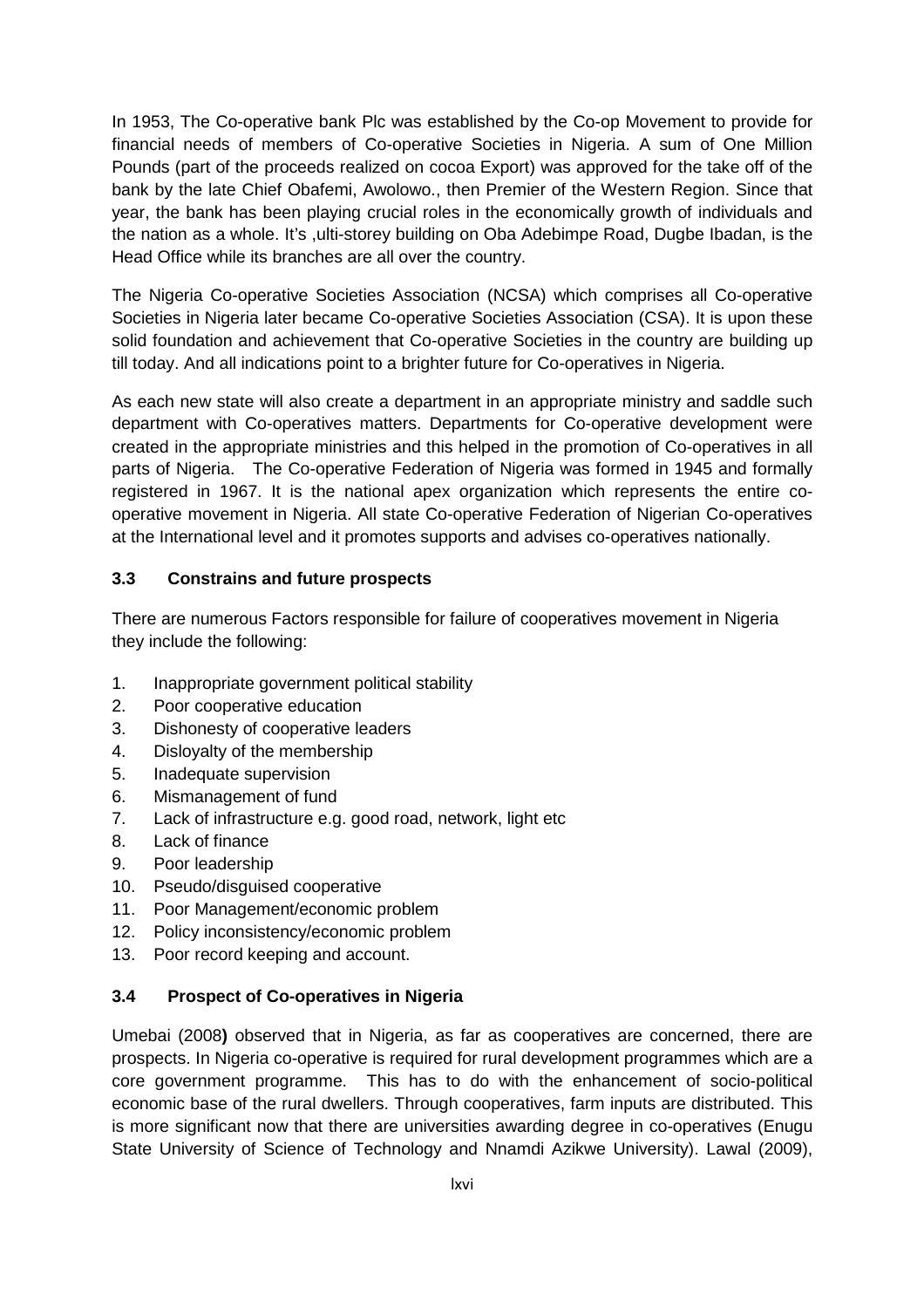include Olabisi Onabanjo Univerity and National Open University of Nigeria. Other universities have co-operative as an area in a programme (such as Agriculture). Polytechnics are not left out. Institute of Management and Technology award OND and HND in Co-operative. No doubt, all these will go a long way in enhancing manpower development for co-operative development. Co-operative is therefore, required for nation building in terms of food production, employment, income, raw materials for industries and foreign exchange. Women, through co-operatives are now displaying their economic empowerment. They are now involved in various economic activities for the overall benefit of the country. Cooperative enjoys economies of scale as resources are pooled for investment, expansion and also starting new investments. Given that Nigeria is to a large extent, an agricultural country, and moreso predominantly small-scale farmers and again small-scale industrial production. Co-operatives therefore, will continue to play major roles in the Nigerian economy. Both the government and the private sector are conscious of this and should, therefore, support the operations of co-operatives in Nigeria. Through these activities, cooperatives and rural development objectives are achieved.

#### **4.0 Conclusion**

In this unit, we have learn on how the Co-operative has spread all over Nigeria but they are more prominent in the western parts of the country. Many of the co-operative organizations and establishment have grown very big and their roles in the nation's economic development cannot be over-emphasized. In spite of contributions to the problems facing the Nigerian cooperatives, and future prospects to the development of cooperative and the ideological struggle been positive effect on cooperative development that assisted in providing solution to socio, economic and political factors.

#### **5.0 Summary**

In summary, what an individual cannot do, a group of people can do it. People are encouraged to join societies in order to maximize benefits. Co-operatives are engaged with multi-economic activities that yield extra income to the members. Members benefit economically and socially. They raise fund which individuals benefit from as loan to expand their investment.

#### **6.0 Tutor Marked Assignment**

In Nigeria Co-operatives are veritable instruments for achieving growth and development. Discuss.

#### **7.0 References and Further Reading**

David, A. S. (1998). Essential Information on Cooperative Credit Societies(CTCS/CICS), Dac-print Publishers, Ibadan, Nigeria.

Epetimehin, F.M,(2006). Understanding the Dynamics of Cooperatives, ICReTI Publishing house, Ibadan, Nigeria .

Fred, E (2006), Introduction to Co-operatives Course Material on COP 101, National Open University of Nigeria, pp1-6.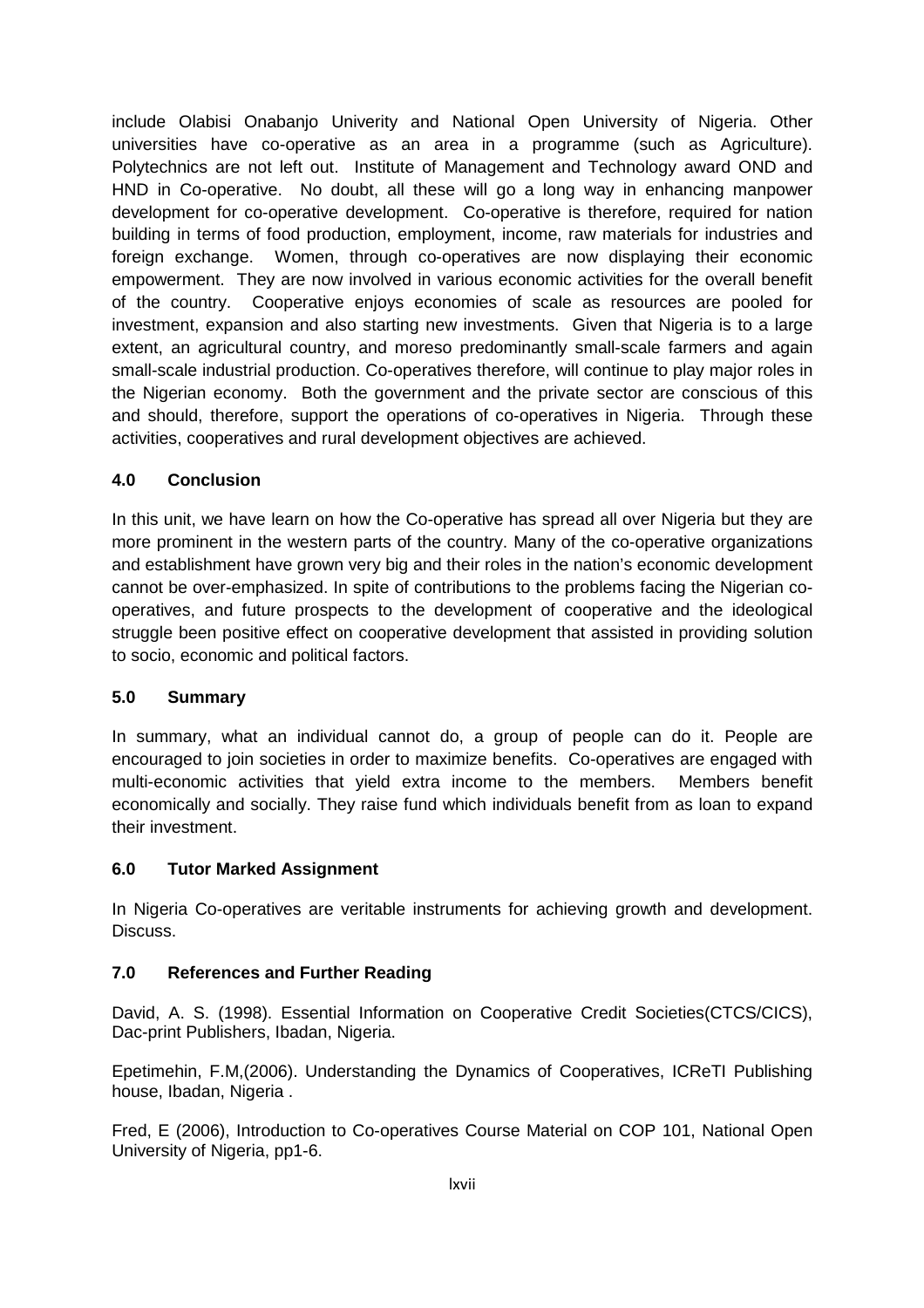Lawal, K. A.A and Oludimu, O. L (2011),Management Theory, Practices and Focus, Asogun Published, Ibaban, Nigeria, pp m.

S. Owojuyigbe,(2007), Cooperative Administration and Fieldwork in Nigeria.3<sup>rd</sup> edition, Samlolly Publishers Ibadan, Nigeria, pp.

Oludimu, O. L. and Adedoyin, S.F(1996).Running a more successful cooperative, Triumph Book Publishers, Ijebu Ode, Nigeria.

Umebai, E.E.(2008), Rural Development and Management, Course Material on MPA769 National Open University of Nigeria, pp36-44.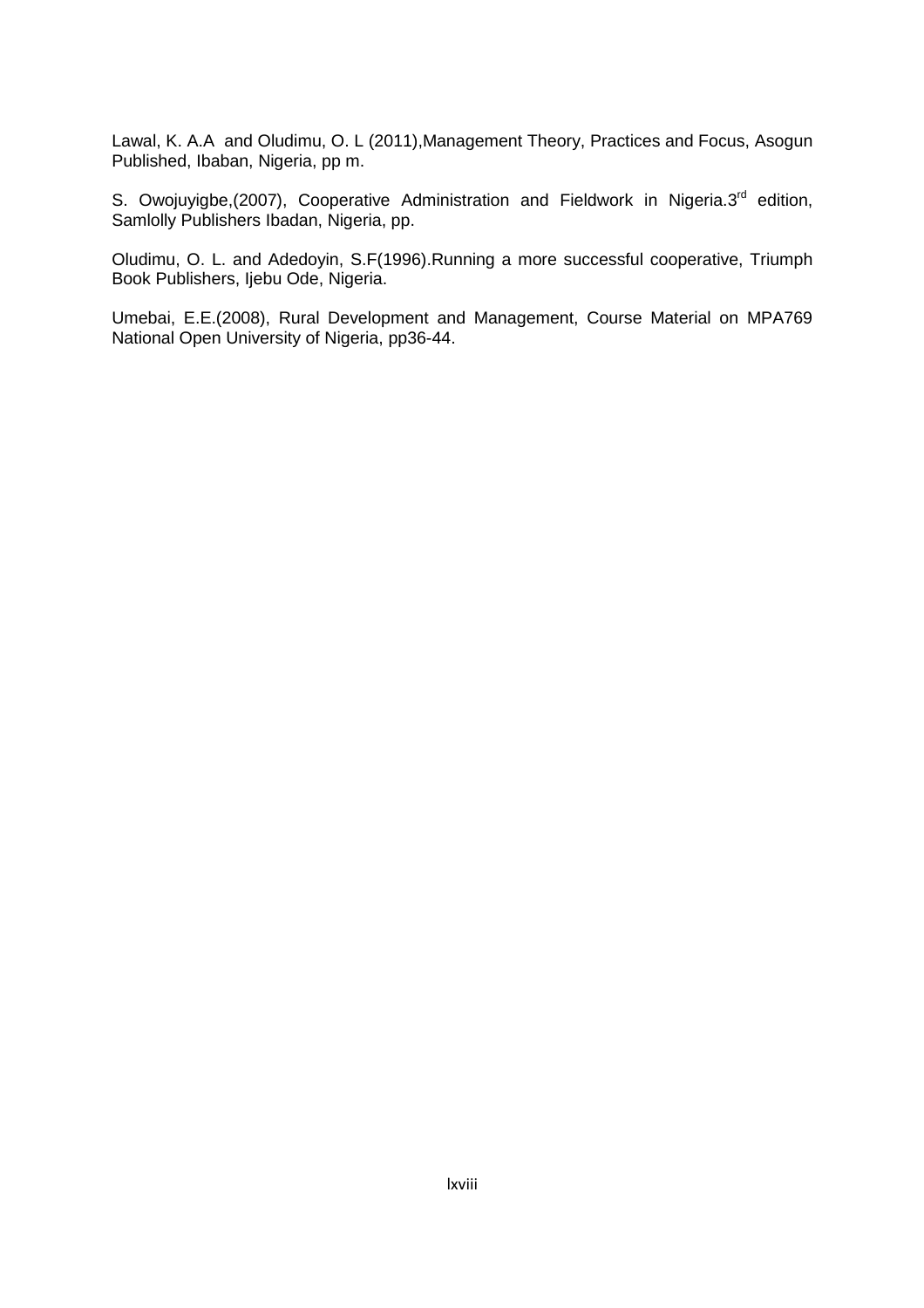#### **UNIT 12: Modern and traditional pattern of cooperation in Nigeria**

#### **CONTENT**

- **1.0 Introduction**
- **2.0 Objective**
- **3.0 Main Content**
- **3.1 Modern and traditional pattern of cooperation in Nigeria**
- 3.2 **C**omparing formal cooperative with self-help organizations and area of similarities between them
- 4.0 Conclusion
- 5.0 Summary
- 6.0 Tutor Marked Assignment
- 7.0 References and Further Reading

#### **1.0 INTRODUCTION**

The Modern cooperative was developed from the traditional cooperative forms of cooperative. The cooperative actions of modern cooperative are based on voluntary agreements by the individual actions. The voluntarism is the main tenet of modern acts of cooperative. The rules and modes of actions of working together is different from one instance to another. The Traditional cooperative on the other hands, the examples are mutual assistance which combines customary arrangement for securing assistance from neighbours on the occasions and events such as birth celebrations, death/funeral ceremonies and assistance to the injured or sick.

#### 2.0 **OBJECTIVES**

To explain the Modern and traditional pattern of cooperation in Nigeria

To compare the formal cooperative with self-help organizations and area of similarities between them**.**

#### **3.0 MAIN CONTENT**

#### **3.1** M**odern and traditional pattern of cooperation in Nigeria**

Traditional cooperative (old school) refers only to the historical cooperatives models such as the Rochadale Equitalbe pioneer, which is the first cooperative organisation in the world and established in 1844 in England. The members of the traditional cooperatives usually make explicit demand for particular services and management must comply with the decision to execute only. The more advanced forms of traditional cooperative was demonstrated in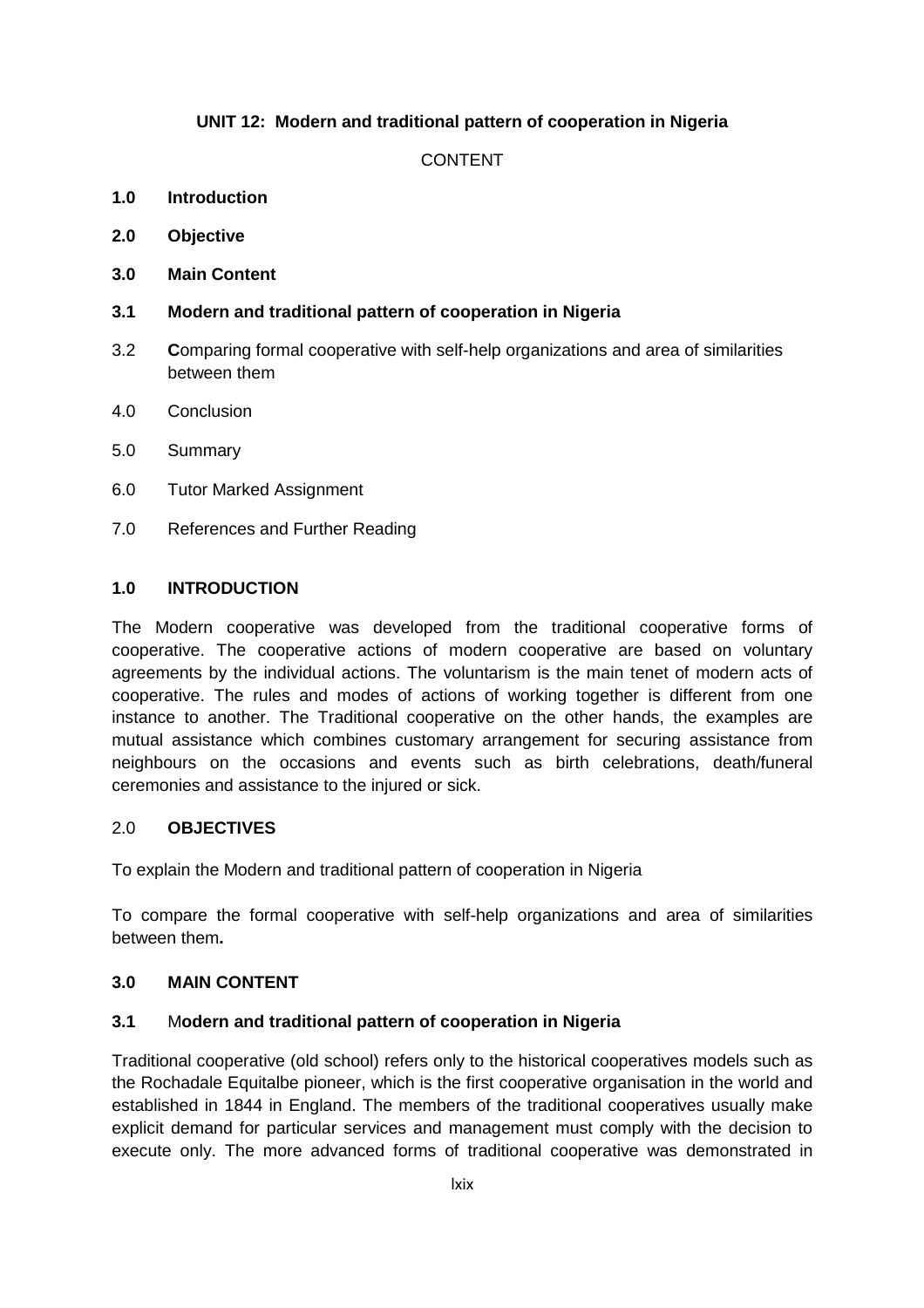savings and lending, joint possession of land. They did not leave life's risks and emergence to chances these were common in Nigeria such as the ''ESUSU'' in the Yorubaland and "ADASHI" in Ibo land just to mention few. They developed various patterns of mutual assistance, reduce them to custom and handed them as tradition and as a legacy from past through formal and informal education. It should be noted that various names were ascribed to traditional cooperative such as traditional cooperative institution, common initiative group (CIP), Self help organization. Traditionally, many cooperatives were involved in three main areas of business:

- (1) the purchase and sale of agricultural inputs and equipment; the purchase, storage and subsequent sale of agricultural commodities; and (3) transport services (Piesse et al., 2003).
- (2) Traditionally, the organization of the co-operation movement is in tiers this will be discuss in the unit, It should be stressed that it is not mandatory for co-operatives to follow the traditional structure. Circumstances in a particular country or region might dictate a different structure whatever the manner or level of organization the basic aim of the co-operation movement is to improve the economic welfare of the members.

#### **3.2 COMPARING FORMAL COOPERATIVE WITH SELF-HELP ORGANIZATIONS AND AREA OF SIMILARITIES BETWEEN THEM**

Fred (2006), comparing formal cooperative with self-help organizations and area of similarities between them, noted the following differences.

A Cooperative society is a business entity. As such the management concepts, techniques and principles are applied which may not be emphasized in a self-help organization.

The Co-operatives are owned by members. The capital invested in the business is for members who have taken the risks of investment. There is no such risk in self-help organizations.

The co-operative is controlled by members by taking major decisions affecting the business. Members delegate whoever carries out activities in the co-operative. The committee members or what is sometimes called board of directors are elected by the general members and delegated to manage the business. All these may not be applicable in a selfhelp organization. An opinion leader in a self-help organizations may be taking major decisions that a project needs to be executed without much consultation.

Cooperative is voluntary; the decision to join in co-operative is freely made by the individual. Members who so desire are also free to withdraw as long as they fulfill all agreements to the business. This is not applicable in a self-help organisation.

Members accept risks and benefits. They buy shares in the co-operative and expect to get benefits if the co-operative succeeds; but if it fails they lose their investments; there is no such investments and risk in self-help organization.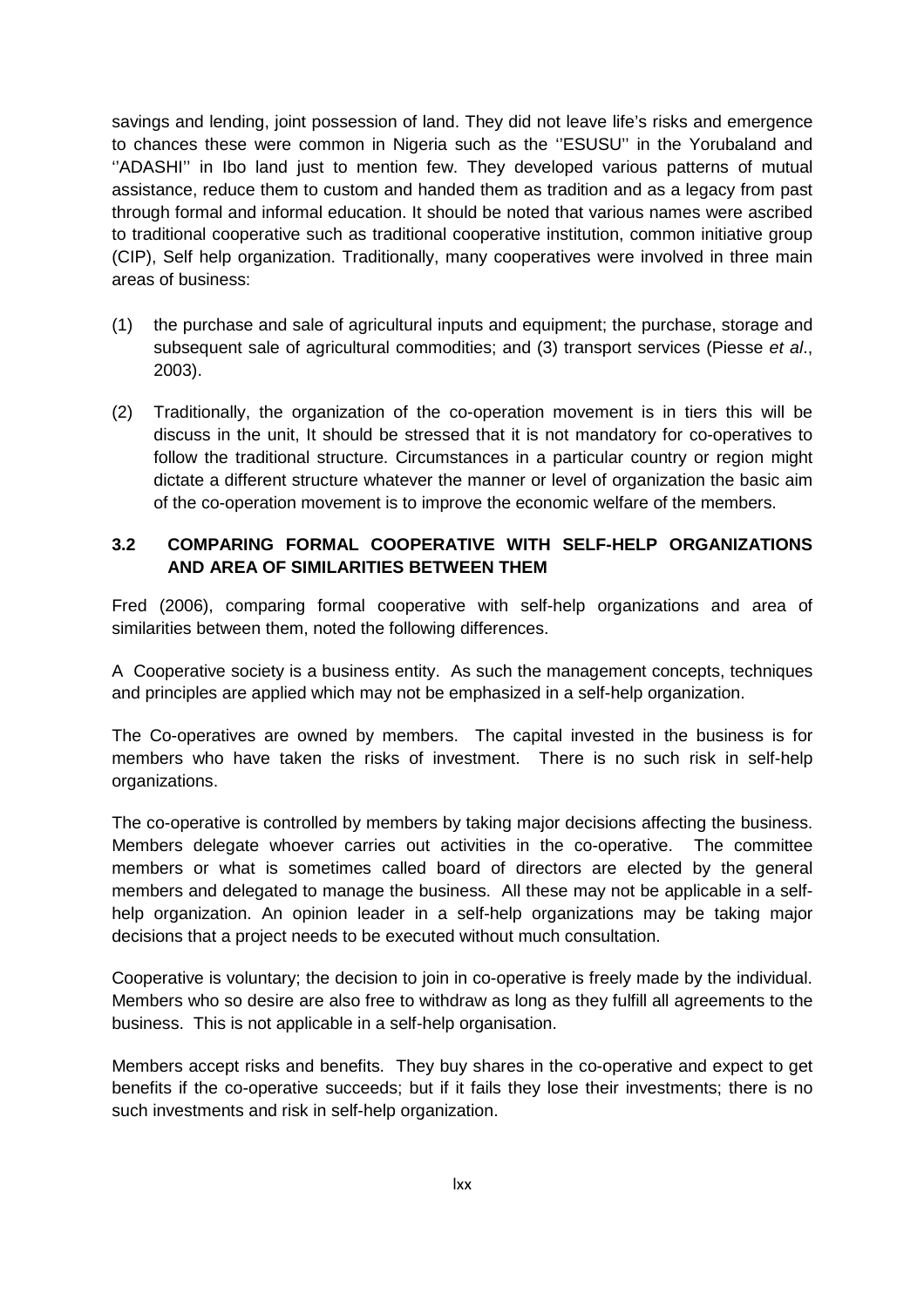A co-operative is a long-term concern, that is it outlives its founding fathers. That is why the sustainability in co-operative is higher than that of self-help organization, some of which operates on ad-hoc basis.

There are definite rules and regulations governing co-operatives as spelt in the cooperatives Decree of 1993, the co-operative laws of the various states of the Federation and by laws of each co-operative organization. But many self-help organization. But many selfhelp organizations are based on rules that are simple and are not necessarily reduced to contractual agreements. They fit into the normal behaviours of the community. They are capable of being modified depending on the changing circumstances and environment, which may result with the development of the group or community.

The process of registration of a co-operative is more rigorous than that of self-help organisation.

#### **Areas of Similarities Between Co-operative and Self-Help Organisation**

Having looked at some areas of differences between formal co-operative and self-help organization, let us briefly see their areas of similarities.

Individuals that form a co-operative share identical interest(s) or goal(s). The same can be said of self-help organization. It is the pursuit of such identical purpose that brings them together.

Roles exist in both self-help organization and formal co-operation. Members must play these roles. The proper execution of these roles will enhance the attainment of objectives.

Values are also shared by group members. These values are general agreement emphasized as positive or negative, that is, the "dos" and "don'ts" which are reflected in the constitution.

Communication exists in the groups. This includes communication between one individual and the other as well as between one individual and the organization.

Members of both organizations may enjoy a common identity. The identity separates members of an organization form other organizations. Such identity include: recognized names, and identical or peculiar mode of dressing among others.

#### **4.0 CONCLUSION**

In this unit, we have learn the Nigeria cooperatives contributions of different views on the Modern and traditional pattern of cooperation in Nigeria. Comparing the formal cooperative with self-help organizations and area of similarities between them and drew up various schemes for the cooperative movement for organising large-size societies and provision of State partnership and assistance. During 1960s, further efforts were made to consolidate the cooperative societies by their re-organisation. Consequently, and increased in societies based on positive effect on cooperative development for better living.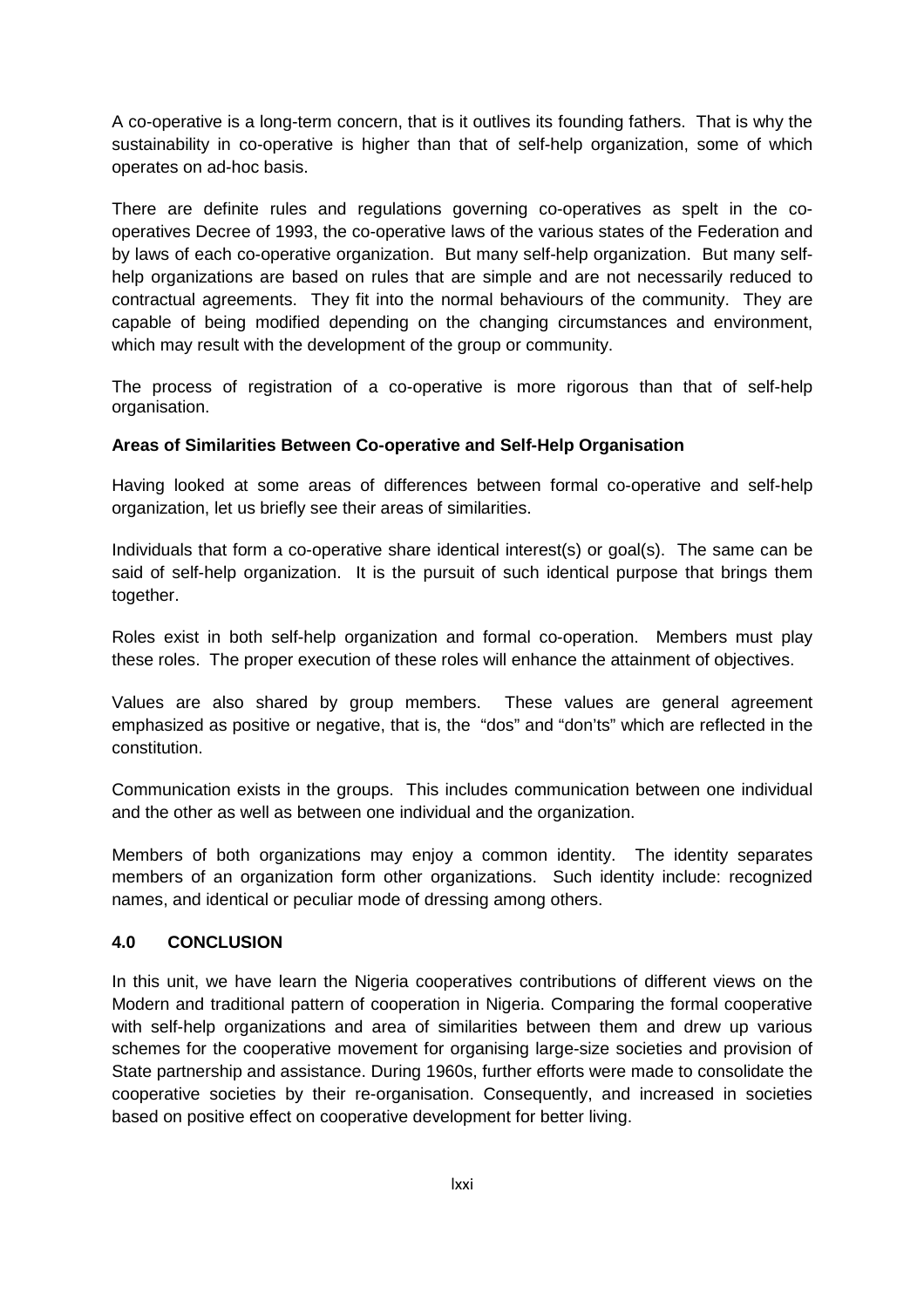#### **5.0 Summary**

The light of Co-operation is spreading so fast in all cities and villages to the extent that new Credit Unions/Societies are springing up on daily basis. The unions are now in thousands, with several affiliated societies. Indeed, the rate of their increase attests to the fact that Cooperative Societies offer a lot of benefits to their members. Recently in the Western Nigeria revealed that many business enterprises would have collapsed without the aid of Cooperative Credit Societies.

Therefore any of the Co-operative Union could be visited to enable us see part of their contributions to the support ability of our economy.

#### **6.0 Tutor Marked Assignment**

Discuss the Modern and traditional pattern of cooperation in Nigeria.

**C**ompare formal cooperative with self-help organizations and area of similarities between them.

#### **7.0 References and Further Reading**

David, A. S. (1998). Essential Information on Cooperative Credit Societies(CTCS/CICS), Dac-print Publishers, Ibadan, Nigeria.

Daniel, H(2006),Dictionary of Management, Academic(India)Publishers. New Delhi.

Epetimehin, F.M,(2006). Understanding the Dynamics of Cooperatives, ICReTI Publishing house, Ibadan, Nigeria.

Fred, E (2006), Introduction to Co-operatives Course Material on COP 101, National Open University of Nigeria, pp1-6.

Lawal, K. A.A and Oludimu, O. L (2011),Management Theory, Practices and Focus, Asogun Published, Ibaban, Nigeria, pp m.

Roy, E. P. (1981), Cooperative: Development, Principles and Management, Interstate Printers and Publishers, INC.USA pp1-110.

S. Owojuyigbe, (2007), Cooperative Administration and Fieldwork in Nigeria.3<sup>rd</sup> edition, Samlolly Publishers Ibadan, Nigeria, pp

Oludimu, O. L. and Adedoyin, S.F (1996).Running a more successful cooperative, Triumph Book Publishers, Ijebu Ode, Nigeria.

Umebai, E.E.(2008), Rural Development and Management, Course Material on MPA769 National Open University of Nigeria, pp36-44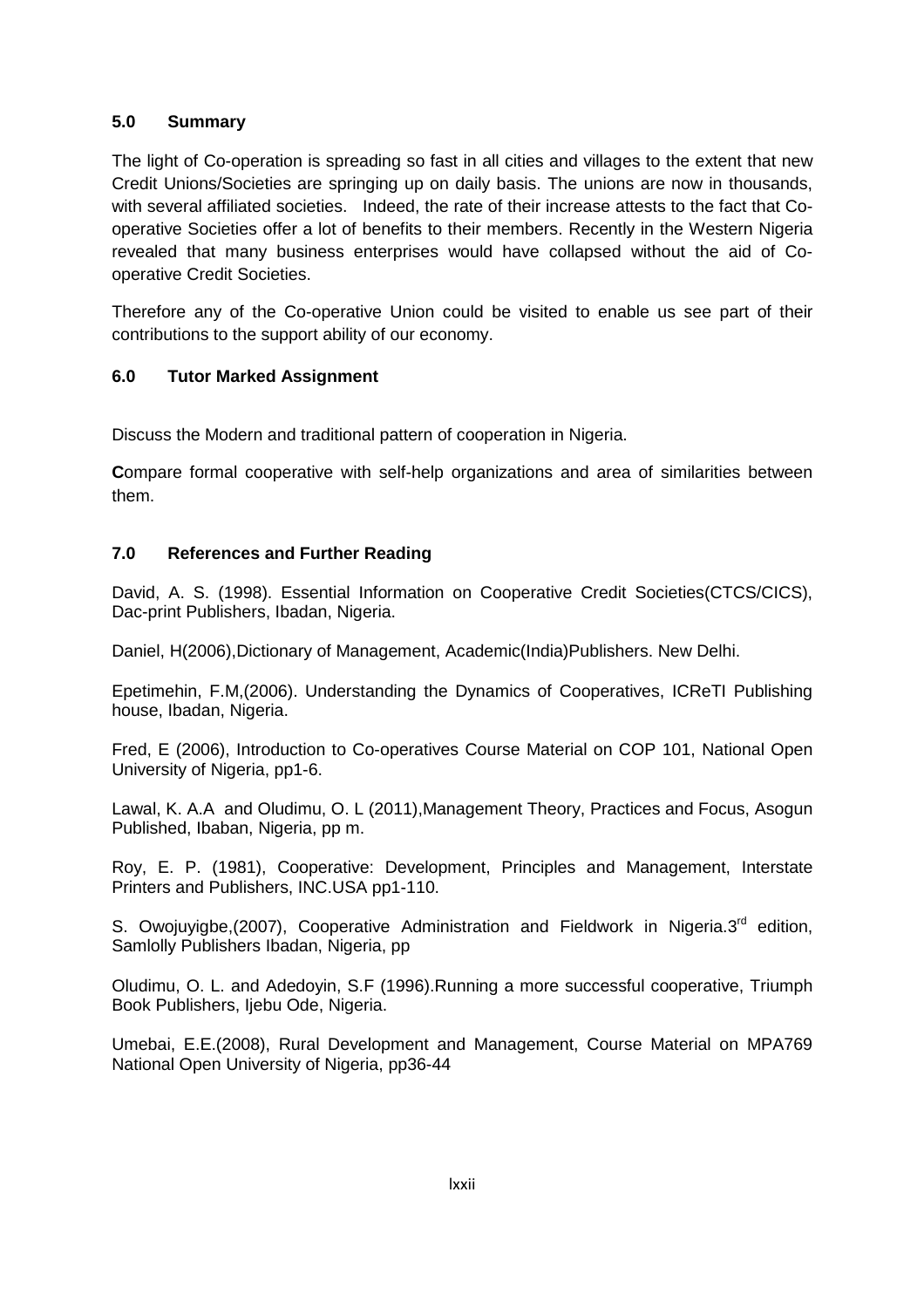#### UNIT 13: **Structure of the cooperative movement in Nigeria**

#### **CONTENT**

#### **1.0 INTRODUCTION**

- **2.0 Objectives**
- **3.0 MAIN CONTENT**
- **3.1 Structure of the cooperative movement in Nigeria**
- **3.2 Primary Cooperative Societies**
- **3.3 Secondary Cooperative Societies**
- **3.4 Tertiary Level**
- **3.5 Apex Cooperative Organization**
- 4.0 Conclusion
- 5.0 Summary
- 6.0 Tutor Marked Assignment
- 7.0 References and Further Reading

#### **1.0 INTRODUCTION**

The organization of the co-operation movement is in tiers, which form a pyramid shaped structure. At the bottom of the structure are primary co-operative societies whose membership consists of individuals. The primary societies serve their members directly. Their size may vary from small village societies to large societies serving several villages. The range of business of primary societies also varies from single purpose co-operative societies engaging in, for example retail trading, to multiple purpose combining, for instance retailing and product marketing. Primary societies form the foundation of the co-operative movement; success of the movement invariable hinges on grass root support.

The next tier in the pyramid consists of "co-operative unions" also known as "secondary societies". These operate on the same basis as primary societies except that their membership is limited to primary societies. Through these associations primary societies they would not afford. For example, primary retail societies could combine to form a wholesales co-operative societies' association which serves the member primary societies. Secondary societies may further to form a union at a regional or province level. For example, wholesale co-operative associations in a particular province could combine to form a provincial wholesale co-operative union, federation: the "apex union" composed of the union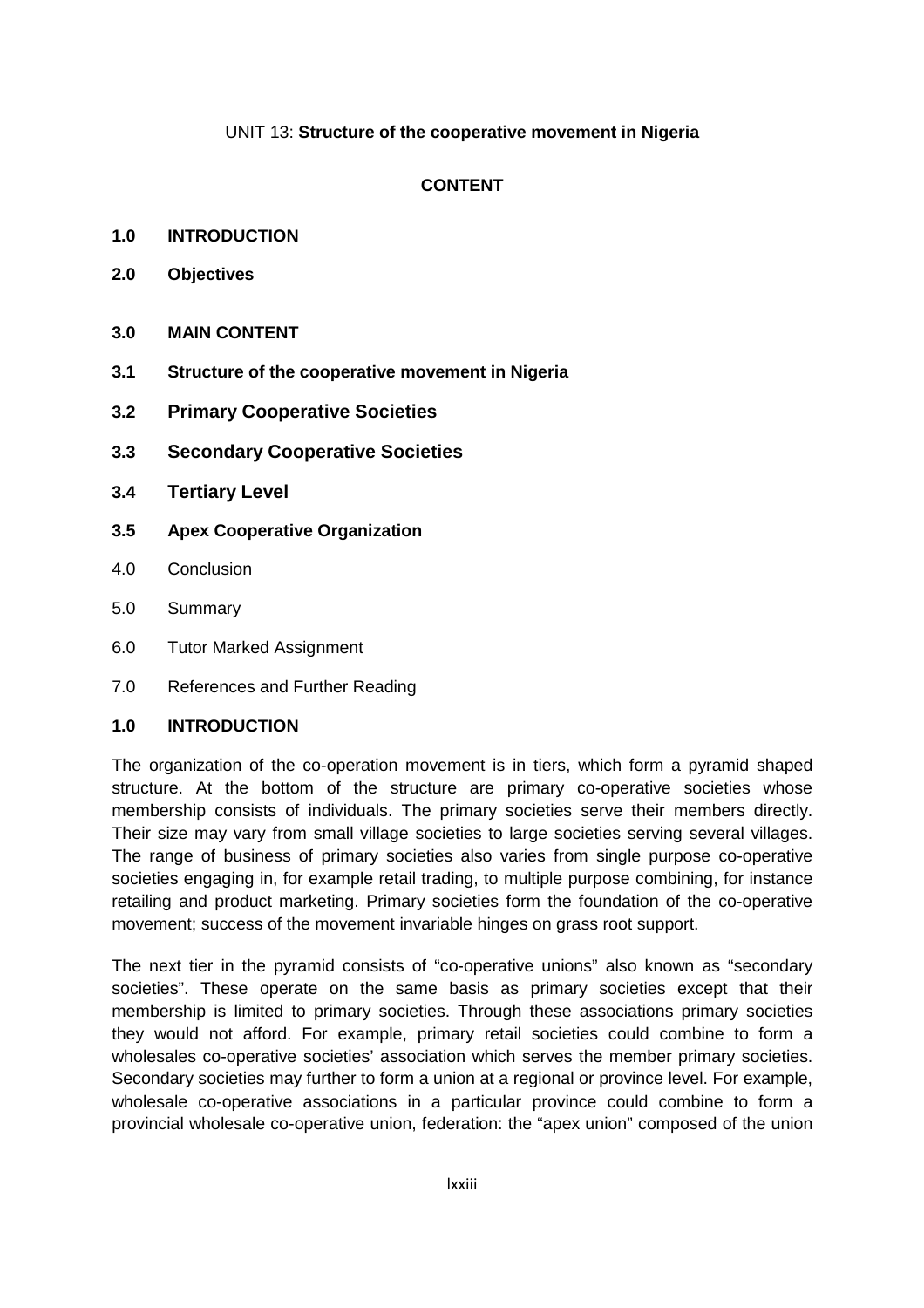(Co-operative Societies Act, 1982) at the international level, co-operative are united under one umbrella of the International Co-operative Alliance (ICA)

#### **2.0 OBJECTIVES**

To understand Structure of the cooperative movement in Nigeria

#### **3.0 MAIN CONTENT**

#### **3.1 Structure of the cooperative movement in Nigeria**

The organizational structure of cooperation is a four-tier system with the mother union at the apex and primary societies at the base (Oshuntogun 1971).

When considering the structure of cooperative societies in Nigeria, we would mention primary, secondary and Apex Nigeria, we would mention primary, secondary and Apex Organization or Tertiary societies. Let's explain these one by one. It consists of the following in an ascending hierarchical order.

#### 3.2 **Primary Cooperative Societies**:

Membership is made up of people who share similar aims hopes and aspirations. Members pay strong allegiances to the society. The primary level is more effective because memberpatrons participate fully in the activities of the society. The society operates at the grass root level, e.g. villages, quarters and towns. Examples are Cooperative Consumer Society (CCS), Cooperative Thrift and Credit Society (CTCS), etc.

Moreso, Members of Primary Societies are individuals or (natural persons).Such individuals decide to become members in the organization voluntarily. They appear in two forms. One form is a situation whereby the individual members already has his/her individual enterprise or business and the cooperative society is formed to serve as "service organization" to the members so that each member will use the service gained from the society to expand his/her business. Example of such benefits includes giving loans, advice and supplying farm input to members.

The other form is a situation whereby the members collectively or jointly run a business enterprise and the benefits derived from this is for the members in general or as a group. Example of this could be found when members of a society engage in collective farming. Examples of Primary cooperative Societies are Farmers Cooperative societies. Consumer Cooperative societies, Cooperative thrift and Credit Societies .e.t.c. For Primary Societies to be able to carry out above-mentioned functions, they must be financed by their members.

#### 3.3 **Secondary Cooperative Societies**:

This consists of an affiliation of primary societies (union level) which operates at local government level, cities e.t.c. The union renders services to primary societies as primary societies render service to individuals. Such services that are rendered to primary societies include giving advice, loans, grants, keeping the books and records of primary. Examples are Cooperative Produce and Marketing Union (CPMU) Cooperative thrift and credit union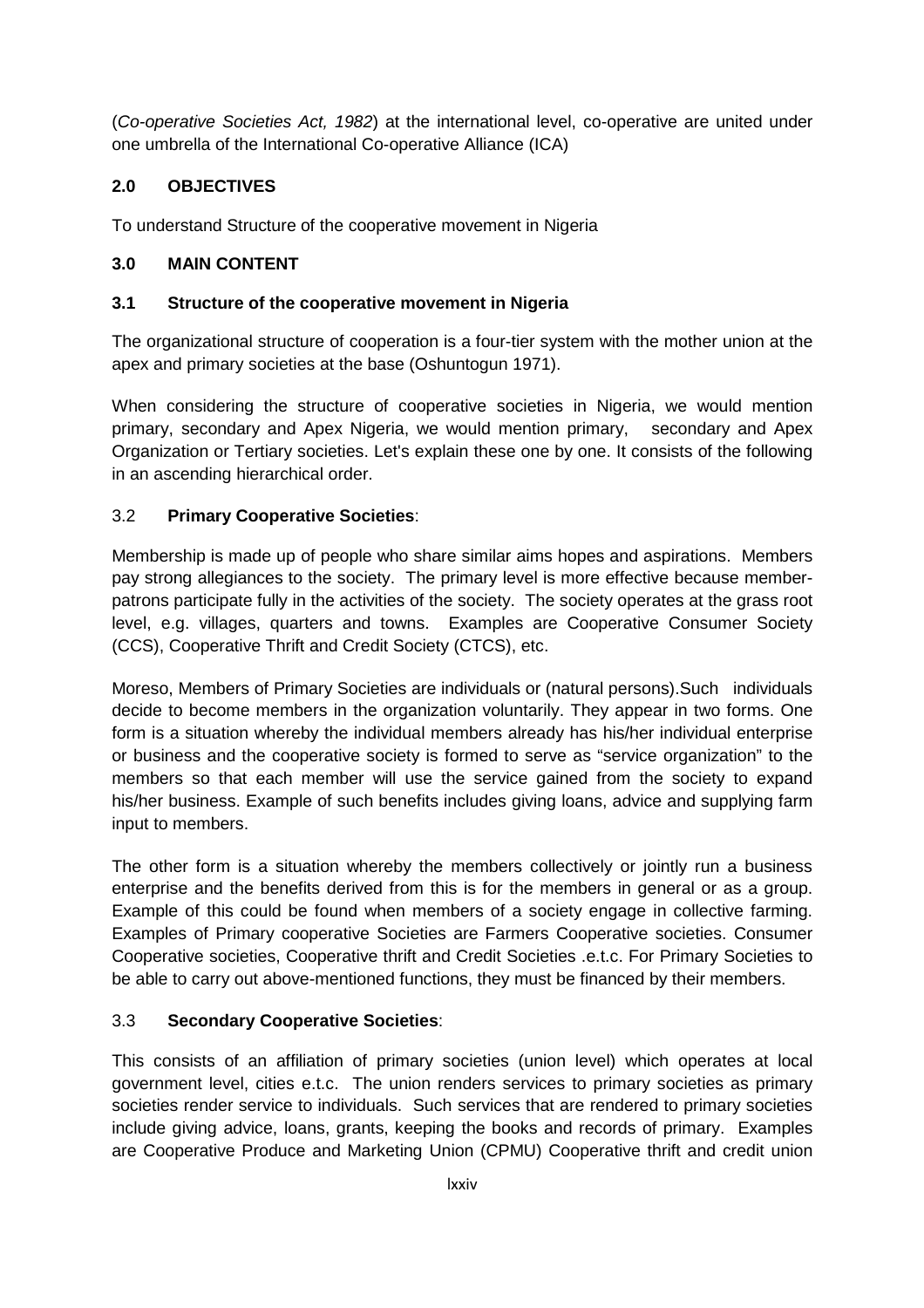(CTCU). Members of Secondary Cooperative Societies are corporate bodies or primary cooperative societies. When Primary societies join together, they become an association which may affiliate to a secondary society or a union. The union renders services to primary Societies as primary Societies render services to individuals. Such services that are rendered to primary societies by secondary ones include among others, giving advice loans, grants, keeping the books and records of primary societies affiliated to them. The service also includes processing, selling of the agricultural products sent to them by these affiliated organizations. They also source for funds for the affiliated societies. As mentioned in the case of primary societies, affiliates of secondary societies must financially support their secondary or union.

#### 3.4 **Tertiary Level**:

The tertiary is known as league of unions which operates at the state level. All the unions are the members of the state league e.g. League of Cooperative Thrift and Credit Union (LCTUC); League of Cooperative Fishermen Union (LCFU). The league assist the cooperative fishermen union in the interpretation of laws and policies and in solving their general problems. Secondary Societies or Unions form Tertiary Cooperative Societies. Areas where Tertiary societies can be useful to Secondary Societies include promotion of education, representing the affiliates nationally and internationally, linking with the government, sourcing scholarships for Cooperators that belong to their affiliated Societies. Other areas include arranging workshops, seminars for Managers/Secretaries Auditing the books and records of Secondary and Primary Societies, etc.

#### 3.5 **Apex Cooperative Organization**:

An Apex Organization is formed to render better services to Secondary Societies receives its membership and power from the affiliated unions which makes its membership to be the smallest compared with the unions and the primary societies. Its main objective is to further increase the bargaining power and strength. There are three types of Apex Organizations. The first type is the national apex Organization. Examples of this are the Cooperative Federation of Nigeria (CFN), and National Association of Cooperative Credit Union of Nigeria (NACCUN). The second type is the regional Apex Organization. Examples of this arc Cooperative Supply Association (CSA), Association of Nigerian. Cooperative Exporters (ANCE). The third type is the State Apex Cooperative Organizations. Examples are State Cooperative federations like Oyo State Cooperative Federation. Federation of Osun State Cooperatives, Katsina State Cooperative Federation e.t.c. Examples of Apex Organisations are the Association of Nigeria Cooperative Exporter (ANCE) and the cooperative Supply Association (CSA) are examples of regional cooperative organizations, Nigeria Agricultural and Cooperative and Rural Development Bank (NACRDB), Cooperative Federation of Nigeria (CFN) are example of national cooperative organization while the International Cooperative Association (ICA) is an example of international cooperative organization.

#### **4.0 CONCLUSION**

It should be stressed that it is not mandatory for co-operatives to follow the traditional structure. Circumstances in a particular country or region might dictate a different structure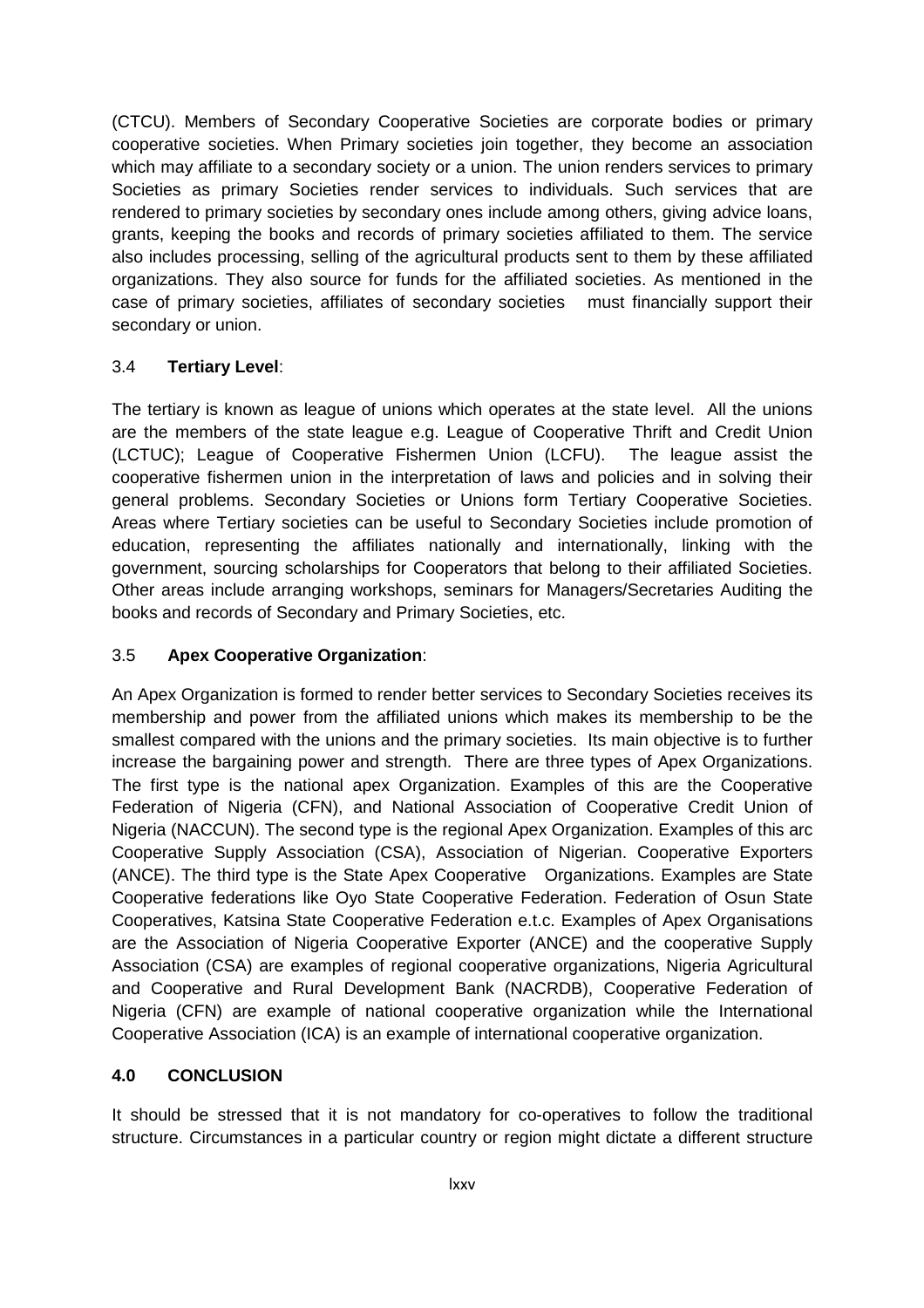whatever the manner or level of organization the basic aim of the co-operation movement is to improve the economic welfare of the members.

#### **5.0 SUMMARY**

In this unit, we have discussed the considering the structure of cooperative societies in Nigeria, we would mention primary, secondary and Apex Nigeria, we would mention primary, secondary and Apex Organization or Tertiary societies. Let's explain these one by one.

#### **6.0 TUTOR MARKED ASSIGNMENT**

Discuss the Structure of the cooperative movement in Nigeria.

#### 7.0 **REFERENCES AND FURTHER READING**

Fred, E (2006), Introduction to Co-operatives Course Material on COP 101National Open University of Nigeria, pp1-6.

Lawal, K. A.A and Oludimu, O. L (2011),Management Theory, Practices and Focus, Asogun Published, Ibaban, Nigeria, pp m

Roy, E. P.(1981), Cooperative: Development, Principles and Management, Interstate Printers and Publishers, INC.USA pp1-110.

Umebai, E.E.(2008), Rural Development and Management, Course Material on MPA769 National Open University of Nigeria, pp36-44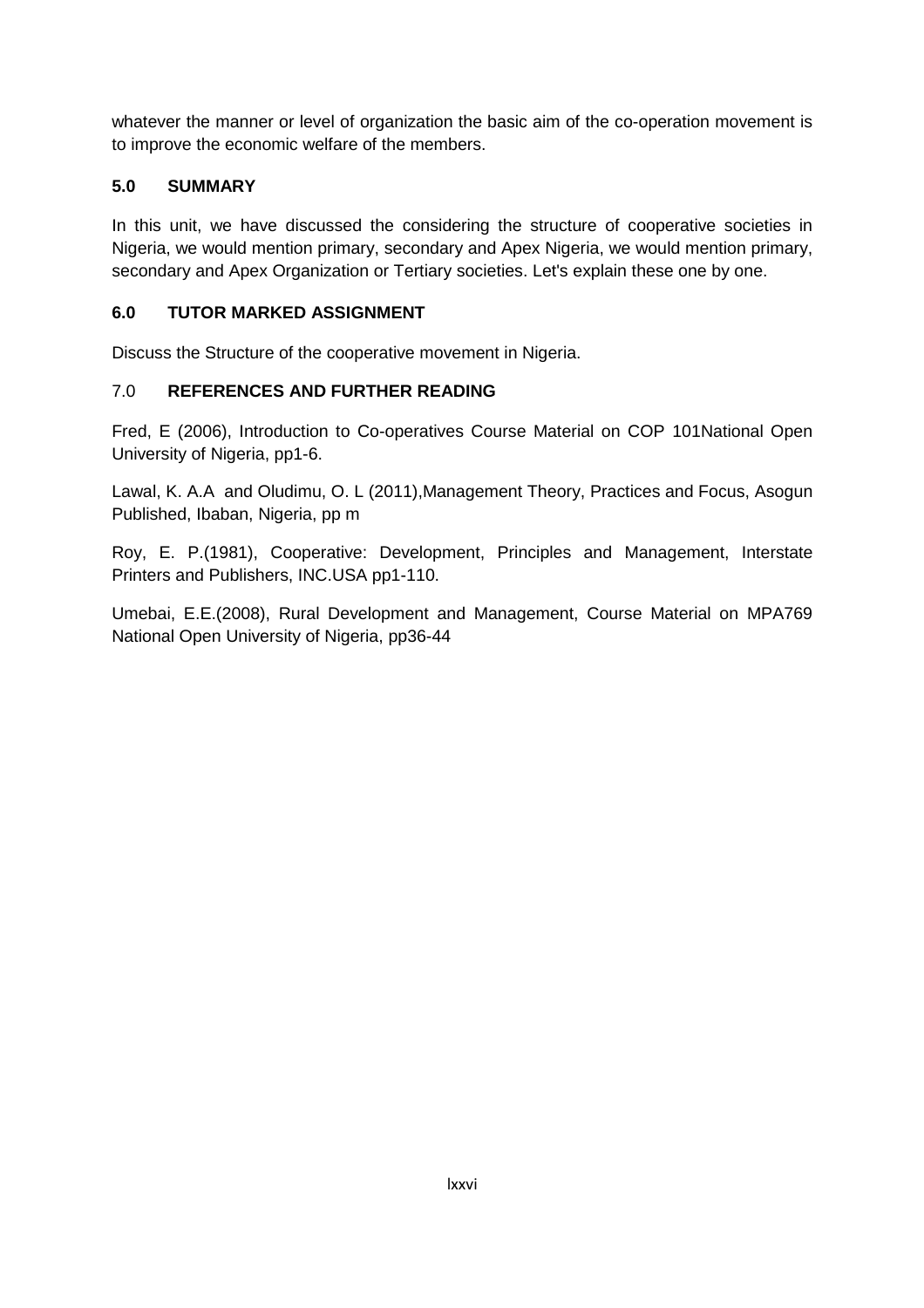#### **UNIT 14 : The activities of the following: ANCE, NACCUN, NACMO, CFN, and NCISN**

#### **CONTENT**

- **1.0 Introduction**
- **2.0 Objectives**
- **3.0** Main Content
- **3.1 Association of Nigerian Cooperative Exporters (ANCE)**
- **3.2 NATIONAL ASSOCIATION OF CO-OPERATIVE CREDIT UNIONS OF NIGERIA (NACCUN)**
- **3.3 National Association of Cooperative Marketing Organisation (NACMO)**
- **3.4 CO-OPERATIVE FEDERATION OF NIGERIA (C.F.N)**
- **3.5 NATIONAL CO-OPERATIVE INSURANCE SOCIETY NIGERIA LIMITED (NCIS)**
- **4.0 Conclusion**
- **5.0 Summary**
- **6.0 Tutor Marked Assignment**
- **7.0 References and Further Reading**

#### **1.0 INTRODUCTION**

The discussion in this unit shall focus on different association and organization bodies of cooperatives in Nigeria. Brief illustration on why, how when they are established their importance and functions they performs.

#### **2.0 OBJECTIVE**

To describe the activities of the following: ANCE, NACCUN, NACMO, CFN, NCISN

#### **3.0 MAIN CONTENTS**

#### **3.1 Association of Nigerian Cooperative Exporters (ANCE)**

This is the Association of Nigeria Co-operative Exporters limited. It comprises several Cooperative Produce Marketing union in Oyo, Ondo, Ogun, Lagos and Ekiti States. It is established for exporting good quality Cocoa, Coffee and Palm kernels. It also specialists in the production and marketing of livestock feeds know as ANCE FEEDS.

Since its inception in 1945, ANCE has received several international awards for exporting quality agricultural product from Nigeria. The association has to its credit an ultra-modern office complex, popularly called ANCE BUILDING on Magazine Road, Oricho, Ibandan, as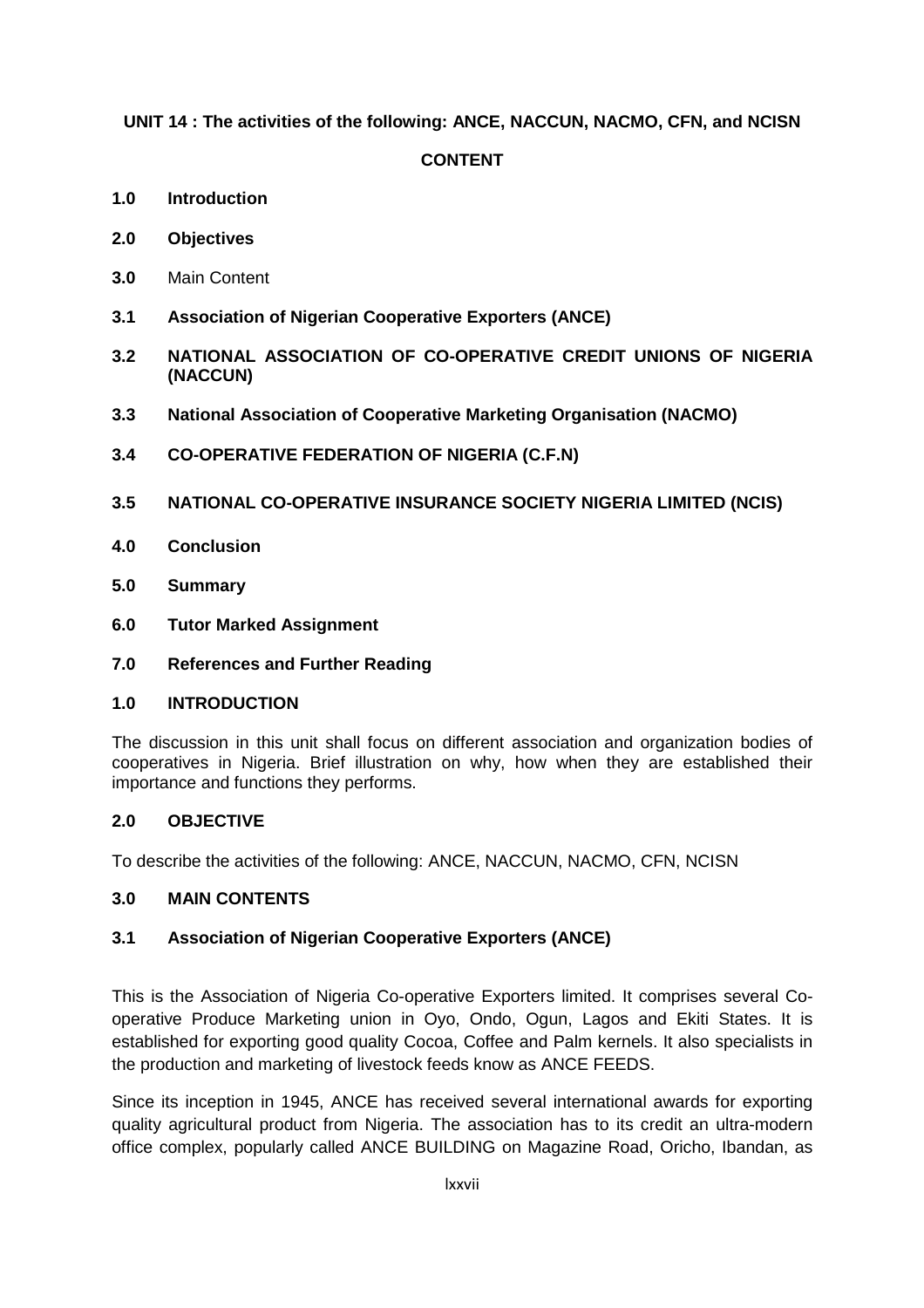head-Office. It has Area offices in Ondo, Ondo State, Abeokuta, Ogun State, and Apapa, Lagos State.

#### **3.2 NATIONAL ASSOCIATION OF CO-OPERATIVE CREDIT UNIONS OF NIGERIA (NACCUN)**

National Association of Co-operative Credit Unions in Nigeria was formed in 1970 for the propagation and development of Co-operative Credit Societies in Nigeria. The founders aimed at educating both the staff and the members on how to improve the existing Savings and Credit Co-operatives especially among the lower and middle income groups. It is founders' believe that if we encourage savings to provide for credit facilities, NACCUN is therefore committed to the promotion of socio-economic development of our communities through collaboration with the Federal Government. It strongly believes that this is achievable through Thrift and Credit Societies. NACCUN has been encouraging and teaching Nigeria Women to make savings and use such savings for credit facilities both in Urban and Rural set-ups.

This co-operative apex body is a member of the African Confederation of Co-operative Savings and Credit Association (ACCOSCA) of Credit Union (WOCCU). NACCUN administrative office is situated at plot 5, Adelabu Close opposite Custom & Excise Training School, Ikeja Lagos.

#### **3.3 National Association of Cooperative Marketing Organisation (NACMO)**

The Nigerian Agricultural Co-operative Marketing Organisation (NACMO) was established as a national co-operative apex in 1987. it has the goal of promoting fully integrated multipurpose Co-operatives for food productions, processing, preservation, storage and marketing. It also specializes in the distribution of agricultural inputs. Since its inception, NACMO has been actively involved in the following:

- a) Promotion and co-ordination of inter and intra state marketing in food crops among cooperatives in the country.
- b) Importation and distribution of agro-input like fertilizers seeds implements, chemicals coop-farmers.
- c) Encouragement and promotion of Multi-purpose Co-operative societies for food crops production and development
- d) Marketing of members produce to large scale agro processors commodities of members.

NACMO's Head-Office is at: logos Badary Express-way, plot 234, Amuwo Odofin New Town, Behind Durbar 9Festac 77 Hotel Plc), Lagos.

#### **3.4 CO-OPERATIVE FEDERATION OF NIGERIA (C.F.N)**

The Co-operative Federation of Nigeria was formed in 1945 and formally registered in 1967. it is the national apex organization which represents the entire co-operative movement in Nigeria. All state Co-operative Federation of Nigerian Co-operatives at the International level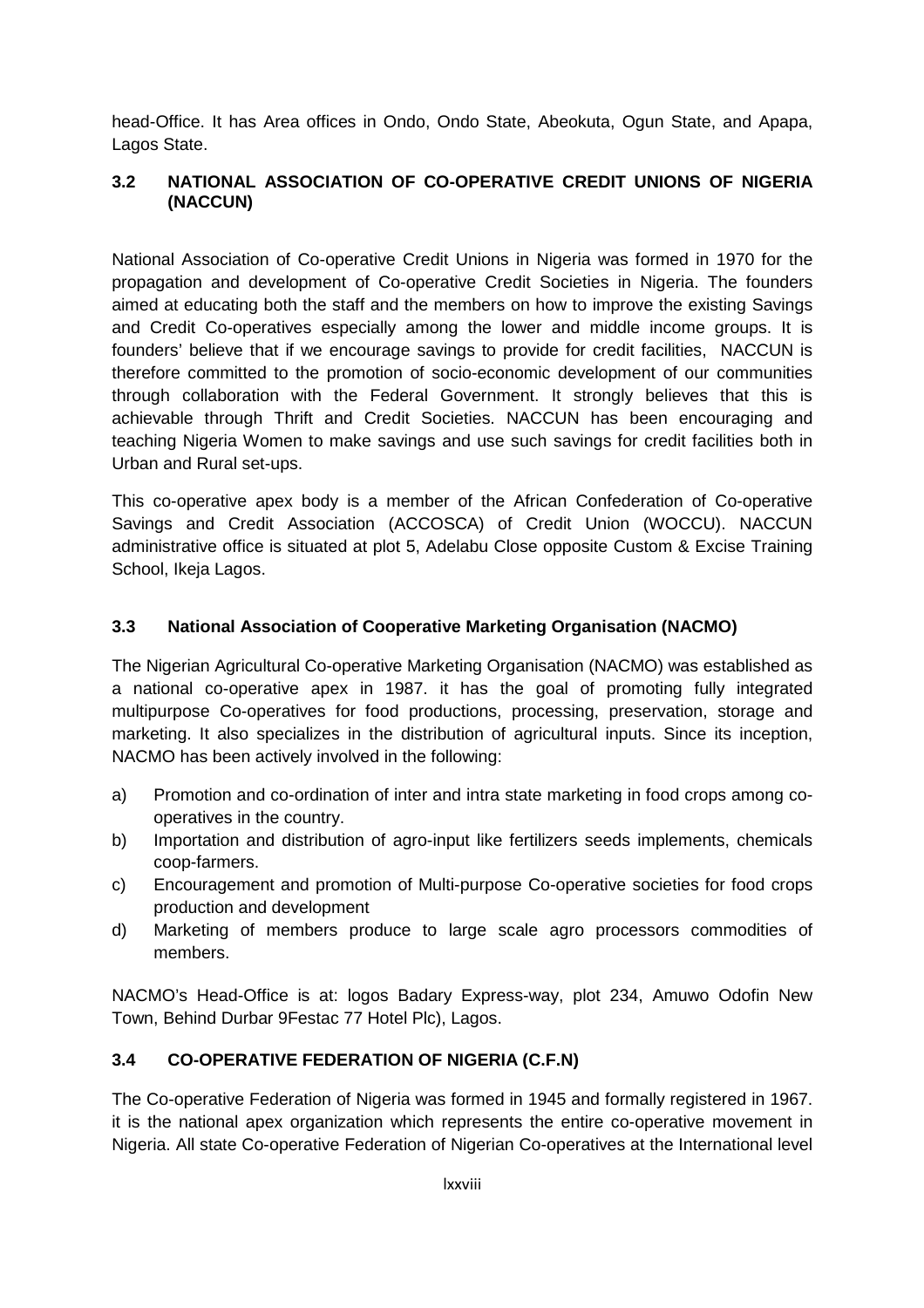and it promotes supports and advises co-operatives nationally. It is a member International Co-operatives Alliance (ICA) as well as the International Federation of Agricultural Producers (IFAP). The CFN was formed to achieve the following goals:

- $\div$  To ensure that co-operatives play their proper roles in the economic and social life of the nation by publicizing the aims, purpose and benefits of Co-operation.
- \* To work out a common policy and engender a sense of solidarity within the Cooperative Movement. This is done by holding national and regional conferences for the exchange of ideas and information on common problems and for mediating disputes within the movement.
- \* To make representation to the proper authorities concerning matters affecting the interest of the Co-operative Movement.
- \* To sponsor legislation for the growth and development of Co-operatives and to hold a watching brief for the Movement in legislative matters.
- $\div$  To participate with the regions in the mass development of Co-operatives education of staff and members.

CFN has achieved a lot in the mass development of Co-operatives within the country especially through its periodically publications and seminars.

#### **Co-operative Federations**

States Co-operative Federation are members of CFN and they are its representatives. This enables each registered Union and Society to benefit from CFN. The following are the responsibilities of each State Co-operative Federation to its members.

- To supervise and protect every registered union in the state
- To audit the book and records of all registered unions and societies in the state
- To send an audit report to the state Director of Co-operatives
- To act as intermediary between the members and CFN.
- To audit and supervision fees from the registered societies/unions in the state.
- To settles disputes amicably among the Co-operative members in the state.
- To be an umbrella for all registered Co-operatives Societies according to the order of Director of Co-operatives in the state

To enjoy all above services, any registered society/union can get in touch with the Executive Secretary of the Co-operative Federation in its state

#### **3.5 NATIONAL CO-OPERATIVE INSURANCE SOCIETY NIGERIA LIMITED (NCIS)**

It mission statement was to build a formidable cooperative insurance apex that ensures and guarantees the welfare of its members and their dependents.

National cooperative insurance Society Nigeria Limited (NCIS) was established on Novembe  $25<sup>th</sup>$ , 1977 as the only national cooperative insurance apex institution to perform the dual function of issuing certificate of practice to cooperative societies wishing to practice insurance and also insure cooperators and their dependents in accordance with Section 1B of the Cooperative and Social Development (transfer of functions Decree No. 28 of 1976.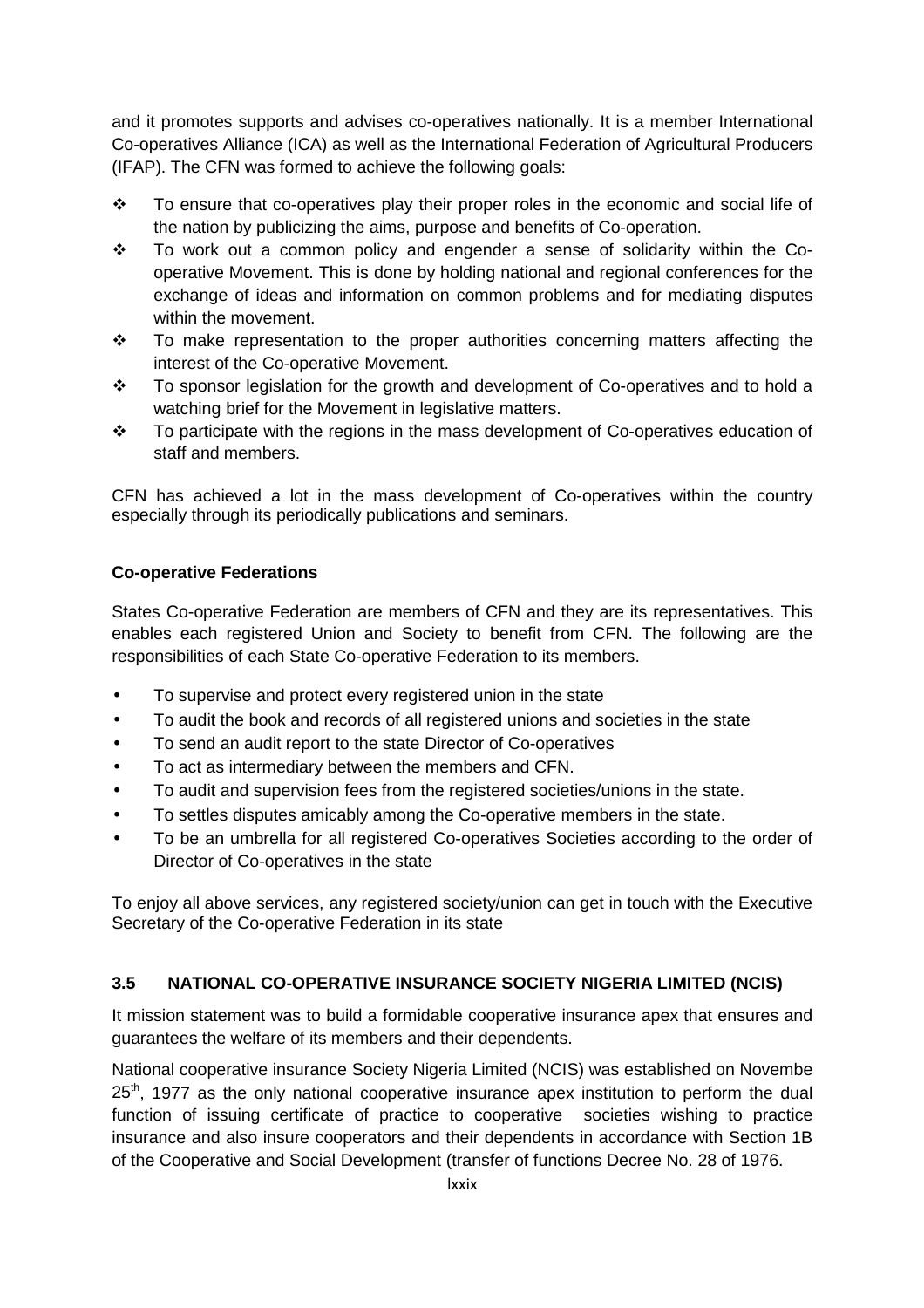On the 9<sup>th,</sup> day of July, 1980 NCIS was registered to continue as a conventional insurer under the Insurance Decree of 1976 to carry on the insurance of general businesses because of the expansion and wider spread or cooperative societies across the nation, NCIS on the 16<sup>th</sup> July, 1988 informed the Federal Government of its intention to limits it operation to the cooperative Societies to revitalize and supervise them effectively. The application was granted accordingly to provision Section 1 (i) (a) and 3 (i) (c) of the insurance decree of 1976 as a mutual concern for the purpose of cooperative Societies without having share capital which is also protected by insurance Decree 2 of 1997 section 97.

#### **CORPORATE RESPONSIBILITY**

National Co-operative Insurance Society assumed effective control and supervision of all affiliated registered and functional Co-operative Insurance Societies carrying on business anywhere in the Federation and to act as their clearing house in the distribution of risk. And through the Co-operative Insurance, NCIS offers insurance to co-operators at reasonable rates.

The Services provided are:

- 1. Life Insurance
- 2. Motor Insurance.
- 3. Fire & Special Perils Insurance.
- 4. Theft, House Breaking /Burglary Insurance.
- 5. Group Personal Accident.
- 6. Goods In Transit Insurance.
- 7. Money Insurance (Cash In Safe /Transit).
- 8. Workmen Compensation Insurance.
- 9. Office All Risk/ Comprehensive Holders Insurance
- 10. Cooperative Guarantee Bond.
- 11. Fidelity Guarantee Insurance.
- 12. Oil And Gas Insurance For Cooperators.
- 13. Marine Insurance For Cooperators
- 14. House Owners And House Holders Insurance.
- 15. Death Insurance

#### **Nigerian National Cooperative Wholesale Association (NNCWA) Kaduna Federation of Milk Producers Cooperatives Association Ltd, Kaduna;**

#### **4.0 CONCLUSION**

In this unit, we have learn the different associations contribution drew up various schemes for the cooperative movement for organising large-size societies and provision of State partnership and assistance, efforts made to consolidate the cooperative societies by their organisation. Consequently, increased in societies based on positive effect on cooperative development that assisted in providing solution better living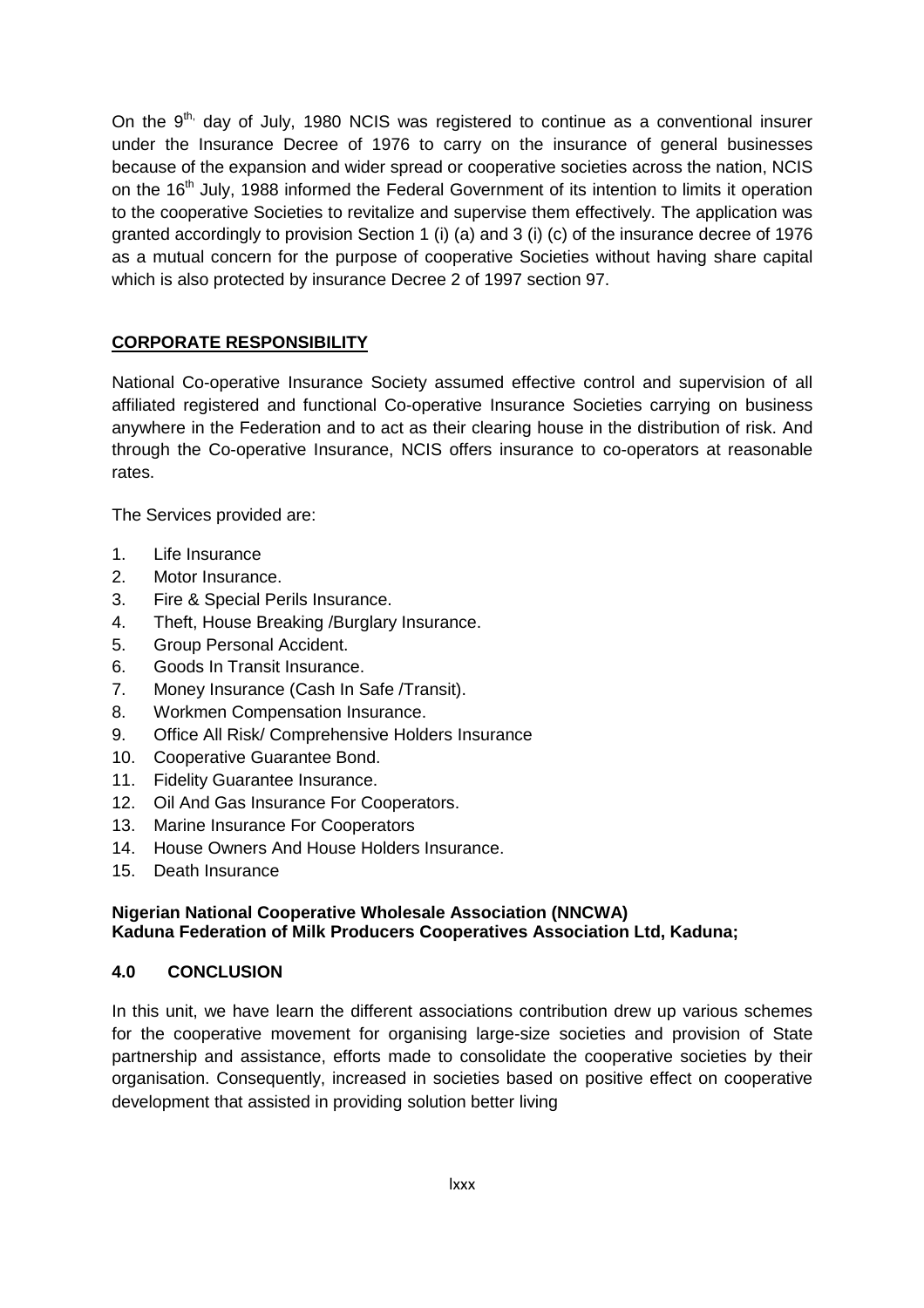#### **5.0 SUMMARY**

In summary, Cooperative associations engaged with multi-economic activities that yield additional assistance and partnership benefit socially and economically.

#### **6.0 TUTOR MARKED ASSIGNMENT**

Discuss the activities of the following: ANCE, NACCUN, NACMO, CFN, and NCISN.

#### **7.0 REFERENCES AND FURTHER READING**

David, A. S. (1998). Essential Information on Cooperative Credit Societies(CTCS/CICS), Dac-print Publishers, Ibadan, Nigeria

Daniel, H(2006),Dictionary of Management, Academic(India)Publishers. New Delhi.

Epetimehin, F.M,(2006). Understanding the Dynamics of Cooperatives, ICReTI Publishing house Ibadan, Nigeria

Lawal, K. A.A and Oludimu, O. L (2011),Management Theory, Practices and Focus, Asogun Published, Ibaban, Nigeria, pp m

S. Owojuyigbe, (2007), Cooperative Administration and Fieldwork in Nigeria.3<sup>rd</sup> edition, Samlolly Publishers Ibadan, Nigeria, pp

Oludimu, O. L. and Adedoyin, S.F(1996).Running a more successful cooperative, Triumph Book Publishers, Ijebu Ode, Nigeria.

"The Co-operative Information Superhighway." International Cooperative Alliance (ICA). (2011) Available from www.coop.org . Review of International Co-operation, quarterly.

Cooperatives - benefits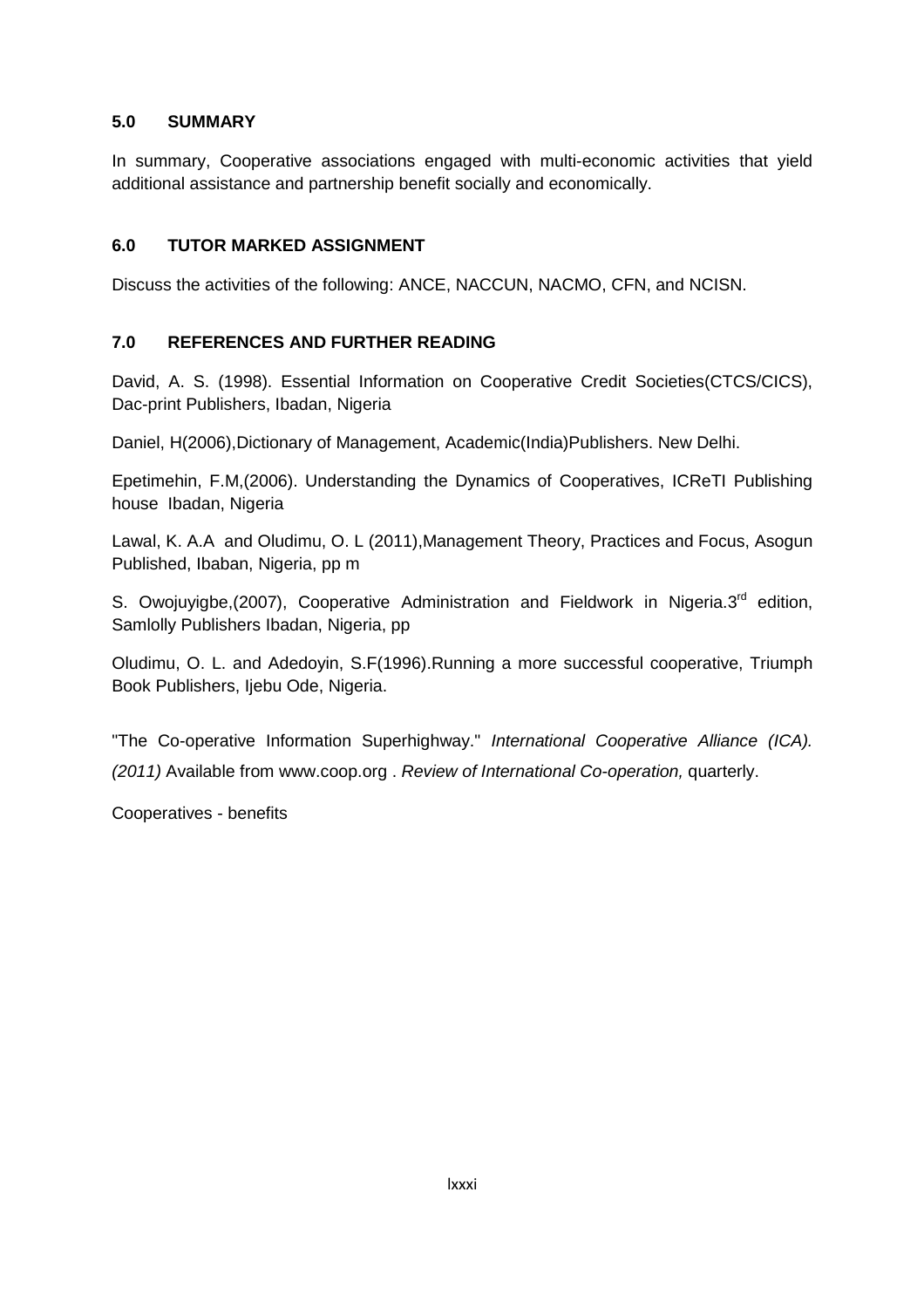**UNIT 15 : The role of** International Agency for Cooperative Development (**ICD), World Council of Credit Unions - WOCCU and IFAP – International Federation of Agricultural Producers,** International fund for Agricultural development (IFAD).

#### **CONTENT**

- **1.0 Introduction**
- **2.0 Objectives**
- **3.0 Main Content**
- **3.1 The International Agency for Cooperative Development (IACD)**
- **3.2 World Council of Credit Unions (WOCCU)**
- **3.3 INTERNATIONAL FEDRATION OF AGRICULTURAL PRODUCERS (IFAP)**
- **3.4 INTERNATIONAL FUND FOR AGRICULTURAL DEVELOPMENT (IFAD)**
- **4.0 Conclusion**
- **5.0 Summary**
- **6.0 Tutor Marked Assignment**
- **7.0 References and Further Reading**

#### **1.0 INTRODUCTION**

The role of different international cooperative organization in promoting sustainable development around the world to empower people through reliable, affordable and access to high quality of basic needs and want proven their worth as source of assistance during crisis and recognition regardless of challenges posed by the operating environment. The understanding of operations and activities of international agency involved will assist in promoting cooperation among nations and exposure.

#### **2.0 OBJECTIVES**

To discuss the role of IACD, WOCCU and IFAP/IFAD

To understand major role played by each organization and

To understand the main purpose of their establishment.

#### 3.0 **MAIN CONTENT**

#### **3.1 The International Agency for Cooperative Development (IACD)**

The International Agency for Cooperative Development (IACD) comprises of different cooperative agency such as ICA, WOCCU, ILO's, IFAP, FAO, mention just few of them performing similar role and activities towards the growth and development of cooperative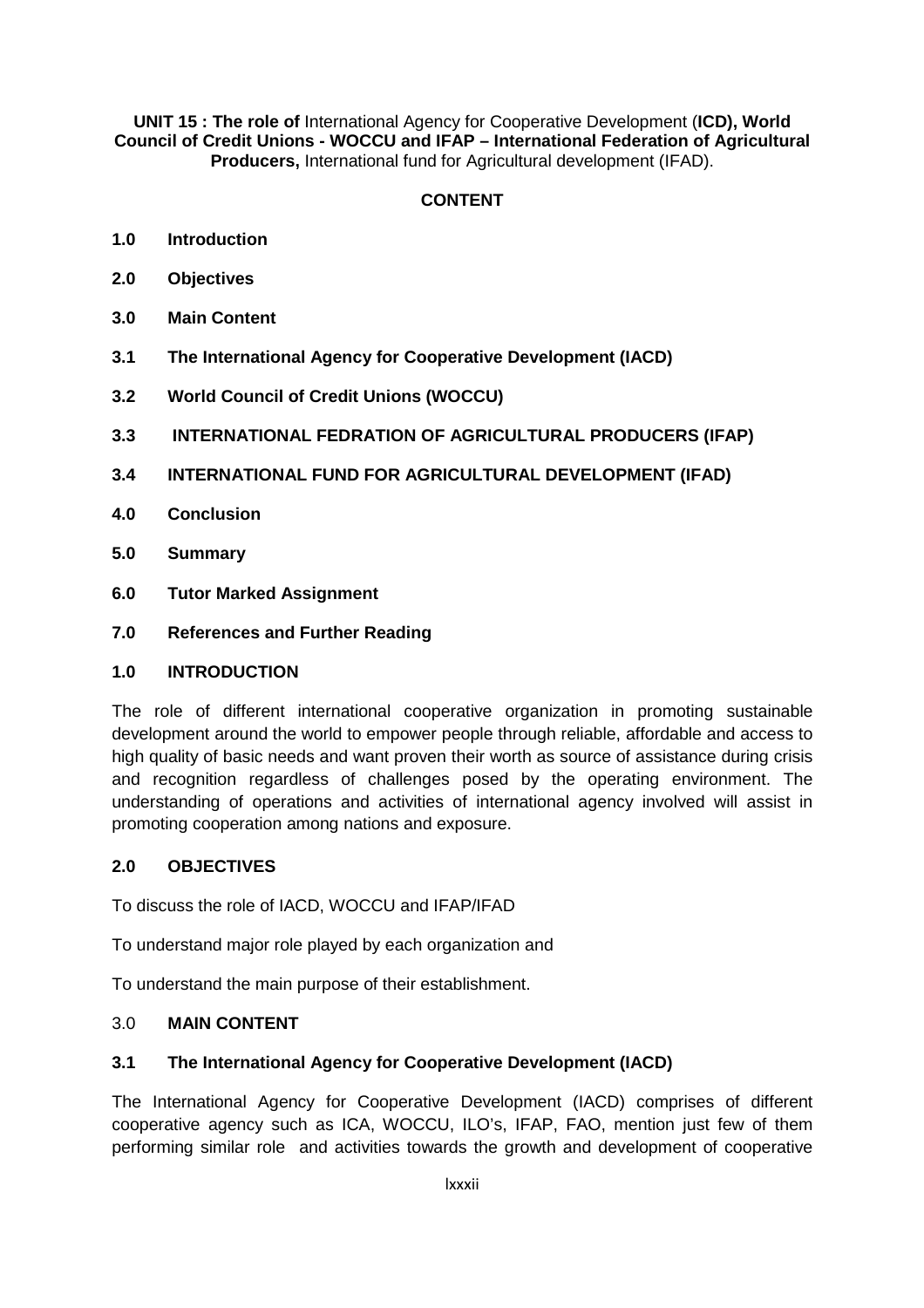and peace movement locally and internationally between developed and developing countries. The role played by these agency towards integrating economy development and eradication of poverty thereby assisting the government through the provision of basic and social amenities. The IACD is an independent non-governmental association which unites, represents and serves co-operatives world wide. Its members are national and international co-operative organisations in all sectors of activity including agriculture, banking, credit and saving, industry, insurances, fisheries, housing, tourism and consumer co-operatives. http://www.prensacooperativa.com.ar/cgi-bin/Simbolos.asp.

#### **3.2 World Council of Credit Unions (WOCCU) Insight on the global credit union movement**

The World Council of Credit Unions (WOCCU) Is the global trade association and development agency for credit unions. Is the only organization representing credit unions in developed and developing countries on a global scale. WOCCU promotes the sustainable development of credit unions and other financial cooperatives around the world to empower people through access to high quality and affordable financial services. WOCCU advocates on behalf of the global credit union system before international organizations and works with national governments to improve legislation and regulation. Its technical assistance programs introduce new tools and technologies to strengthen credit unions' financial performance and increase their outreach. WOCCU is funded by member dues, government agency and foundation grants and annual gifts to WOCCU's Worldwide Foundation for Credit Unions. World Council of Credit Unions and its subsidiaries are headquartered in Madison, USA. WOCCU also has a permanent office in Washington, D.C., and program offices worldwide. In New York, at a time when many national economies are facing financial instability, cooperative enterprises have proven their worth as sources of assistance during the crisis and recognition of cooperatives' value. Worldwide, 49,000 credit unions in 97 countries serve 184 million people. In 2009, WOCCU's technical assistance programs reached 5.9 million people in 13 countries.

#### **Policy & Advocacy**

WOCCU actively monitors and participates in the policy development of international organizations to ensure credit union interests are represented while global standards are formed. It has published a number of resources on drafting effective legislation, including Model Law for Credit Unions, Model Regulations for Credit Unions and a technical guide to Credit Union Regulation and Supervision. WOCCU also provides consulting for its member associations undergoing change in cooperative or financial sector regulation.

In 2007, WOCCU established the International Credit Union Regulators' Network to build capacity among supervisors and help shape effective standards for credit unions. The group meets annually to discuss current global regulatory issues and to undertake research on specific topics related to the oversight of financial cooperatives.

#### **Financial inclusion**

WOCCU was founded on the belief that all people have the right to affordable, reliable and accessible financial services**.** Its technical assistance programs have provided millions of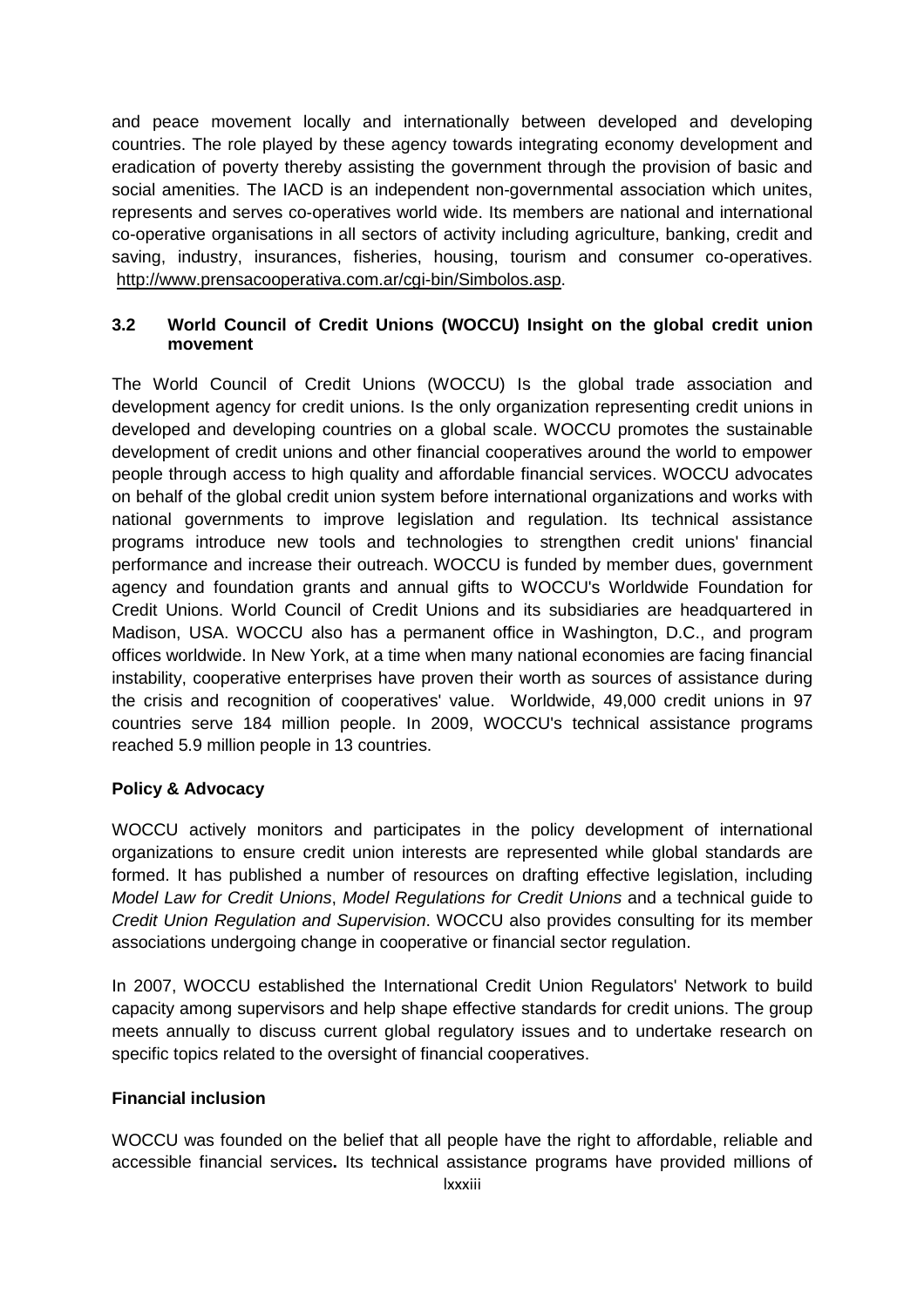poor and low-income people access to the array of financial services they need through credit unions, regardless of challenges posed by the operating environment. WOCCU works with credit unions, their trade associations and regulators to drive **savings mobilization** and **regulatory development** while creating **integrated business networks**. Its team of financial experts' works with local leaders to develop tailored products and services geared toward microfinance, rural finance and Islamic finance. Unlike many microfinance technical assistance providers that focus exclusively on credit, WOCCU's approach emphasizes the mobilization of member savings as the primary source of financing. This savings-based approach allows credit unions to reach greater scale in financial service provision and instils a level of financial discipline that ensures long-term sustainability. Since 1971, WOCCU has implemented more than 275 technical assistance programs to build safe and sound financial cooperatives in 71 countries throughout the world.

#### **Products & Services**

WOCCU Services Group (WSG) invests in the development of credit union products and services offered through local service organizations that are jointly owned by individual credit unions, their associations and WSG. Under the "Entura" brand, credit unions are able to offer members shared branching, domestic and international remittances and cell phone banking services as well as additional access points through automatic teller machines (ATMs), point-of-sale (POS) devices at area businesses and personal digital assistants (PDAs) used by credit union staff during member visits. Entura pools credit union interests and negotiates on behalf of the international network to secure competitive rates. Credit unions that otherwise may not be able to afford such products and services gain market access through Entura, and credit union members benefit from additional services at market price. WOCCU has created a number of web-based and locally installed financial tools including its flagship PEARLS monitoring system, a set of financial ratios or indicators that help standardize terminology among institutions. The tools offer management guidance for credit unions and other savings institutions and can serve as supervisory tools for regulators.

#### **Annual report**

With the 2010 Annual Report, WOCCU celebrate the strong foundation upon which World Council has been built over the past 40 years that has enabled them to stand strong in the face of this year's numerous challenges and empower credit unions worldwide to do the same. WOCCU introduced new tools and technologies to strengthen credit unions' financial performance and increase their rural outreach capacity.

#### **Member services**

WOCCU advocates for credit union-appropriate legislation and regulation with governments worldwide and provides consulting services for regulatory system development and legislative reform on behalf of its members. WOCCU also tracks international credit union statistics, publishes the biannual Credit Union World magazine, sponsors International Credit Union Day® each October and hosts annual regional technical conferences and the World Credit Union Conference. Some WOCCU members participate in WOCCU's International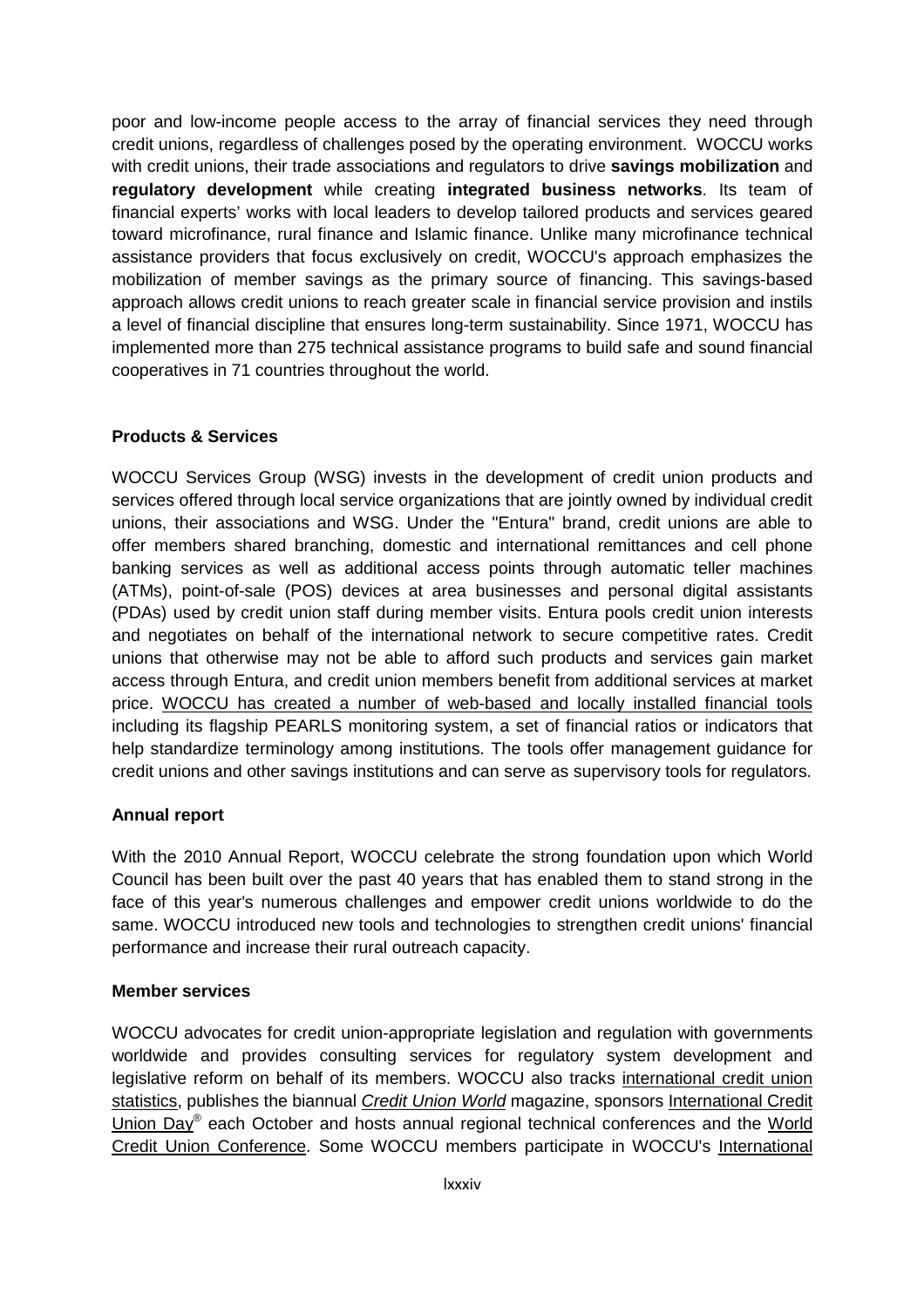Partnerships Program, which pairs credit union associations, leagues and credit unions with an overseas counterpart to exchange operational, outreach and advocacy expertise. WOCCU represents the interests of its members in nearly 60 countries. Francisco Santos, 2 April 2003

#### **3.3 INTERNATIONAL FEDRATION OF AGRICULTURAL PRODUCERS (IFAP)**

IFAP was established in 1946 an organization that advocated on the international level member farm organizations. The organization was liquidated by the French Tribunal de Grande Instance in a judgments made on 4th November 2010, to proceed with the liquidation of IFAP after an economic and political crisis. IFAP represented over 600 million farm families grouped in 120 national organizations in 79 countries. It was a global network in which farmers from industrialized and developing countries exchanged concerns and set common priorities to advocate farmers' interests at the International level, and had General Consultative Status with the Economic and Social Council of the United Nations. Source: From Wikipedia, the free encyclopedia

#### **3.4 INTERNATIONAL FUND FOR AGRICULTURAL DEVELOPMENT (IFAD)**

International fund for Agricultural development (IFAD) was established in 1977 by United Nations specialized Agency as an international financial Institution from the outcome of the 1974 World food conference. The conference was organized in respond to food crisis of the early 1970s that primarily affected the Rural Areas of Sub Saharan countries of Africa also the outcome of the conference was to established IFAD immediately to finance agric development projects in the developing countries.

IFAD mission is to enable poor rural people to overcome poverty.

IFAD works with the poor rural people, Government, Donors Non government organizations and many other partners to overcome poverty. It focuses on country's specific solutions which can involved increasing poor people access to financial to services market technology, land , and other natural resources.

#### **4.0 CONCLUSION**

In this unit, we have learn about the role of different international cooperative organization in promoting sustainable development around the world to empower people through reliable, affordable and access to high quality of basic needs and want proven their worth as source of assistance during crisis and recognition regardless of challenges posed by the operating environment.

#### **5.0 SUMMARY**

The understanding of operations and activities of international agency involved will assist in promoting cooperation among nations and exposure for the cooperative movement for organising large-size societies and provision of State partnership and assistance.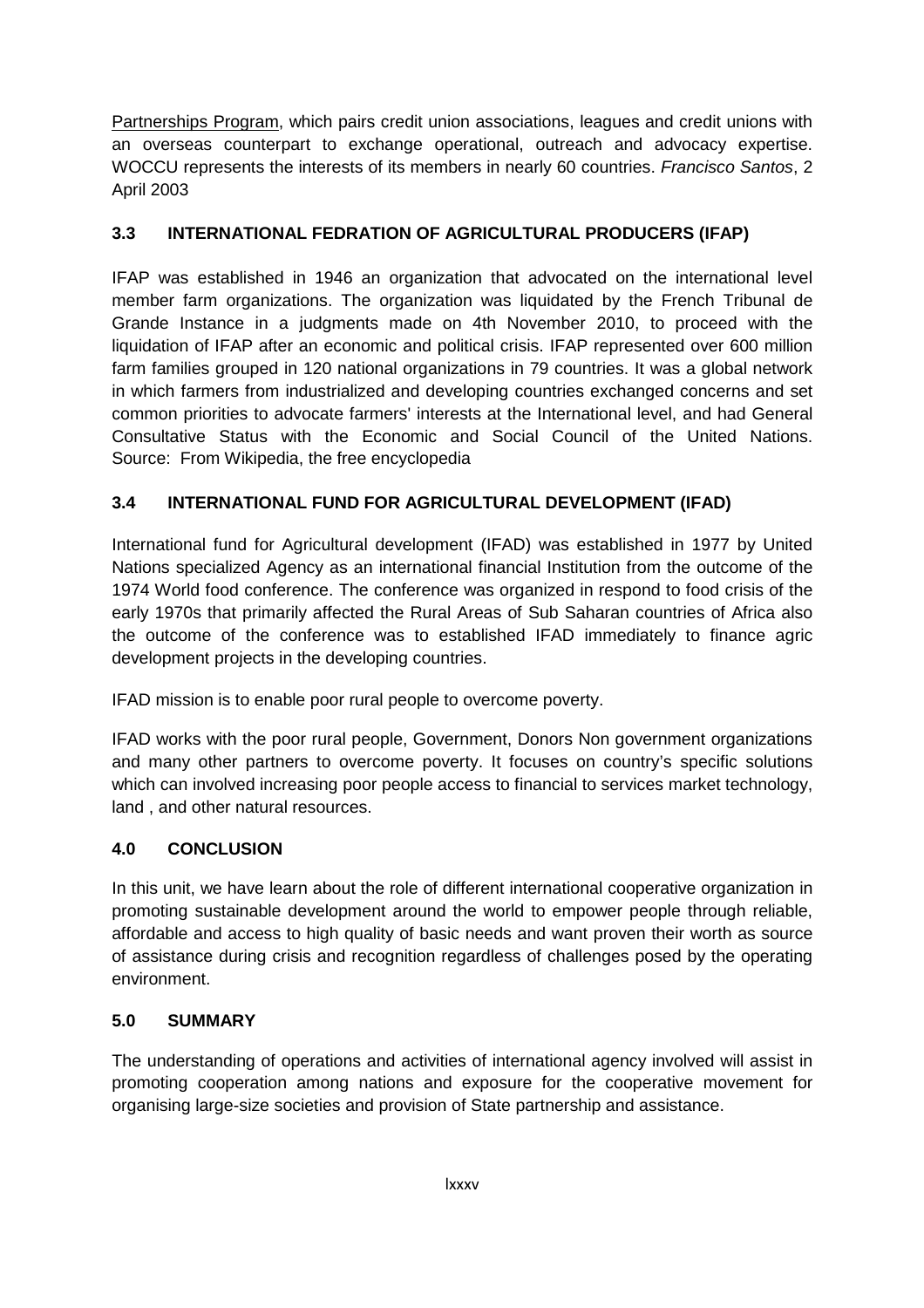#### **6.0 TUTOR MARKED ASSIGNMENT**

Discuss the operations and activities of international agency involved in promoting cooperation among nations and exposure.

#### **7.0 REFERENCES AND FURTHER READING**

Birchall, Johnston. (1997) The International Cooperative Movement. Manchester, UK: University of Manchester Press,pp

David, A. S. (1998). Essential Information on Cooperative Credit Societies(CTCS/CICS), Dac-print Publishers, Ibadan, Nigeria

Daniel, H(2006),Dictionary of Management, Academic(India)Publishers. New Delhi. **Encyclopedia of Business, 2nd ed.** Reference for Business.

Epetimehin, F.M,(2006). Understanding the Dynamics of Cooperatives, ICReTI Publishing house Ibadan, Nigeria.

Fred, E (2006), Introduction to Co-operatives Course Material on COP 101 National Open University of Nigeria, pp1-6.

Furlough, Ellen, and Carl Strikwerda, eds (1999) Consumers Against Capitalism?: Consumer Cooperation in Europe, North America, and Japan, 1840-1990 Lanham, MD: Rowman & Littlefield, G.F Ortmann & R.P King1(March 2007) Agricultural Cooperatives I: History, Theory and Problems, Agrekon, Vol 46, No 1

Lawal, K. A.A and Oludimu, O. L (2011),Management Theory, Practices and Focus, Asogun Published, Ibaban, Nigeria, pp m

Roy, E. P.(1981), Cooperative: Development, Principles and Management, Interstate Printers and Publishers, INC.USA pp1-110.

S. Owojuyigbe,  $(2007)$ , Cooperative Administration and Fieldwork in Nigeria. $3<sup>rd</sup>$  edition Samlolly Publishers Ibadan, Nigeria, pp

Oludimu, O. L. and Adedoyin, S.F(1996).Running a more successful cooperative, Triumph Book Publishers, Ijebu Ode, Nigeria.

"The Co-operative Information Superhighway." International Cooperative Alliance (ICA). (2011) Available from www.coop.org . Review of International Co-operation, quarterly. Cooperatives - benefits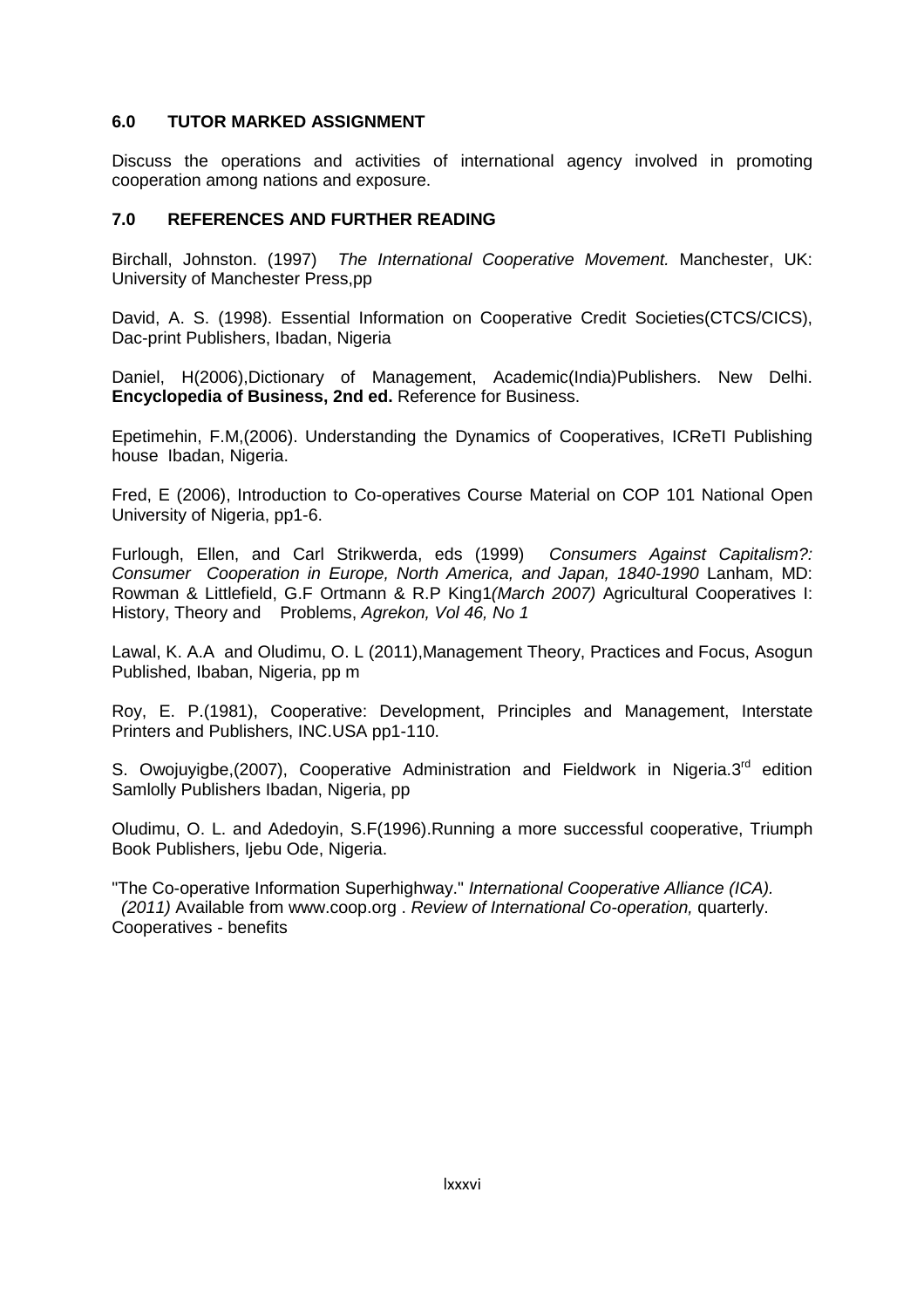#### **UNIT 16: History, objectives and the importance of the international cooperative alliance**

#### **CONTENT**

- **1.0 Introduction**
- **2.0 Objectives**
- **3.0** Main Content
- **3.1 BRIEF ABOUT ICA**
- **3.2 Aims of the International Co-operative Alliance**
- **3.3 Objectives of I.C.A.**
- **3.4 What does ICA do?**
- **3.5 Work of the Alliance**
- 4.0 Conclusion
- 5.0 Summary
- 6.0 Tutor Marked Assignment
- 7.0 References and Further Reading

#### **1.0 INTRODUCTION**

The International Co-operative Alliance was founded in 1895. Is an independent, largest non-governmental organization that unites, represents and serves co-operatives worldwide. it ICA members are national and international co-operative organisations in all sectors of activity including agriculture, banking, fisheries, health, housing, industry, insurance, tourism and consumer co-operatives.

#### **2.0 OBJECTIVES**

To understand major objectives of the international cooperative alliance

To understand the importance of the international cooperative alliance

#### **3.0 MAIN CONTENT**

#### **3.1 BRIEF ABOUT ICA**

Currently, ICA has 267 member organisations from 97 countries, representing approximately 1 billion individuals worldwide. The Governance refers to how powers are distributed and exercised by different groups. It is concerned with the practices and procedures used by an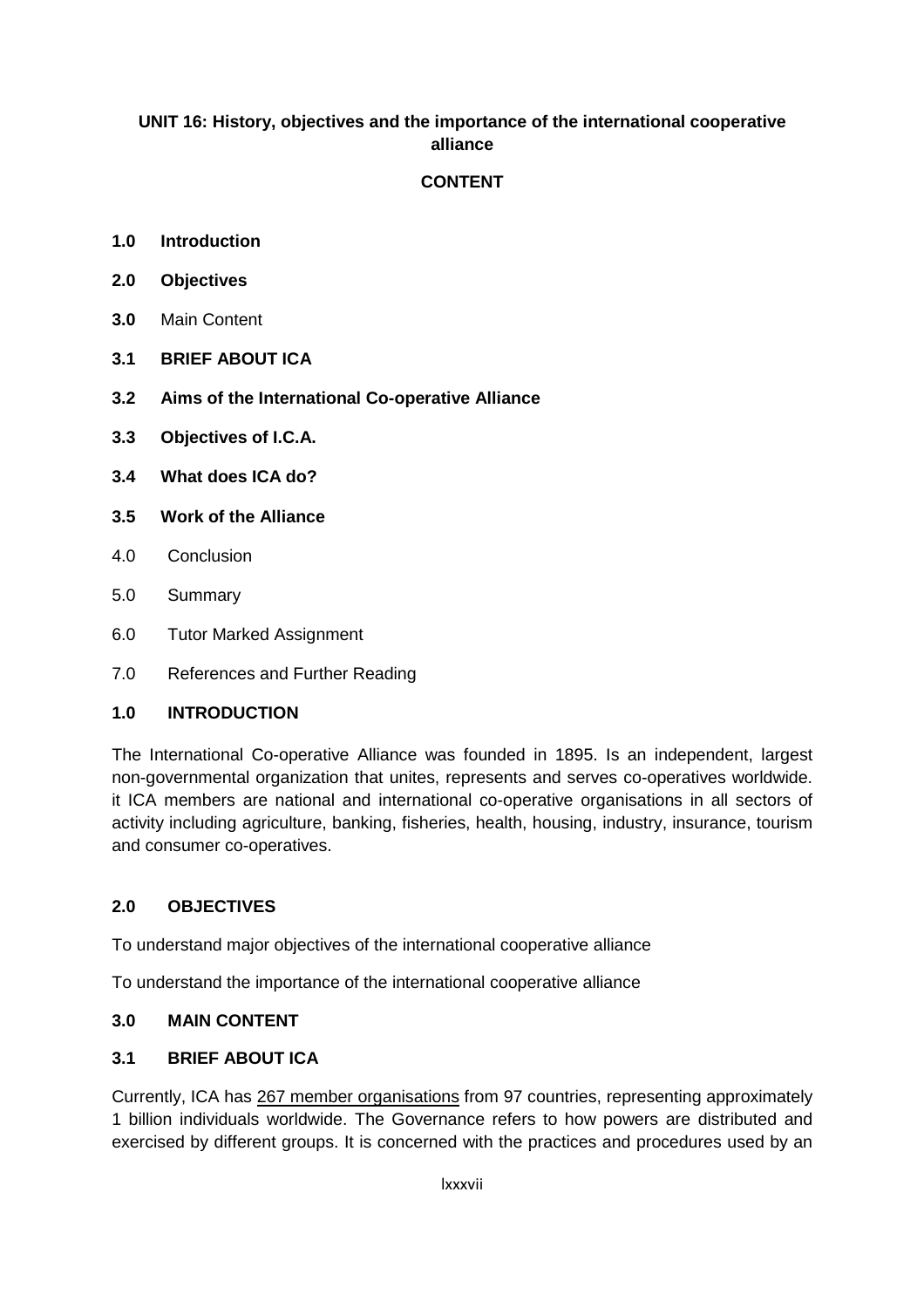organisation to ensure that it can meet its objectives. The ICA considers that this Code of Governance is an essential feature in a modern and transparent co-operative organisation. The supreme government authority is the Congress or affiliated association held every three years. The constitution ensures fair presentation of members and democratic control.

#### **3.2 Aims of the International Co-operative Alliance**

According to the I.C.A. monthly journal – Review of I.C.A. to 1960-70 Series, 'The International Co-operative Alliance in continuation of the work of the Rochdale Equitable Pioneers, seeks to promote a non-profit system of production and trade, organized in the interests of the whole community and based upon voluntary and mutual self-help'

#### **3.3 Objectives of I.C.A.**

- 1) To be the universal representative of Co-operative Organization of all types which observe I.C.A. principles
- 2) To promote co-operation in all countries.
- 3) To propagate Co-operative Principles and Methods throughout the world.
- 4) To safeguard the interest of the Co-operative Movement in all its forms.
- 5) To foster good relations between Co-operative Organizations of all types naturally and internationally.
- 6) To work for the establishment of lasting people and security.

### **3.4 What does ICA do?**

ICA's priorities and activities centre on promoting and defending the Co-operative Identity, ensuring that co-operative enterprise is a recognised form of enterprise that is able to compete in the marketplace.

- ICA raises awareness about co-operatives.
- It helps individuals, government authorities and regional and international institutions understand the co-operative model of enterprise.
- ICA is the voice of the co-operative movement.
- ICA ensures that the right policy environment exists to enable co-operatives to grow and prosper. It helps its members in their lobbying for new legislation and more appropriate administrative procedures that respect the co-operative model, its principles and values.
- It provides political support as well as technical expertise to enable co-operatives to compete on a level playing field.
- ICA provides its members with key information, best practice and contacts through its publications for the sharing of information.
- It organises meetings and workshops to address key issues affecting co-operatives and allows discussion among co-operators from around the world.
- ICA facilitates contacts between co-operatives for trading purposes and intelligence sharing in a wide range of areas.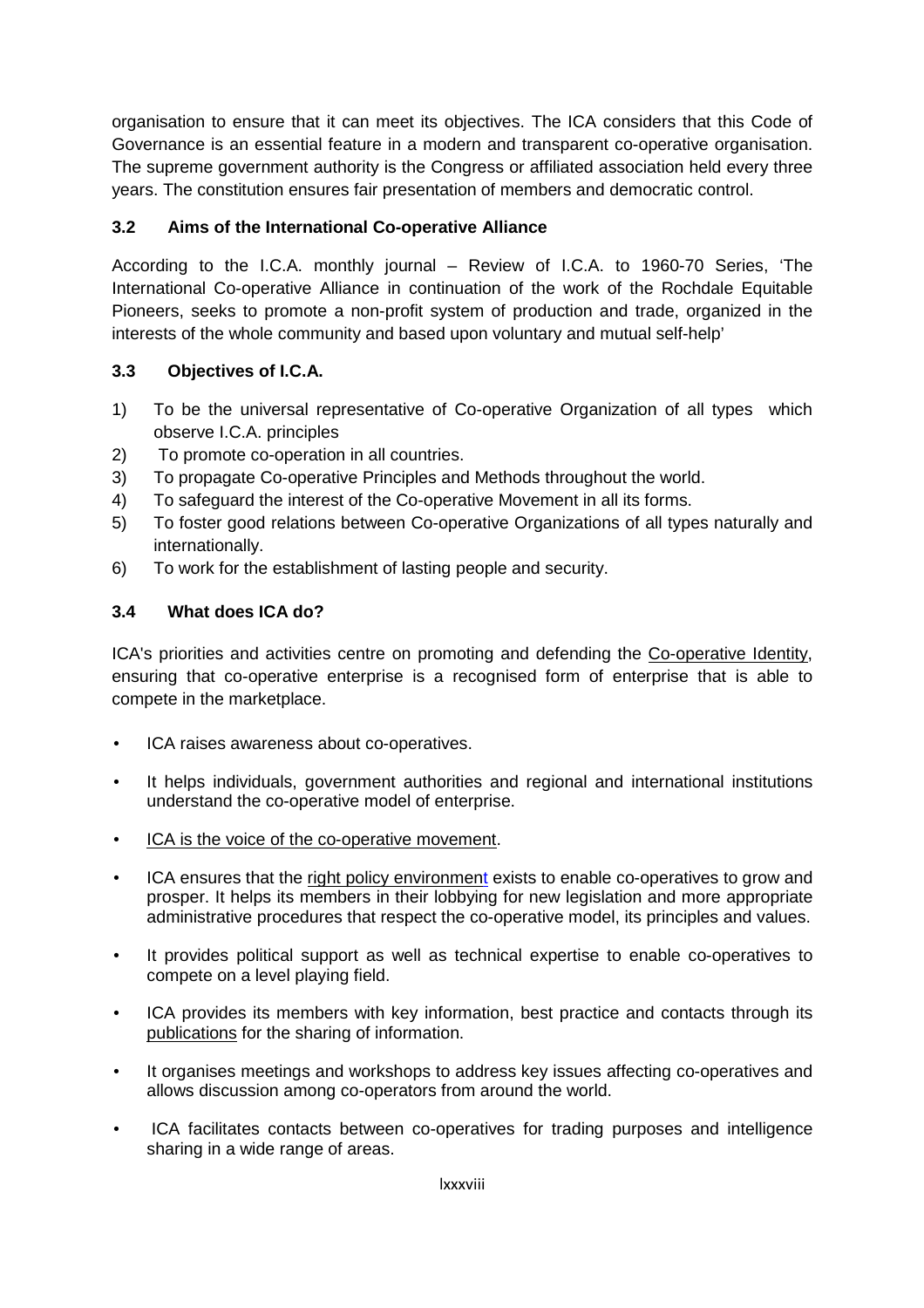- ICA provides technical assistance to co-operatives through its **development programme**.
- ICA promotes capacity-building and financial support, it facilitates job creation and supports poverty reduction and microfinance programmes around the world.

#### **3.5 Work of the Alliance**

- 1) **Providing information:** A statistics section is concerned with compiling data from member Co-operatives while an economics section studies trends and developments affecting the Co-operative Movement.
- 2) **Literature:** A library has been built up and is ever-growing consisting of book, journals, reports, photographs and newspapers etc.
- 3) **Promoting International Understanding:** Every year, an international summer school is held in different countries thus promoting fellowship and understanding.
- 4) **Publications:** The I.C.A. has many publications the most significant of which is the Review of International Co-operation. A monthly journal published in English, French and German.
- 5) **Wholesale Services:** As Co-operative Marketing Organization develop into whole-sale operations; consumer associations may be compelled to establish an international wholesale society or International purchasing organization for particular commodities e.g. petroleum, banking, Insurance and Housing. The International Co-operative Alliance's office is at 15, Route de Morillons, 1218 Grand-Saconnex Geneva, Switzerland.

#### **4.0 CONCLUSION**

In this unit, we have learn about the ICA Strategic Plan represents a global vision of the 'one ICA', including planning for the central and regional offices as well as the sectoral organisations for the period 2009-2012. It includes commonly agreed strategic objectives, key result areas, outcomes and indicators, as well as the strategic initiatives as defined by reach component of the ICA.

#### **5.0 SUMMARY**

This unit has considered ICA as a means of positive change and accelerating cooperative development it has discussed the aims, objectives work and planning programmed of ICA.

#### **6.0 TUTOR MARKED ASSIGNMENT**

Enumerate the aims and objective of ICA.

What does ICA do?

#### **7.0 REFERENCES AND FURTHER READING**

Birchall, Johnston. (1997) The International Cooperative Movement. Manchester, UK: University of Manchester Press,pp

David, A. S. (1998). Essential Information on Cooperative Credit Societies(CTCS/CICS), Dac-print Publishers, Ibadan, Nigeria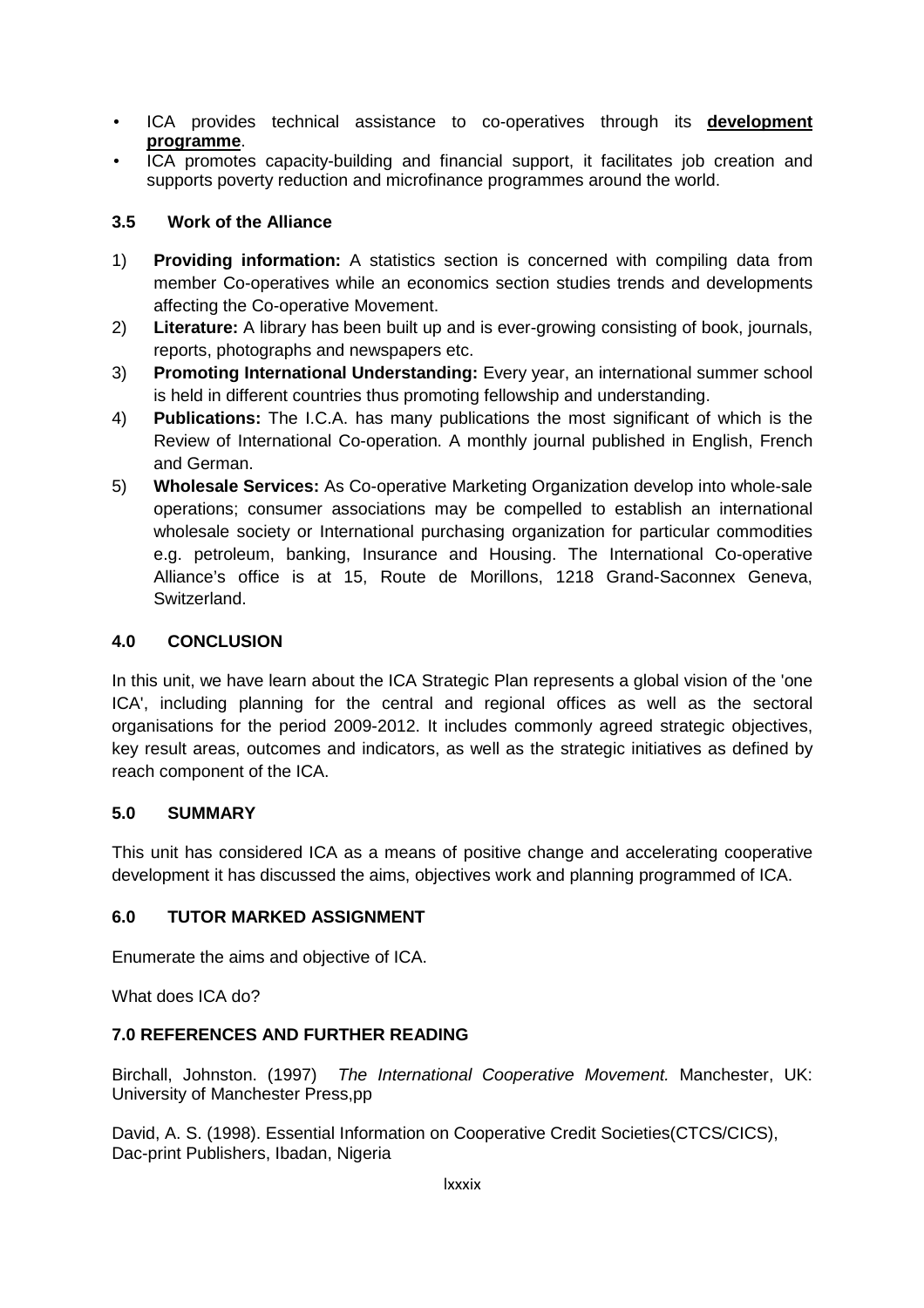Daniel, H(2006),Dictionary of Management, Academic(India)Publishers. New Delhi. **Encyclopedia of Business, 2nd ed.** Reference for Cooperative Business.

Epetimehin, F.M,(2006). Understanding the Dynamics of Cooperatives, ICReTI Publishing house Ibadan, Nigeria .

Fred, E (2006), Introduction to Co-operatives Course Material on COP 101 National Open University of Nigeria, pp1-6.

G.F Ortmann & R.P King1(March 2007) Agricultural Cooperatives I: History, Theory and Problems, Agrekon, Vol 46, No 1

Lawal, K. A.A and Oludimu, O. L (2011),Management Theory, Practices and Focus, Asogun Published, Ibaban, Nigeria, pp m

Roy, E. P.(1981), Cooperative: Development, Principles and Management, Interstate Printers and Publishers, INC.USA pp1-110.

S. Owojuyigbe,(2007), Cooperative Administration and Fieldwork in Nigeria.3<sup>rd</sup> edition, Samlolly Publishers Ibadan, Nigeria, pp.

Oludimu, O. L. and Adedoyin, S.F(1996).Running a more successful cooperative, Triumph Book Publishers, Ijebu Ode, Nigeria.

Umebai, E.E.(2008), Rural Development and Management, Course Material on MPA769 National Open University of Nigeria, pp36-44

"The Co-operative Information Superhighway." International Cooperative Alliance (ICA). (2011) Available from www.coop.org . Review of International Co-operation, quarterly. Cooperatives - benefits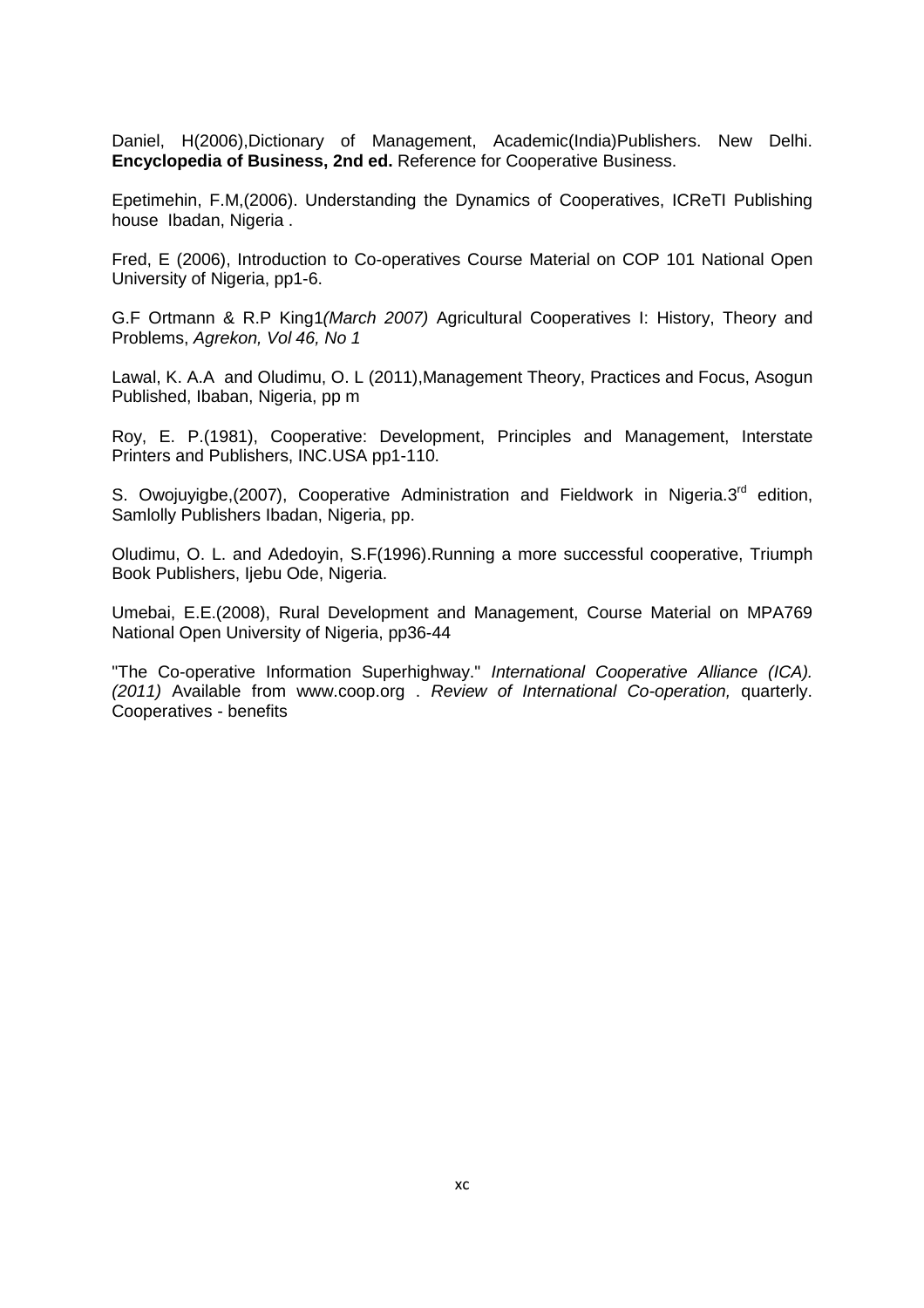# **COP 216:**

# **NIGERIAN & INTERNATIONAL COOPERATIVES**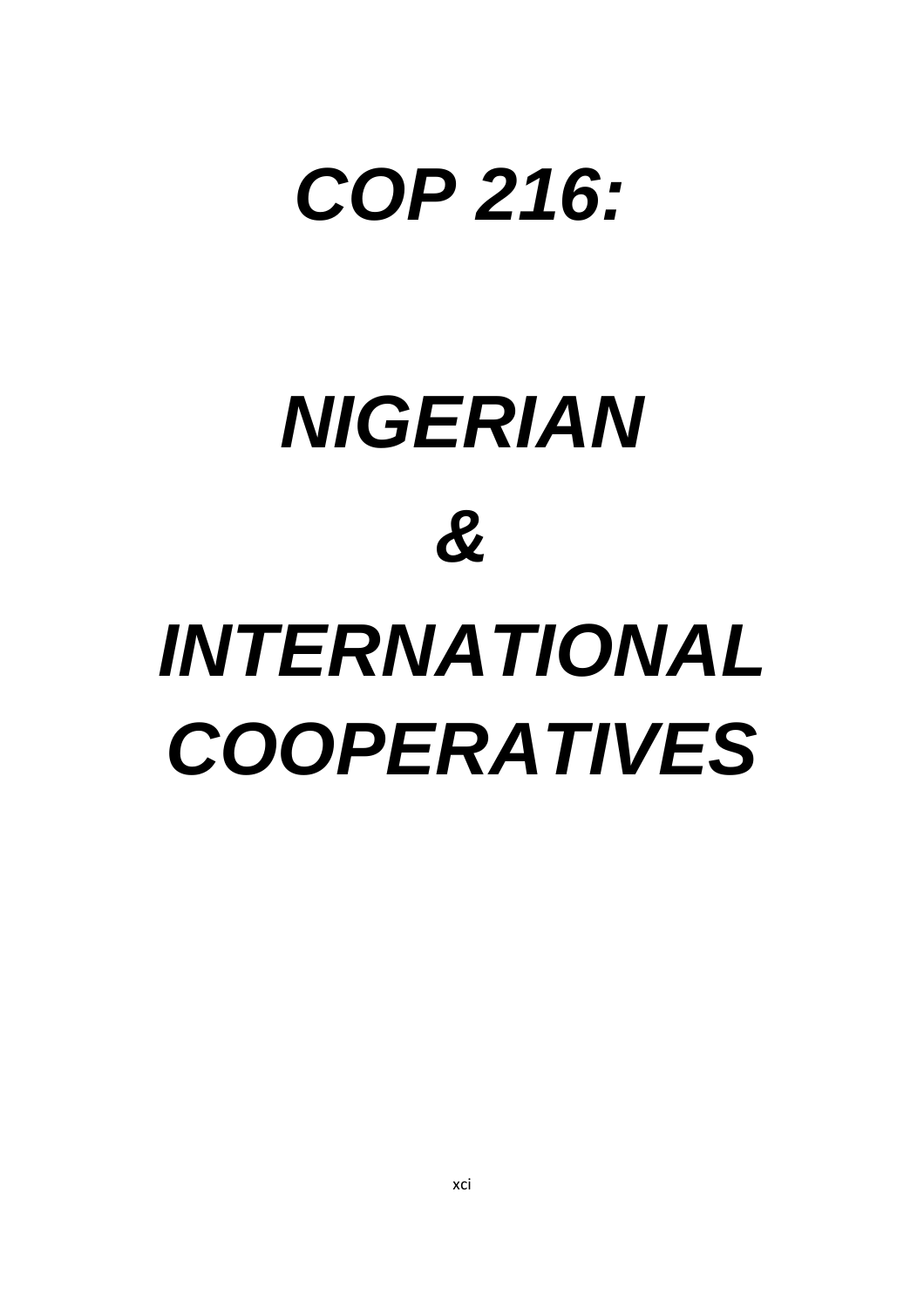### **COP 216: NIGERIAN & INTERNATIONAL COOPERATION**

## **Course Developer: LAWAL, Kamaldeen A. A NOUN, Lagos**

## **Unit Writer: LAWAL, Kamaldeen A. A NOUN, Lagos**

## **Programme Leader/ HEAD OF UNIT : DR, IDRISU.I NOUN, Lagos**

## **Course Co-ordinator : LAWAL, KAMALDEEN.A.A NOUN, Lagos**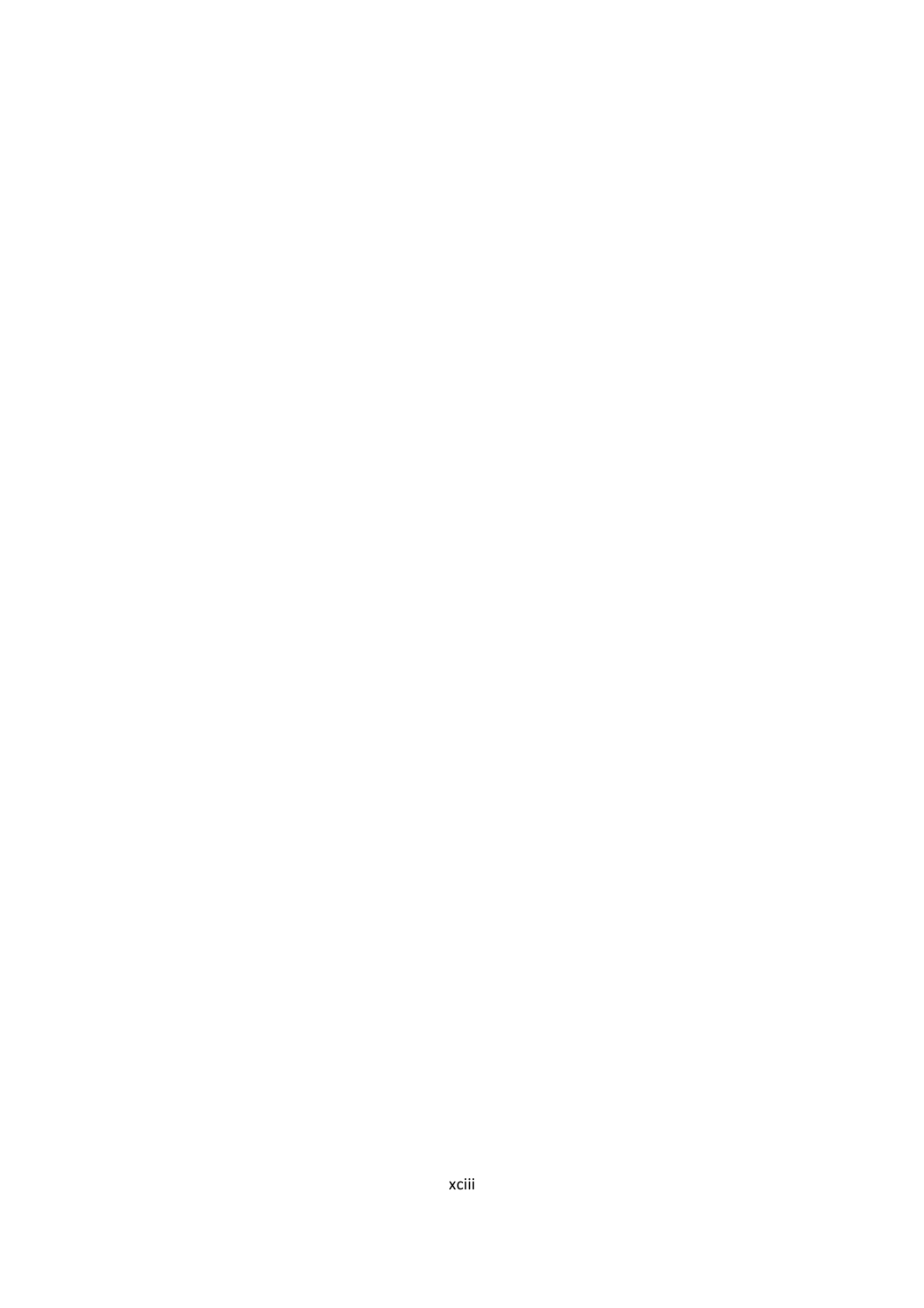#### **TABLE OF CONTENTS**

- **1. Introduction** 1
- **2. Course Aims 1**
- **3. Course Objectives 1**
- **4. Structure of The Course 2**
- **5. Assessment 2**
- **6. Tutor Marked Assessment 3**
- **7. Examination 4**
- **8. Summary 4**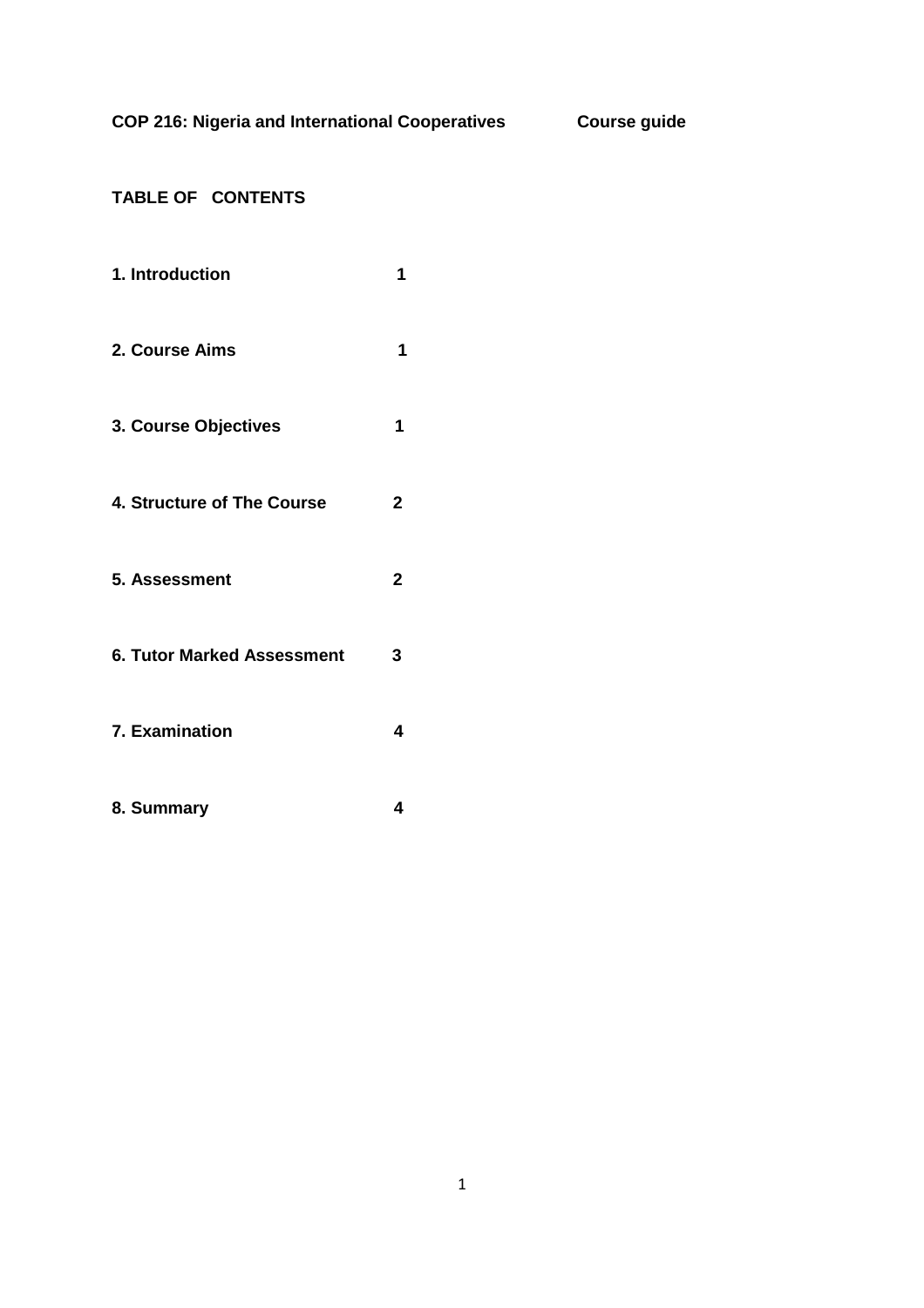#### **C0P 216 COURSE GUIDE**

#### **INTRODUCTION**

 **The origin and growth of Nigeria and International Cooperative is as old as human race. The course is to acquaint learners with the pattern of growth and development of cooperative from Ancient Egyptian to the present day and provide analytical expression and tools for comparison. More so, the concept engulfed and spread gradually from Europe and to other part of the world. Presently cooperative is a form of business organization which is an international movement. Finally cooperative managers needs to understand the concept, principles of cooperative in other part of world and take decisions bothering on running cooperative business management successfully.** 

#### **COURSE AIMS**

 **The overall aim of the course can be summarized as introducing students to the with the pattern of growth and development of cooperative from Ancient Egyptian to the present day and provide analytical expression and tools for comparison basic concepts, lay down principles, scope and approaches of cooperative management.** 

**This will be achieved by:** 

**. Introducing you to the origin and evolution of cooperative.** 

**. Treating with you, constraint, success and future of cooperative in Europe, America, Asia and Africa- Nigeria.** 

#### **COURSE OBJECTIVES**

 **To achieve the broad aims set out about, the course objective below each of the separate units of the course also has its objectives at the beginning of the unit to help you focus better.** 

 **Once you have successfully completed the course, it is expected that you focus better.** 

2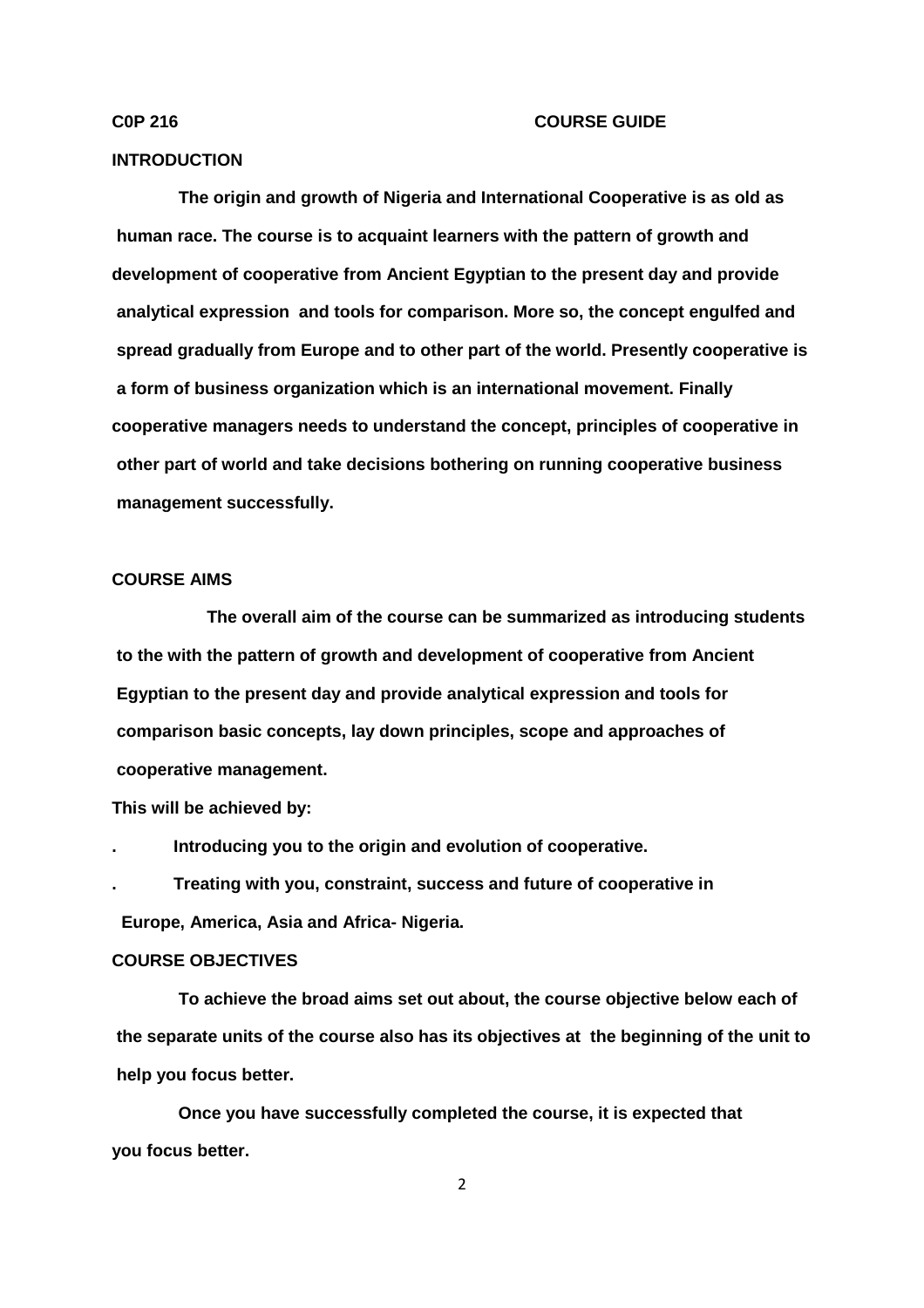#### **COP 216** COURSE GUIDE

#### **STRUCTURE OF THE COURSE**

 **This is a two-credit unit course made up of sixteen study units covering the following.** 

| The specific study units are as follows: |  |  |  |  |
|------------------------------------------|--|--|--|--|
|                                          |  |  |  |  |

**1. MODULE ONE: INTRODUCTION** 

 **UNIT 1: The origin and growth of cooperatives.** 

 **UNIT 2: The works of notable scholars in development of cooperative** 

 **UNIT 3: The pattern of development of Cooperative in Europe** 

 **UNIT 4: The pattern of development of Cooperative in Asia** 

 **UNIT 5: The pattern of development of Cooperative in Africa-Nigeria** 

**2. MODULE TWO:** 

 **UNIT 6: The importance of Agricultural cooperatives in Britain** 

 **UNIT 7: The consumer cooperatives in Britain** 

 **UNIT 8: Evolution of Cooperative in the United States of America.** 

 **UNIT 9: The problems of cooperative in United States of America.** 

#### **3 MODULE THREE:**

 **UNIT 10: The role played by cooperative in Indian development** 

 **UNIT 11: Historical development of the Nigerian cooperative movement** 

 **UNIT 12: Modern and traditional Cooperative in Nigerian** 

 **UNIT 13: Structures of the cooperative movement in Nigeria** 

**4 MODULE FOUR:** 

 **UNIT 14: Cooperatives Associations in Nigeria** 

 **UNIT 15: International Agency Cooperatives Development** 

 **UNIT 16: International Cooperative Alliance** 

#### **ASSESSMENT**

 **There will be two aspects to the assessment of the course:** 

**1. Continuous assessment-tutor marked assessments.**